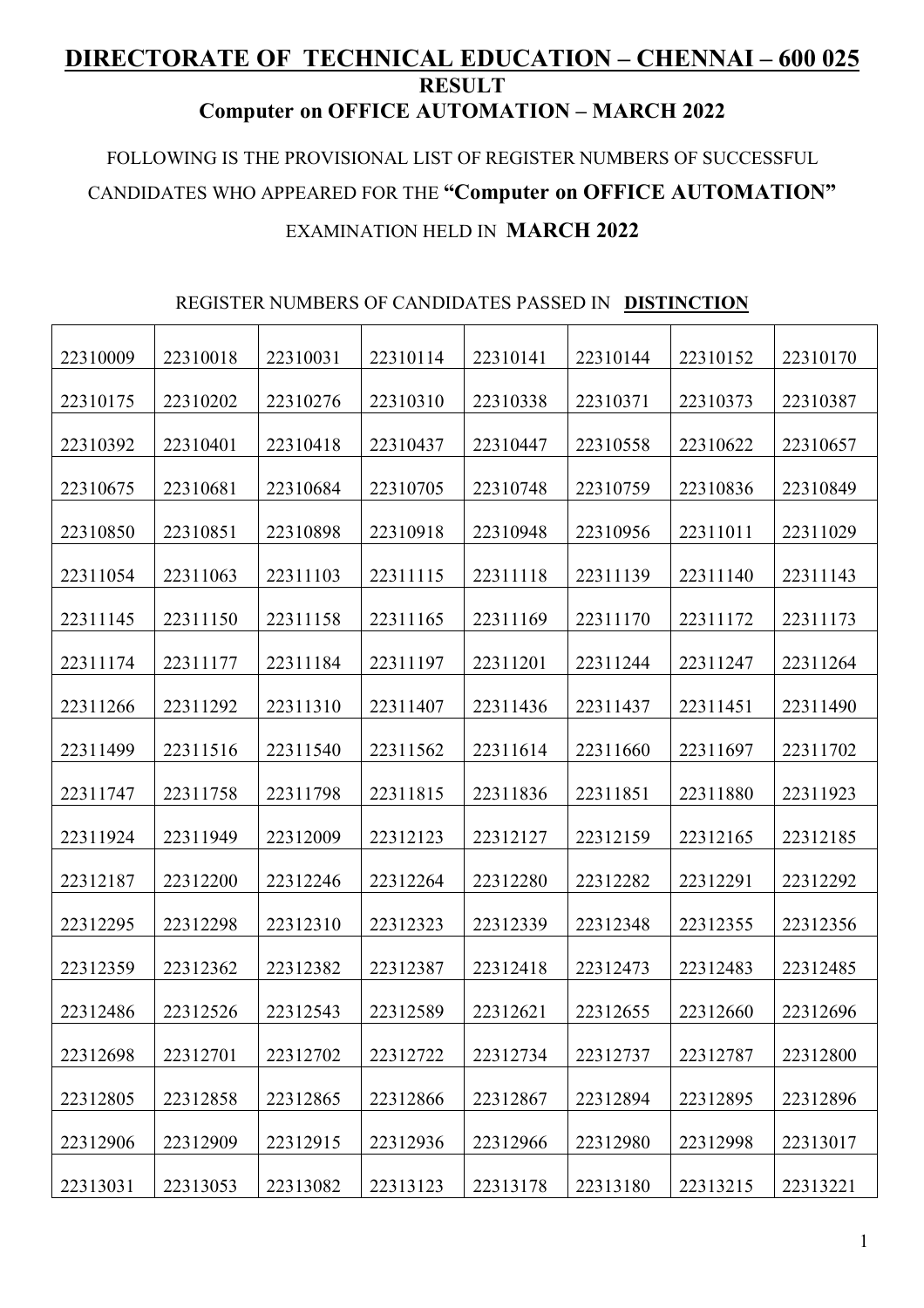| 22313269 | 22313285 | 22313336 | 22313361 | 22313374 | 22313393 | 22313395 | 22313454 |
|----------|----------|----------|----------|----------|----------|----------|----------|
| 22313464 | 22313482 | 22313491 | 22313571 | 22313712 | 22313723 | 22313738 | 22313751 |
| 22313752 | 22313756 | 22313759 | 22313762 | 22313800 | 22313823 | 22313845 | 22313874 |
| 22313892 | 22313893 | 22313908 | 22313914 | 22313933 | 22313968 | 22313982 | 22313999 |
| 22314087 | 22314090 | 22314091 | 22314104 | 22314120 | 22314127 | 22314134 | 22314148 |
| 22314183 | 22314185 | 22314205 | 22314252 | 22314256 | 22314266 | 22314272 | 22314277 |
| 22314279 | 22314286 | 22314291 | 22314298 | 22314299 | 22314301 | 22314303 | 22314306 |
| 22314311 | 22314333 | 22314364 | 22314365 | 22314369 | 22314370 | 22314394 | 22314404 |
| 22314424 | 22314427 | 22314491 | 22314539 | 22314584 | 22314674 | 22314691 | 22314701 |
| 22314766 | 22314777 | 22314778 | 22314782 | 22314841 | 22314859 | 22314860 | 22314864 |
| 22314867 | 22314887 | 22314896 | 22314945 | 22314948 | 22314958 | 22314962 | 22315074 |
| 22315087 | 22315100 | 22315118 | 22315140 | 22315150 | 22315157 | 22315167 | 22315195 |
| 22315207 | 22315210 | 22315244 | 22315247 | 22315260 | 22315264 | 22315268 | 22315278 |
| 22315285 | 22315434 | 22315476 | 22315509 | 22315520 | 22315565 | 22315728 | 22315730 |
| 22315750 | 22315887 | 22315926 | 22316054 | 22316071 | 22316118 | 22316168 | 22316181 |
| 22316189 | 22316195 | 22316198 | 22316280 | 22316288 | 22316345 | 22316350 | 22316354 |
| 22316375 | 22316388 | 22316389 | 22316429 | 22316449 | 22316477 | 22316481 | 22316489 |
| 22316500 | 22316506 | 22316511 | 22316524 | 22316570 | 22316573 | 22316581 | 22316695 |
| 22316737 | 22316801 | 22316906 | 22317015 | 22317020 | 22317043 | 22317047 | 22317050 |
| 22317055 | 22317072 | 22317115 | 22317125 | 22317135 | 22317138 | 22317193 | 22317213 |
| 22317219 | 22317274 | 22317287 | 22317359 | 22317534 | 22317542 | 22317587 | 22317590 |
| 22317609 | 22317618 | 22317695 | 22320043 | 22320053 | 22320056 | 22320087 | 22320094 |
| 22320134 | 22320155 | 22320166 | 22320175 | 22320181 | 22320189 | 22320200 | 22320215 |
| 22320217 | 22320237 | 22320238 | 22320254 | 22320269 | 22320279 | 22320286 | 22320287 |
| 22320307 | 22320314 | 22320315 | 22320317 | 22320324 | 22320327 | 22320329 | 22320331 |
| 22320339 | 22320373 | 22320378 | 22320396 | 22320453 | 22320454 | 22320467 | 22320468 |
|          |          |          |          |          |          |          |          |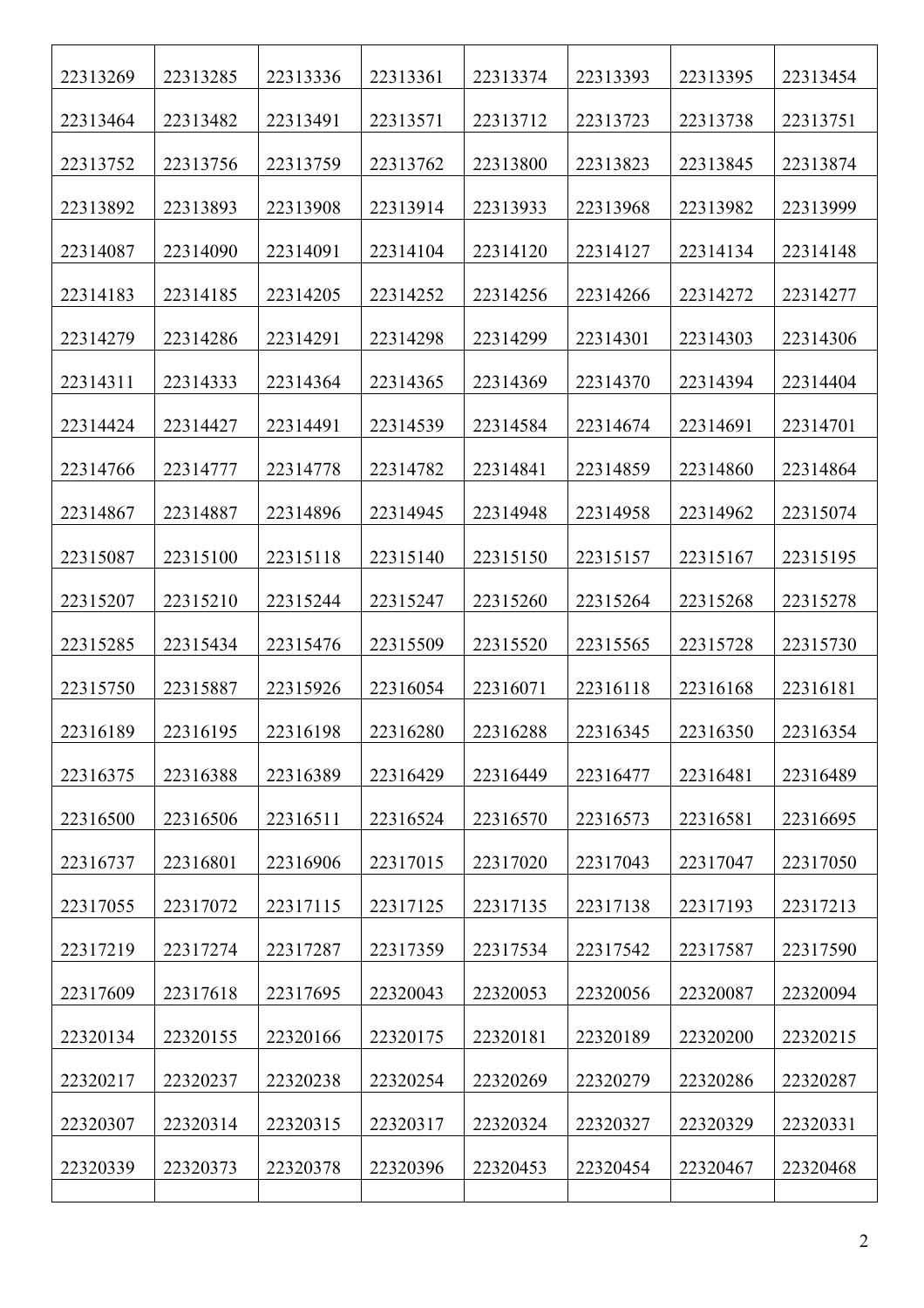| 22320473 | 22320476 | 22320485 | 22320490 | 22320523 | 22320525 | 22320580 | 22320604 |
|----------|----------|----------|----------|----------|----------|----------|----------|
| 22320605 | 22320615 | 22320631 | 22320658 | 22320663 | 22320685 | 22320686 | 22320690 |
| 22320693 | 22320699 | 22320700 | 22320709 | 22320728 | 22320731 | 22320765 | 22320776 |
| 22320783 | 22320832 | 22320837 | 22320844 | 22320845 | 22320858 | 22320878 | 22320880 |
| 22320913 | 22320925 | 22320926 | 22320957 | 22320960 | 22320965 | 22320969 | 22320972 |
| 22320973 | 22320978 | 22320987 | 22320988 | 22320991 | 22320995 | 22321001 | 22321003 |
| 22321008 | 22321009 | 22321012 | 22321045 | 22321063 | 22321064 | 22321078 | 22321080 |
| 22321099 | 22321100 | 22321151 | 22321156 | 22321157 | 22321159 | 22321171 | 22321177 |
| 22321191 | 22321196 | 22321198 | 22321213 | 22321219 | 22321242 | 22321249 | 22321250 |
| 22321251 | 22321256 | 22321258 | 22321260 | 22321276 | 22321277 | 22321283 | 22321301 |
| 22321316 | 22321337 | 22321349 | 22321350 | 22321372 | 22321389 | 22321415 | 22321419 |
| 22321424 | 22321427 | 22321438 | 22321458 | 22321460 | 22321466 | 22321467 | 22321468 |
| 22321471 | 22321488 | 22321531 | 22321533 | 22321538 | 22321544 | 22321561 | 22321569 |
| 22321571 | 22321578 | 22321593 | 22321624 | 22321651 | 22321668 | 22321693 | 22321702 |
| 22321707 | 22321708 | 22321731 | 22321732 | 22321736 | 22321742 | 22321747 | 22321750 |
| 22321752 | 22321773 | 22321781 | 22321785 | 22321792 | 22321794 | 22321821 | 22321831 |
| 22321839 | 22321854 | 22321858 | 22321893 | 22321907 | 22321911 | 22321928 | 22321936 |
| 22321938 | 22321948 | 22321955 | 22321970 | 22321983 | 22321991 | 22322010 | 22322041 |
| 22322044 | 22322124 | 22322149 | 22322158 | 22322171 | 22322173 | 22322174 | 22322175 |
| 22322176 | 22322184 | 22322186 | 22322188 | 22322189 | 22322193 | 22322197 | 22322204 |
| 22322206 | 22322210 | 22322218 | 22322224 | 22322225 | 22322229 | 22322236 | 22322248 |
| 22322254 | 22322280 | 22322286 | 22322287 | 22322288 | 22322289 | 22322290 | 22322292 |
| 22322293 | 22322296 | 22322297 | 22322298 | 22322302 | 22322304 | 22322325 | 22322352 |
| 22322353 | 22322356 | 22322366 | 22322373 | 22322412 | 22322414 | 22322428 | 22322454 |
| 22322478 | 22322489 | 22322490 | 22322504 | 22322506 | 22322508 | 22322513 | 22322519 |
| 22322557 | 22322570 | 22322571 | 22322580 | 22322589 | 22322609 | 22322620 | 22322623 |
| 22322636 | 22322641 | 22322647 | 22322648 | 22322649 | 22322653 | 22322658 | 22322664 |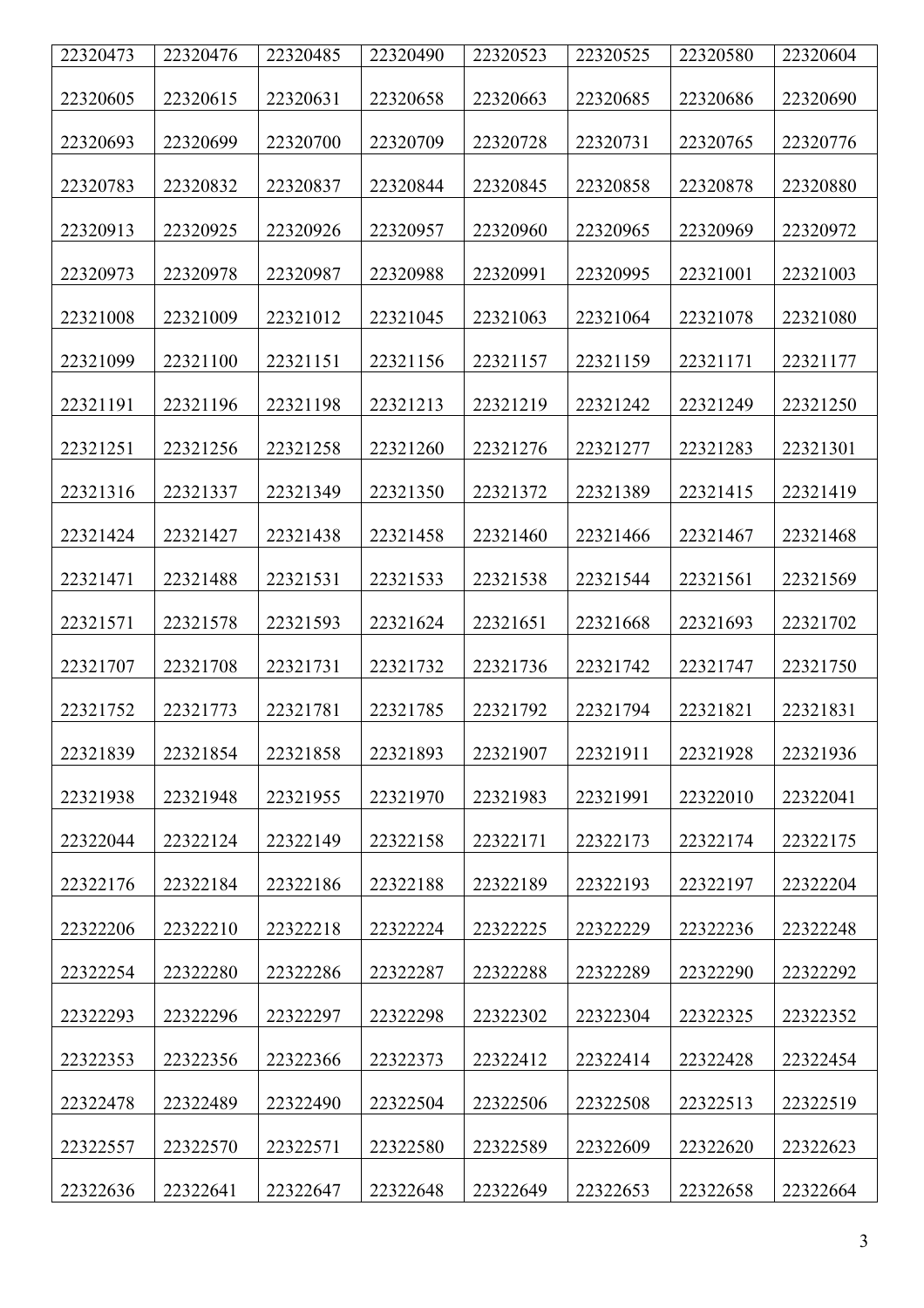| 22322666 | 22322668 | 22322673 | 22322689 | 22322704 | 22322705 | 22322706 | 22322722 |
|----------|----------|----------|----------|----------|----------|----------|----------|
| 22322755 | 22322759 | 22322776 | 22322808 | 22322822 | 22322829 | 22322839 | 22322855 |
| 22322864 | 22322872 | 22322878 | 22322884 | 22322913 | 22322924 | 22322984 | 22322985 |
| 22322986 | 22323022 | 22323027 | 22323098 | 22323101 | 22323117 | 22323120 | 22323125 |
| 22323132 | 22323134 | 22323140 | 22323166 | 22323170 | 22323183 | 22323192 | 22323220 |
| 22323224 | 22323238 | 22323274 | 22323278 | 22323303 | 22323310 | 22323315 | 22323331 |
| 22323354 | 22323366 | 22323380 | 22323383 | 22323387 | 22323391 | 22323405 | 22323438 |
| 22323477 | 22323478 | 22323506 | 22323510 | 22323511 | 22323525 | 22323528 | 22323540 |
| 22323553 | 22323578 | 22323579 | 22323604 | 22323617 | 22323622 | 22323663 | 22323693 |
| 22323701 | 22323704 | 22323709 | 22323710 | 22323719 | 22323723 | 22323724 | 22323725 |
| 22323730 | 22323731 | 22323732 | 22323736 | 22323746 | 22323751 | 22323757 | 22323805 |
| 22323824 | 22323849 | 22323852 | 22323854 | 22323857 | 22323882 | 22323921 | 22323944 |
| 22324102 | 22324142 | 22324148 | 22324153 | 22324161 | 22324163 | 22324181 | 22324182 |
| 22324183 | 22324187 | 22324190 | 22324191 | 22324204 | 22324212 | 22324227 | 22324263 |
| 22324269 | 22324344 | 22324366 | 22324380 | 22324386 | 22324398 | 22324405 | 22324408 |
| 22324420 | 22324436 | 22324437 | 22324474 | 22324487 | 22324504 | 22324511 | 22324515 |
| 22324531 | 22324539 | 22324547 | 22324575 | 22324611 | 22324614 | 22324616 | 22324632 |
| 22324671 | 22324674 | 22324679 | 22324716 | 22324744 | 22324748 | 22324778 | 22324782 |
| 22324792 | 22324799 | 22324824 | 22324838 | 22324849 | 22324852 | 22324853 | 22324882 |
| 22324966 | 22324990 | 22324999 | 22325004 | 22325007 | 22325017 | 22325023 | 22325063 |
| 22325096 | 22325103 | 22325114 | 22325117 | 22325122 | 22325139 | 22325155 | 22325174 |
| 22325187 | 22325190 | 22325253 | 22325262 | 22325272 | 22325320 | 22325325 | 22325338 |
| 22325340 | 22325341 | 22325344 | 22325353 | 22325448 | 22325488 | 22325490 | 22325491 |
| 22325500 | 22325522 | 22325524 | 22325535 | 22325540 | 22325541 | 22325546 | 22325564 |
| 22325574 | 22325576 | 22325594 | 22325611 | 22325621 | 22325622 | 22325623 | 22325624 |
| 22325628 | 22325631 | 22325632 | 22325633 | 22325658 | 22325683 | 22325688 | 22325716 |
|          |          |          |          |          |          |          |          |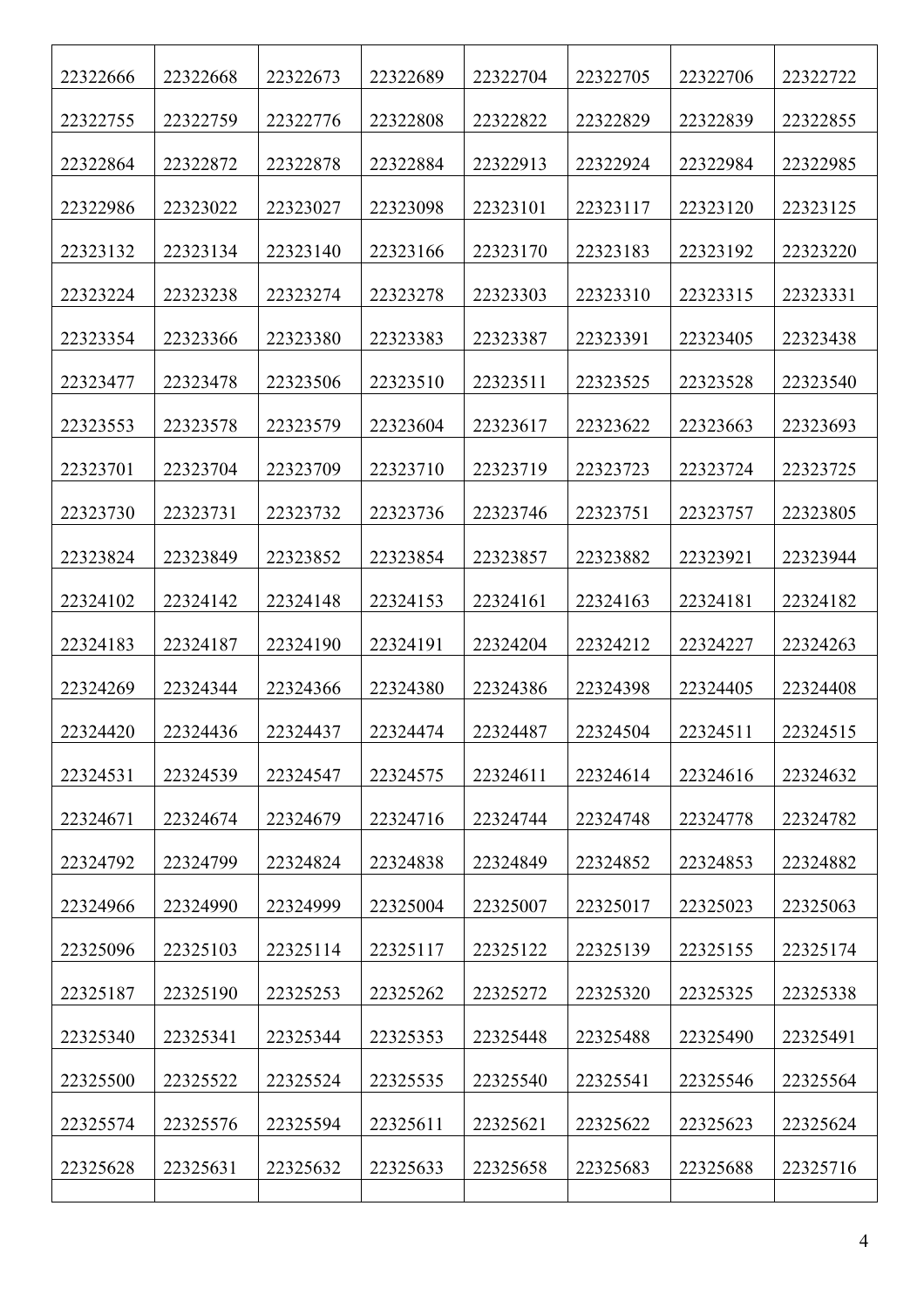| 22325732 | 22325733 | 22325734 | 22325735 | 22325738 | 22325747 | 22325757 | 22325773 |
|----------|----------|----------|----------|----------|----------|----------|----------|
| 22325785 | 22325802 | 22325806 | 22325817 | 22325820 | 22325831 | 22325850 | 22325856 |
|          |          |          |          |          |          |          |          |
| 22325890 | 22325898 | 22325900 | 22325902 | 22325917 | 22325918 | 22325929 | 22325930 |
| 22325935 | 22325939 | 22325943 | 22325947 | 22325965 | 22325981 | 22326003 | 22326033 |
| 22326049 | 22326084 | 22326100 | 22326127 | 22326138 | 22326140 | 22326145 | 22326155 |
| 22326166 | 22326180 | 22326181 | 22326194 | 22326202 | 22326211 | 22326216 | 22326227 |
| 22326238 | 22326243 | 22326248 | 22326249 | 22326250 | 22326251 | 22326252 | 22326259 |
| 22326263 | 22326266 | 22326276 | 22326277 | 22326298 | 22326301 | 22326305 | 22326309 |
| 22326323 | 22326329 | 22326332 | 22326335 | 22326342 | 22326351 | 22326356 | 22326357 |
| 22326360 | 22326367 | 22326376 | 22326378 | 22326390 | 22326401 | 22326405 | 22326428 |
| 22326487 | 22326500 | 22326504 | 22326512 | 22326531 | 22326540 | 22326543 | 22326553 |
| 22326555 | 22326560 | 22326575 | 22326621 | 22326638 | 22326643 | 22326645 | 22326700 |
| 22326747 | 22326751 | 22326758 | 22326765 | 22326784 | 22326793 | 22326808 | 22326817 |
| 22326818 | 22326828 | 22326868 | 22326870 | 22326893 | 22326894 | 22326895 | 22326896 |
| 22326900 | 22326902 | 22326921 | 22326923 | 22326941 | 22326948 | 22326949 | 22326953 |
| 22326979 | 22326995 | 22327000 | 22327012 | 22327017 | 22327020 | 22327023 | 22327028 |
| 22327031 | 22327033 | 22327040 | 22327041 | 22327043 | 22327052 | 22327053 | 22327056 |
| 22327057 | 22327060 | 22327063 | 22327065 | 22327075 | 22327098 | 22327104 | 22327110 |
| 22327138 | 22327218 | 22327248 | 22327252 | 22327295 | 22327300 | 22327303 | 22327310 |
| 22327313 | 22327315 | 22327347 | 22327353 | 22327370 | 22327384 | 22327386 | 22327414 |
| 22327428 | 22327445 | 22327453 | 22327484 | 22327485 | 22327498 | 22327523 | 22327560 |
| 22327561 | 22327586 | 22327591 | 22327619 | 22327654 | 22327662 | 22327687 | 22327723 |
| 22327725 | 22327743 | 22327757 | 22327768 | 22327777 | 22327778 | 22327804 | 22327807 |
| 22327817 | 22327826 | 22327851 | 22327874 | 22328018 | 22328043 | 22328061 | 22328074 |
| 22328102 | 22328113 | 22328121 | 22328163 | 22328174 | 22328198 | 22328209 | 22328217 |
| 22328218 | 22328228 | 22328229 | 22328230 | 22328235 | 22328263 | 22328275 | 22328282 |
| 22328288 | 22328299 | 22328306 | 22328323 | 22328324 | 22328325 | 22328330 | 22328333 |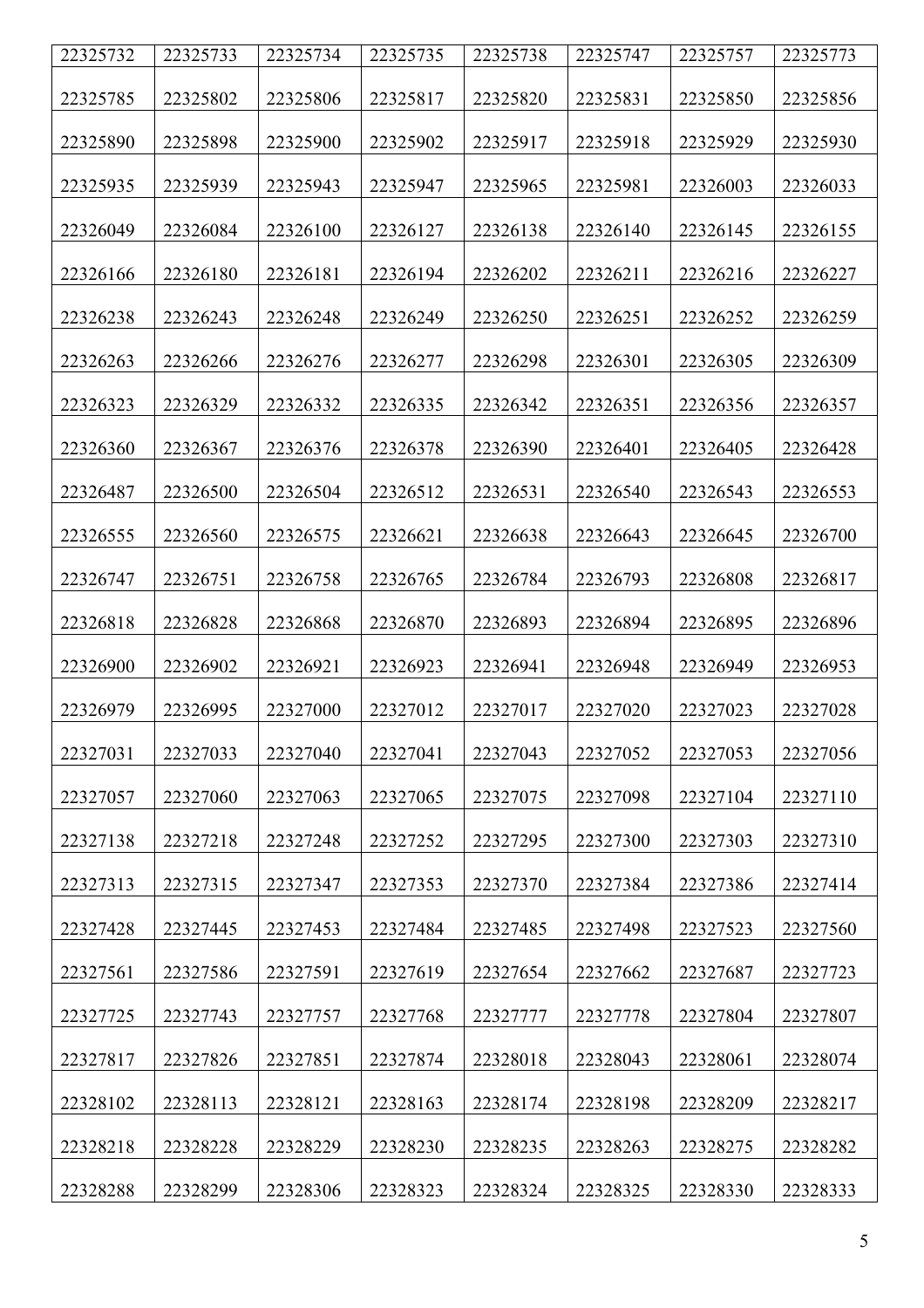| 22328335 | 22328337 | 22328341 | 22328347 | 22328376 | 22328377 | 22328390 | 22328405 |
|----------|----------|----------|----------|----------|----------|----------|----------|
| 22328419 | 22328420 | 22328422 | 22328428 | 22328429 | 22328430 | 22328440 | 22328445 |
| 22328459 | 22328475 | 22328479 | 22328488 | 22328500 | 22328501 | 22328503 | 22328519 |
| 22328521 | 22328525 | 22328565 | 22328579 | 22328586 | 22328620 | 22328648 | 22328660 |
| 22328694 | 22328696 | 22328698 | 22328713 | 22328714 | 22328768 | 22328769 | 22328774 |
| 22328776 | 22328812 | 22328826 | 22328828 | 22328848 | 22328849 | 22328852 | 22328857 |
| 22328866 | 22328877 | 22328885 | 22328887 | 22328888 | 22328893 | 22328910 | 22328919 |
| 22328949 | 22328957 | 22328958 | 22328983 | 22328987 | 22328988 | 22328995 | 22329003 |
| 22329007 | 22329040 | 22329044 | 22329054 | 22329055 | 22329072 | 22329084 | 22329090 |
| 22329095 | 22329100 | 22329101 | 22329102 | 22329103 | 22329112 | 22329177 | 22329178 |
| 22329179 | 22329190 | 22329202 | 22329224 | 22329253 | 22329304 | 22329352 | 22329359 |
| 22329376 | 22329382 | 22329383 | 22329387 | 22329425 | 22329441 | 22329498 | 22329512 |
| 22329523 | 22329536 | 22329555 | 22329568 | 22329574 | 22329582 | 22329599 | 22329617 |
| 22329631 | 22329638 | 22329642 | 22329656 | 22329664 | 22329668 | 22329671 | 22329677 |
| 22329700 | 22329702 | 22329712 | 22329718 | 22329721 | 22329759 | 22329771 | 22329773 |
| 22329780 | 22329783 | 22329788 | 22329804 | 22329837 | 22329863 | 22329869 | 22329874 |
| 22329892 | 22329909 | 22329924 | 22329962 | 22330045 | 22330081 | 22330085 | 22330112 |
| 22330116 | 22330117 | 22330118 | 22330121 | 22330122 | 22330124 | 22330126 | 22330129 |
| 22330130 | 22330135 | 22330161 | 22330167 | 22330169 | 22330171 | 22330172 | 22330173 |
| 22330182 | 22330185 | 22330192 | 22330202 | 22330215 | 22330219 | 22330224 | 22330225 |
| 22330248 | 22330249 | 22330254 | 22330266 | 22330275 | 22330336 | 22330343 | 22330345 |
| 22330353 | 22330363 | 22330371 | 22330375 | 22330376 | 22330377 | 22330379 | 22330380 |
| 22330382 | 22330399 | 22330400 | 22330401 | 22330439 | 22330462 | 22330491 | 22330498 |
| 22330533 | 22330597 | 22330609 | 22330625 | 22330633 | 22330674 | 22330681 | 22330694 |
| 22330710 | 22330725 | 22330726 | 22330741 | 22330747 | 22330761 | 22330815 | 22330833 |
| 22330834 | 22330835 | 22330841 | 22330846 | 22330850 | 22330853 | 22330856 | 22330857 |
|          |          |          |          |          |          |          |          |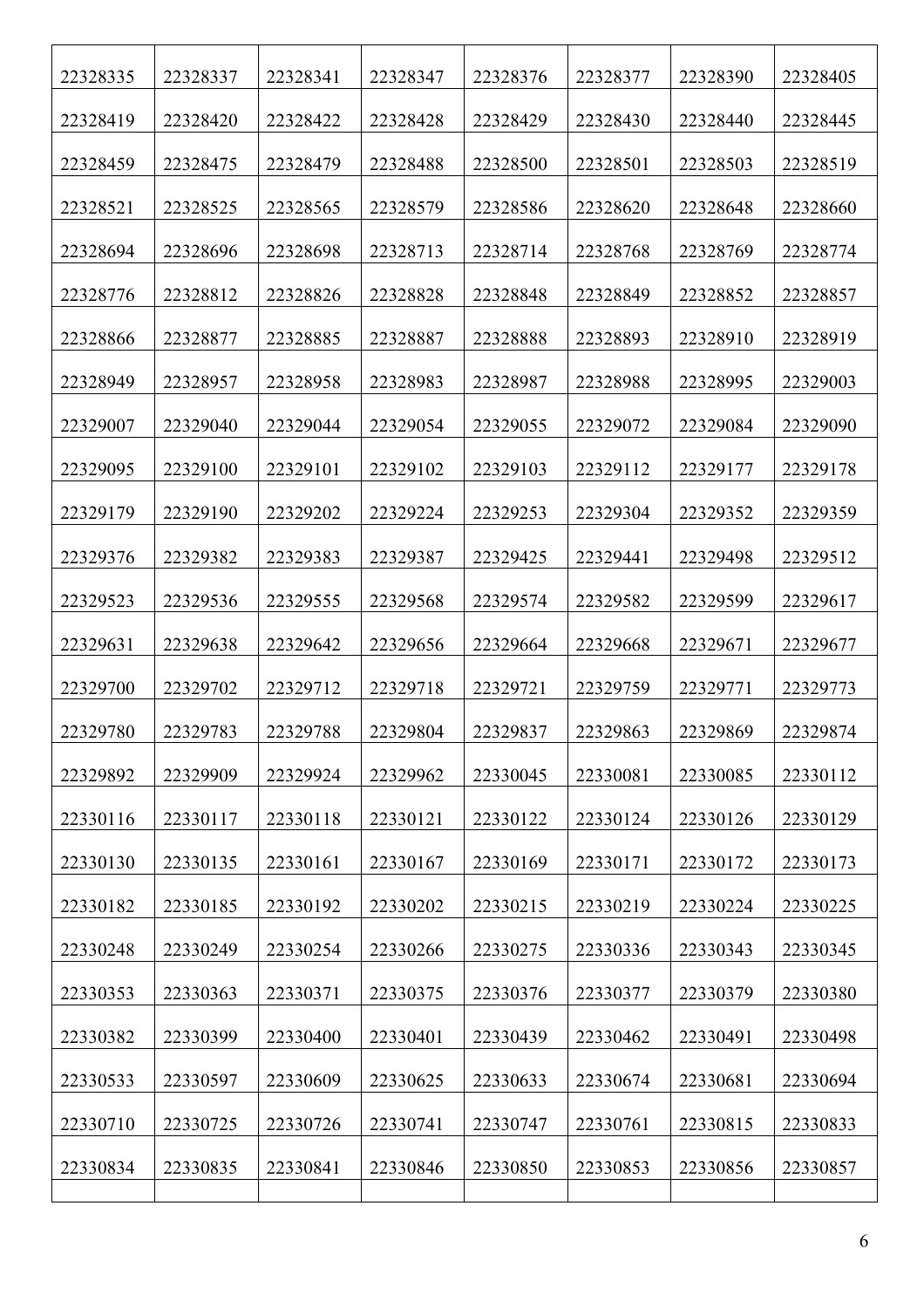| 22330863 | 22330864 | 22330868 | 22330877 | 22330893 | 22330894 | 22330899 | 22330911 |
|----------|----------|----------|----------|----------|----------|----------|----------|
| 22330916 | 22330917 | 22330921 | 22330926 | 22330928 | 22330962 | 22330989 | 22331018 |
| 22331039 | 22331055 | 22331072 | 22331075 | 22331106 | 22331107 | 22331116 | 22331121 |
| 22331184 | 22331185 | 22331187 | 22331196 | 22331199 | 22331200 | 22331206 | 22331209 |
| 22331215 | 22331238 | 22331242 | 22331250 | 22331259 | 22331280 | 22331282 | 22331302 |
| 22331305 | 22331313 | 22331314 | 22331345 | 22331351 | 22331376 | 22331379 | 22331391 |
| 22331392 | 22331395 | 22331405 | 22331425 | 22331433 | 22331445 | 22331453 | 22331458 |
| 22331469 | 22331478 | 22331479 | 22331483 | 22331489 | 22331516 | 22331548 | 22331578 |
| 22331593 | 22331597 | 22331598 | 22331616 | 22331693 | 22331702 | 22331717 | 22331719 |
| 22331720 | 22331735 | 22331737 | 22331742 | 22331746 | 22331754 | 22331774 | 22331804 |
| 22331806 | 22331824 | 22331831 | 22331869 | 22331877 | 22331890 | 22331906 | 22331909 |
| 22331914 | 22331925 | 22331940 | 22331955 | 22331959 | 22331979 | 22331980 | 22332007 |
| 22332018 | 22332042 | 22332049 | 22332051 | 22332053 | 22332056 | 22332058 | 22332059 |
| 22332060 | 22332061 | 22332065 | 22332067 | 22332070 | 22332071 | 22332072 | 22332073 |
| 22332074 | 22332091 | 22332095 | 22332122 | 22332127 | 22332134 | 22332138 | 22332140 |
| 22332150 | 22332151 | 22332171 | 22332173 | 22332174 | 22332194 | 22332203 | 22332226 |
| 22332247 | 22332251 | 22332259 | 22332264 | 22332279 | 22332296 | 22332299 | 22332300 |
| 22332302 | 22332324 | 22332335 | 22332345 | 22332347 | 22332349 | 22332361 | 22332362 |
| 22332364 | 22332366 | 22332370 | 22332374 | 22332382 | 22332383 | 22332384 | 22332385 |
| 22332391 | 22332399 | 22332409 | 22332431 | 22332433 | 22332437 | 22332438 | 22332458 |
| 22332460 | 22332533 | 22332553 | 22332574 | 22332635 | 22332645 | 22332663 | 22332681 |
| 22332697 | 22332705 | 22332717 | 22332730 | 22332771 | 22332780 | 22332782 | 22332785 |
| 22332787 | 22332795 | 22332796 | 22332801 | 22332805 | 22332807 | 22332826 | 22332830 |
| 22332839 | 22332852 | 22332864 | 22332879 | 22332899 | 22332912 | 22332929 | 22332956 |
| 22332971 | 22332982 | 22333008 | 22333023 | 22333029 | 22333044 | 22333048 | 22333072 |
| 22333075 | 22333077 | 22333078 | 22333080 | 22333084 | 22333085 | 22333116 | 22333133 |
| 22333135 | 22333140 | 22333158 | 22333164 | 22333195 | 22333272 | 22333290 | 22333300 |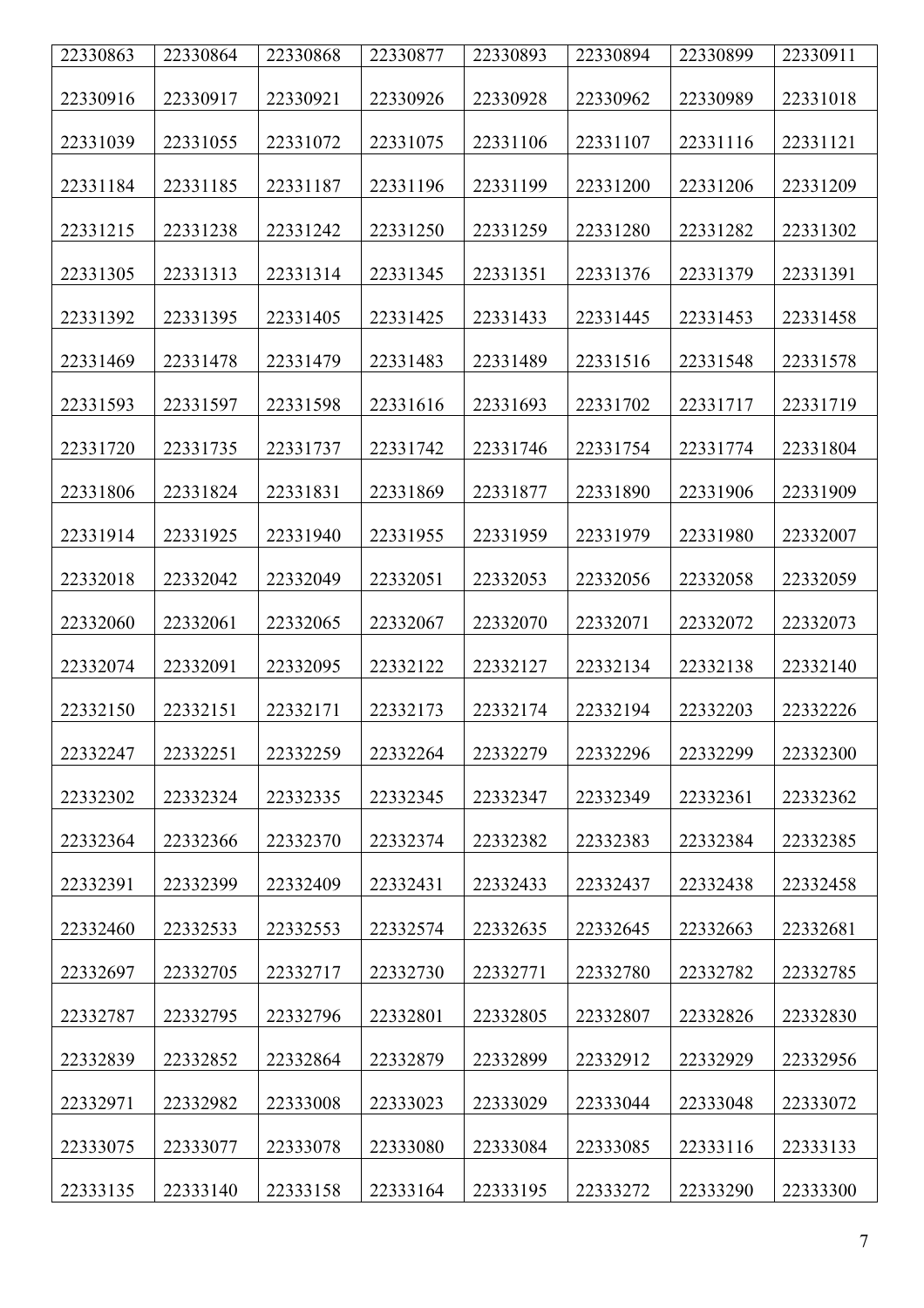| 22333308 | 22333310 | 22333345 | 22333379 | 22333396 | 22333412 | 22333417 | 22333433 |
|----------|----------|----------|----------|----------|----------|----------|----------|
| 22333440 | 22333453 | 22333462 | 22333477 | 22333481 | 22333500 | 22333511 | 22333513 |
| 22333530 | 22333596 | 22333617 | 22333660 | 22333673 | 22333708 | 22333732 | 22333738 |
| 22333771 | 22333773 | 22333793 | 22333809 | 22333821 | 22333822 | 22333828 | 22333834 |
| 22333870 | 22333882 | 22333889 | 22333918 | 22333947 | 22333962 | 22333988 | 22334015 |
| 22334076 | 22334080 | 22334090 | 22334129 | 22334130 | 22334133 | 22334159 | 22334160 |
| 22334182 | 22334199 | 22334201 | 22334214 | 22334220 | 22334225 | 22334248 | 22334256 |
| 22334264 | 22334269 | 22334292 | 22334308 | 22334309 | 22334335 | 22334344 | 22334352 |
| 22334360 | 22334363 | 22334374 | 22334379 | 22334382 | 22334386 | 22334426 | 22334427 |
| 22334442 | 22334469 | 22334490 | 22334496 | 22334508 | 22334509 | 22334511 | 22334513 |
| 22334515 | 22334520 | 22334534 | 22334564 | 22334570 | 22334575 | 22334605 | 22334607 |
| 22334694 | 22334706 | 22334730 | 22334734 | 22334754 | 22334759 | 22334772 | 22334786 |
| 22334788 | 22334793 | 22334819 | 22334825 | 22334851 | 22334867 | 22334900 | 22334908 |
| 22334912 | 22334917 | 22334948 | 22334963 | 22334972 | 22335062 | 22335071 | 22335078 |
| 22335091 | 22335128 | 22335134 | 22335136 | 22335180 | 22335182 | 22335184 | 22335214 |
| 22335258 | 22335306 | 22335318 | 22335319 | 22335323 | 22335327 | 22335371 | 22335396 |
| 22335399 | 22335402 | 22335407 | 22335421 | 22335475 | 22335493 | 22335494 | 22335497 |
| 22335507 | 22335510 | 22335528 | 22335533 | 22335558 | 22335568 | 22335575 | 22335578 |
| 22335581 | 22335586 | 22335597 | 22335604 | 22335609 | 22335631 | 22335705 | 22335720 |
| 22335728 | 22335729 | 22335739 | 22335750 | 22335783 | 22335798 | 22335810 | 22335817 |
| 22335818 | 22335824 | 22335837 | 22335842 |          |          |          |          |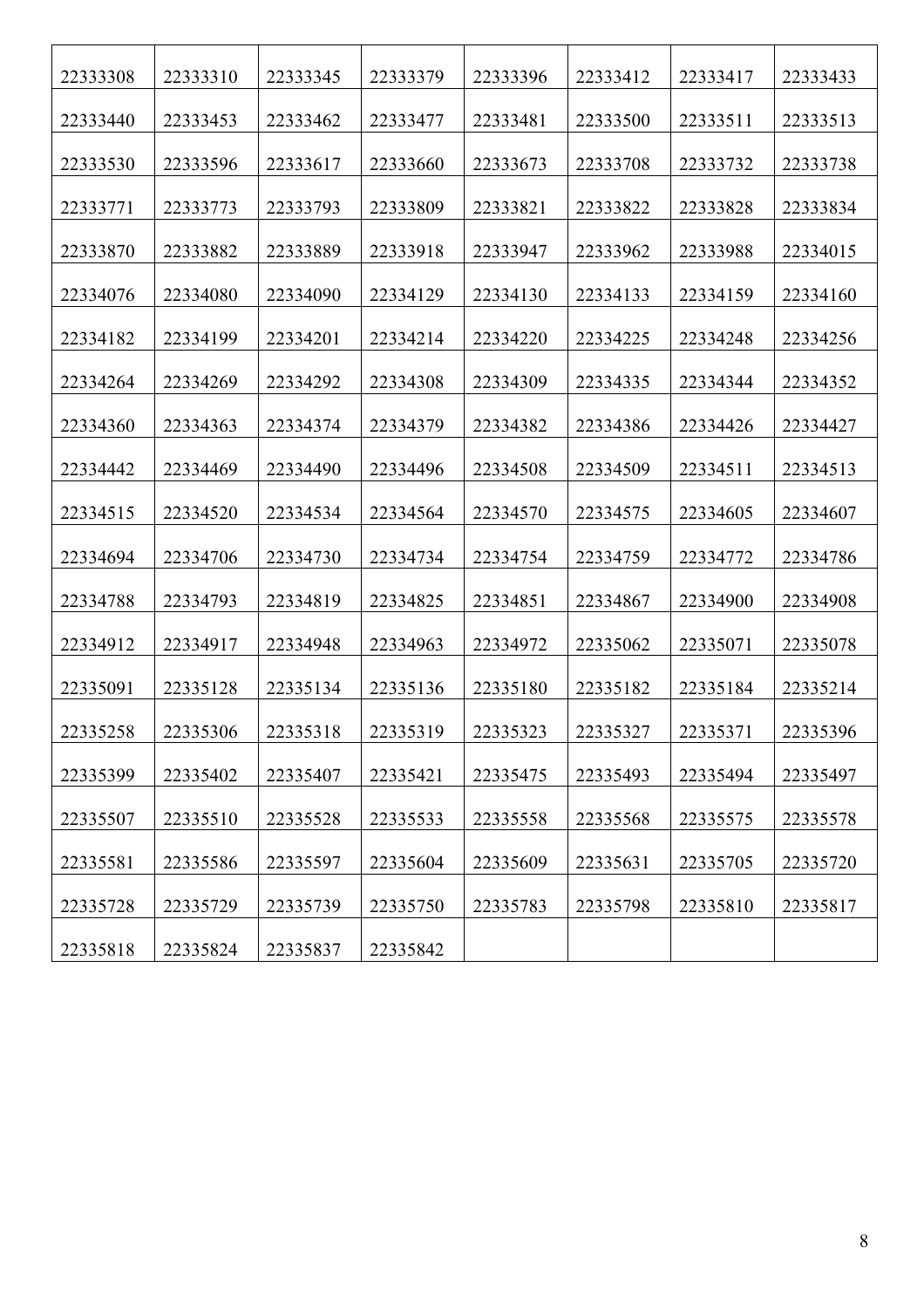## REGISTER NUMBERS OF CANDIDATES PASSED IN **FIRST CLASS**

| 22310006 | 22310013 | 22310014 | 22310016 | 22310019 | 22310020 | 22310026 | 22310028 |
|----------|----------|----------|----------|----------|----------|----------|----------|
| 22310037 | 22310053 | 22310057 | 22310061 | 22310062 | 22310080 | 22310094 | 22310096 |
| 22310103 | 22310105 | 22310108 | 22310116 | 22310118 | 22310119 | 22310121 | 22310133 |
| 22310134 | 22310136 | 22310137 | 22310138 | 22310139 | 22310140 | 22310143 | 22310145 |
| 22310147 | 22310154 | 22310158 | 22310159 | 22310163 | 22310165 | 22310167 | 22310169 |
| 22310176 | 22310177 | 22310179 | 22310183 | 22310190 | 22310191 | 22310192 | 22310193 |
| 22310194 | 22310196 | 22310197 | 22310203 | 22310206 | 22310210 | 22310214 | 22310215 |
| 22310217 | 22310218 | 22310220 | 22310222 | 22310227 | 22310240 | 22310241 | 22310245 |
| 22310249 | 22310256 | 22310267 | 22310278 | 22310283 | 22310285 | 22310286 | 22310287 |
| 22310298 | 22310300 | 22310302 | 22310304 | 22310308 | 22310314 | 22310318 | 22310332 |
| 22310335 | 22310344 | 22310351 | 22310356 | 22310359 | 22310360 | 22310368 | 22310370 |
| 22310372 | 22310374 | 22310376 | 22310379 | 22310380 | 22310385 | 22310386 | 22310389 |
| 22310393 | 22310403 | 22310404 | 22310406 | 22310407 | 22310408 | 22310411 | 22310413 |
| 22310417 | 22310420 | 22310421 | 22310422 | 22310425 | 22310431 | 22310433 | 22310434 |
| 22310441 | 22310449 | 22310455 | 22310462 | 22310508 | 22310510 | 22310512 | 22310530 |
| 22310532 | 22310533 | 22310549 | 22310556 | 22310557 | 22310571 | 22310573 | 22310588 |
| 22310602 | 22310607 | 22310613 | 22310614 | 22310620 | 22310627 | 22310633 | 22310638 |
| 22310640 | 22310647 | 22310655 | 22310658 | 22310661 | 22310668 | 22310671 | 22310689 |
| 22310690 | 22310691 | 22310698 | 22310699 | 22310703 | 22310706 | 22310714 | 22310716 |
| 22310717 | 22310723 | 22310727 | 22310730 | 22310732 | 22310733 | 22310736 | 22310739 |
| 22310743 | 22310746 | 22310751 | 22310757 | 22310760 | 22310762 | 22310763 | 22310770 |
| 22310773 | 22310779 | 22310783 | 22310784 | 22310786 | 22310792 | 22310799 | 22310801 |
| 22310805 | 22310806 | 22310815 | 22310820 | 22310831 | 22310832 | 22310835 | 22310841 |
| 22310854 | 22310865 | 22310866 | 22310867 | 22310870 | 22310873 | 22310883 | 22310890 |
| 22310895 | 22310899 | 22310904 | 22310913 | 22310921 | 22310930 | 22310940 | 22310942 |
|          |          |          |          |          |          |          |          |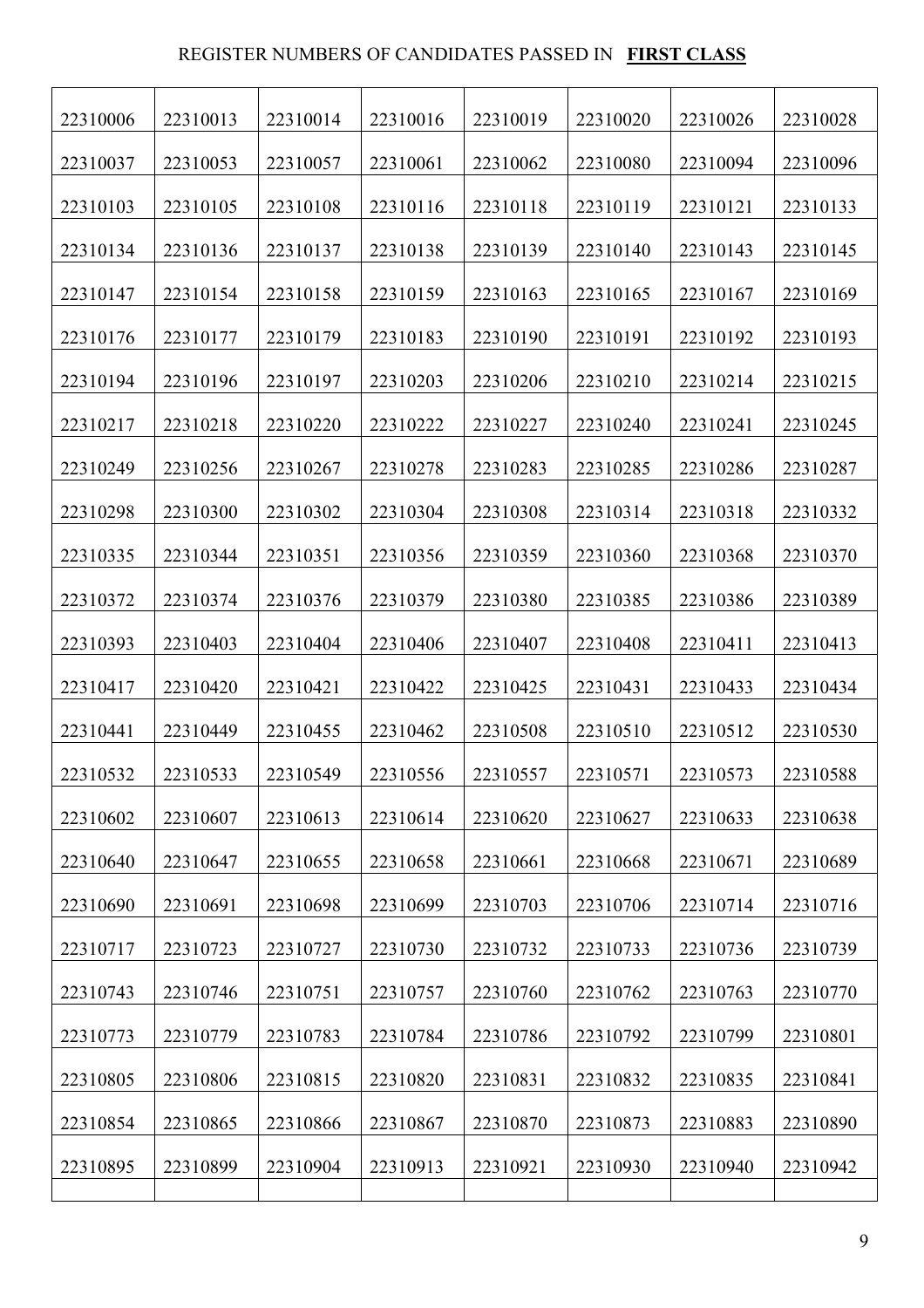| 22310944 | 22310962 | 22310967 | 22310971 | 22310972 | 22310983 | 22310987 | 22310988 |
|----------|----------|----------|----------|----------|----------|----------|----------|
| 22311006 | 22311008 | 22311015 | 22311021 | 22311023 | 22311028 | 22311031 | 22311036 |
|          |          |          |          |          |          |          |          |
| 22311037 | 22311038 | 22311049 | 22311050 | 22311055 | 22311059 | 22311061 | 22311066 |
| 22311067 | 22311070 | 22311072 | 22311073 | 22311076 | 22311079 | 22311083 | 22311084 |
| 22311085 | 22311087 | 22311089 | 22311090 | 22311094 | 22311095 | 22311096 | 22311097 |
| 22311114 | 22311116 | 22311117 | 22311123 | 22311126 | 22311127 | 22311128 | 22311134 |
| 22311135 | 22311138 | 22311141 | 22311149 | 22311153 | 22311155 | 22311156 | 22311157 |
| 22311159 | 22311160 | 22311161 | 22311163 | 22311164 | 22311166 | 22311167 | 22311168 |
| 22311171 | 22311176 | 22311180 | 22311200 | 22311202 | 22311203 | 22311204 | 22311205 |
| 22311206 | 22311209 | 22311210 | 22311212 | 22311214 | 22311216 | 22311220 | 22311223 |
| 22311226 | 22311228 | 22311229 | 22311230 | 22311231 | 22311234 | 22311235 | 22311239 |
| 22311241 | 22311245 | 22311253 | 22311254 | 22311255 | 22311258 | 22311261 | 22311262 |
| 22311265 | 22311273 | 22311275 | 22311279 | 22311282 | 22311283 | 22311295 | 22311311 |
| 22311328 | 22311329 | 22311333 | 22311346 | 22311347 | 22311359 | 22311361 | 22311362 |
| 22311367 | 22311369 | 22311377 | 22311383 | 22311390 | 22311394 | 22311395 | 22311396 |
| 22311397 | 22311400 | 22311402 | 22311403 | 22311409 | 22311428 | 22311441 | 22311449 |
| 22311450 | 22311454 | 22311455 | 22311457 | 22311469 | 22311470 | 22311471 | 22311475 |
| 22311478 | 22311483 | 22311489 | 22311491 | 22311496 | 22311497 | 22311512 | 22311515 |
| 22311520 | 22311528 | 22311538 | 22311544 | 22311547 | 22311550 | 22311564 | 22311574 |
| 22311582 | 22311583 | 22311586 | 22311594 | 22311603 | 22311615 | 22311620 | 22311622 |
| 22311635 | 22311642 | 22311643 | 22311651 | 22311655 | 22311661 | 22311663 | 22311664 |
| 22311666 | 22311667 | 22311670 | 22311675 | 22311682 | 22311683 | 22311686 | 22311687 |
| 22311688 | 22311694 | 22311696 | 22311711 | 22311716 | 22311721 | 22311722 | 22311723 |
| 22311737 | 22311739 | 22311748 | 22311766 | 22311787 | 22311809 | 22311818 | 22311819 |
| 22311821 | 22311823 | 22311828 | 22311831 | 22311832 | 22311858 | 22311878 | 22311893 |
| 22311914 | 22311917 | 22311922 | 22311926 | 22311927 | 22311935 | 22311943 | 22311952 |
| 22311963 | 22311969 | 22311980 | 22311993 | 22312003 | 22312004 | 22312008 | 22312012 |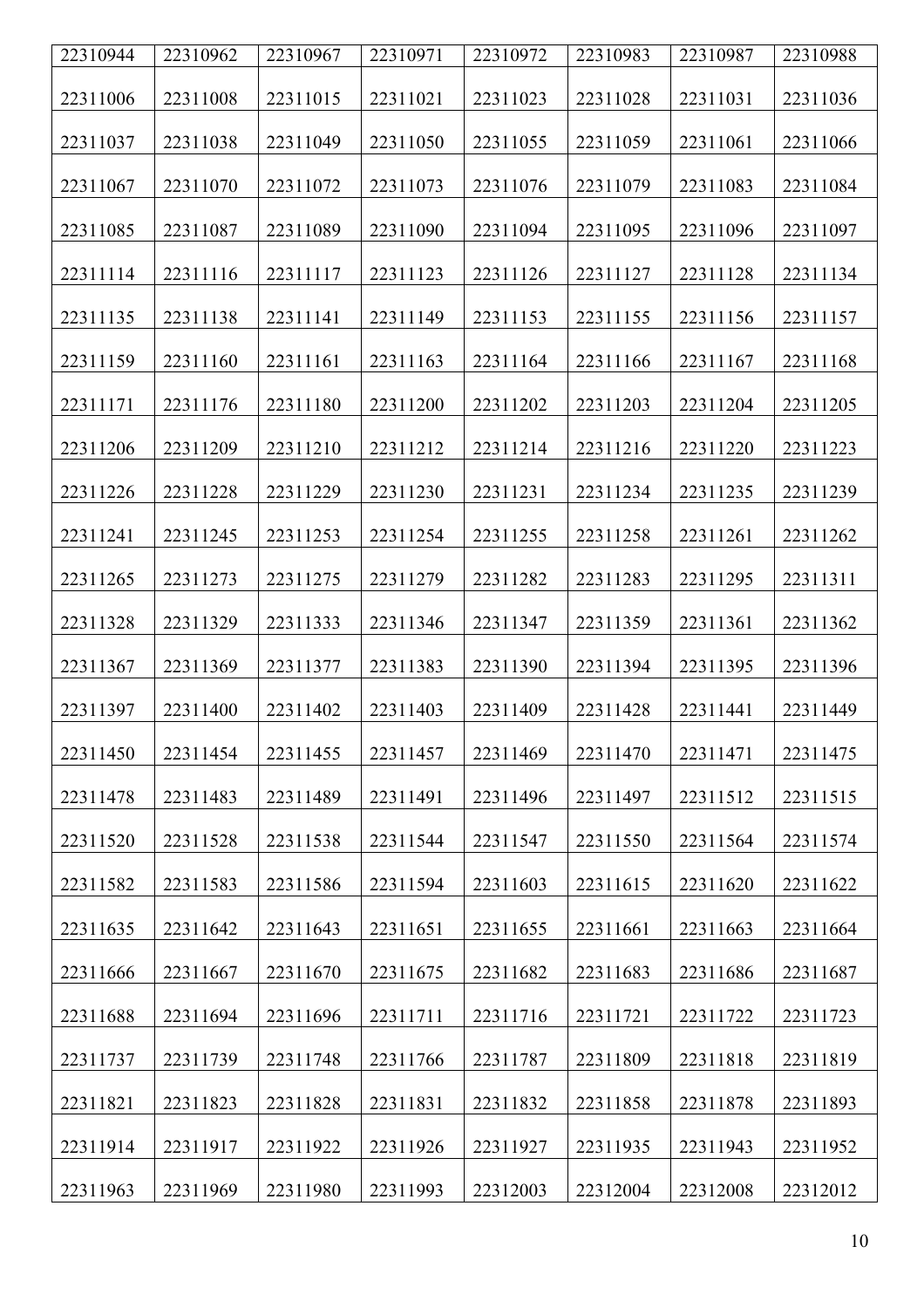| 22312014 | 22312020 | 22312029 | 22312031 | 22312032 | 22312033 | 22312034 | 22312046 |
|----------|----------|----------|----------|----------|----------|----------|----------|
| 22312062 | 22312084 | 22312089 | 22312098 | 22312111 | 22312113 | 22312114 | 22312119 |
| 22312122 | 22312124 | 22312129 | 22312132 | 22312133 | 22312140 | 22312145 | 22312146 |
| 22312147 | 22312160 | 22312166 | 22312173 | 22312175 | 22312180 | 22312183 | 22312194 |
| 22312196 | 22312197 | 22312203 | 22312208 | 22312215 | 22312233 | 22312249 | 22312250 |
| 22312252 | 22312254 | 22312256 | 22312265 | 22312266 | 22312269 | 22312270 | 22312272 |
| 22312302 | 22312304 | 22312305 | 22312314 | 22312330 | 22312333 | 22312334 | 22312335 |
| 22312338 | 22312341 | 22312342 | 22312343 | 22312344 | 22312347 | 22312349 | 22312353 |
| 22312354 | 22312357 | 22312358 | 22312368 | 22312371 | 22312374 | 22312376 | 22312385 |
| 22312389 | 22312397 | 22312407 | 22312411 | 22312413 | 22312415 | 22312419 | 22312438 |
| 22312451 | 22312452 | 22312453 | 22312458 | 22312462 | 22312466 | 22312469 | 22312480 |
| 22312481 | 22312487 | 22312492 | 22312499 | 22312504 | 22312513 | 22312516 | 22312518 |
| 22312519 | 22312523 | 22312524 | 22312532 | 22312533 | 22312547 | 22312551 | 22312560 |
| 22312563 | 22312564 | 22312566 | 22312580 | 22312604 | 22312609 | 22312611 | 22312613 |
| 22312617 | 22312622 | 22312626 | 22312629 | 22312636 | 22312639 | 22312656 | 22312662 |
| 22312671 | 22312673 | 22312674 | 22312676 | 22312681 | 22312685 | 22312689 | 22312693 |
| 22312695 | 22312699 | 22312708 | 22312719 | 22312723 | 22312730 | 22312731 | 22312745 |
| 22312757 | 22312759 | 22312769 | 22312770 | 22312771 | 22312772 | 22312789 | 22312790 |
| 22312808 | 22312809 | 22312813 | 22312820 | 22312822 | 22312823 | 22312831 | 22312838 |
| 22312845 | 22312851 | 22312856 | 22312857 | 22312863 | 22312864 | 22312869 | 22312871 |
| 22312877 | 22312879 | 22312881 | 22312886 | 22312889 | 22312890 | 22312898 | 22312910 |
| 22312912 | 22312917 | 22312918 | 22312925 | 22312928 | 22312942 | 22312944 | 22312946 |
| 22312949 | 22312950 | 22312952 | 22312959 | 22312960 | 22312961 | 22312964 | 22312968 |
| 22312969 | 22312973 | 22312974 | 22312975 | 22312977 | 22312979 | 22312981 | 22312984 |
| 22312989 | 22312994 | 22313003 | 22313007 | 22313008 | 22313010 | 22313011 | 22313021 |
| 22313023 | 22313025 | 22313026 | 22313027 | 22313039 | 22313045 | 22313047 | 22313054 |
|          |          |          |          |          |          |          |          |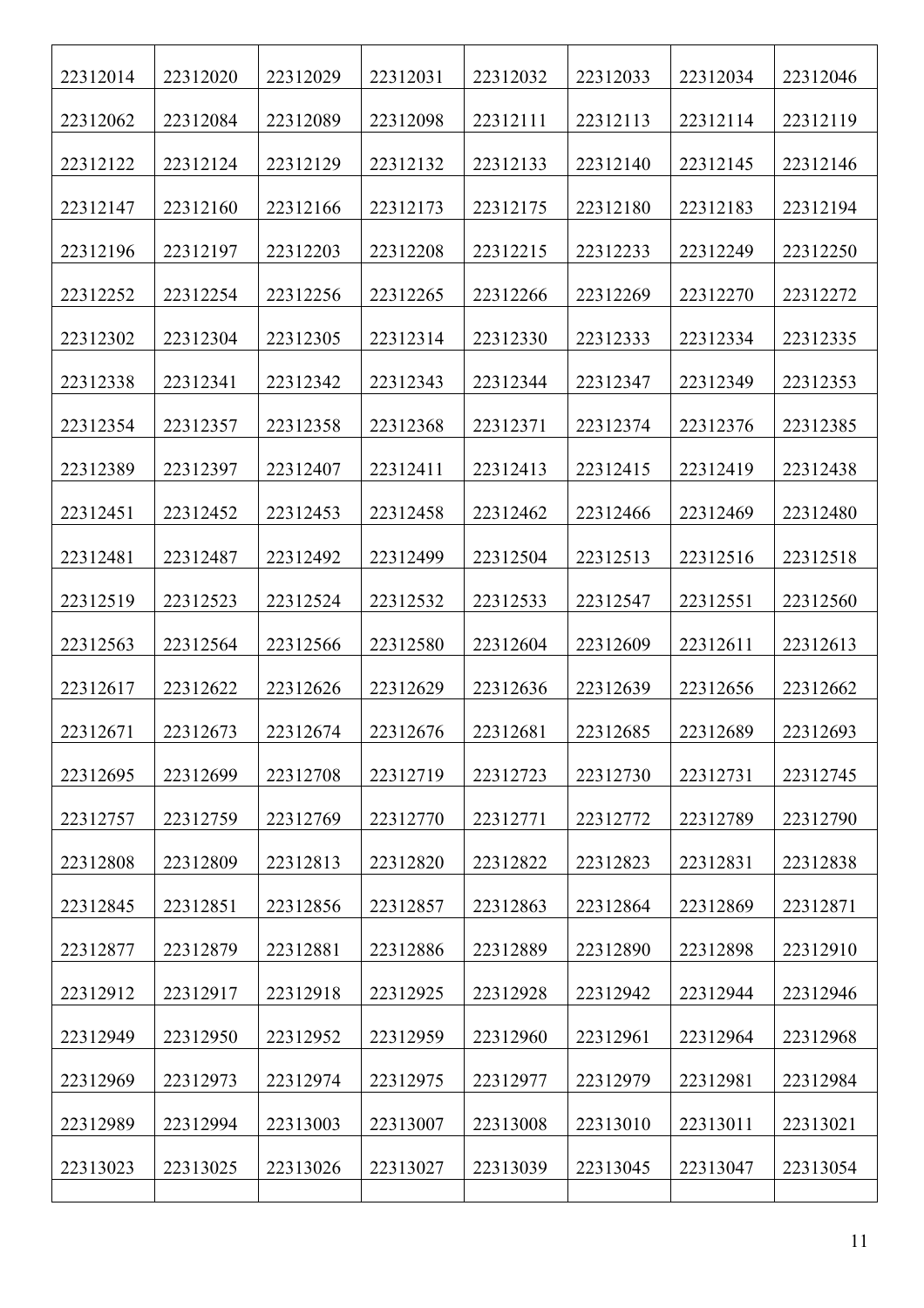| 22313066 | 22313071 | 22313078 | 22313085 | 22313100 | 22313111 | 22313115 | 22313117 |
|----------|----------|----------|----------|----------|----------|----------|----------|
| 22313124 | 22313125 | 22313134 | 22313141 | 22313145 | 22313146 | 22313156 | 22313163 |
| 22313167 | 22313176 | 22313182 | 22313187 | 22313188 | 22313195 | 22313199 | 22313201 |
| 22313213 | 22313222 | 22313225 | 22313228 | 22313232 | 22313238 | 22313259 | 22313268 |
| 22313287 | 22313288 | 22313314 | 22313318 | 22313319 | 22313320 | 22313329 | 22313332 |
| 22313341 | 22313356 | 22313357 | 22313360 | 22313371 | 22313375 | 22313378 | 22313401 |
| 22313402 | 22313413 | 22313414 | 22313434 | 22313472 | 22313481 | 22313483 | 22313489 |
| 22313492 | 22313502 | 22313503 | 22313504 | 22313505 | 22313516 | 22313520 | 22313521 |
| 22313522 | 22313523 | 22313537 | 22313538 | 22313540 | 22313548 | 22313555 | 22313560 |
| 22313562 | 22313579 | 22313588 | 22313595 | 22313596 | 22313598 | 22313599 | 22313600 |
| 22313605 | 22313611 | 22313613 | 22313624 | 22313629 | 22313631 | 22313635 | 22313636 |
| 22313637 | 22313648 | 22313651 | 22313653 | 22313662 | 22313665 | 22313666 | 22313671 |
| 22313675 | 22313681 | 22313686 | 22313691 | 22313693 | 22313695 | 22313700 | 22313713 |
| 22313717 | 22313719 | 22313720 | 22313724 | 22313741 | 22313744 | 22313746 | 22313747 |
| 22313750 | 22313754 | 22313757 | 22313760 | 22313764 | 22313767 | 22313770 | 22313772 |
| 22313776 | 22313777 | 22313778 | 22313779 | 22313781 | 22313783 | 22313786 | 22313789 |
| 22313792 | 22313793 | 22313794 | 22313795 | 22313817 | 22313818 | 22313822 | 22313824 |
| 22313832 | 22313836 | 22313841 | 22313855 | 22313857 | 22313865 | 22313866 | 22313867 |
| 22313876 | 22313881 | 22313882 | 22313883 | 22313884 | 22313885 | 22313886 | 22313887 |
| 22313889 | 22313890 | 22313891 | 22313896 | 22313898 | 22313904 | 22313906 | 22313911 |
| 22313915 | 22313925 | 22313941 | 22313948 | 22313953 | 22313954 | 22313962 | 22313964 |
| 22313965 | 22313979 | 22313980 | 22313986 | 22313990 | 22313994 | 22313998 | 22314011 |
| 22314015 | 22314018 | 22314019 | 22314020 | 22314035 | 22314038 | 22314044 | 22314056 |
| 22314067 | 22314072 | 22314082 | 22314089 | 22314092 | 22314093 | 22314094 | 22314096 |
| 22314097 | 22314098 | 22314100 | 22314108 | 22314109 | 22314118 | 22314119 | 22314121 |
| 22314125 | 22314126 | 22314128 | 22314129 | 22314132 | 22314133 | 22314135 | 22314149 |
| 22314152 | 22314163 | 22314165 | 22314182 | 22314184 | 22314187 | 22314190 | 22314193 |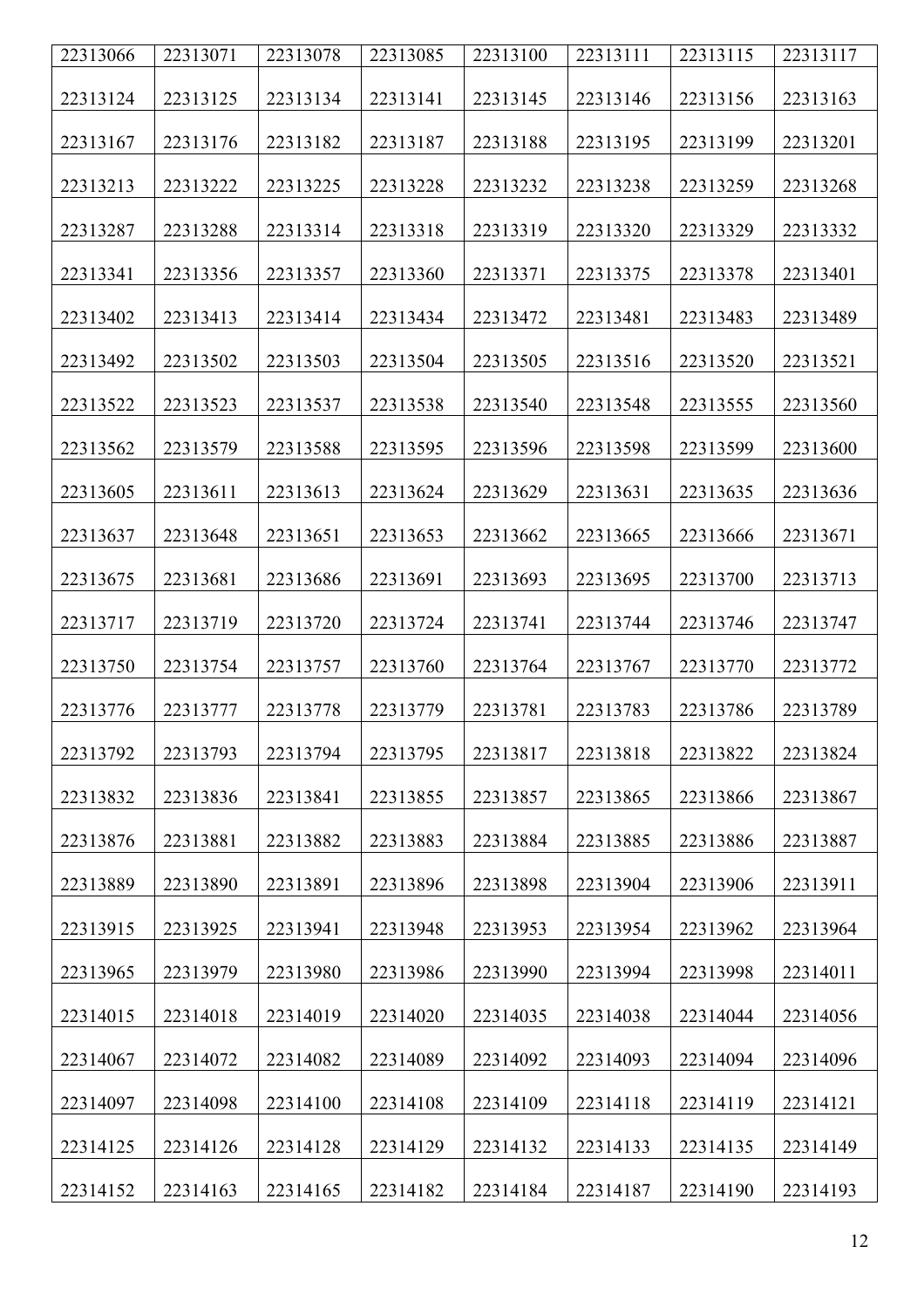| 22314194 | 22314197 | 22314198 | 22314199 | 22314204 | 22314209 | 22314214 | 22314222 |
|----------|----------|----------|----------|----------|----------|----------|----------|
| 22314231 | 22314234 | 22314235 | 22314236 | 22314237 | 22314238 | 22314239 | 22314241 |
| 22314242 | 22314243 | 22314247 | 22314248 | 22314249 | 22314251 | 22314254 | 22314255 |
| 22314257 | 22314260 | 22314261 | 22314263 | 22314267 | 22314269 | 22314271 | 22314273 |
| 22314278 | 22314287 | 22314288 | 22314289 | 22314290 | 22314292 | 22314293 | 22314295 |
| 22314296 | 22314297 | 22314300 | 22314302 | 22314312 | 22314314 | 22314317 | 22314321 |
| 22314323 | 22314328 | 22314332 | 22314335 | 22314343 | 22314345 | 22314348 | 22314351 |
| 22314353 | 22314360 | 22314361 | 22314362 | 22314367 | 22314372 | 22314374 | 22314375 |
| 22314377 | 22314378 | 22314381 | 22314382 | 22314385 | 22314386 | 22314392 | 22314393 |
| 22314396 | 22314399 | 22314401 | 22314402 | 22314405 | 22314407 | 22314409 | 22314410 |
| 22314416 | 22314418 | 22314419 | 22314421 | 22314426 | 22314428 | 22314429 | 22314431 |
| 22314441 | 22314455 | 22314460 | 22314464 | 22314467 | 22314472 | 22314479 | 22314482 |
| 22314505 | 22314527 | 22314528 | 22314529 | 22314535 | 22314536 | 22314537 | 22314540 |
| 22314543 | 22314553 | 22314555 | 22314565 | 22314567 | 22314575 | 22314582 | 22314591 |
| 22314593 | 22314601 | 22314603 | 22314623 | 22314631 | 22314655 | 22314656 | 22314661 |
| 22314662 | 22314668 | 22314670 | 22314680 | 22314692 | 22314700 | 22314705 | 22314708 |
| 22314712 | 22314715 | 22314717 | 22314719 | 22314720 | 22314728 | 22314733 | 22314734 |
| 22314742 | 22314753 | 22314757 | 22314758 | 22314760 | 22314764 | 22314768 | 22314773 |
| 22314775 | 22314779 | 22314786 | 22314788 | 22314796 | 22314804 | 22314808 | 22314811 |
| 22314812 | 22314814 | 22314821 | 22314824 | 22314829 | 22314833 | 22314848 | 22314851 |
| 22314852 | 22314853 | 22314854 | 22314862 | 22314870 | 22314872 | 22314875 | 22314884 |
| 22314885 | 22314889 | 22314892 | 22314897 | 22314901 | 22314905 | 22314907 | 22314910 |
| 22314914 | 22314915 | 22314917 | 22314930 | 22314931 | 22314938 | 22314940 | 22314947 |
| 22314949 | 22314951 | 22314957 | 22314968 | 22314984 | 22314988 | 22314992 | 22314999 |
| 22315002 | 22315005 | 22315013 | 22315016 | 22315022 | 22315030 | 22315047 | 22315057 |
| 22315060 | 22315064 | 22315068 | 22315077 | 22315083 | 22315084 | 22315085 | 22315088 |
|          |          |          |          |          |          |          |          |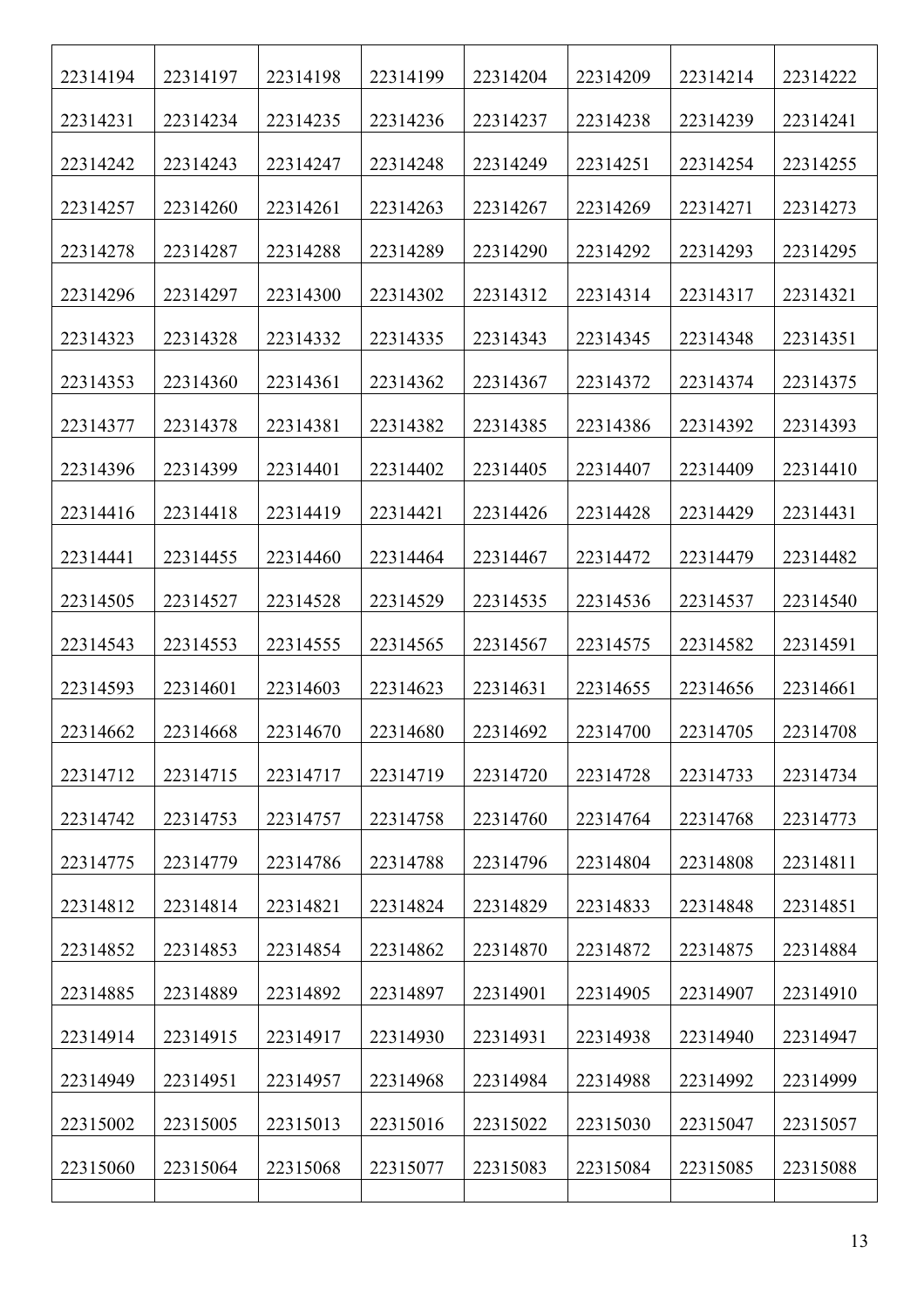| 22315090 | 22315092 | 22315101 | 22315107 | 22315110 | 22315112 | 22315114 | 22315124 |
|----------|----------|----------|----------|----------|----------|----------|----------|
| 22315126 | 22315138 | 22315142 | 22315143 | 22315144 | 22315146 | 22315147 | 22315149 |
| 22315152 | 22315160 | 22315163 | 22315172 | 22315173 | 22315176 | 22315179 | 22315180 |
| 22315185 | 22315187 | 22315198 | 22315206 | 22315230 | 22315234 | 22315238 | 22315253 |
| 22315257 | 22315258 | 22315262 | 22315267 | 22315270 | 22315274 | 22315275 | 22315277 |
| 22315283 | 22315287 | 22315288 | 22315303 | 22315304 | 22315309 | 22315310 | 22315330 |
| 22315331 | 22315334 | 22315341 | 22315344 | 22315346 | 22315369 | 22315375 | 22315389 |
| 22315391 | 22315392 | 22315405 | 22315406 | 22315412 | 22315413 | 22315415 | 22315419 |
| 22315429 | 22315431 | 22315435 | 22315441 | 22315448 | 22315453 | 22315454 | 22315455 |
| 22315456 | 22315464 | 22315472 | 22315474 | 22315477 | 22315490 | 22315492 | 22315494 |
| 22315499 | 22315500 | 22315503 | 22315510 | 22315519 | 22315537 | 22315541 | 22315543 |
| 22315555 | 22315556 | 22315568 | 22315580 | 22315583 | 22315595 | 22315597 | 22315602 |
| 22315604 | 22315610 | 22315611 | 22315612 | 22315615 | 22315616 | 22315622 | 22315634 |
| 22315651 | 22315658 | 22315659 | 22315662 | 22315670 | 22315672 | 22315673 | 22315679 |
| 22315689 | 22315690 | 22315692 | 22315702 | 22315705 | 22315707 | 22315708 | 22315713 |
| 22315721 | 22315725 | 22315731 | 22315737 | 22315743 | 22315744 | 22315745 | 22315748 |
| 22315752 | 22315755 | 22315760 | 22315763 | 22315771 | 22315780 | 22315786 | 22315787 |
| 22315795 | 22315796 | 22315797 | 22315798 | 22315809 | 22315810 | 22315811 | 22315816 |
| 22315823 | 22315830 | 22315842 | 22315874 | 22315877 | 22315885 | 22315888 | 22315894 |
| 22315902 | 22315908 | 22315909 | 22315912 | 22315917 | 22315919 | 22315934 | 22315937 |
| 22315938 | 22315941 | 22315944 | 22315947 | 22315948 | 22315950 | 22315952 | 22315956 |
| 22315957 | 22315963 | 22315964 | 22315969 | 22315970 | 22315979 | 22315981 | 22315983 |
| 22315984 | 22315989 | 22315990 | 22315991 | 22315996 | 22315997 | 22316003 | 22316006 |
| 22316014 | 22316015 | 22316017 | 22316018 | 22316021 | 22316024 | 22316029 | 22316030 |
| 22316032 | 22316036 | 22316039 | 22316040 | 22316044 | 22316046 | 22316051 | 22316052 |
| 22316053 | 22316055 | 22316062 | 22316069 | 22316077 | 22316081 | 22316085 | 22316087 |
| 22316091 | 22316099 | 22316101 | 22316106 | 22316112 | 22316114 | 22316123 | 22316126 |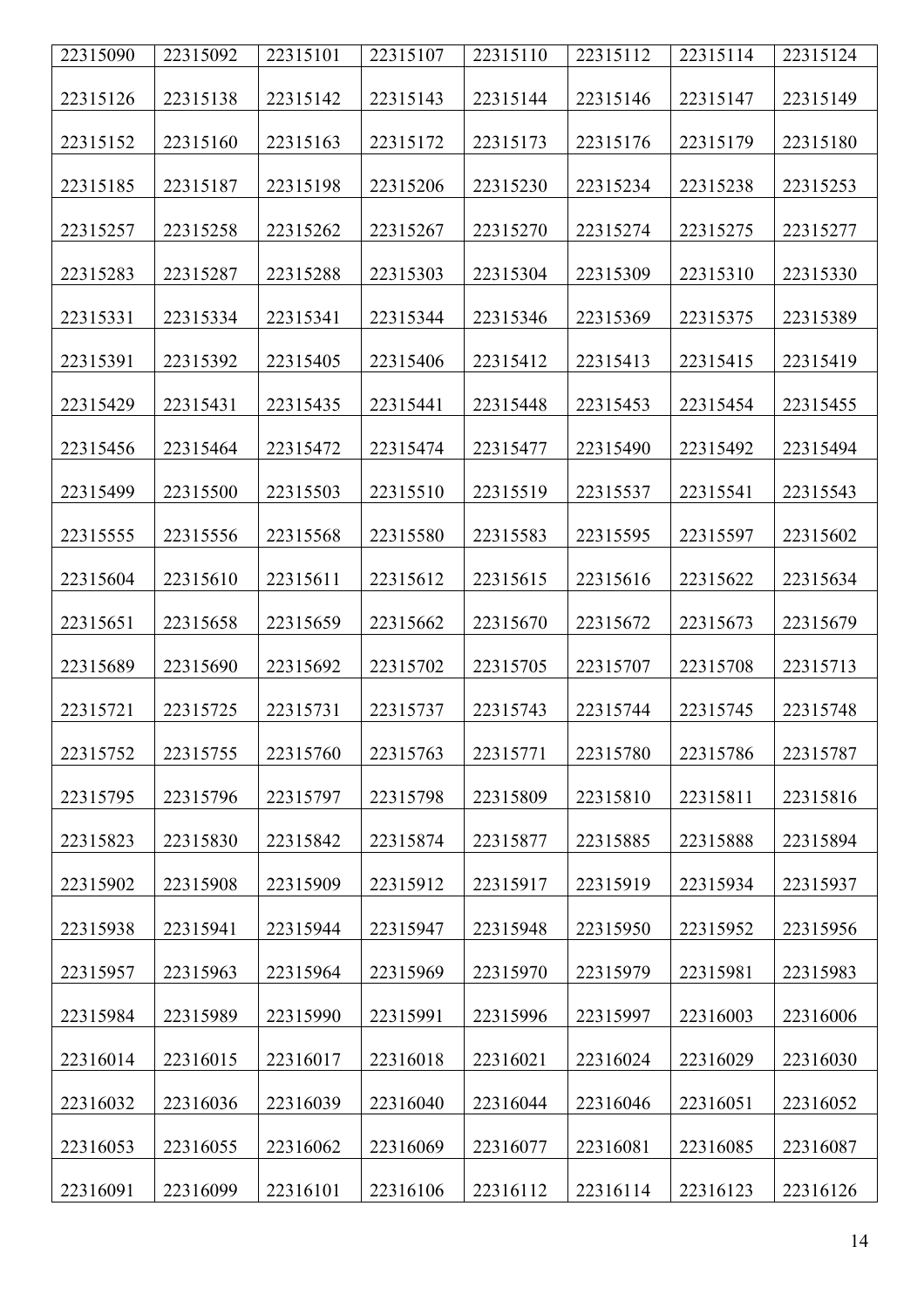| 22316131 | 22316169 | 22316170 | 22316182 | 22316187 | 22316191 | 22316193 | 22316204 |
|----------|----------|----------|----------|----------|----------|----------|----------|
| 22316211 | 22316214 | 22316215 | 22316220 | 22316225 | 22316231 | 22316237 | 22316240 |
| 22316241 | 22316244 | 22316245 | 22316247 | 22316255 | 22316264 | 22316265 | 22316271 |
| 22316274 | 22316279 | 22316281 | 22316282 | 22316293 | 22316294 | 22316295 | 22316297 |
| 22316300 | 22316303 | 22316304 | 22316305 | 22316311 | 22316320 | 22316325 | 22316339 |
| 22316343 | 22316344 | 22316347 | 22316351 | 22316352 | 22316355 | 22316359 | 22316361 |
| 22316370 | 22316372 | 22316391 | 22316403 | 22316405 | 22316417 | 22316418 | 22316419 |
| 22316422 | 22316432 | 22316435 | 22316436 | 22316437 | 22316440 | 22316448 | 22316452 |
| 22316458 | 22316460 | 22316464 | 22316466 | 22316483 | 22316491 | 22316492 | 22316497 |
| 22316501 | 22316505 | 22316507 | 22316508 | 22316510 | 22316521 | 22316523 | 22316525 |
| 22316527 | 22316531 | 22316532 | 22316536 | 22316540 | 22316541 | 22316547 | 22316560 |
| 22316561 | 22316565 | 22316567 | 22316572 | 22316574 | 22316577 | 22316584 | 22316588 |
| 22316597 | 22316599 | 22316606 | 22316617 | 22316631 | 22316663 | 22316666 | 22316671 |
| 22316697 | 22316709 | 22316716 | 22316719 | 22316728 | 22316732 | 22316746 | 22316749 |
| 22316750 | 22316751 | 22316752 | 22316760 | 22316767 | 22316777 | 22316780 | 22316793 |
| 22316794 | 22316803 | 22316804 | 22316811 | 22316812 | 22316814 | 22316815 | 22316816 |
| 22316818 | 22316819 | 22316828 | 22316843 | 22316855 | 22316865 | 22316876 | 22316878 |
| 22316882 | 22316885 | 22316886 | 22316889 | 22316895 | 22316898 | 22316900 | 22316909 |
| 22316918 | 22316921 | 22316936 | 22316941 | 22316947 | 22316948 | 22316949 | 22316960 |
| 22316970 | 22316972 | 22316975 | 22316978 | 22316982 | 22316983 | 22316988 | 22317012 |
| 22317016 | 22317038 | 22317042 | 22317049 | 22317054 | 22317056 | 22317065 | 22317066 |
| 22317087 | 22317091 | 22317093 | 22317099 | 22317106 | 22317122 | 22317123 | 22317128 |
| 22317132 | 22317143 | 22317144 | 22317151 | 22317155 | 22317156 | 22317164 | 22317182 |
| 22317194 | 22317197 | 22317198 | 22317199 | 22317200 | 22317204 | 22317205 | 22317206 |
| 22317211 | 22317214 | 22317216 | 22317221 | 22317222 | 22317229 | 22317231 | 22317232 |
| 22317233 | 22317242 | 22317252 | 22317254 | 22317255 | 22317269 | 22317271 | 22317273 |
|          |          |          |          |          |          |          |          |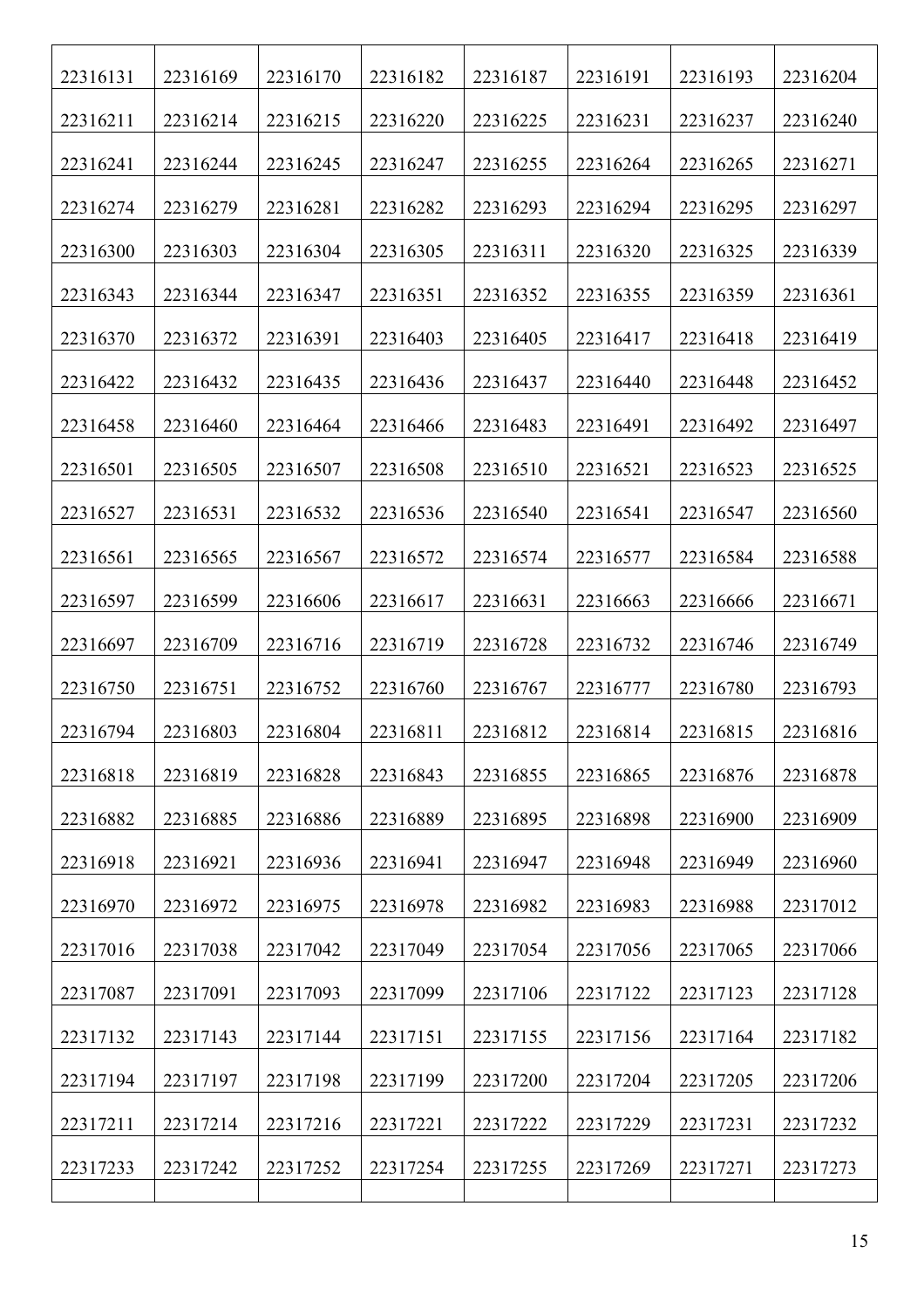| 22317275 | 22317277 | 22317278 | 22317289 | 22317290 | 22317293 | 22317300 | 22317306 |
|----------|----------|----------|----------|----------|----------|----------|----------|
| 22317309 | 22317310 | 22317317 | 22317325 | 22317329 | 22317339 | 22317342 | 22317351 |
| 22317354 | 22317360 | 22317362 | 22317369 | 22317379 | 22317380 | 22317381 | 22317384 |
| 22317390 | 22317393 | 22317406 | 22317408 | 22317415 | 22317422 | 22317428 | 22317433 |
| 22317434 | 22317435 | 22317445 | 22317449 | 22317454 | 22317457 | 22317468 | 22317472 |
| 22317475 | 22317479 | 22317481 | 22317493 | 22317515 | 22317517 | 22317521 | 22317538 |
| 22317544 | 22317545 | 22317546 | 22317551 | 22317574 | 22317579 | 22317588 | 22317592 |
| 22317593 | 22317598 | 22317601 | 22317606 | 22317607 | 22317608 | 22317611 | 22317613 |
| 22317616 | 22317621 | 22317623 | 22317624 | 22317631 | 22317635 | 22317637 | 22317639 |
| 22317640 | 22317642 | 22317643 | 22317646 | 22317648 | 22317649 | 22317650 | 22317652 |
| 22317655 | 22317656 | 22317657 | 22317660 | 22317661 | 22317664 | 22317668 | 22317670 |
| 22317673 | 22317674 | 22317678 | 22317679 | 22317683 | 22317685 | 22317688 | 22317704 |
| 22317706 | 22320033 | 22320034 | 22320040 | 22320044 | 22320045 | 22320046 | 22320048 |
| 22320050 | 22320051 | 22320052 | 22320065 | 22320069 | 22320072 | 22320077 | 22320079 |
| 22320083 | 22320086 | 22320089 | 22320095 | 22320097 | 22320103 | 22320108 | 22320111 |
| 22320117 | 22320121 | 22320123 | 22320124 | 22320126 | 22320127 | 22320135 | 22320136 |
| 22320138 | 22320141 | 22320147 | 22320148 | 22320149 | 22320150 | 22320151 | 22320163 |
| 22320164 | 22320165 | 22320167 | 22320168 | 22320171 | 22320173 | 22320180 | 22320182 |
| 22320185 | 22320188 | 22320190 | 22320193 | 22320197 | 22320199 | 22320202 | 22320205 |
| 22320209 | 22320210 | 22320212 | 22320216 | 22320218 | 22320219 | 22320223 | 22320225 |
| 22320229 | 22320230 | 22320232 | 22320239 | 22320242 | 22320244 | 22320249 | 22320250 |
| 22320251 | 22320252 | 22320258 | 22320262 | 22320266 | 22320274 | 22320276 | 22320278 |
| 22320280 | 22320288 | 22320290 | 22320291 | 22320293 | 22320294 | 22320295 | 22320296 |
| 22320302 | 22320306 | 22320308 | 22320310 | 22320316 | 22320320 | 22320322 | 22320325 |
| 22320326 | 22320332 | 22320333 | 22320334 | 22320341 | 22320344 | 22320351 | 22320354 |
| 22320359 | 22320363 | 22320368 | 22320371 | 22320380 | 22320382 | 22320383 | 22320385 |
| 22320386 | 22320388 | 22320391 | 22320392 | 22320393 | 22320394 | 22320400 | 22320406 |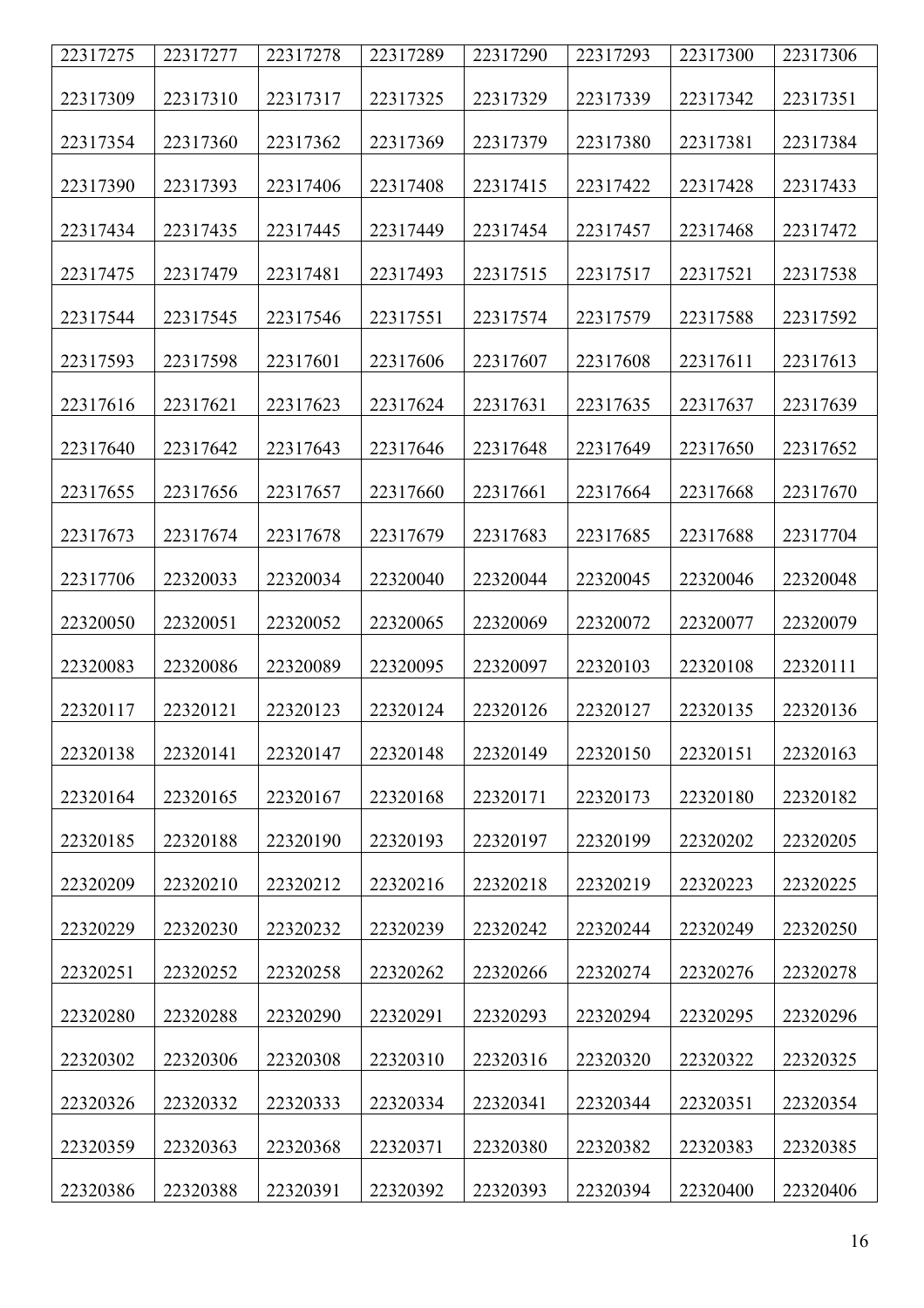| 22320408 | 22320409 | 22320411 | 22320412 | 22320413 | 22320414 | 22320416 | 22320417 |
|----------|----------|----------|----------|----------|----------|----------|----------|
| 22320424 | 22320426 | 22320427 | 22320428 | 22320431 | 22320432 | 22320433 | 22320436 |
| 22320439 | 22320440 | 22320441 | 22320442 | 22320443 | 22320445 | 22320446 | 22320447 |
| 22320448 | 22320452 | 22320456 | 22320457 | 22320462 | 22320465 | 22320475 | 22320481 |
| 22320484 | 22320486 | 22320488 | 22320489 | 22320498 | 22320501 | 22320504 | 22320505 |
| 22320510 | 22320512 | 22320518 | 22320530 | 22320534 | 22320541 | 22320548 | 22320553 |
| 22320559 | 22320563 | 22320566 | 22320576 | 22320584 | 22320585 | 22320589 | 22320592 |
| 22320602 | 22320603 | 22320607 | 22320608 | 22320609 | 22320620 | 22320622 | 22320623 |
| 22320625 | 22320626 | 22320629 | 22320632 | 22320633 | 22320634 | 22320642 | 22320644 |
| 22320646 | 22320648 | 22320649 | 22320650 | 22320653 | 22320654 | 22320655 | 22320657 |
| 22320661 | 22320664 | 22320672 | 22320673 | 22320687 | 22320688 | 22320691 | 22320694 |
| 22320701 | 22320702 | 22320703 | 22320704 | 22320705 | 22320706 | 22320708 | 22320711 |
| 22320720 | 22320721 | 22320722 | 22320729 | 22320732 | 22320734 | 22320735 | 22320736 |
| 22320737 | 22320739 | 22320751 | 22320754 | 22320758 | 22320760 | 22320770 | 22320773 |
| 22320780 | 22320782 | 22320784 | 22320785 | 22320789 | 22320790 | 22320796 | 22320801 |
| 22320803 | 22320805 | 22320806 | 22320809 | 22320819 | 22320838 | 22320840 | 22320841 |
| 22320842 | 22320855 | 22320865 | 22320875 | 22320876 | 22320877 | 22320879 | 22320883 |
| 22320884 | 22320886 | 22320887 | 22320889 | 22320892 | 22320894 | 22320895 | 22320899 |
| 22320900 | 22320902 | 22320904 | 22320905 | 22320922 | 22320923 | 22320924 | 22320931 |
| 22320933 | 22320936 | 22320937 | 22320938 | 22320939 | 22320943 | 22320951 | 22320953 |
| 22320954 | 22320955 | 22320956 | 22320958 | 22320959 | 22320961 | 22320962 | 22320964 |
| 22320966 | 22320970 | 22320975 | 22320979 | 22320980 | 22320981 | 22320982 | 22320984 |
| 22320985 | 22320989 | 22320990 | 22320992 | 22320993 | 22320994 | 22320996 | 22320997 |
| 22320999 | 22321000 | 22321004 | 22321005 | 22321006 | 22321010 | 22321011 | 22321013 |
| 22321014 | 22321015 | 22321018 | 22321021 | 22321024 | 22321027 | 22321028 | 22321031 |
| 22321035 | 22321036 | 22321043 | 22321047 | 22321049 | 22321051 | 22321052 | 22321057 |
|          |          |          |          |          |          |          |          |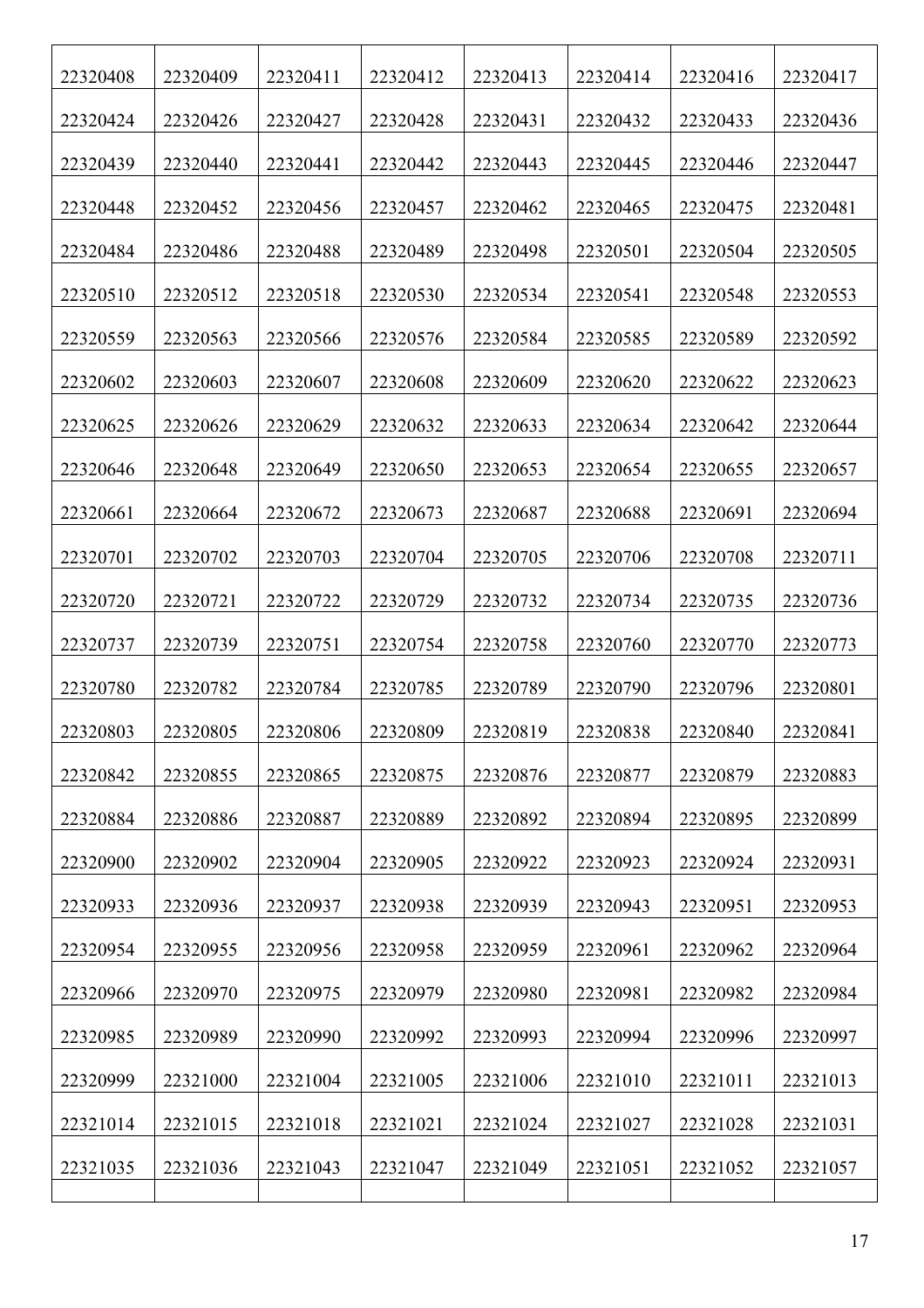| 22321058 | 22321060 | 22321062 | 22321069 | 22321072 | 22321073 | 22321074 | 22321075 |
|----------|----------|----------|----------|----------|----------|----------|----------|
| 22321079 | 22321081 | 22321082 | 22321083 | 22321090 | 22321091 | 22321095 | 22321105 |
| 22321109 | 22321111 | 22321112 | 22321114 | 22321115 | 22321118 | 22321121 | 22321123 |
| 22321126 | 22321127 | 22321131 | 22321138 | 22321139 | 22321141 | 22321146 | 22321152 |
| 22321154 | 22321158 | 22321160 | 22321165 | 22321166 | 22321180 | 22321181 | 22321182 |
| 22321189 | 22321190 | 22321192 | 22321194 | 22321200 | 22321206 | 22321209 | 22321211 |
| 22321215 | 22321222 | 22321223 | 22321224 | 22321225 | 22321227 | 22321228 | 22321230 |
| 22321231 | 22321239 | 22321241 | 22321244 | 22321245 | 22321248 | 22321254 | 22321255 |
| 22321257 | 22321259 | 22321261 | 22321262 | 22321263 | 22321266 | 22321267 | 22321268 |
| 22321270 | 22321273 | 22321274 | 22321275 | 22321282 | 22321291 | 22321296 | 22321297 |
| 22321298 | 22321302 | 22321304 | 22321306 | 22321307 | 22321308 | 22321319 | 22321322 |
| 22321323 | 22321329 | 22321331 | 22321333 | 22321334 | 22321338 | 22321340 | 22321342 |
| 22321353 | 22321355 | 22321356 | 22321358 | 22321359 | 22321360 | 22321361 | 22321364 |
| 22321365 | 22321366 | 22321373 | 22321378 | 22321382 | 22321384 | 22321391 | 22321393 |
| 22321394 | 22321399 | 22321400 | 22321405 | 22321407 | 22321411 | 22321414 | 22321422 |
| 22321423 | 22321426 | 22321430 | 22321435 | 22321451 | 22321452 | 22321459 | 22321461 |
| 22321462 | 22321472 | 22321487 | 22321489 | 22321490 | 22321491 | 22321492 | 22321496 |
| 22321497 | 22321506 | 22321507 | 22321511 | 22321514 | 22321515 | 22321516 | 22321517 |
| 22321520 | 22321524 | 22321525 | 22321526 | 22321529 | 22321532 | 22321536 | 22321540 |
| 22321541 | 22321542 | 22321543 | 22321545 | 22321551 | 22321552 | 22321553 | 22321555 |
| 22321557 | 22321558 | 22321566 | 22321570 | 22321572 | 22321574 | 22321576 | 22321577 |
| 22321579 | 22321581 | 22321586 | 22321594 | 22321596 | 22321604 | 22321605 | 22321607 |
| 22321611 | 22321614 | 22321625 | 22321628 | 22321643 | 22321644 | 22321647 | 22321648 |
| 22321652 | 22321657 | 22321660 | 22321661 | 22321666 | 22321669 | 22321677 | 22321678 |
| 22321681 | 22321685 | 22321695 | 22321698 | 22321701 | 22321704 | 22321705 | 22321714 |
| 22321717 | 22321720 | 22321721 | 22321722 | 22321725 | 22321727 | 22321729 | 22321735 |
| 22321738 | 22321739 | 22321741 | 22321743 | 22321748 | 22321749 | 22321753 | 22321754 |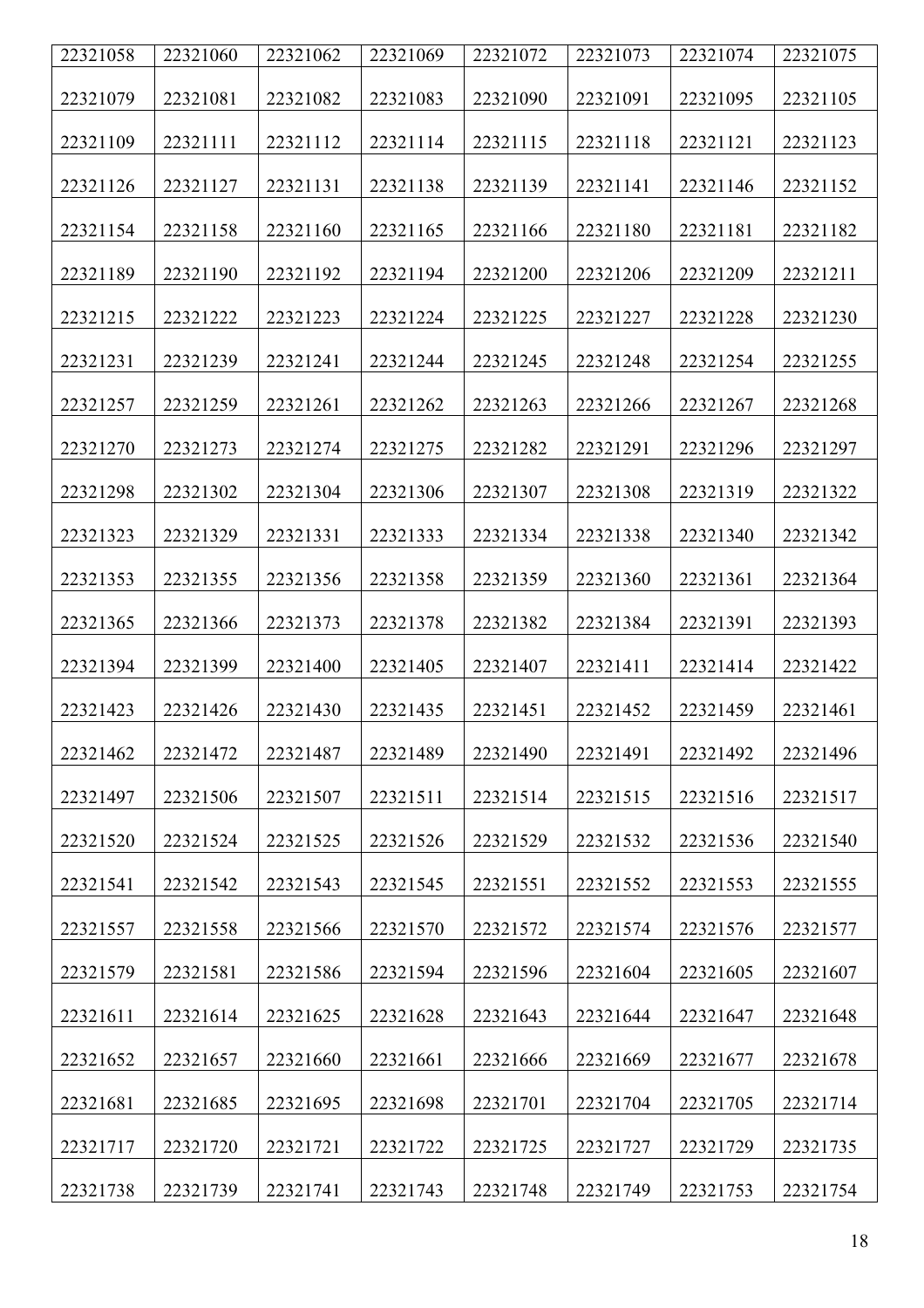| 22321756 | 22321758 | 22321759 | 22321761 | 22321769 | 22321770 | 22321772 | 22321774 |
|----------|----------|----------|----------|----------|----------|----------|----------|
| 22321775 | 22321776 | 22321779 | 22321782 | 22321784 | 22321787 | 22321788 | 22321790 |
| 22321791 | 22321793 | 22321798 | 22321799 | 22321807 | 22321808 | 22321810 | 22321812 |
| 22321813 | 22321814 | 22321815 | 22321816 | 22321818 | 22321826 | 22321827 | 22321828 |
| 22321829 | 22321837 | 22321838 | 22321844 | 22321845 | 22321846 | 22321849 | 22321851 |
| 22321852 | 22321853 | 22321855 | 22321856 | 22321861 | 22321864 | 22321868 | 22321872 |
| 22321874 | 22321876 | 22321879 | 22321881 | 22321882 | 22321883 | 22321884 | 22321885 |
| 22321886 | 22321889 | 22321896 | 22321898 | 22321899 | 22321900 | 22321901 | 22321904 |
| 22321906 | 22321913 | 22321914 | 22321916 | 22321920 | 22321921 | 22321923 | 22321924 |
| 22321926 | 22321929 | 22321930 | 22321931 | 22321932 | 22321933 | 22321937 | 22321940 |
| 22321941 | 22321944 | 22321945 | 22321946 | 22321950 | 22321951 | 22321954 | 22321957 |
| 22321958 | 22321968 | 22321974 | 22321975 | 22321976 | 22321977 | 22321981 | 22321985 |
| 22321987 | 22321988 | 22321989 | 22321992 | 22321993 | 22321995 | 22321996 | 22321997 |
| 22321998 | 22322001 | 22322003 | 22322004 | 22322005 | 22322011 | 22322015 | 22322027 |
| 22322028 | 22322031 | 22322033 | 22322038 | 22322039 | 22322040 | 22322042 | 22322043 |
| 22322045 | 22322046 | 22322050 | 22322052 | 22322053 | 22322057 | 22322059 | 22322062 |
| 22322064 | 22322066 | 22322067 | 22322069 | 22322073 | 22322074 | 22322078 | 22322082 |
| 22322083 | 22322084 | 22322088 | 22322090 | 22322091 | 22322092 | 22322093 | 22322095 |
| 22322096 | 22322103 | 22322104 | 22322105 | 22322123 | 22322125 | 22322134 | 22322137 |
| 22322140 | 22322141 | 22322143 | 22322144 | 22322145 | 22322153 | 22322156 | 22322159 |
| 22322164 | 22322167 | 22322169 | 22322172 | 22322177 | 22322178 | 22322181 | 22322190 |
| 22322191 | 22322192 | 22322195 | 22322196 | 22322198 | 22322201 | 22322202 | 22322203 |
| 22322205 | 22322207 | 22322208 | 22322213 | 22322216 | 22322219 | 22322220 | 22322221 |
| 22322226 | 22322227 | 22322228 | 22322230 | 22322234 | 22322235 | 22322239 | 22322245 |
| 22322251 | 22322252 | 22322253 | 22322255 | 22322258 | 22322259 | 22322260 | 22322264 |
| 22322266 | 22322267 | 22322268 | 22322269 | 22322270 | 22322272 | 22322276 | 22322277 |
|          |          |          |          |          |          |          |          |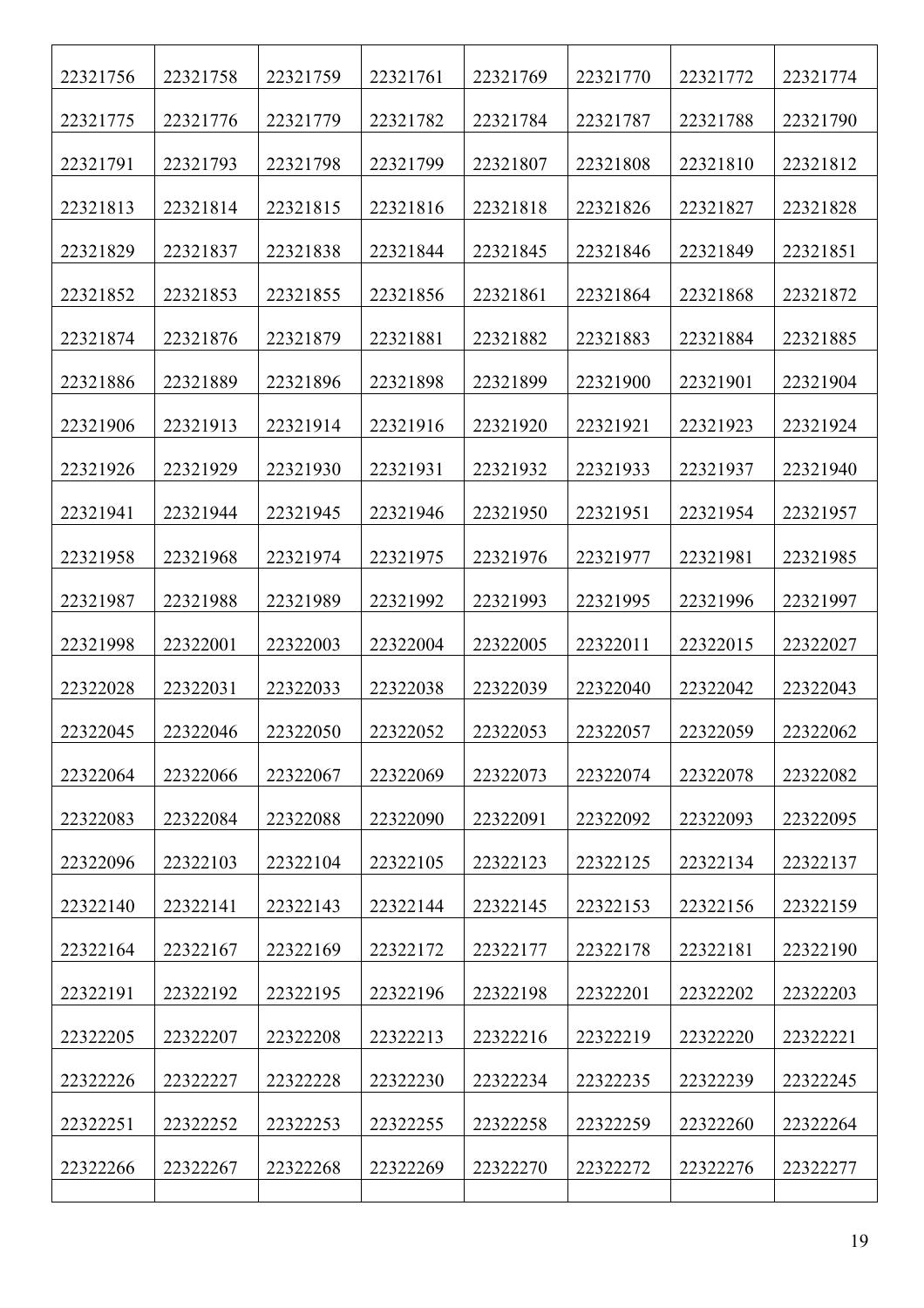| 22322278 | 22322279 | 22322283 | 22322284 | 22322285 | 22322294 | 22322295 | 22322303 |
|----------|----------|----------|----------|----------|----------|----------|----------|
|          |          |          |          |          |          |          |          |
| 22322306 | 22322307 | 22322309 | 22322311 | 22322313 | 22322318 | 22322319 | 22322320 |
| 22322322 | 22322324 | 22322328 | 22322329 | 22322331 | 22322334 | 22322336 | 22322338 |
| 22322343 | 22322345 | 22322348 | 22322349 | 22322350 | 22322351 | 22322355 | 22322357 |
| 22322358 | 22322363 | 22322370 | 22322376 | 22322388 | 22322389 | 22322390 | 22322391 |
| 22322392 | 22322394 | 22322396 | 22322397 | 22322409 | 22322410 | 22322411 | 22322413 |
| 22322415 | 22322416 | 22322417 | 22322422 | 22322425 | 22322426 | 22322429 | 22322431 |
| 22322432 | 22322433 | 22322438 | 22322439 | 22322440 | 22322447 | 22322449 | 22322451 |
| 22322453 | 22322455 | 22322466 | 22322468 | 22322469 | 22322470 | 22322471 | 22322472 |
| 22322476 | 22322477 | 22322481 | 22322485 | 22322486 | 22322487 | 22322493 | 22322494 |
| 22322498 | 22322499 | 22322507 | 22322509 | 22322511 | 22322514 | 22322517 | 22322520 |
| 22322524 | 22322531 | 22322538 | 22322539 | 22322541 | 22322543 | 22322545 | 22322559 |
| 22322564 | 22322566 | 22322579 | 22322586 | 22322593 | 22322594 | 22322595 | 22322597 |
| 22322600 | 22322601 | 22322604 | 22322608 | 22322610 | 22322611 | 22322624 | 22322625 |
| 22322627 | 22322633 | 22322634 | 22322638 | 22322640 | 22322645 | 22322646 | 22322670 |
| 22322671 | 22322676 | 22322679 | 22322680 | 22322682 | 22322684 | 22322687 | 22322688 |
| 22322691 | 22322692 | 22322696 | 22322701 | 22322702 | 22322709 | 22322710 | 22322711 |
| 22322712 | 22322713 | 22322715 | 22322716 | 22322718 | 22322719 | 22322723 | 22322725 |
| 22322727 | 22322728 | 22322729 | 22322732 | 22322734 | 22322735 | 22322737 | 22322738 |
| 22322741 | 22322745 | 22322746 | 22322747 | 22322748 | 22322750 | 22322753 | 22322758 |
| 22322771 | 22322772 | 22322773 | 22322775 | 22322781 | 22322788 | 22322789 | 22322790 |
| 22322794 | 22322796 | 22322798 | 22322800 | 22322802 | 22322804 | 22322806 | 22322810 |
| 22322813 | 22322821 | 22322823 | 22322825 | 22322827 | 22322830 | 22322835 | 22322836 |
| 22322837 | 22322840 | 22322842 | 22322844 | 22322845 | 22322846 | 22322849 | 22322851 |
| 22322852 | 22322853 | 22322856 | 22322857 | 22322862 | 22322866 | 22322868 | 22322876 |
| 22322877 | 22322880 | 22322882 | 22322883 | 22322885 | 22322888 | 22322891 | 22322897 |
| 22322901 | 22322903 | 22322906 | 22322910 | 22322915 | 22322916 | 22322917 | 22322918 |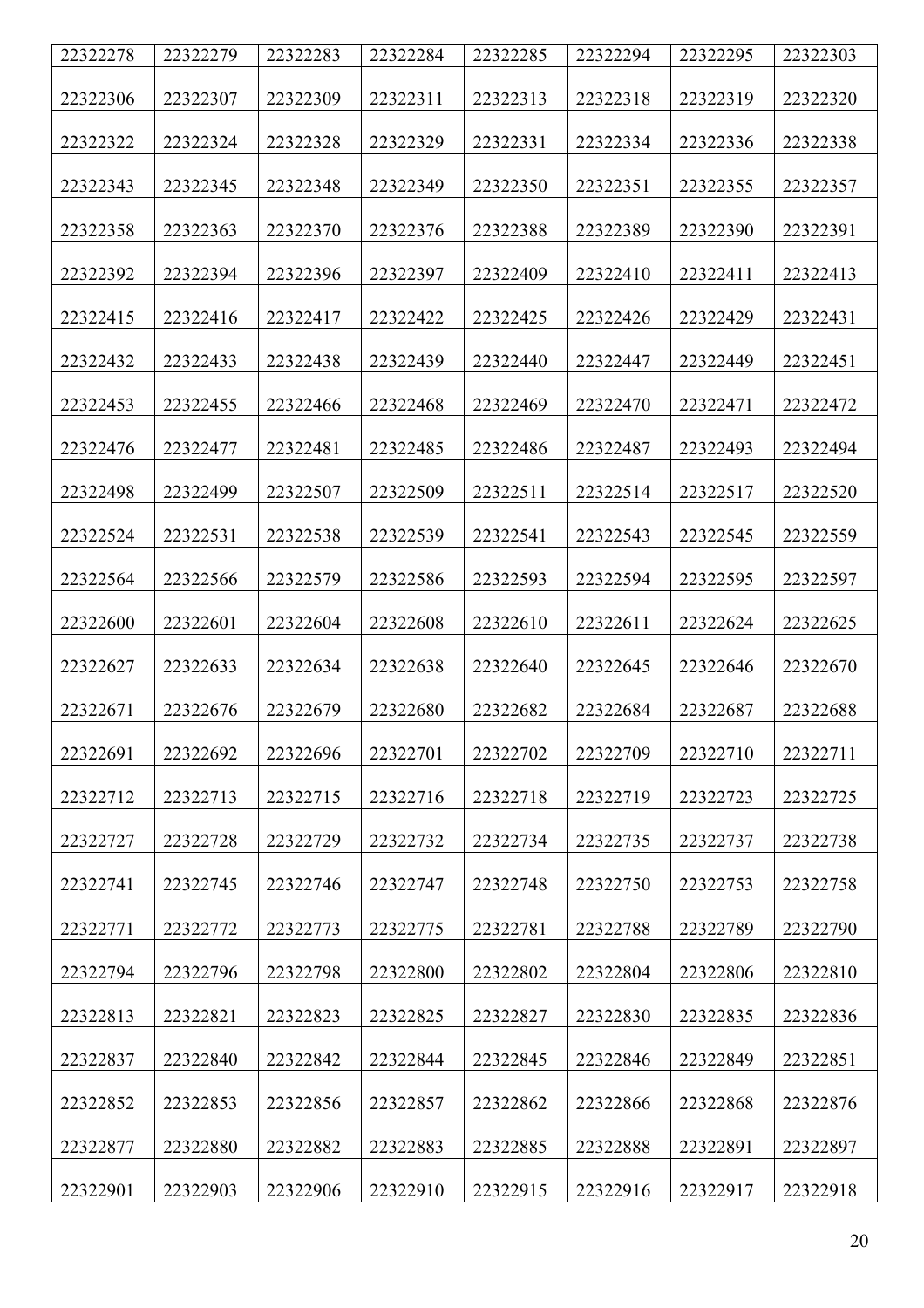| 22322919 | 22322923 | 22322926 | 22322931 | 22322932 | 22322933 | 22322943 | 22322949 |
|----------|----------|----------|----------|----------|----------|----------|----------|
| 22322951 | 22322952 | 22322954 | 22322962 | 22322963 | 22322964 | 22322971 | 22322973 |
| 22322974 | 22322975 | 22322988 | 22322994 | 22323009 | 22323014 | 22323015 | 22323017 |
| 22323021 | 22323025 | 22323030 | 22323043 | 22323053 | 22323057 | 22323058 | 22323062 |
| 22323063 | 22323069 | 22323070 | 22323073 | 22323078 | 22323084 | 22323096 | 22323097 |
| 22323099 | 22323102 | 22323104 | 22323119 | 22323126 | 22323127 | 22323135 | 22323138 |
| 22323141 | 22323142 | 22323146 | 22323147 | 22323148 | 22323149 | 22323152 | 22323154 |
| 22323159 | 22323167 | 22323168 | 22323175 | 22323182 | 22323184 | 22323185 | 22323195 |
| 22323198 | 22323200 | 22323203 | 22323204 | 22323212 | 22323213 | 22323216 | 22323226 |
| 22323229 | 22323232 | 22323235 | 22323236 | 22323237 | 22323239 | 22323243 | 22323245 |
| 22323251 | 22323253 | 22323255 | 22323256 | 22323257 | 22323260 | 22323262 | 22323265 |
| 22323269 | 22323270 | 22323271 | 22323272 | 22323273 | 22323276 | 22323283 | 22323284 |
| 22323285 | 22323286 | 22323288 | 22323289 | 22323292 | 22323294 | 22323295 | 22323299 |
| 22323300 | 22323304 | 22323305 | 22323306 | 22323307 | 22323309 | 22323311 | 22323313 |
| 22323321 | 22323324 | 22323327 | 22323328 | 22323329 | 22323335 | 22323336 | 22323338 |
| 22323341 | 22323342 | 22323344 | 22323355 | 22323359 | 22323365 | 22323369 | 22323371 |
| 22323373 | 22323378 | 22323379 | 22323382 | 22323385 | 22323396 | 22323397 | 22323399 |
| 22323400 | 22323404 | 22323409 | 22323411 | 22323418 | 22323421 | 22323423 | 22323425 |
| 22323426 | 22323427 | 22323429 | 22323434 | 22323440 | 22323443 | 22323444 | 22323457 |
| 22323464 | 22323476 | 22323489 | 22323490 | 22323491 | 22323499 | 22323501 | 22323503 |
| 22323504 | 22323509 | 22323512 | 22323513 | 22323516 | 22323526 | 22323527 | 22323557 |
| 22323558 | 22323559 | 22323564 | 22323565 | 22323566 | 22323572 | 22323576 | 22323580 |
| 22323588 | 22323593 | 22323595 | 22323598 | 22323607 | 22323610 | 22323612 | 22323621 |
| 22323623 | 22323625 | 22323627 | 22323630 | 22323643 | 22323648 | 22323650 | 22323651 |
| 22323664 | 22323667 | 22323668 | 22323671 | 22323673 | 22323677 | 22323678 | 22323679 |
| 22323680 | 22323684 | 22323686 | 22323692 | 22323699 | 22323703 | 22323705 | 22323707 |
|          |          |          |          |          |          |          |          |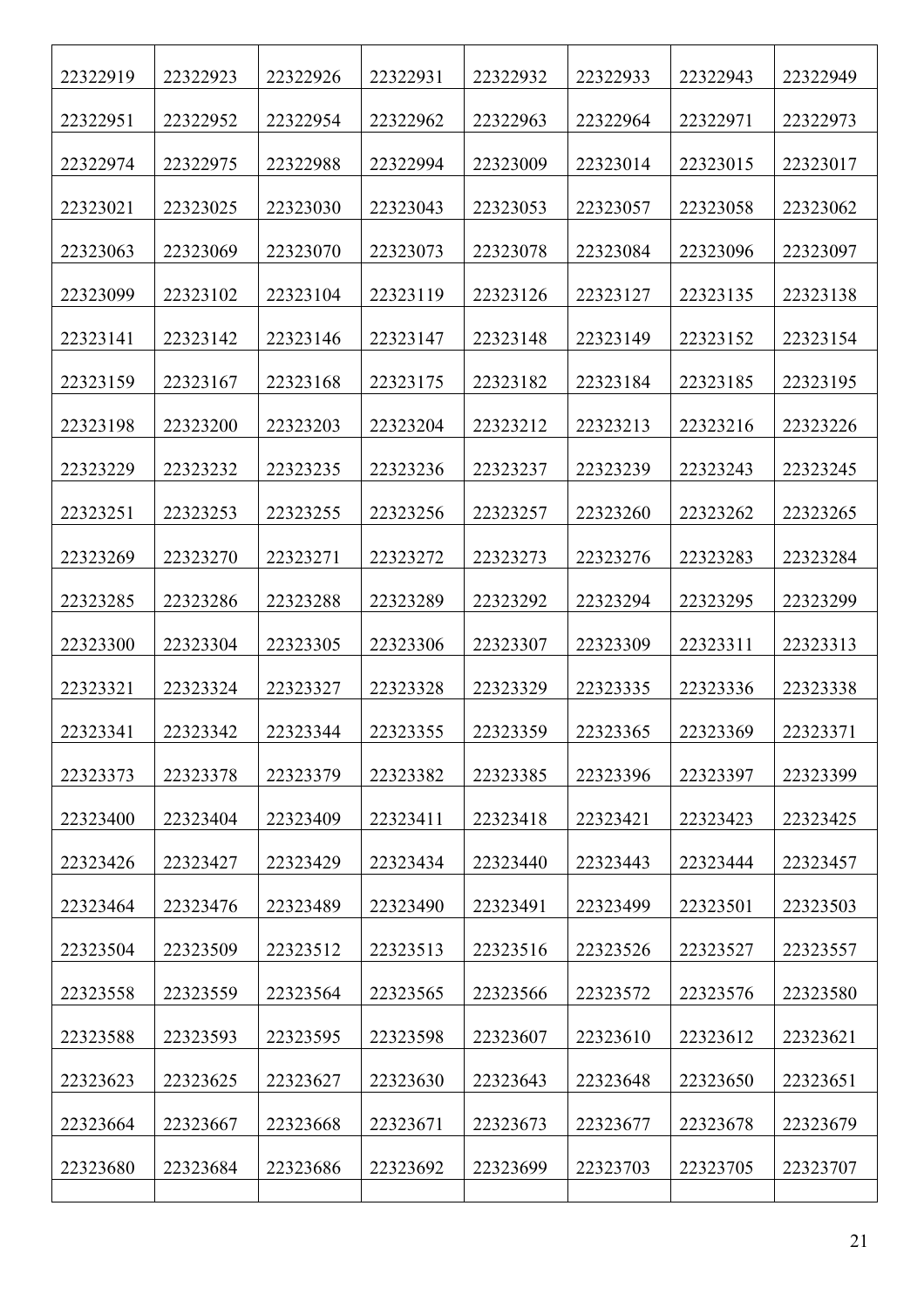| 22323714 | 22323718 | 22323729 | 22323733 | 22323734 | 22323749 | 22323750 | 22323752 |
|----------|----------|----------|----------|----------|----------|----------|----------|
| 22323753 | 22323756 | 22323758 | 22323760 | 22323762 | 22323764 | 22323769 | 22323771 |
| 22323773 | 22323776 | 22323781 | 22323787 | 22323789 | 22323791 | 22323796 | 22323798 |
| 22323803 | 22323804 | 22323806 | 22323808 | 22323810 | 22323811 | 22323812 | 22323815 |
| 22323819 | 22323820 | 22323822 | 22323823 | 22323826 | 22323829 | 22323830 | 22323833 |
| 22323837 | 22323839 | 22323844 | 22323847 | 22323848 | 22323850 | 22323855 | 22323858 |
| 22323859 | 22323860 | 22323861 | 22323864 | 22323865 | 22323869 | 22323872 | 22323877 |
| 22323878 | 22323880 | 22323881 | 22323889 | 22323893 | 22323898 | 22323902 | 22323909 |
| 22323938 | 22323940 | 22323941 | 22323953 | 22323956 | 22323961 | 22323963 | 22323966 |
| 22323981 | 22323985 | 22323987 | 22323988 | 22323990 | 22323994 | 22324004 | 22324005 |
| 22324007 | 22324008 | 22324015 | 22324019 | 22324036 | 22324040 | 22324042 | 22324058 |
| 22324060 | 22324061 | 22324064 | 22324067 | 22324071 | 22324073 | 22324077 | 22324083 |
| 22324086 | 22324087 | 22324088 | 22324089 | 22324093 | 22324100 | 22324136 | 22324141 |
| 22324143 | 22324144 | 22324146 | 22324150 | 22324152 | 22324155 | 22324158 | 22324162 |
| 22324164 | 22324165 | 22324166 | 22324171 | 22324176 | 22324177 | 22324184 | 22324186 |
| 22324193 | 22324197 | 22324201 | 22324208 | 22324210 | 22324223 | 22324226 | 22324230 |
| 22324231 | 22324233 | 22324234 | 22324235 | 22324238 | 22324239 | 22324245 | 22324252 |
| 22324253 | 22324256 | 22324260 | 22324261 | 22324267 | 22324268 | 22324270 | 22324274 |
| 22324276 | 22324280 | 22324282 | 22324284 | 22324286 | 22324290 | 22324291 | 22324293 |
| 22324296 | 22324303 | 22324305 | 22324308 | 22324311 | 22324312 | 22324315 | 22324316 |
| 22324322 | 22324328 | 22324329 | 22324330 | 22324331 | 22324333 | 22324335 | 22324336 |
| 22324343 | 22324351 | 22324352 | 22324356 | 22324357 | 22324358 | 22324359 | 22324360 |
| 22324361 | 22324364 | 22324367 | 22324374 | 22324375 | 22324376 | 22324377 | 22324378 |
| 22324381 | 22324384 | 22324385 | 22324387 | 22324388 | 22324389 | 22324390 | 22324392 |
| 22324395 | 22324399 | 22324400 | 22324401 | 22324412 | 22324413 | 22324415 | 22324418 |
| 22324421 | 22324425 | 22324426 | 22324427 | 22324434 | 22324442 | 22324443 | 22324444 |
| 22324445 | 22324446 | 22324447 | 22324454 | 22324460 | 22324462 | 22324463 | 22324466 |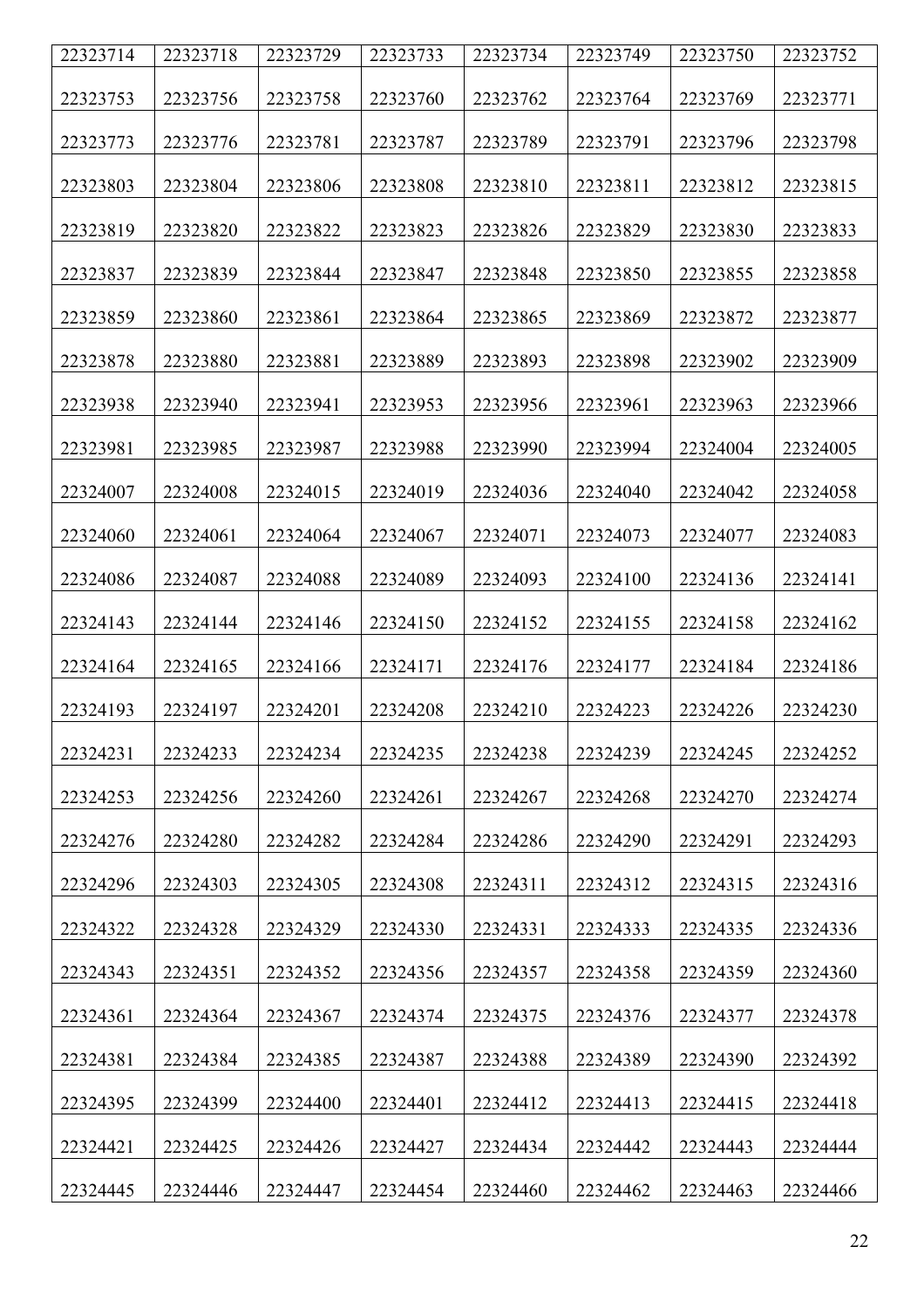| 22324469 | 22324475 | 22324476 | 22324480 | 22324481 | 22324488 | 22324489 | 22324491 |
|----------|----------|----------|----------|----------|----------|----------|----------|
| 22324497 | 22324498 | 22324512 | 22324516 | 22324517 | 22324533 | 22324538 | 22324541 |
| 22324546 | 22324548 | 22324550 | 22324551 | 22324553 | 22324554 | 22324555 | 22324556 |
| 22324557 | 22324565 | 22324566 | 22324571 | 22324572 | 22324573 | 22324574 | 22324577 |
| 22324588 | 22324593 | 22324595 | 22324596 | 22324601 | 22324603 | 22324606 | 22324607 |
| 22324610 | 22324612 | 22324618 | 22324626 | 22324630 | 22324631 | 22324643 | 22324645 |
| 22324649 | 22324654 | 22324655 | 22324657 | 22324658 | 22324659 | 22324662 | 22324666 |
| 22324667 | 22324669 | 22324672 | 22324676 | 22324680 | 22324686 | 22324691 | 22324695 |
| 22324696 | 22324698 | 22324703 | 22324704 | 22324709 | 22324713 | 22324721 | 22324722 |
| 22324729 | 22324730 | 22324734 | 22324736 | 22324740 | 22324743 | 22324746 | 22324752 |
| 22324753 | 22324754 | 22324757 | 22324759 | 22324763 | 22324767 | 22324769 | 22324771 |
| 22324772 | 22324774 | 22324775 | 22324776 | 22324777 | 22324783 | 22324784 | 22324786 |
| 22324790 | 22324794 | 22324801 | 22324804 | 22324816 | 22324818 | 22324819 | 22324822 |
| 22324828 | 22324832 | 22324834 | 22324842 | 22324843 | 22324844 | 22324848 | 22324855 |
| 22324860 | 22324861 | 22324862 | 22324863 | 22324864 | 22324865 | 22324867 | 22324868 |
| 22324869 | 22324871 | 22324875 | 22324877 | 22324878 | 22324879 | 22324881 | 22324883 |
| 22324884 | 22324905 | 22324910 | 22324914 | 22324915 | 22324917 | 22324928 | 22324929 |
| 22324931 | 22324933 | 22324943 | 22324946 | 22324947 | 22324948 | 22324952 | 22324954 |
| 22324957 | 22324958 | 22324963 | 22324965 | 22324975 | 22324979 | 22324980 | 22324984 |
| 22324986 | 22324998 | 22325003 | 22325005 | 22325006 | 22325013 | 22325018 | 22325022 |
| 22325026 | 22325031 | 22325033 | 22325037 | 22325045 | 22325053 | 22325055 | 22325056 |
| 22325059 | 22325062 | 22325064 | 22325065 | 22325066 | 22325067 | 22325068 | 22325070 |
| 22325073 | 22325080 | 22325090 | 22325097 | 22325100 | 22325105 | 22325113 | 22325121 |
| 22325123 | 22325127 | 22325129 | 22325131 | 22325132 | 22325136 | 22325137 | 22325140 |
| 22325141 | 22325142 | 22325143 | 22325149 | 22325152 | 22325156 | 22325157 | 22325159 |
| 22325161 | 22325162 | 22325164 | 22325165 | 22325170 | 22325171 | 22325175 | 22325178 |
|          |          |          |          |          |          |          |          |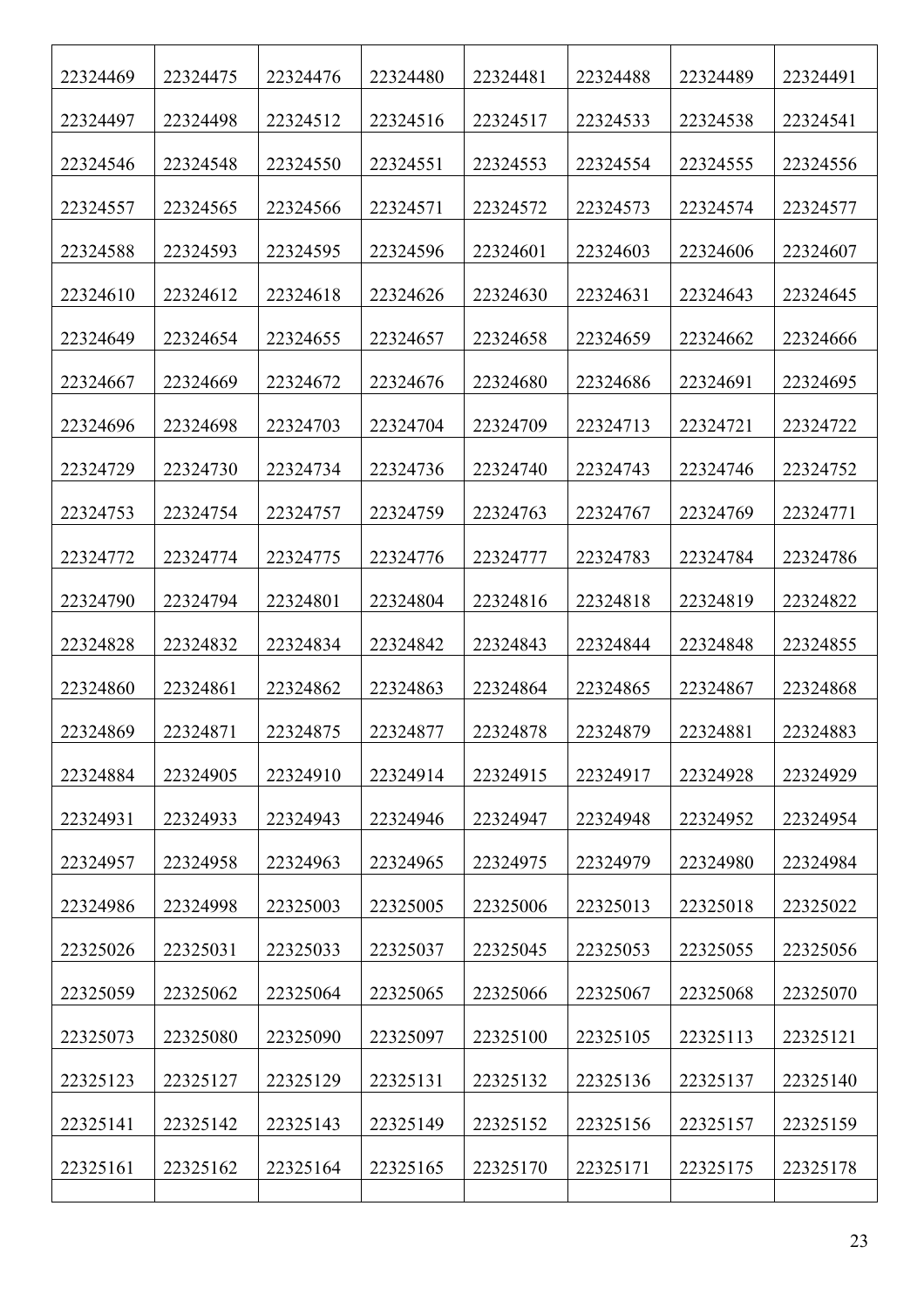| 22325182 | 22325185 | 22325189 | 22325191 | 22325192 | 22325205 | 22325206 | 22325210 |
|----------|----------|----------|----------|----------|----------|----------|----------|
|          |          |          |          |          |          |          |          |
| 22325222 | 22325226 | 22325228 | 22325229 | 22325230 | 22325232 | 22325235 | 22325236 |
| 22325238 | 22325240 | 22325250 | 22325252 | 22325254 | 22325257 | 22325265 | 22325267 |
| 22325271 | 22325275 | 22325276 | 22325277 | 22325286 | 22325287 | 22325291 | 22325292 |
| 22325294 | 22325299 | 22325303 | 22325305 | 22325311 | 22325317 | 22325326 | 22325328 |
| 22325329 | 22325332 | 22325333 | 22325335 | 22325339 | 22325342 | 22325343 | 22325349 |
| 22325351 | 22325352 | 22325354 | 22325359 | 22325360 | 22325363 | 22325365 | 22325367 |
| 22325370 | 22325381 | 22325386 | 22325387 | 22325399 | 22325404 | 22325420 | 22325423 |
| 22325424 | 22325425 | 22325429 | 22325431 | 22325436 | 22325449 | 22325451 | 22325453 |
| 22325460 | 22325463 | 22325465 | 22325468 | 22325474 | 22325478 | 22325482 | 22325483 |
| 22325499 | 22325502 | 22325506 | 22325507 | 22325512 | 22325514 | 22325517 | 22325518 |
| 22325519 | 22325520 | 22325526 | 22325531 | 22325534 | 22325536 | 22325538 | 22325539 |
| 22325542 | 22325548 | 22325549 | 22325550 | 22325552 | 22325557 | 22325560 | 22325566 |
| 22325568 | 22325575 | 22325578 | 22325587 | 22325591 | 22325596 | 22325608 | 22325612 |
| 22325618 | 22325620 | 22325625 | 22325634 | 22325635 | 22325637 | 22325638 | 22325639 |
| 22325640 | 22325641 | 22325643 | 22325644 | 22325645 | 22325646 | 22325647 | 22325651 |
| 22325652 | 22325653 | 22325654 | 22325657 | 22325659 | 22325662 | 22325664 | 22325665 |
| 22325668 | 22325669 | 22325671 | 22325673 | 22325674 | 22325678 | 22325679 | 22325689 |
| 22325692 | 22325694 | 22325699 | 22325703 | 22325704 | 22325705 | 22325706 | 22325708 |
| 22325709 | 22325710 | 22325713 | 22325718 | 22325719 | 22325720 | 22325725 | 22325729 |
| 22325731 | 22325737 | 22325739 | 22325740 | 22325741 | 22325743 | 22325744 | 22325745 |
| 22325746 | 22325749 | 22325750 | 22325752 | 22325756 | 22325758 | 22325759 | 22325760 |
| 22325761 | 22325763 | 22325768 | 22325771 | 22325774 | 22325776 | 22325778 | 22325782 |
| 22325789 | 22325797 | 22325800 | 22325801 | 22325805 | 22325808 | 22325811 | 22325815 |
| 22325816 | 22325818 | 22325819 | 22325822 | 22325823 | 22325824 | 22325828 | 22325829 |
| 22325832 | 22325833 | 22325835 | 22325836 | 22325837 | 22325838 | 22325841 | 22325843 |
| 22325845 | 22325847 | 22325849 | 22325851 | 22325854 | 22325857 | 22325858 | 22325862 |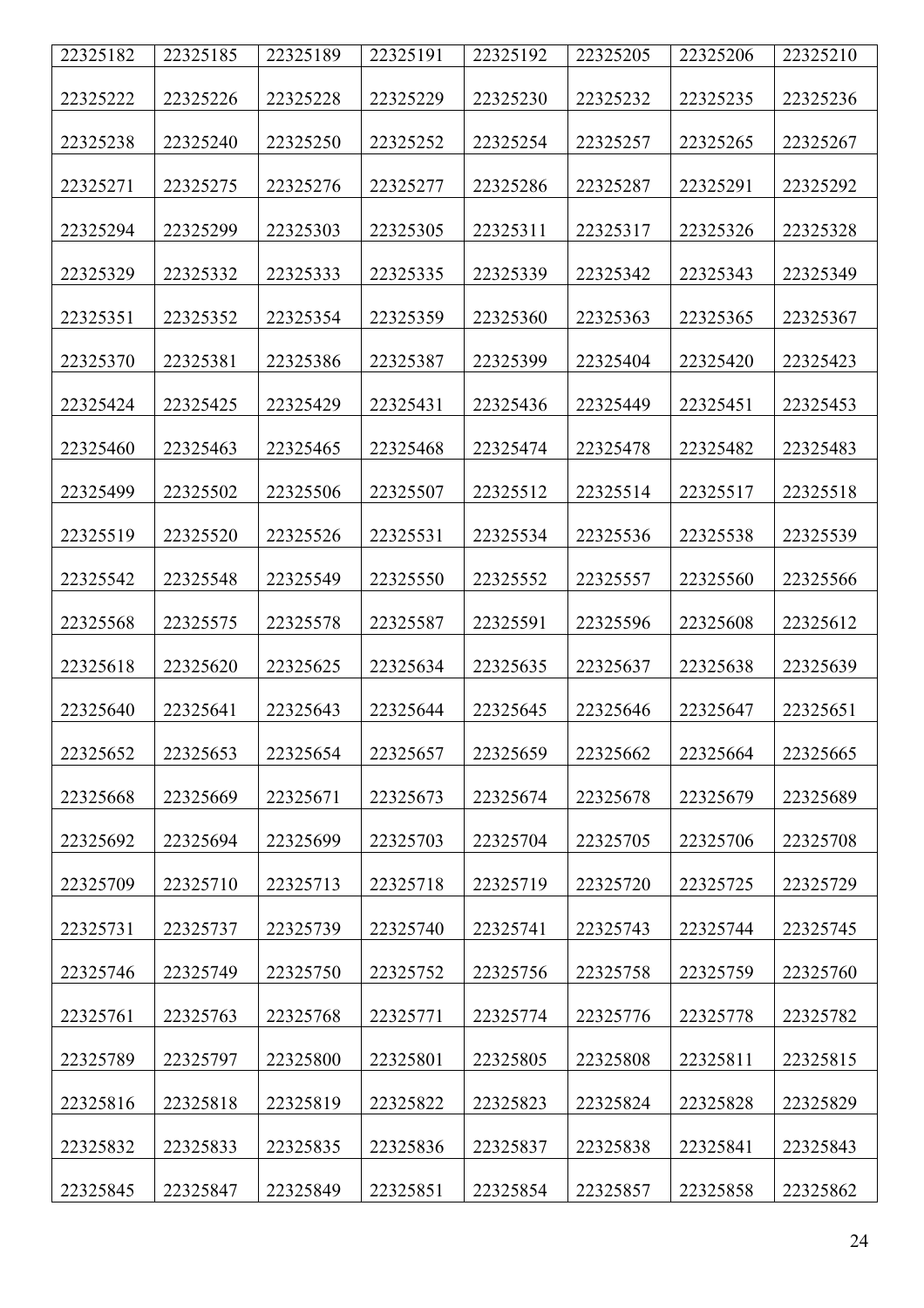| 22325863 | 22325865 | 22325867 | 22325869 | 22325870 | 22325871 | 22325873 | 22325874 |
|----------|----------|----------|----------|----------|----------|----------|----------|
| 22325876 | 22325877 | 22325879 | 22325881 | 22325886 | 22325888 | 22325896 | 22325897 |
| 22325901 | 22325906 | 22325909 | 22325914 | 22325919 | 22325920 | 22325922 | 22325926 |
| 22325933 | 22325938 | 22325940 | 22325942 | 22325951 | 22325952 | 22325953 | 22325954 |
| 22325956 | 22325957 | 22325960 | 22325961 | 22325962 | 22325966 | 22325967 | 22325969 |
| 22325971 | 22325977 | 22325979 | 22325980 | 22325983 | 22325984 | 22325985 | 22325987 |
| 22325991 | 22325994 | 22325995 | 22326000 | 22326001 | 22326004 | 22326005 | 22326006 |
| 22326009 | 22326011 | 22326014 | 22326023 | 22326027 | 22326030 | 22326032 | 22326034 |
| 22326042 | 22326051 | 22326052 | 22326055 | 22326063 | 22326064 | 22326065 | 22326067 |
| 22326068 | 22326072 | 22326075 | 22326077 | 22326088 | 22326090 | 22326092 | 22326093 |
| 22326097 | 22326102 | 22326104 | 22326105 | 22326106 | 22326110 | 22326112 | 22326121 |
| 22326122 | 22326131 | 22326134 | 22326135 | 22326137 | 22326143 | 22326147 | 22326149 |
| 22326150 | 22326153 | 22326157 | 22326159 | 22326161 | 22326162 | 22326165 | 22326167 |
| 22326173 | 22326176 | 22326177 | 22326178 | 22326182 | 22326183 | 22326184 | 22326186 |
| 22326190 | 22326192 | 22326195 | 22326197 | 22326199 | 22326201 | 22326204 | 22326206 |
| 22326207 | 22326210 | 22326212 | 22326213 | 22326219 | 22326222 | 22326223 | 22326229 |
| 22326234 | 22326235 | 22326242 | 22326244 | 22326247 | 22326253 | 22326255 | 22326256 |
| 22326260 | 22326261 | 22326262 | 22326265 | 22326267 | 22326268 | 22326275 | 22326282 |
| 22326288 | 22326289 | 22326291 | 22326292 | 22326294 | 22326303 | 22326304 | 22326308 |
| 22326310 | 22326311 | 22326313 | 22326314 | 22326316 | 22326319 | 22326324 | 22326325 |
| 22326326 | 22326333 | 22326334 | 22326343 | 22326353 | 22326361 | 22326363 | 22326375 |
| 22326379 | 22326381 | 22326387 | 22326389 | 22326391 | 22326392 | 22326393 | 22326394 |
| 22326398 | 22326399 | 22326400 | 22326402 | 22326406 | 22326407 | 22326408 | 22326409 |
| 22326410 | 22326411 | 22326412 | 22326413 | 22326420 | 22326425 | 22326429 | 22326430 |
| 22326431 | 22326433 | 22326434 | 22326444 | 22326445 | 22326446 | 22326463 | 22326471 |
| 22326473 | 22326475 | 22326483 | 22326484 | 22326486 | 22326489 | 22326490 | 22326491 |
|          |          |          |          |          |          |          |          |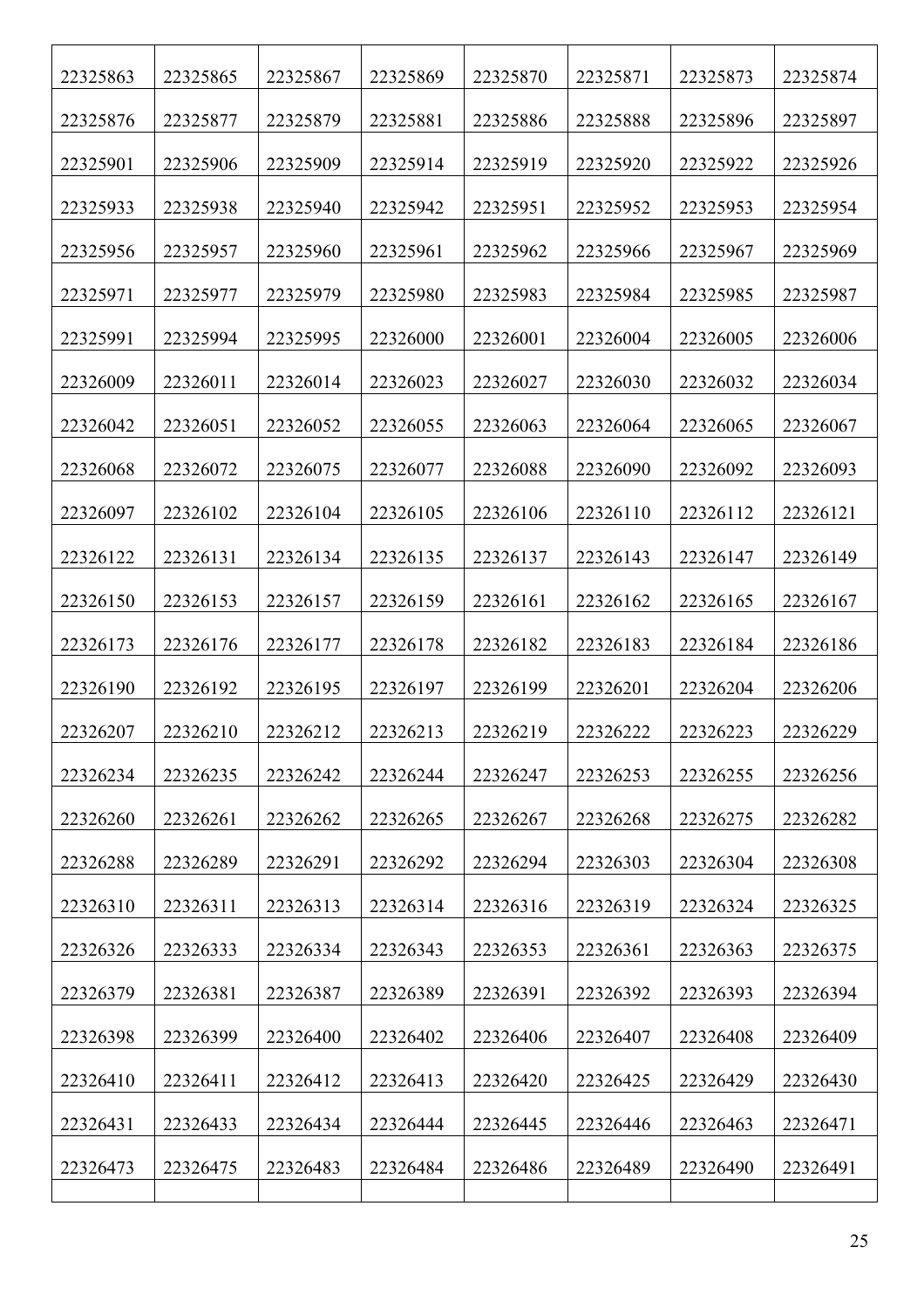| 22326492 | 22326495 | 22326502 | 22326503 | 22326514 | 22326515 | 22326517 | 22326518 |
|----------|----------|----------|----------|----------|----------|----------|----------|
|          |          |          |          |          |          |          |          |
| 22326527 | 22326529 | 22326533 | 22326537 | 22326541 | 22326542 | 22326545 | 22326551 |
| 22326552 | 22326566 | 22326573 | 22326574 | 22326583 | 22326584 | 22326588 | 22326593 |
|          |          |          |          |          |          |          |          |
| 22326595 | 22326597 | 22326605 | 22326609 | 22326610 | 22326613 | 22326614 | 22326615 |
| 22326616 | 22326617 | 22326618 | 22326619 | 22326620 | 22326628 | 22326633 | 22326634 |
| 22326635 | 22326637 | 22326639 | 22326640 | 22326644 | 22326648 | 22326650 | 22326653 |
| 22326654 | 22326659 | 22326660 | 22326661 | 22326662 | 22326663 | 22326664 | 22326666 |
| 22326667 | 22326668 | 22326674 | 22326676 | 22326677 | 22326679 | 22326688 | 22326694 |
| 22326698 | 22326701 | 22326709 | 22326715 | 22326718 | 22326719 | 22326722 | 22326723 |
|          |          |          |          |          |          |          |          |
| 22326728 | 22326735 | 22326737 | 22326738 | 22326739 | 22326740 | 22326742 | 22326743 |
| 22326744 | 22326748 | 22326749 | 22326752 | 22326753 | 22326755 | 22326759 | 22326764 |
| 22326767 | 22326770 | 22326774 | 22326789 | 22326790 | 22326797 | 22326799 | 22326801 |
| 22326802 | 22326804 | 22326807 | 22326812 | 22326813 | 22326814 | 22326815 | 22326816 |
| 22326820 | 22326825 | 22326831 | 22326842 | 22326843 | 22326849 | 22326850 | 22326854 |
| 22326855 | 22326858 | 22326860 | 22326861 | 22326862 | 22326872 | 22326874 | 22326875 |
| 22326876 | 22326880 | 22326882 | 22326887 | 22326897 | 22326899 | 22326901 | 22326903 |
| 22326904 | 22326908 | 22326909 | 22326912 | 22326922 | 22326925 | 22326927 | 22326929 |
| 22326932 | 22326933 | 22326934 | 22326936 | 22326938 | 22326942 | 22326943 | 22326944 |
| 22326945 | 22326946 | 22326947 | 22326954 | 22326955 | 22326956 | 22326957 | 22326959 |
| 22326960 | 22326961 | 22326964 | 22326965 | 22326966 | 22326967 | 22326968 | 22326969 |
| 22326972 | 22326973 | 22326977 | 22326978 | 22326982 | 22326983 | 22326985 | 22326986 |
| 22326987 | 22326988 | 22326989 | 22326990 | 22326993 | 22326994 | 22327001 | 22327003 |
| 22327005 | 22327007 | 22327011 | 22327013 | 22327014 | 22327015 | 22327018 | 22327019 |
| 22327021 | 22327025 | 22327027 | 22327029 | 22327032 | 22327035 | 22327036 | 22327038 |
| 22327039 | 22327042 | 22327044 | 22327045 | 22327046 | 22327047 | 22327048 | 22327049 |
| 22327050 | 22327051 | 22327058 | 22327061 | 22327062 | 22327064 | 22327066 | 22327067 |
| 22327068 | 22327078 | 22327079 | 22327081 | 22327083 | 22327087 | 22327089 | 22327090 |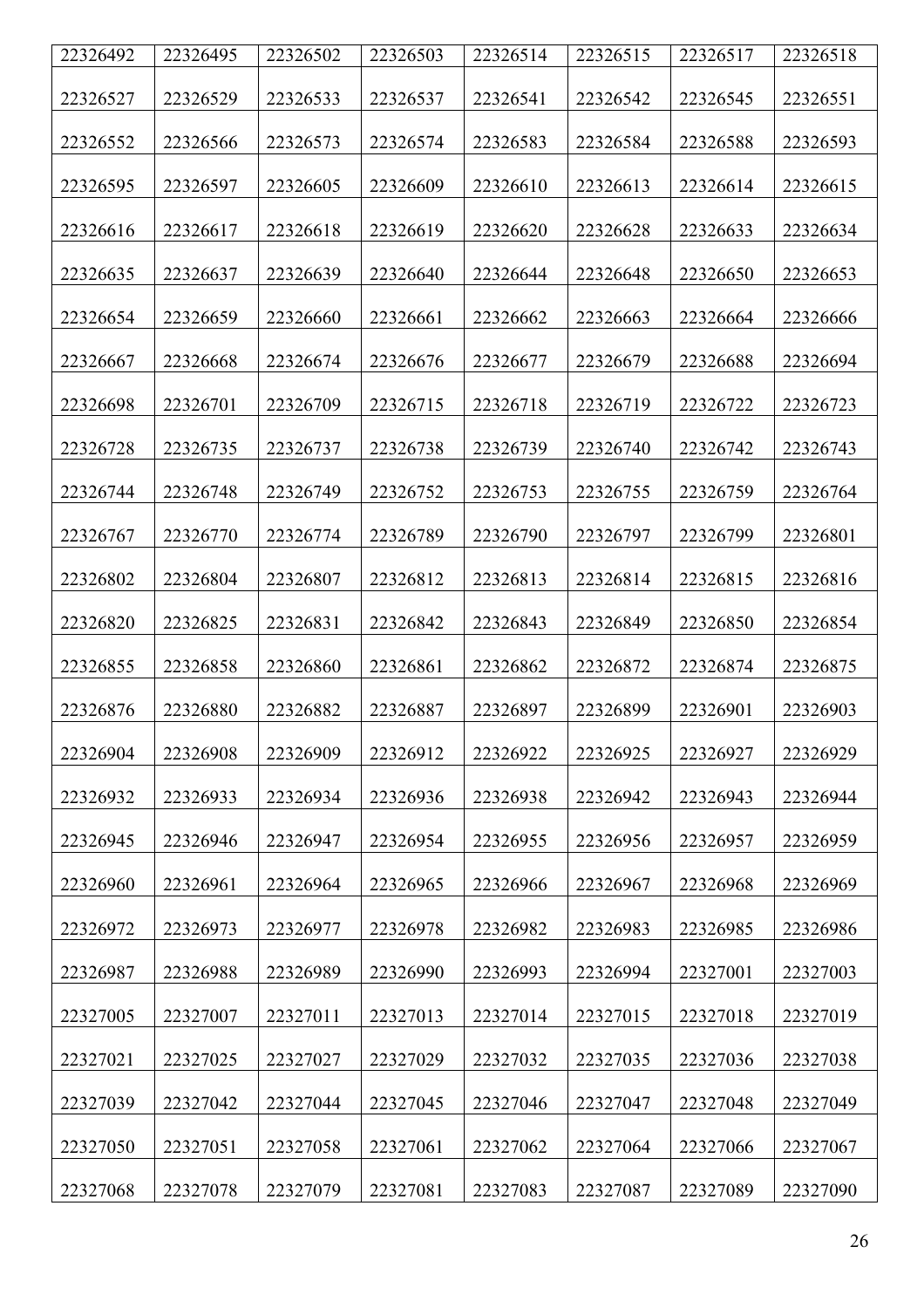| 22327093 | 22327094 | 22327097 | 22327099 | 22327101 | 22327103 | 22327107 | 22327108 |
|----------|----------|----------|----------|----------|----------|----------|----------|
| 22327109 | 22327111 | 22327116 | 22327117 | 22327118 | 22327120 | 22327121 | 22327122 |
| 22327124 | 22327129 | 22327130 | 22327131 | 22327132 | 22327135 | 22327136 | 22327137 |
| 22327139 | 22327141 | 22327143 | 22327152 | 22327154 | 22327156 | 22327161 | 22327163 |
| 22327166 | 22327169 | 22327171 | 22327172 | 22327177 | 22327178 | 22327186 | 22327192 |
| 22327193 | 22327194 | 22327196 | 22327198 | 22327204 | 22327207 | 22327210 | 22327212 |
| 22327215 | 22327223 | 22327225 | 22327226 | 22327228 | 22327231 | 22327241 | 22327244 |
| 22327247 | 22327249 | 22327253 | 22327254 | 22327255 | 22327256 | 22327258 | 22327259 |
| 22327263 | 22327264 | 22327265 | 22327266 | 22327274 | 22327275 | 22327276 | 22327284 |
| 22327287 | 22327291 | 22327294 | 22327298 | 22327299 | 22327301 | 22327308 | 22327309 |
| 22327311 | 22327316 | 22327319 | 22327322 | 22327323 | 22327331 | 22327335 | 22327338 |
| 22327342 | 22327343 | 22327344 | 22327345 | 22327346 | 22327348 | 22327349 | 22327350 |
| 22327351 | 22327352 | 22327355 | 22327356 | 22327360 | 22327362 | 22327364 | 22327367 |
| 22327368 | 22327369 | 22327376 | 22327377 | 22327381 | 22327382 | 22327383 | 22327385 |
| 22327387 | 22327390 | 22327392 | 22327393 | 22327398 | 22327400 | 22327405 | 22327410 |
| 22327411 | 22327412 | 22327416 | 22327420 | 22327429 | 22327431 | 22327434 | 22327435 |
| 22327437 | 22327439 | 22327444 | 22327446 | 22327447 | 22327449 | 22327452 | 22327454 |
| 22327459 | 22327468 | 22327470 | 22327472 | 22327473 | 22327487 | 22327493 | 22327494 |
| 22327495 | 22327501 | 22327503 | 22327509 | 22327515 | 22327526 | 22327527 | 22327533 |
| 22327536 | 22327541 | 22327545 | 22327547 | 22327548 | 22327550 | 22327551 | 22327552 |
| 22327553 | 22327554 | 22327555 | 22327557 | 22327563 | 22327564 | 22327567 | 22327573 |
| 22327587 | 22327588 | 22327589 | 22327590 | 22327594 | 22327596 | 22327597 | 22327603 |
| 22327606 | 22327607 | 22327622 | 22327629 | 22327630 | 22327637 | 22327641 | 22327643 |
| 22327646 | 22327647 | 22327648 | 22327666 | 22327667 | 22327668 | 22327670 | 22327673 |
| 22327674 | 22327682 | 22327685 | 22327691 | 22327692 | 22327696 | 22327700 | 22327712 |
| 22327713 | 22327715 | 22327716 | 22327717 | 22327720 | 22327740 | 22327745 | 22327746 |
|          |          |          |          |          |          |          |          |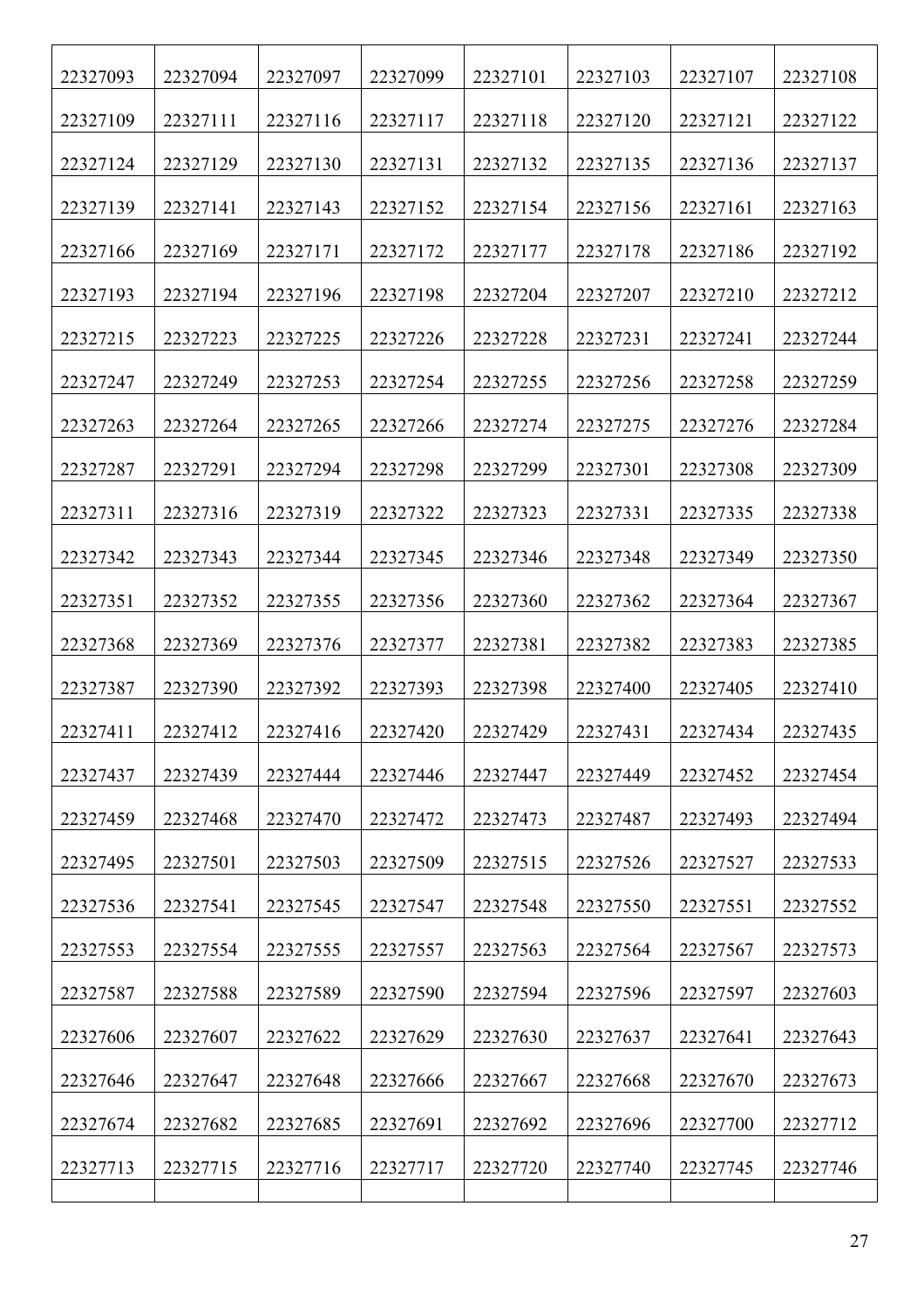| 22327748 | 22327752 | 22327758 | 22327760 | 22327761 | 22327764 | 22327765 | 22327769 |
|----------|----------|----------|----------|----------|----------|----------|----------|
|          |          |          |          |          |          |          |          |
| 22327770 | 22327776 | 22327784 | 22327795 | 22327796 | 22327798 | 22327800 | 22327805 |
| 22327811 | 22327812 | 22327816 | 22327818 | 22327819 | 22327823 | 22327827 | 22327831 |
| 22327834 | 22327839 | 22327841 | 22327858 | 22327868 | 22327869 | 22327871 | 22327873 |
| 22327875 | 22327876 | 22327877 | 22327878 | 22327881 | 22327891 | 22327892 | 22327893 |
| 22327894 | 22327895 | 22327898 | 22327900 | 22327901 | 22327909 | 22327913 | 22327924 |
| 22327939 | 22327941 | 22327944 | 22327945 | 22327946 | 22327960 | 22327961 | 22327963 |
| 22327965 | 22327967 | 22327969 | 22327972 | 22327974 | 22327975 | 22327976 | 22327979 |
| 22327984 | 22327986 | 22327994 | 22327996 | 22327998 | 22328001 | 22328002 | 22328004 |
| 22328007 | 22328023 | 22328026 | 22328027 | 22328029 | 22328036 | 22328038 | 22328039 |
| 22328046 | 22328047 | 22328049 | 22328051 | 22328058 | 22328059 | 22328060 | 22328064 |
| 22328065 | 22328066 | 22328067 | 22328068 | 22328073 | 22328079 | 22328082 | 22328085 |
| 22328087 | 22328088 | 22328092 | 22328095 | 22328096 | 22328098 | 22328104 | 22328106 |
| 22328108 | 22328111 | 22328115 | 22328116 | 22328117 | 22328118 | 22328122 | 22328124 |
| 22328128 | 22328129 | 22328134 | 22328136 | 22328140 | 22328144 | 22328149 | 22328151 |
| 22328153 | 22328154 | 22328156 | 22328161 | 22328162 | 22328164 | 22328172 | 22328179 |
| 22328180 | 22328183 | 22328184 | 22328186 | 22328187 | 22328195 | 22328199 | 22328200 |
| 22328201 | 22328202 | 22328204 | 22328207 | 22328211 | 22328212 | 22328219 | 22328222 |
| 22328226 | 22328231 | 22328239 | 22328242 | 22328243 | 22328244 | 22328246 | 22328271 |
| 22328274 | 22328276 | 22328279 | 22328281 | 22328283 | 22328286 | 22328292 | 22328294 |
| 22328295 | 22328298 | 22328303 | 22328305 | 22328308 | 22328309 | 22328310 | 22328313 |
| 22328314 | 22328322 | 22328327 | 22328328 | 22328332 | 22328334 | 22328339 | 22328340 |
| 22328342 | 22328351 | 22328353 | 22328355 | 22328356 | 22328358 | 22328360 | 22328363 |
| 22328364 | 22328367 | 22328368 | 22328372 | 22328375 | 22328380 | 22328381 | 22328383 |
| 22328385 | 22328387 | 22328388 | 22328391 | 22328393 | 22328399 | 22328400 | 22328401 |
| 22328402 | 22328409 | 22328410 | 22328412 | 22328416 | 22328421 | 22328433 | 22328435 |
| 22328438 | 22328439 | 22328442 | 22328443 | 22328446 | 22328447 | 22328449 | 22328450 |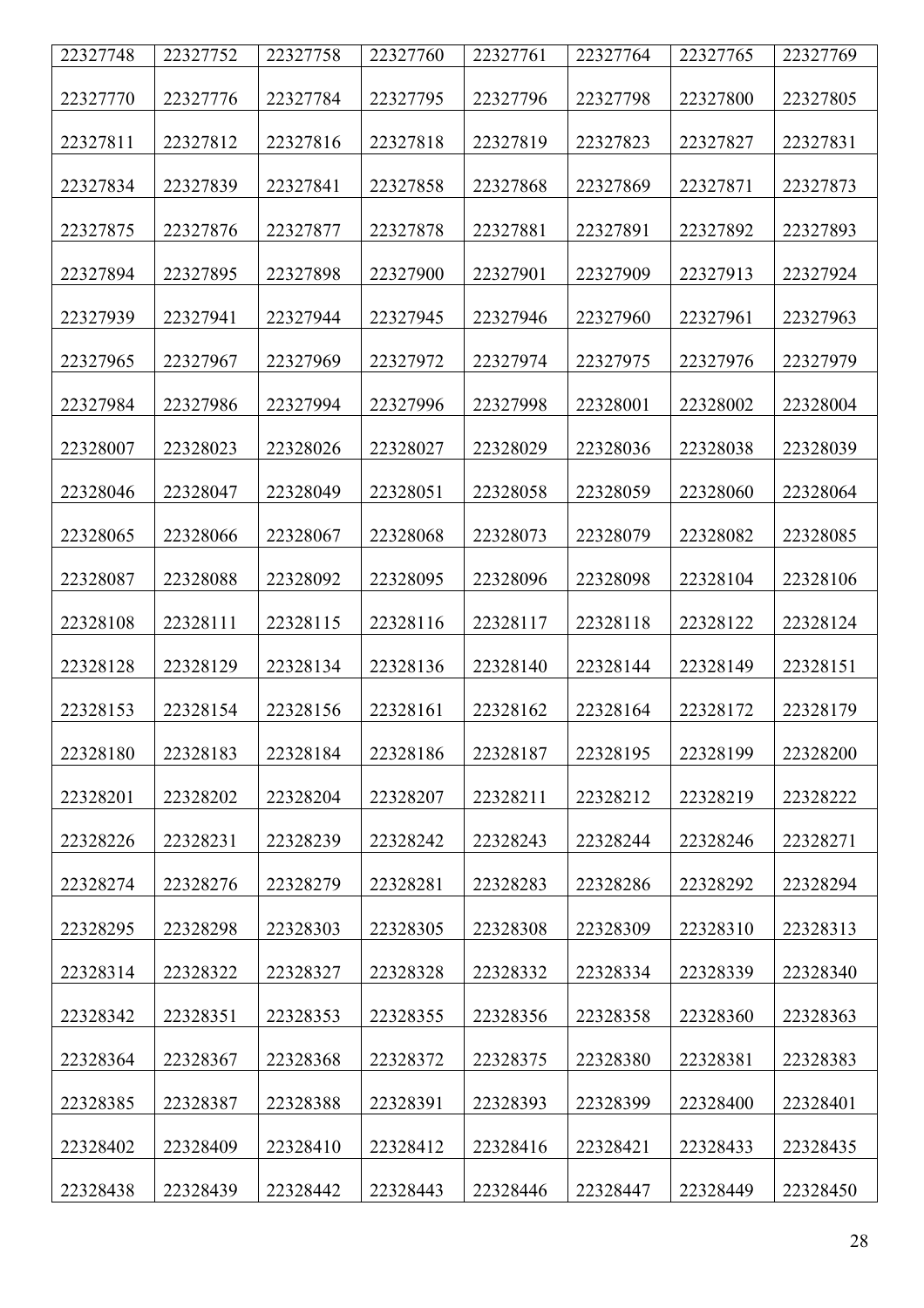| 22328451 | 22328452 | 22328454 | 22328455 | 22328457 | 22328462 | 22328463 | 22328464 |
|----------|----------|----------|----------|----------|----------|----------|----------|
| 22328470 | 22328471 | 22328473 | 22328476 | 22328478 | 22328481 | 22328482 | 22328484 |
| 22328485 | 22328486 | 22328487 | 22328489 | 22328492 | 22328493 | 22328495 | 22328502 |
| 22328512 | 22328517 | 22328522 | 22328523 | 22328524 | 22328530 | 22328531 | 22328533 |
| 22328536 | 22328537 | 22328540 | 22328546 | 22328554 | 22328559 | 22328560 | 22328561 |
| 22328562 | 22328564 | 22328569 | 22328570 | 22328571 | 22328573 | 22328574 | 22328575 |
| 22328576 | 22328577 | 22328578 | 22328587 | 22328593 | 22328594 | 22328596 | 22328597 |
| 22328598 | 22328599 | 22328611 | 22328614 | 22328615 | 22328622 | 22328623 | 22328627 |
| 22328632 | 22328633 | 22328634 | 22328635 | 22328641 | 22328643 | 22328644 | 22328646 |
| 22328649 | 22328653 | 22328666 | 22328670 | 22328676 | 22328677 | 22328678 | 22328683 |
| 22328688 | 22328693 | 22328695 | 22328703 | 22328704 | 22328709 | 22328711 | 22328712 |
| 22328721 | 22328726 | 22328729 | 22328730 | 22328732 | 22328736 | 22328737 | 22328738 |
| 22328741 | 22328743 | 22328745 | 22328749 | 22328765 | 22328766 | 22328767 | 22328770 |
| 22328777 | 22328781 | 22328787 | 22328789 | 22328798 | 22328804 | 22328805 | 22328806 |
| 22328809 | 22328810 | 22328817 | 22328820 | 22328823 | 22328827 | 22328829 | 22328836 |
| 22328838 | 22328840 | 22328841 | 22328842 | 22328843 | 22328844 | 22328846 | 22328850 |
| 22328851 | 22328853 | 22328855 | 22328856 | 22328858 | 22328859 | 22328861 | 22328865 |
| 22328870 | 22328871 | 22328878 | 22328879 | 22328881 | 22328882 | 22328883 | 22328886 |
| 22328889 | 22328894 | 22328895 | 22328896 | 22328899 | 22328901 | 22328907 | 22328908 |
| 22328916 | 22328918 | 22328920 | 22328922 | 22328923 | 22328924 | 22328925 | 22328926 |
| 22328927 | 22328930 | 22328931 | 22328933 | 22328934 | 22328938 | 22328939 | 22328941 |
| 22328942 | 22328946 | 22328947 | 22328951 | 22328954 | 22328956 | 22328963 | 22328972 |
| 22328975 | 22328978 | 22328979 | 22328989 | 22328993 | 22328998 | 22329000 | 22329005 |
| 22329006 | 22329008 | 22329009 | 22329010 | 22329014 | 22329017 | 22329019 | 22329020 |
| 22329026 | 22329027 | 22329031 | 22329033 | 22329036 | 22329038 | 22329039 | 22329042 |
| 22329046 | 22329049 | 22329052 | 22329053 | 22329056 | 22329058 | 22329059 | 22329060 |
|          |          |          |          |          |          |          |          |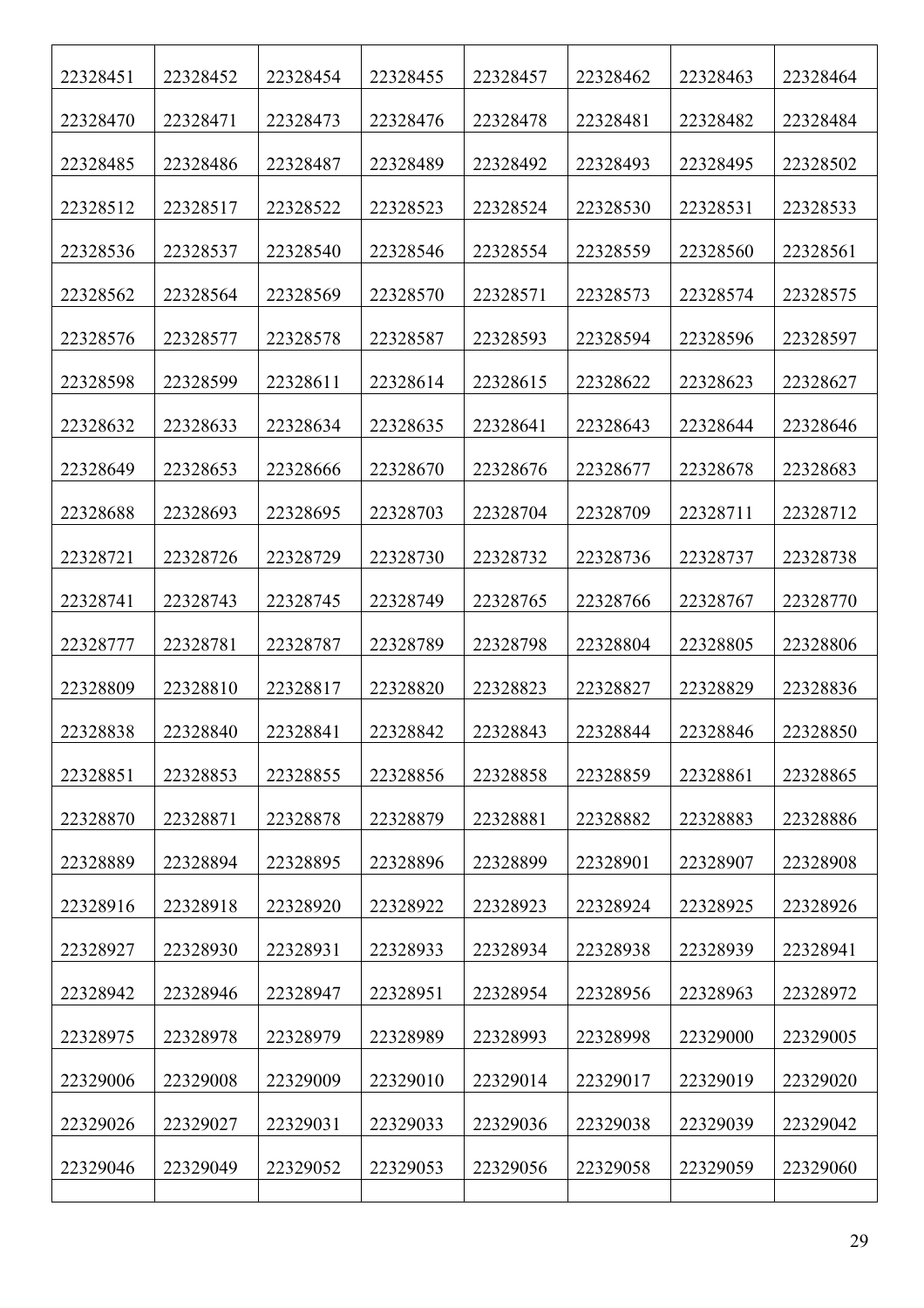| 22329061 | 22329064 | 22329065 | 22329068 | 22329071 | 22329075 | 22329076 | 22329085 |
|----------|----------|----------|----------|----------|----------|----------|----------|
| 22329087 | 22329088 | 22329091 | 22329092 | 22329096 | 22329097 | 22329099 | 22329104 |
| 22329105 | 22329106 | 22329113 | 22329115 | 22329116 | 22329117 | 22329120 | 22329122 |
| 22329125 | 22329126 | 22329127 | 22329128 | 22329129 | 22329130 | 22329131 | 22329132 |
| 22329136 | 22329139 | 22329142 | 22329146 | 22329148 | 22329149 | 22329150 | 22329151 |
| 22329152 | 22329153 | 22329158 | 22329160 | 22329161 | 22329165 | 22329166 | 22329173 |
| 22329174 | 22329175 | 22329176 | 22329180 | 22329186 | 22329187 | 22329189 | 22329192 |
| 22329197 | 22329198 | 22329200 | 22329201 | 22329204 | 22329206 | 22329207 | 22329208 |
| 22329211 | 22329212 | 22329217 | 22329220 | 22329221 | 22329222 | 22329228 | 22329229 |
| 22329233 | 22329236 | 22329238 | 22329240 | 22329241 | 22329243 | 22329248 | 22329257 |
| 22329263 | 22329264 | 22329266 | 22329267 | 22329268 | 22329269 | 22329270 | 22329272 |
| 22329273 | 22329274 | 22329276 | 22329277 | 22329278 | 22329286 | 22329293 | 22329294 |
| 22329296 | 22329297 | 22329299 | 22329302 | 22329305 | 22329308 | 22329309 | 22329310 |
| 22329314 | 22329315 | 22329323 | 22329324 | 22329330 | 22329331 | 22329344 | 22329345 |
| 22329346 | 22329348 | 22329349 | 22329351 | 22329354 | 22329355 | 22329358 | 22329360 |
| 22329361 | 22329364 | 22329366 | 22329367 | 22329370 | 22329377 | 22329378 | 22329380 |
| 22329386 | 22329388 | 22329390 | 22329392 | 22329394 | 22329397 | 22329398 | 22329400 |
| 22329402 | 22329403 | 22329406 | 22329407 | 22329408 | 22329411 | 22329412 | 22329424 |
| 22329427 | 22329436 | 22329439 | 22329449 | 22329450 | 22329456 | 22329457 | 22329458 |
| 22329459 | 22329464 | 22329469 | 22329470 | 22329478 | 22329483 | 22329490 | 22329491 |
| 22329504 | 22329505 | 22329506 | 22329509 | 22329515 | 22329516 | 22329518 | 22329522 |
| 22329528 | 22329529 | 22329531 | 22329535 | 22329539 | 22329549 | 22329556 | 22329566 |
| 22329573 | 22329587 | 22329591 | 22329605 | 22329613 | 22329615 | 22329616 | 22329619 |
| 22329621 | 22329622 | 22329623 | 22329624 | 22329627 | 22329630 | 22329632 | 22329634 |
| 22329635 | 22329636 | 22329637 | 22329644 | 22329646 | 22329648 | 22329651 | 22329654 |
| 22329662 | 22329665 | 22329681 | 22329685 | 22329691 | 22329694 | 22329695 | 22329715 |
| 22329717 | 22329719 | 22329720 | 22329723 | 22329725 | 22329729 | 22329736 | 22329752 |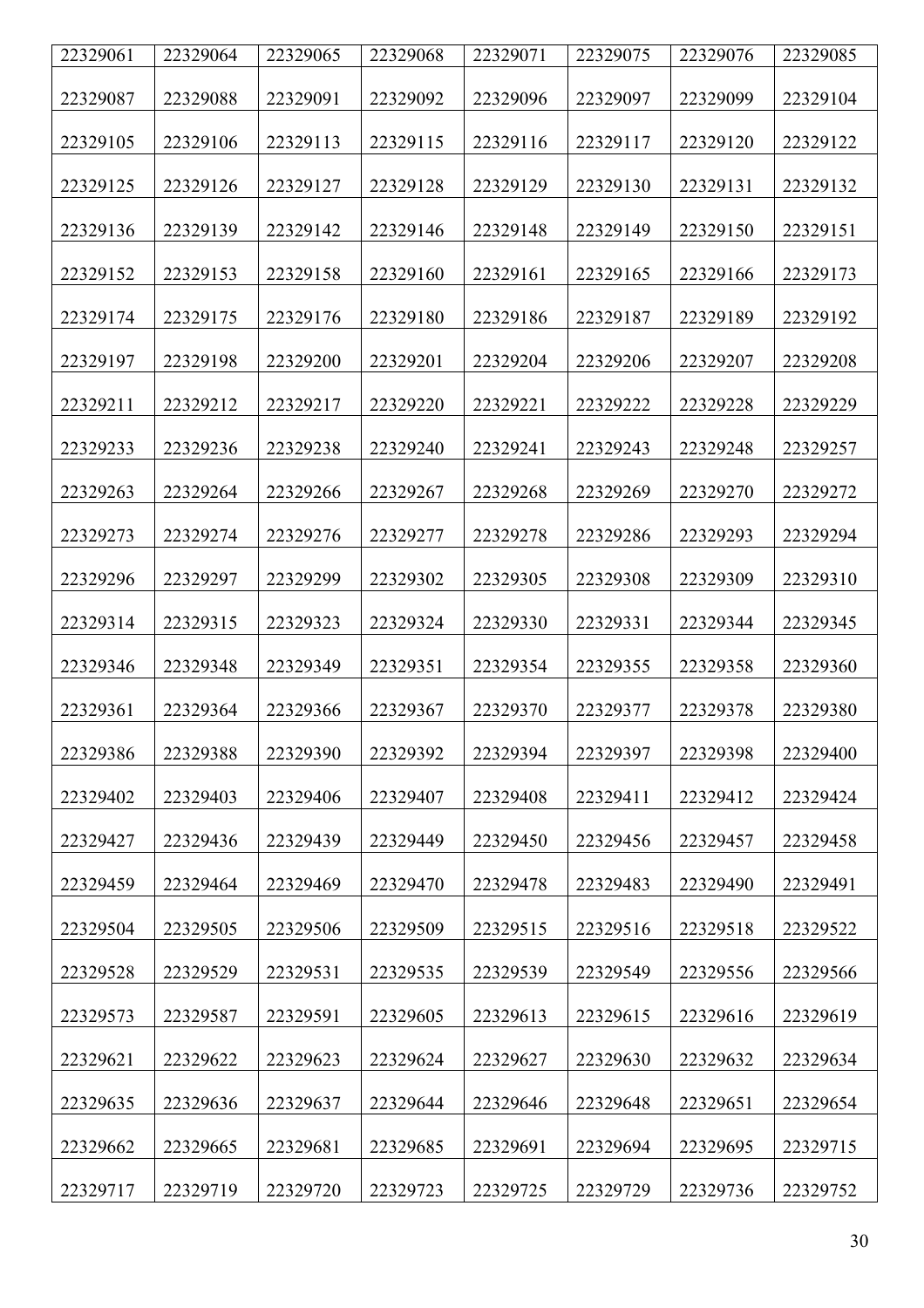| 22329761 | 22329762 | 22329763 | 22329764 | 22329766 | 22329767 | 22329768 | 22329772 |
|----------|----------|----------|----------|----------|----------|----------|----------|
| 22329775 | 22329776 | 22329779 | 22329784 | 22329789 | 22329791 | 22329794 | 22329795 |
| 22329800 | 22329801 | 22329807 | 22329808 | 22329809 | 22329810 | 22329818 | 22329819 |
| 22329825 | 22329831 | 22329832 | 22329834 | 22329835 | 22329838 | 22329839 | 22329844 |
| 22329847 | 22329848 | 22329853 | 22329855 | 22329857 | 22329860 | 22329862 | 22329864 |
| 22329867 | 22329868 | 22329870 | 22329871 | 22329881 | 22329882 | 22329883 | 22329887 |
| 22329888 | 22329893 | 22329895 | 22329897 | 22329903 | 22329906 | 22329912 | 22329917 |
| 22329918 | 22329923 | 22329928 | 22329933 | 22329936 | 22329939 | 22329940 | 22329943 |
| 22329947 | 22329958 | 22329959 | 22329961 | 22329964 | 22329972 | 22329973 | 22329990 |
| 22329991 | 22329993 | 22329996 | 22329997 | 22329998 | 22330002 | 22330003 | 22330007 |
| 22330016 | 22330018 | 22330020 | 22330023 | 22330024 | 22330026 | 22330027 | 22330028 |
| 22330029 | 22330032 | 22330040 | 22330041 | 22330046 | 22330047 | 22330052 | 22330057 |
| 22330065 | 22330068 | 22330073 | 22330080 | 22330082 | 22330091 | 22330092 | 22330094 |
| 22330098 | 22330099 | 22330101 | 22330102 | 22330105 | 22330106 | 22330107 | 22330108 |
| 22330109 | 22330110 | 22330111 | 22330114 | 22330119 | 22330120 | 22330123 | 22330125 |
| 22330127 | 22330131 | 22330137 | 22330139 | 22330140 | 22330151 | 22330157 | 22330158 |
| 22330159 | 22330163 | 22330164 | 22330166 | 22330168 | 22330170 | 22330176 | 22330178 |
| 22330180 | 22330181 | 22330183 | 22330184 | 22330187 | 22330189 | 22330191 | 22330193 |
| 22330195 | 22330197 | 22330198 | 22330201 | 22330203 | 22330204 | 22330207 | 22330208 |
| 22330209 | 22330210 | 22330214 | 22330216 | 22330217 | 22330218 | 22330222 | 22330226 |
| 22330236 | 22330243 | 22330245 | 22330246 | 22330247 | 22330250 | 22330253 | 22330255 |
| 22330257 | 22330259 | 22330261 | 22330265 | 22330269 | 22330273 | 22330274 | 22330280 |
| 22330281 | 22330289 | 22330291 | 22330292 | 22330298 | 22330299 | 22330300 | 22330306 |
| 22330310 | 22330312 | 22330313 | 22330314 | 22330320 | 22330330 | 22330338 | 22330344 |
| 22330347 | 22330348 | 22330351 | 22330354 | 22330357 | 22330358 | 22330359 | 22330364 |
| 22330366 | 22330367 | 22330369 | 22330372 | 22330374 | 22330378 | 22330381 | 22330383 |
|          |          |          |          |          |          |          |          |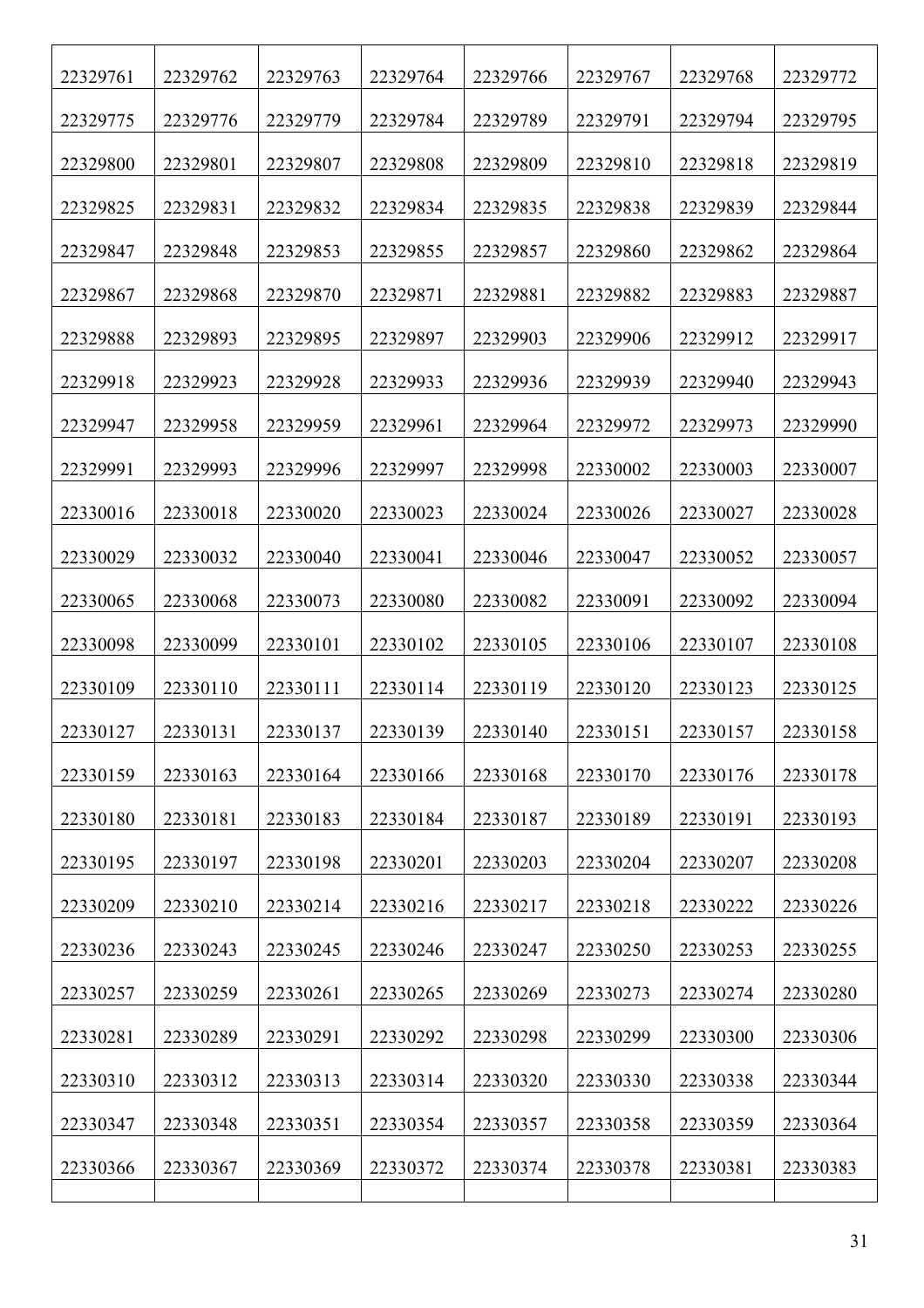| 22330384 | 22330385 | 22330386 | 22330388 | 22330389 | 22330396 | 22330398 | 22330402 |
|----------|----------|----------|----------|----------|----------|----------|----------|
|          |          |          |          |          |          |          |          |
| 22330403 | 22330404 | 22330407 | 22330408 | 22330411 | 22330412 | 22330416 | 22330419 |
| 22330421 | 22330430 | 22330432 | 22330435 | 22330437 | 22330438 | 22330441 | 22330443 |
|          |          |          |          |          |          |          |          |
| 22330446 | 22330447 | 22330449 | 22330453 | 22330454 | 22330464 | 22330466 | 22330468 |
| 22330470 | 22330471 | 22330472 | 22330474 | 22330475 | 22330477 | 22330479 | 22330482 |
|          |          |          |          |          |          |          |          |
| 22330486 | 22330489 | 22330502 | 22330503 | 22330508 | 22330516 | 22330517 | 22330518 |
| 22330522 | 22330524 | 22330525 | 22330531 | 22330532 | 22330538 | 22330541 | 22330545 |
|          | 22330553 | 22330555 |          |          |          |          |          |
| 22330550 |          |          | 22330557 | 22330558 | 22330562 | 22330563 | 22330569 |
| 22330572 | 22330576 | 22330579 | 22330584 | 22330592 | 22330593 | 22330598 | 22330607 |
| 22330611 | 22330616 | 22330617 | 22330620 | 22330629 | 22330631 | 22330632 | 22330637 |
|          |          |          |          |          |          |          |          |
| 22330643 | 22330645 | 22330646 | 22330647 | 22330648 | 22330649 | 22330655 | 22330657 |
| 22330666 | 22330667 | 22330668 | 22330669 | 22330670 | 22330675 | 22330676 | 22330680 |
|          |          |          |          |          |          |          |          |
| 22330682 | 22330684 | 22330689 | 22330691 | 22330692 | 22330693 | 22330695 | 22330696 |
| 22330698 | 22330701 | 22330712 | 22330713 | 22330715 | 22330718 | 22330721 | 22330730 |
|          |          |          |          |          |          |          |          |
| 22330731 | 22330732 | 22330737 | 22330738 | 22330743 | 22330748 | 22330750 | 22330751 |
| 22330754 | 22330757 | 22330758 | 22330762 | 22330763 | 22330765 | 22330766 | 22330767 |
|          |          |          |          |          |          |          |          |
| 22330772 | 22330773 | 22330775 | 22330777 | 22330781 | 22330782 | 22330783 | 22330792 |
| 22330798 | 22330799 | 22330800 | 22330801 | 22330802 | 22330803 | 22330806 | 22330807 |
|          |          |          |          |          |          |          |          |
| 22330808 | 22330811 | 22330814 | 22330817 | 22330819 | 22330822 | 22330823 | 22330825 |
| 22330826 | 22330830 | 22330840 | 22330852 | 22330861 | 22330862 | 22330865 | 22330867 |
|          |          |          |          |          |          |          |          |
| 22330872 | 22330873 | 22330875 | 22330878 | 22330879 | 22330880 | 22330883 | 22330886 |
| 22330887 | 22330888 | 22330891 | 22330895 | 22330896 | 22330897 | 22330898 | 22330900 |
|          |          |          |          |          |          |          |          |
| 22330901 | 22330906 | 22330910 | 22330920 | 22330923 | 22330925 | 22330939 | 22330940 |
| 22330941 | 22330943 | 22330944 | 22330947 | 22330948 | 22330952 | 22330964 | 22330981 |
|          |          |          |          |          |          |          |          |
| 22330984 | 22331003 | 22331005 | 22331009 | 22331015 | 22331038 | 22331043 | 22331046 |
| 22331050 | 22331053 | 22331054 | 22331057 | 22331064 | 22331068 | 22331087 | 22331088 |
|          |          |          |          |          |          |          |          |
| 22331089 | 22331092 | 22331094 | 22331095 | 22331096 | 22331098 | 22331100 | 22331102 |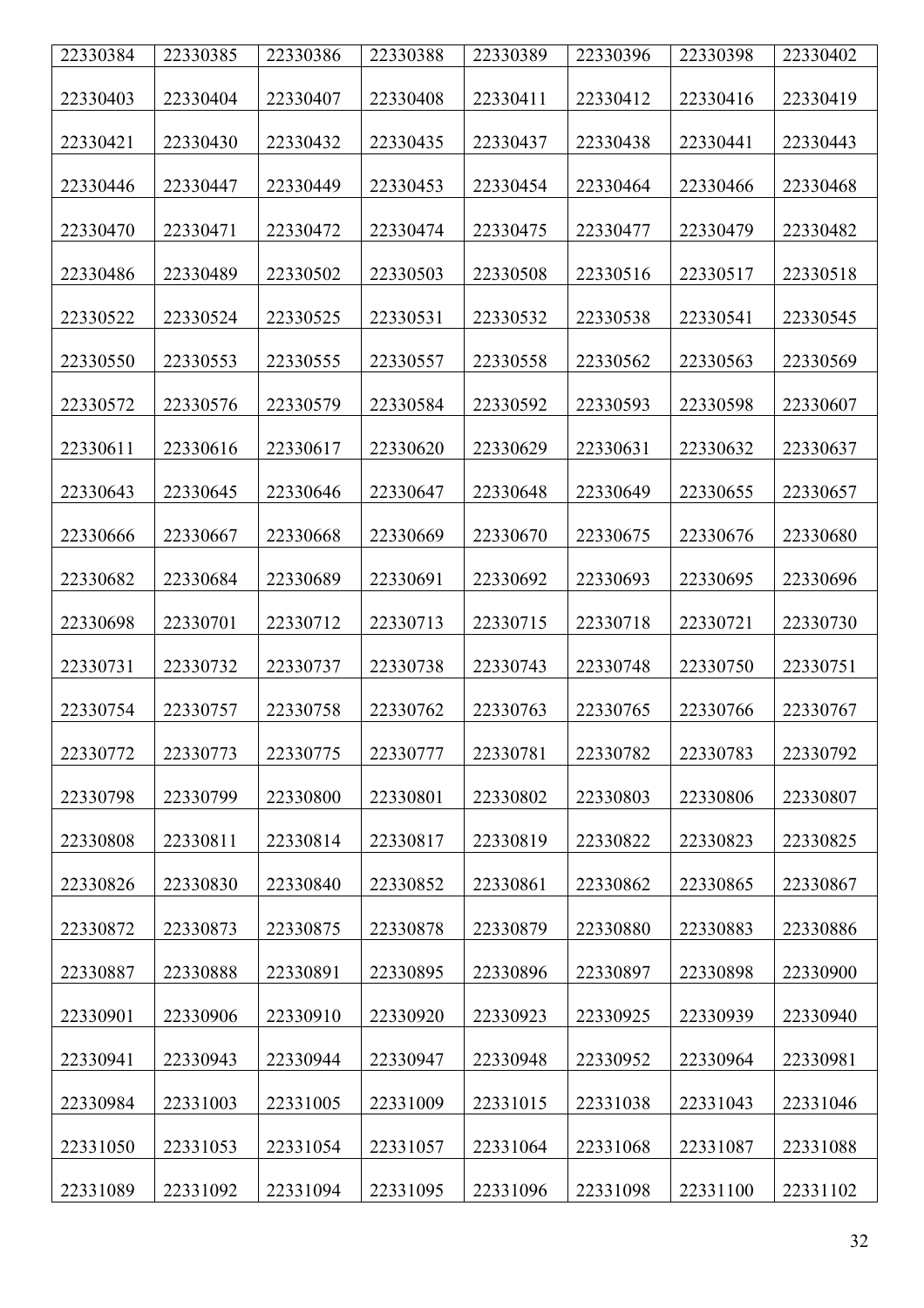| 22331105 | 22331109 | 22331110 | 22331111 | 22331113 | 22331114 | 22331118 | 22331120 |
|----------|----------|----------|----------|----------|----------|----------|----------|
| 22331124 | 22331125 | 22331127 | 22331131 | 22331135 | 22331141 | 22331142 | 22331144 |
| 22331145 | 22331146 | 22331149 | 22331155 | 22331162 | 22331166 | 22331178 | 22331181 |
| 22331186 | 22331188 | 22331189 | 22331190 | 22331192 | 22331194 | 22331197 | 22331198 |
| 22331201 | 22331202 | 22331203 | 22331204 | 22331205 | 22331208 | 22331216 | 22331217 |
| 22331221 | 22331223 | 22331224 | 22331226 | 22331229 | 22331230 | 22331231 | 22331235 |
| 22331237 | 22331240 | 22331244 | 22331246 | 22331247 | 22331252 | 22331253 | 22331255 |
| 22331256 | 22331257 | 22331258 | 22331260 | 22331261 | 22331262 | 22331263 | 22331265 |
| 22331266 | 22331269 | 22331274 | 22331275 | 22331276 | 22331278 | 22331284 | 22331287 |
| 22331288 | 22331290 | 22331292 | 22331293 | 22331295 | 22331296 | 22331297 | 22331298 |
| 22331300 | 22331303 | 22331304 | 22331306 | 22331308 | 22331309 | 22331310 | 22331312 |
| 22331321 | 22331332 | 22331334 | 22331335 | 22331337 | 22331338 | 22331339 | 22331342 |
| 22331347 | 22331352 | 22331355 | 22331358 | 22331360 | 22331361 | 22331366 | 22331371 |
| 22331372 | 22331374 | 22331378 | 22331380 | 22331384 | 22331388 | 22331389 | 22331397 |
| 22331402 | 22331404 | 22331408 | 22331410 | 22331411 | 22331420 | 22331423 | 22331427 |
| 22331428 | 22331432 | 22331442 | 22331444 | 22331448 | 22331449 | 22331451 | 22331452 |
| 22331457 | 22331464 | 22331465 | 22331466 | 22331467 | 22331468 | 22331480 | 22331481 |
| 22331482 | 22331485 | 22331486 | 22331488 | 22331490 | 22331491 | 22331497 | 22331500 |
| 22331506 | 22331507 | 22331508 | 22331513 | 22331517 | 22331518 | 22331520 | 22331523 |
| 22331524 | 22331525 | 22331529 | 22331531 | 22331534 | 22331536 | 22331538 | 22331541 |
| 22331544 | 22331545 | 22331546 | 22331547 | 22331549 | 22331550 | 22331552 | 22331553 |
| 22331554 | 22331555 | 22331558 | 22331559 | 22331560 | 22331565 | 22331571 | 22331572 |
| 22331573 | 22331577 | 22331579 | 22331580 | 22331581 | 22331582 | 22331583 | 22331584 |
| 22331585 | 22331588 | 22331589 | 22331591 | 22331592 | 22331595 | 22331596 | 22331599 |
| 22331602 | 22331615 | 22331631 | 22331634 | 22331636 | 22331639 | 22331644 | 22331645 |
| 22331647 | 22331659 | 22331661 | 22331662 | 22331665 | 22331666 | 22331671 | 22331675 |
|          |          |          |          |          |          |          |          |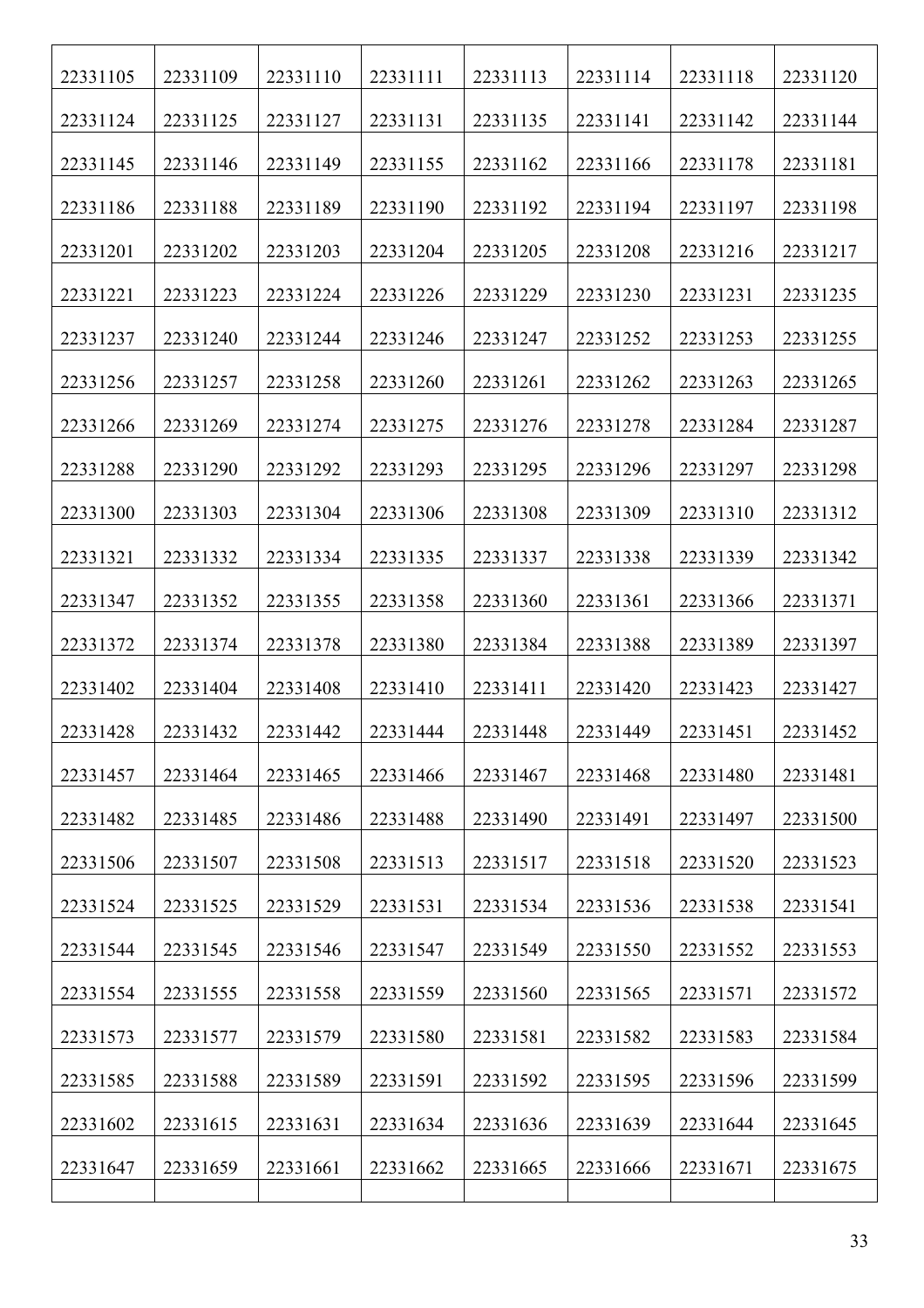| 22331684 | 22331690 | 22331691 | 22331694 | 22331710 | 22331711 | 22331712 | 22331713 |
|----------|----------|----------|----------|----------|----------|----------|----------|
| 22331714 | 22331716 | 22331722 | 22331724 | 22331730 | 22331731 | 22331732 | 22331733 |
| 22331734 | 22331738 | 22331740 | 22331743 | 22331748 | 22331753 | 22331755 | 22331756 |
| 22331758 | 22331759 | 22331763 | 22331764 | 22331765 | 22331766 | 22331769 | 22331773 |
| 22331776 | 22331777 | 22331780 | 22331781 | 22331784 | 22331786 | 22331788 | 22331789 |
| 22331790 | 22331791 | 22331794 | 22331795 | 22331796 | 22331801 | 22331805 | 22331812 |
| 22331814 | 22331816 | 22331820 | 22331827 | 22331828 | 22331829 | 22331830 | 22331832 |
| 22331840 | 22331841 | 22331842 | 22331843 | 22331844 | 22331846 | 22331848 | 22331851 |
| 22331852 | 22331854 | 22331857 | 22331860 | 22331861 | 22331862 | 22331863 | 22331865 |
| 22331866 | 22331868 | 22331870 | 22331871 | 22331872 | 22331874 | 22331876 | 22331878 |
| 22331880 | 22331881 | 22331885 | 22331887 | 22331888 | 22331889 | 22331891 | 22331894 |
| 22331900 | 22331901 | 22331902 | 22331915 | 22331919 | 22331924 | 22331929 | 22331931 |
| 22331934 | 22331935 | 22331937 | 22331941 | 22331944 | 22331947 | 22331948 | 22331950 |
| 22331952 | 22331953 | 22331954 | 22331958 | 22331960 | 22331962 | 22331964 | 22331965 |
| 22331969 | 22331976 | 22331985 | 22331989 | 22331990 | 22331996 | 22331997 | 22332001 |
| 22332002 | 22332004 | 22332006 | 22332010 | 22332015 | 22332016 | 22332017 | 22332022 |
| 22332023 | 22332024 | 22332027 | 22332028 | 22332032 | 22332034 | 22332036 | 22332037 |
| 22332040 | 22332043 | 22332044 | 22332045 | 22332048 | 22332054 | 22332055 | 22332063 |
| 22332068 | 22332078 | 22332081 | 22332089 | 22332092 | 22332098 | 22332099 | 22332101 |
| 22332105 | 22332112 | 22332115 | 22332118 | 22332119 | 22332124 | 22332128 | 22332131 |
| 22332132 | 22332143 | 22332144 | 22332146 | 22332148 | 22332149 | 22332153 | 22332156 |
| 22332157 | 22332167 | 22332170 | 22332172 | 22332178 | 22332179 | 22332182 | 22332189 |
| 22332191 | 22332196 | 22332198 | 22332199 | 22332200 | 22332201 | 22332213 | 22332215 |
| 22332216 | 22332219 | 22332220 | 22332221 | 22332222 | 22332223 | 22332228 | 22332229 |
| 22332237 | 22332243 | 22332244 | 22332246 | 22332253 | 22332255 | 22332257 | 22332266 |
| 22332271 | 22332272 | 22332288 | 22332293 | 22332298 | 22332301 | 22332304 | 22332306 |
| 22332309 | 22332310 | 22332313 | 22332316 | 22332320 | 22332331 | 22332334 | 22332338 |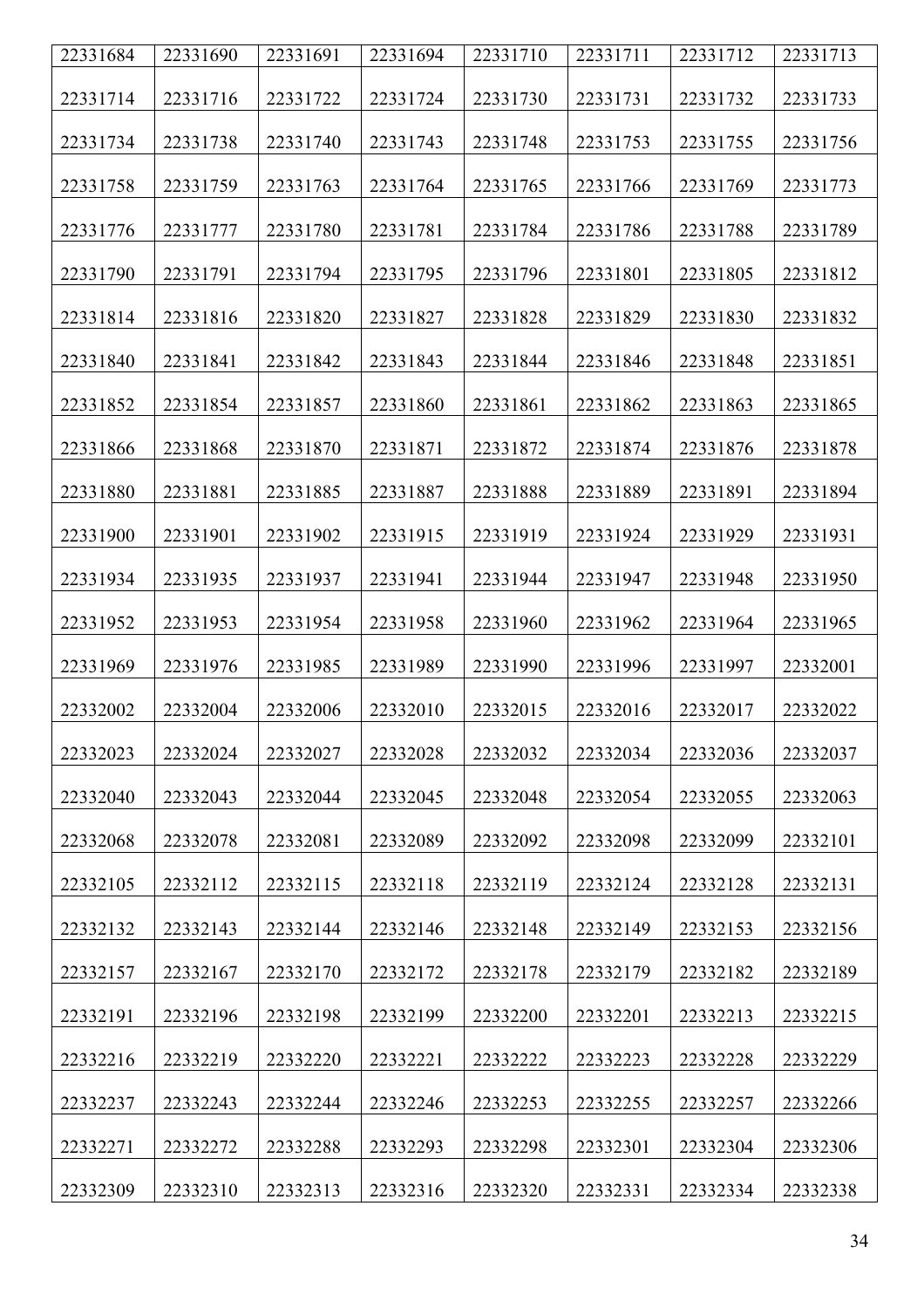| 22332339 | 22332340 | 22332344 | 22332348 | 22332351 | 22332352 | 22332355 | 22332357 |
|----------|----------|----------|----------|----------|----------|----------|----------|
| 22332358 | 22332363 | 22332365 | 22332367 | 22332368 | 22332371 | 22332373 | 22332375 |
| 22332376 | 22332377 | 22332378 | 22332379 | 22332381 | 22332387 | 22332390 | 22332392 |
| 22332393 | 22332394 | 22332396 | 22332397 | 22332403 | 22332404 | 22332406 | 22332407 |
| 22332408 | 22332413 | 22332423 | 22332424 | 22332425 | 22332427 | 22332434 | 22332435 |
| 22332436 | 22332440 | 22332441 | 22332442 | 22332444 | 22332446 | 22332448 | 22332449 |
| 22332450 | 22332453 | 22332454 | 22332459 | 22332465 | 22332468 | 22332469 | 22332470 |
| 22332478 | 22332481 | 22332482 | 22332484 | 22332487 | 22332500 | 22332503 | 22332504 |
| 22332505 | 22332509 | 22332510 | 22332516 | 22332520 | 22332523 | 22332525 | 22332529 |
| 22332532 | 22332538 | 22332542 | 22332543 | 22332546 | 22332555 | 22332558 | 22332562 |
| 22332566 | 22332571 | 22332573 | 22332575 | 22332576 | 22332583 | 22332589 | 22332590 |
| 22332593 | 22332595 | 22332602 | 22332607 | 22332610 | 22332612 | 22332616 | 22332619 |
| 22332624 | 22332626 | 22332627 | 22332632 | 22332639 | 22332640 | 22332643 | 22332644 |
| 22332648 | 22332650 | 22332656 | 22332664 | 22332670 | 22332671 | 22332677 | 22332682 |
| 22332683 | 22332687 | 22332688 | 22332693 | 22332694 | 22332696 | 22332706 | 22332713 |
| 22332714 | 22332718 | 22332720 | 22332722 | 22332727 | 22332728 | 22332748 | 22332754 |
| 22332755 | 22332757 | 22332759 | 22332763 | 22332765 | 22332768 | 22332769 | 22332770 |
| 22332772 | 22332789 | 22332792 | 22332793 | 22332794 | 22332797 | 22332804 | 22332810 |
| 22332812 | 22332815 | 22332816 | 22332820 | 22332821 | 22332822 | 22332831 | 22332832 |
| 22332833 | 22332836 | 22332837 | 22332842 | 22332843 | 22332844 | 22332845 | 22332846 |
| 22332847 | 22332848 | 22332850 | 22332855 | 22332861 | 22332862 | 22332863 | 22332870 |
| 22332871 | 22332876 | 22332881 | 22332884 | 22332890 | 22332891 | 22332892 | 22332894 |
| 22332898 | 22332901 | 22332911 | 22332918 | 22332919 | 22332920 | 22332924 | 22332928 |
| 22332930 | 22332933 | 22332938 | 22332951 | 22332955 | 22332962 | 22332964 | 22332965 |
| 22332967 | 22332972 | 22332973 | 22332976 | 22332977 | 22332979 | 22332980 | 22332981 |
| 22332984 | 22332987 | 22332992 | 22332995 | 22333000 | 22333005 | 22333007 | 22333012 |
|          |          |          |          |          |          |          |          |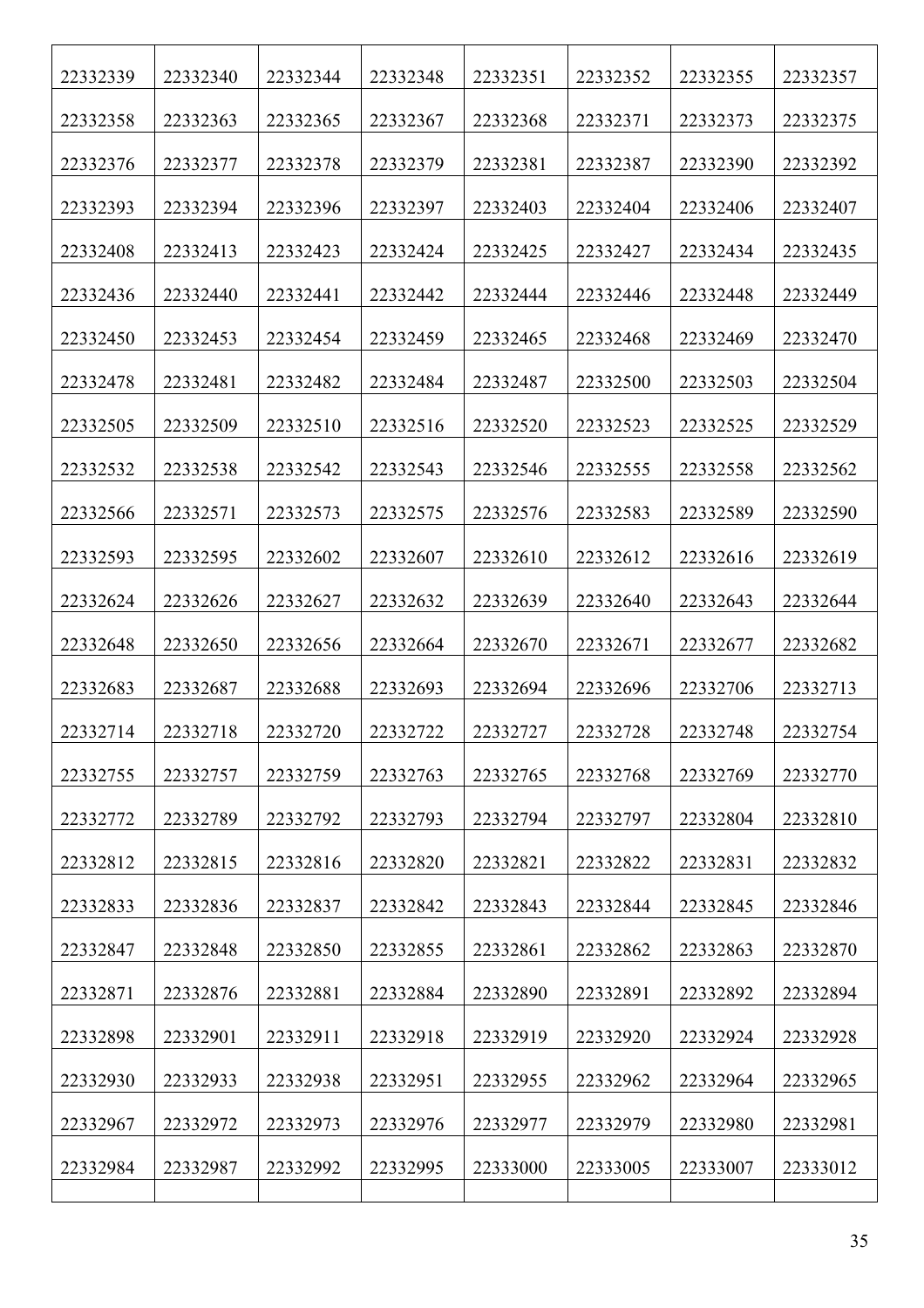| 22333017 | 22333026 | 22333028 | 22333031 | 22333034 | 22333035 | 22333036 | 22333038 |
|----------|----------|----------|----------|----------|----------|----------|----------|
| 22333039 | 22333040 | 22333043 | 22333051 | 22333052 | 22333054 | 22333056 | 22333057 |
|          |          |          |          |          |          |          |          |
| 22333061 | 22333063 | 22333064 | 22333065 | 22333066 | 22333068 | 22333073 | 22333076 |
| 22333079 | 22333082 | 22333094 | 22333101 | 22333103 | 22333106 | 22333110 | 22333111 |
| 22333114 | 22333121 | 22333134 | 22333137 | 22333138 | 22333139 | 22333142 | 22333148 |
| 22333150 | 22333152 | 22333165 | 22333166 | 22333168 | 22333172 | 22333173 | 22333174 |
| 22333175 | 22333179 | 22333188 | 22333189 | 22333190 | 22333197 | 22333200 | 22333204 |
| 22333206 | 22333213 | 22333234 | 22333253 | 22333260 | 22333261 | 22333273 | 22333285 |
| 22333292 | 22333294 | 22333296 | 22333298 | 22333301 | 22333303 | 22333304 | 22333305 |
| 22333306 | 22333307 | 22333312 | 22333317 | 22333323 | 22333324 | 22333327 | 22333329 |
| 22333332 | 22333336 | 22333342 | 22333343 | 22333344 | 22333351 | 22333352 | 22333357 |
| 22333358 | 22333370 | 22333372 | 22333378 | 22333382 | 22333391 | 22333395 | 22333399 |
| 22333401 | 22333404 | 22333408 | 22333422 | 22333423 | 22333438 | 22333445 | 22333451 |
| 22333454 | 22333456 | 22333468 | 22333472 | 22333480 | 22333482 | 22333485 | 22333488 |
| 22333489 | 22333494 | 22333498 | 22333506 | 22333512 | 22333518 | 22333543 | 22333544 |
| 22333557 | 22333563 | 22333564 | 22333571 | 22333572 | 22333574 | 22333587 | 22333589 |
| 22333591 | 22333593 | 22333595 | 22333598 | 22333600 | 22333601 | 22333604 | 22333606 |
| 22333607 | 22333612 | 22333616 | 22333619 | 22333623 | 22333628 | 22333635 | 22333638 |
| 22333655 | 22333658 | 22333662 | 22333665 | 22333666 | 22333667 | 22333676 | 22333685 |
| 22333686 | 22333693 | 22333695 | 22333697 | 22333706 | 22333707 | 22333716 | 22333730 |
| 22333731 | 22333733 | 22333740 | 22333741 | 22333742 | 22333744 | 22333745 | 22333748 |
| 22333749 | 22333755 | 22333756 | 22333758 | 22333766 | 22333775 | 22333778 | 22333780 |
| 22333781 | 22333786 | 22333794 | 22333798 | 22333801 | 22333808 | 22333819 | 22333830 |
| 22333831 | 22333832 | 22333833 | 22333839 | 22333847 | 22333849 | 22333850 | 22333855 |
| 22333856 | 22333860 | 22333862 | 22333866 | 22333867 | 22333869 | 22333874 | 22333878 |
| 22333881 | 22333885 | 22333886 | 22333887 | 22333888 | 22333893 | 22333894 | 22333895 |
| 22333896 | 22333897 | 22333905 | 22333908 | 22333909 | 22333915 | 22333919 | 22333923 |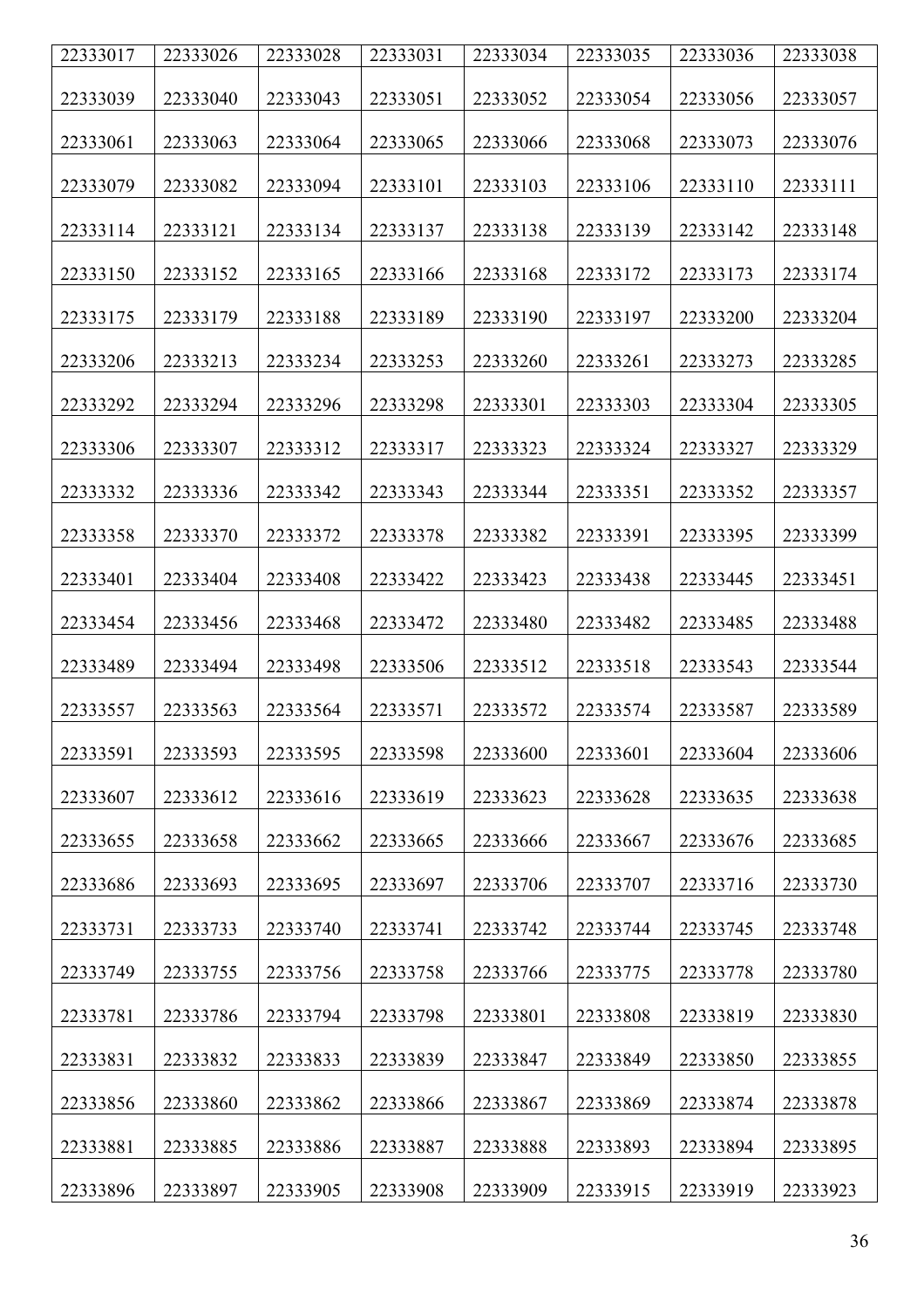| 22333925 | 22333928 | 22333933 | 22333935 | 22333940 | 22333943 | 22333944 | 22333946 |
|----------|----------|----------|----------|----------|----------|----------|----------|
| 22333961 | 22333963 | 22333964 | 22333966 | 22333972 | 22333974 | 22333982 | 22333984 |
| 22333990 | 22333991 | 22333992 | 22333995 | 22334008 | 22334009 | 22334010 | 22334017 |
| 22334022 | 22334024 | 22334025 | 22334026 | 22334031 | 22334033 | 22334034 | 22334047 |
| 22334048 | 22334049 | 22334054 | 22334055 | 22334058 | 22334059 | 22334063 | 22334071 |
| 22334072 | 22334073 | 22334085 | 22334086 | 22334087 | 22334088 | 22334093 | 22334094 |
| 22334095 | 22334100 | 22334105 | 22334113 | 22334114 | 22334131 | 22334132 | 22334140 |
| 22334145 | 22334148 | 22334149 | 22334151 | 22334152 | 22334154 | 22334156 | 22334157 |
| 22334161 | 22334163 | 22334165 | 22334167 | 22334168 | 22334170 | 22334172 | 22334177 |
| 22334180 | 22334183 | 22334185 | 22334187 | 22334189 | 22334190 | 22334194 | 22334195 |
| 22334196 | 22334198 | 22334200 | 22334203 | 22334206 | 22334210 | 22334215 | 22334223 |
| 22334227 | 22334230 | 22334235 | 22334239 | 22334245 | 22334247 | 22334249 | 22334253 |
| 22334268 | 22334274 | 22334275 | 22334278 | 22334282 | 22334283 | 22334286 | 22334287 |
| 22334290 | 22334291 | 22334294 | 22334298 | 22334299 | 22334301 | 22334310 | 22334311 |
| 22334312 | 22334316 | 22334317 | 22334318 | 22334320 | 22334326 | 22334327 | 22334328 |
| 22334329 | 22334331 | 22334334 | 22334339 | 22334345 | 22334346 | 22334350 | 22334353 |
| 22334361 | 22334366 | 22334367 | 22334369 | 22334371 | 22334373 | 22334378 | 22334380 |
| 22334381 | 22334384 | 22334387 | 22334390 | 22334391 | 22334394 | 22334395 | 22334397 |
| 22334398 | 22334399 | 22334403 | 22334405 | 22334407 | 22334411 | 22334418 | 22334429 |
| 22334433 | 22334439 | 22334441 | 22334443 | 22334445 | 22334446 | 22334447 | 22334448 |
| 22334453 | 22334454 | 22334456 | 22334458 | 22334459 | 22334460 | 22334462 | 22334464 |
| 22334467 | 22334472 | 22334479 | 22334480 | 22334487 | 22334488 | 22334489 | 22334492 |
| 22334498 | 22334499 | 22334500 | 22334503 | 22334504 | 22334505 | 22334512 | 22334514 |
| 22334516 | 22334517 | 22334525 | 22334537 | 22334539 | 22334540 | 22334543 | 22334544 |
| 22334549 | 22334554 | 22334560 | 22334563 | 22334566 | 22334568 | 22334569 | 22334571 |
| 22334572 | 22334573 | 22334576 | 22334578 | 22334581 | 22334584 | 22334586 | 22334587 |
|          |          |          |          |          |          |          |          |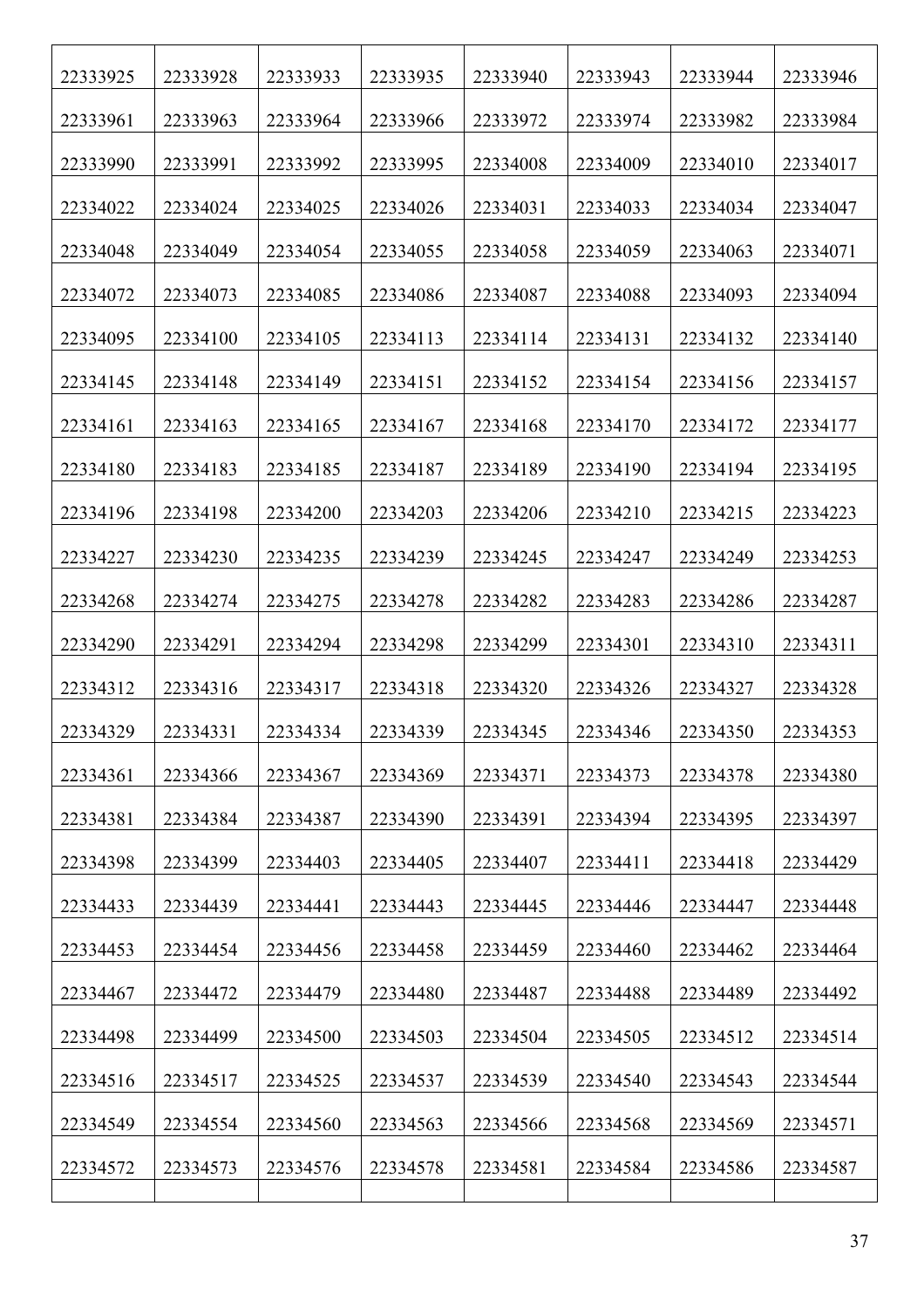| 22334590 | 22334591 | 22334592 | 22334594 | 22334604 | 22334611 | 22334612 | 22334613 |
|----------|----------|----------|----------|----------|----------|----------|----------|
|          |          |          |          |          |          |          |          |
| 22334617 | 22334618 | 22334620 | 22334623 | 22334624 | 22334629 | 22334630 | 22334632 |
| 22334634 | 22334639 | 22334640 | 22334642 | 22334646 | 22334650 | 22334656 | 22334663 |
|          |          |          |          |          |          |          |          |
| 22334664 | 22334665 | 22334666 | 22334668 | 22334672 | 22334682 | 22334685 | 22334686 |
| 22334689 | 22334691 | 22334695 | 22334696 | 22334697 | 22334698 | 22334703 | 22334705 |
|          |          |          |          |          |          |          |          |
| 22334709 | 22334710 | 22334712 | 22334714 | 22334716 | 22334717 | 22334728 | 22334737 |
| 22334738 | 22334743 | 22334746 | 22334749 | 22334752 | 22334757 | 22334760 | 22334763 |
|          |          |          |          |          |          |          |          |
| 22334764 | 22334765 | 22334768 | 22334777 | 22334778 | 22334779 | 22334780 | 22334781 |
| 22334789 | 22334790 | 22334799 | 22334806 | 22334815 | 22334827 | 22334828 | 22334829 |
|          |          |          |          |          |          |          |          |
| 22334832 | 22334834 | 22334841 | 22334842 | 22334843 | 22334849 | 22334852 | 22334858 |
| 22334862 | 22334864 | 22334865 | 22334866 | 22334870 | 22334871 | 22334883 | 22334884 |
|          |          |          |          |          |          |          |          |
| 22334887 | 22334890 | 22334892 | 22334903 | 22334909 | 22334910 | 22334914 | 22334916 |
| 22334921 | 22334923 | 22334930 | 22334933 | 22334935 | 22334952 | 22334954 | 22334959 |
|          |          |          |          |          |          |          |          |
| 22334962 | 22334969 | 22334970 | 22334971 | 22334974 | 22334975 | 22334980 | 22334982 |
| 22334999 | 22335004 | 22335009 | 22335018 | 22335025 | 22335026 | 22335036 | 22335051 |
|          |          |          |          |          |          |          |          |
| 22335053 | 22335057 | 22335059 | 22335061 | 22335063 | 22335072 | 22335076 | 22335080 |
| 22335087 | 22335092 | 22335093 | 22335095 | 22335104 | 22335107 | 22335108 | 22335109 |
|          |          |          |          |          |          |          |          |
| 22335112 | 22335113 | 22335116 | 22335118 | 22335122 | 22335124 | 22335125 | 22335126 |
| 22335129 | 22335131 | 22335132 | 22335140 | 22335141 | 22335145 | 22335147 | 22335150 |
|          |          |          |          |          |          |          |          |
| 22335155 | 22335159 | 22335163 | 22335166 | 22335167 | 22335171 | 22335172 | 22335174 |
| 22335176 | 22335183 | 22335185 | 22335186 | 22335187 | 22335190 | 22335191 | 22335192 |
|          |          |          |          |          |          |          |          |
| 22335199 | 22335206 | 22335209 | 22335215 | 22335219 | 22335227 | 22335230 | 22335248 |
| 22335249 | 22335250 | 22335251 | 22335253 | 22335257 | 22335260 | 22335267 | 22335269 |
|          |          |          |          |          |          |          |          |
| 22335271 | 22335272 | 22335273 | 22335275 | 22335281 | 22335284 | 22335288 | 22335299 |
| 22335300 | 22335309 | 22335310 | 22335311 | 22335312 | 22335321 | 22335322 | 22335325 |
|          |          |          |          |          |          |          |          |
| 22335328 | 22335330 | 22335332 | 22335337 | 22335338 | 22335340 | 22335343 | 22335347 |
| 22335354 | 22335359 | 22335367 | 22335368 | 22335376 | 22335377 | 22335378 | 22335379 |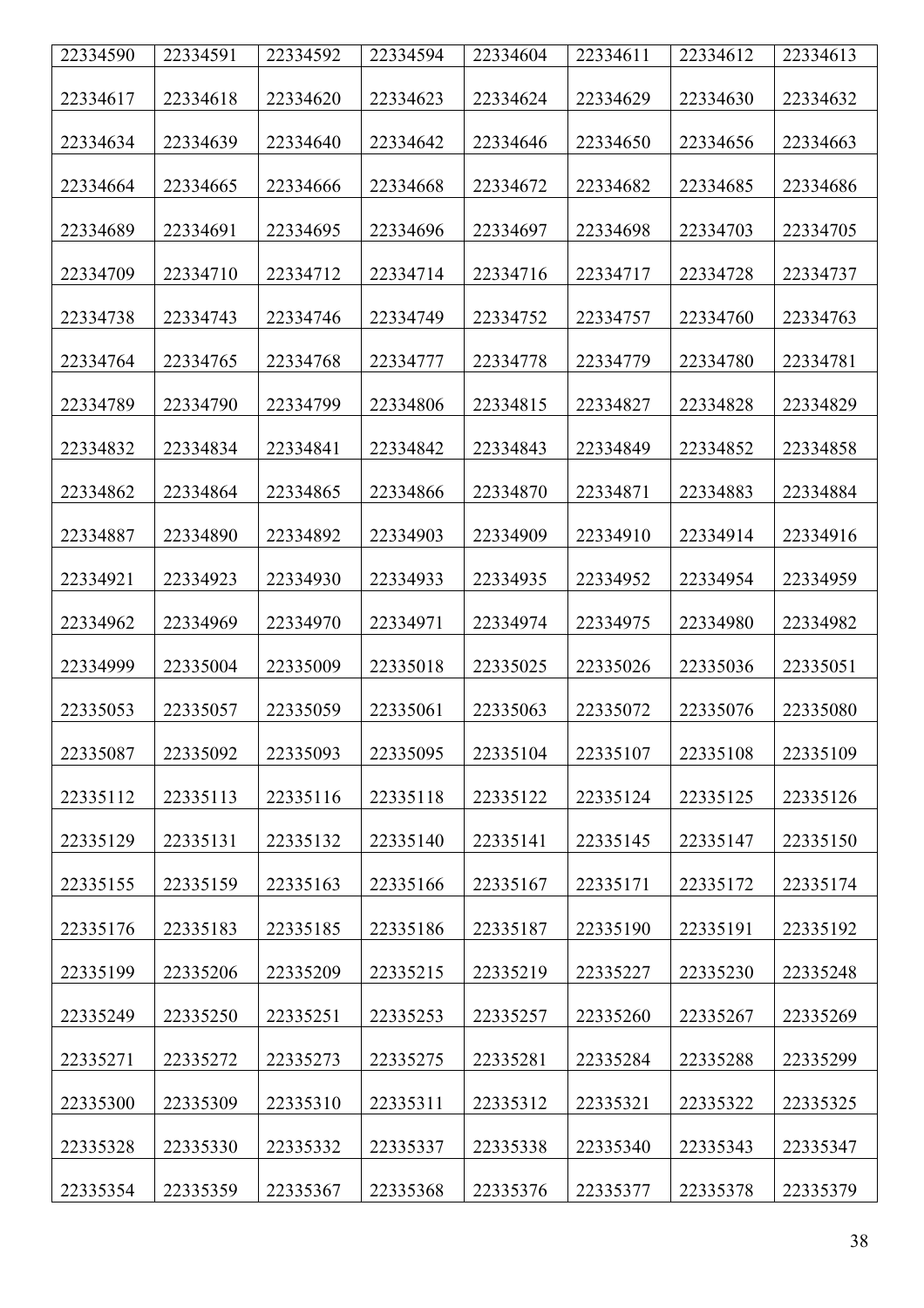| 22335385 | 22335388 | 22335391 | 22335393 | 22335394 | 22335397 | 22335400 | 22335401 |
|----------|----------|----------|----------|----------|----------|----------|----------|
| 22335403 | 22335404 | 22335406 | 22335412 | 22335413 | 22335422 | 22335426 | 22335427 |
| 22335428 | 22335430 | 22335432 | 22335441 | 22335448 | 22335452 | 22335455 | 22335469 |
| 22335472 | 22335473 | 22335474 | 22335476 | 22335479 | 22335481 | 22335483 | 22335486 |
| 22335488 | 22335491 | 22335492 | 22335495 | 22335496 | 22335500 | 22335502 | 22335503 |
| 22335504 | 22335505 | 22335508 | 22335509 | 22335511 | 22335514 | 22335515 | 22335516 |
| 22335517 | 22335519 | 22335521 | 22335523 | 22335524 | 22335527 | 22335532 | 22335534 |
| 22335535 | 22335536 | 22335545 | 22335550 | 22335560 | 22335562 | 22335564 | 22335566 |
| 22335569 | 22335571 | 22335572 | 22335580 | 22335587 | 22335599 | 22335601 | 22335603 |
| 22335610 | 22335611 | 22335612 | 22335615 | 22335616 | 22335621 | 22335624 | 22335628 |
| 22335633 | 22335640 | 22335650 | 22335651 | 22335655 | 22335661 | 22335667 | 22335670 |
| 22335675 | 22335677 | 22335678 | 22335683 | 22335686 | 22335687 | 22335688 | 22335694 |
| 22335695 | 22335698 | 22335701 | 22335706 | 22335712 | 22335715 | 22335719 | 22335722 |
| 22335727 | 22335730 | 22335731 | 22335736 | 22335738 | 22335740 | 22335741 | 22335743 |
| 22335753 | 22335755 | 22335759 | 22335763 | 22335764 | 22335769 | 22335771 | 22335772 |
| 22335775 | 22335777 | 22335778 | 22335779 | 22335780 | 22335791 | 22335795 | 22335800 |
| 22335802 | 22335803 | 22335806 | 22335809 | 22335813 | 22335814 | 22335815 | 22335819 |
| 22335821 | 22335823 | 22335825 | 22335828 | 22335829 | 22335830 | 22335833 | 22335834 |
| 22335835 | 22335836 | 22335838 | 22335840 | 22335841 | 22335844 | 22335845 | 22335847 |
| 22335849 | 22335851 | 22335852 | 22335856 |          |          |          |          |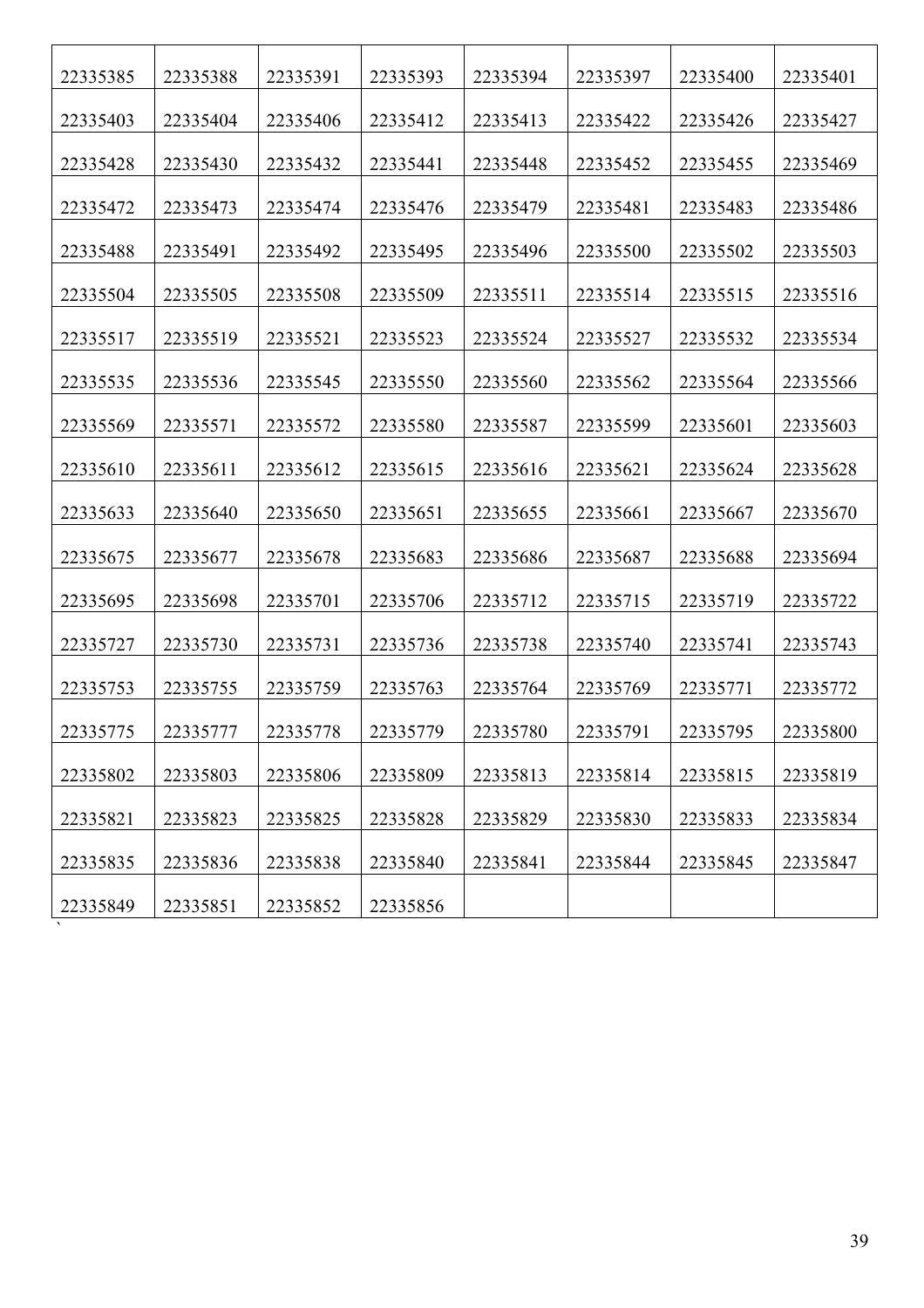## REGISTER NUMBERS OF CANDIDATES PASSED IN **SECOND CLASS**

| 22310001 | 22310003 | 22310004 | 22310005 | 22310007 | 22310010 | 22310012 | 22310017 |
|----------|----------|----------|----------|----------|----------|----------|----------|
| 22310022 | 22310023 | 22310024 | 22310025 | 22310030 | 22310032 | 22310033 | 22310034 |
| 22310035 | 22310036 | 22310039 | 22310040 | 22310041 | 22310042 | 22310043 | 22310044 |
| 22310045 | 22310046 | 22310047 | 22310048 | 22310049 | 22310050 | 22310051 | 22310052 |
| 22310054 | 22310055 | 22310056 | 22310058 | 22310059 | 22310060 | 22310063 | 22310065 |
| 22310066 | 22310067 | 22310068 | 22310069 | 22310073 | 22310074 | 22310075 | 22310076 |
| 22310078 | 22310079 | 22310082 | 22310083 | 22310085 | 22310086 | 22310087 | 22310088 |
| 22310089 | 22310092 | 22310093 | 22310097 | 22310098 | 22310100 | 22310101 | 22310102 |
| 22310106 | 22310107 | 22310109 | 22310111 | 22310113 | 22310115 | 22310117 | 22310120 |
|          |          |          |          |          |          |          |          |
| 22310122 | 22310123 | 22310124 | 22310125 | 22310126 | 22310127 | 22310129 | 22310130 |
| 22310132 | 22310135 | 22310146 | 22310148 | 22310149 | 22310153 | 22310155 | 22310156 |
| 22310157 | 22310160 | 22310161 | 22310162 | 22310164 | 22310166 | 22310171 | 22310173 |
| 22310178 | 22310181 | 22310186 | 22310188 | 22310189 | 22310195 | 22310199 | 22310205 |
| 22310207 | 22310209 | 22310211 | 22310212 | 22310213 | 22310219 | 22310221 | 22310223 |
| 22310224 | 22310226 | 22310230 | 22310233 | 22310234 | 22310235 | 22310236 | 22310237 |
| 22310239 | 22310242 | 22310244 | 22310247 | 22310250 | 22310253 | 22310254 | 22310255 |
| 22310258 | 22310261 | 22310264 | 22310265 | 22310268 | 22310270 | 22310271 | 22310274 |
| 22310275 | 22310277 | 22310281 | 22310282 | 22310284 | 22310288 | 22310289 | 22310290 |
| 22310291 | 22310296 | 22310301 | 22310303 | 22310305 | 22310311 | 22310313 | 22310315 |
| 22310319 | 22310320 | 22310321 | 22310322 | 22310323 | 22310324 | 22310326 | 22310329 |
| 22310331 | 22310334 | 22310336 | 22310337 | 22310339 | 22310345 | 22310347 | 22310348 |
| 22310352 | 22310353 | 22310354 | 22310357 | 22310361 | 22310362 | 22310363 | 22310364 |
| 22310365 | 22310366 | 22310367 | 22310369 | 22310375 | 22310377 | 22310378 | 22310381 |
|          |          |          |          |          |          |          |          |
| 22310382 | 22310383 | 22310384 | 22310388 | 22310390 | 22310394 | 22310395 | 22310396 |
| 22310398 | 22310399 | 22310400 | 22310405 | 22310409 | 22310412 | 22310415 | 22310416 |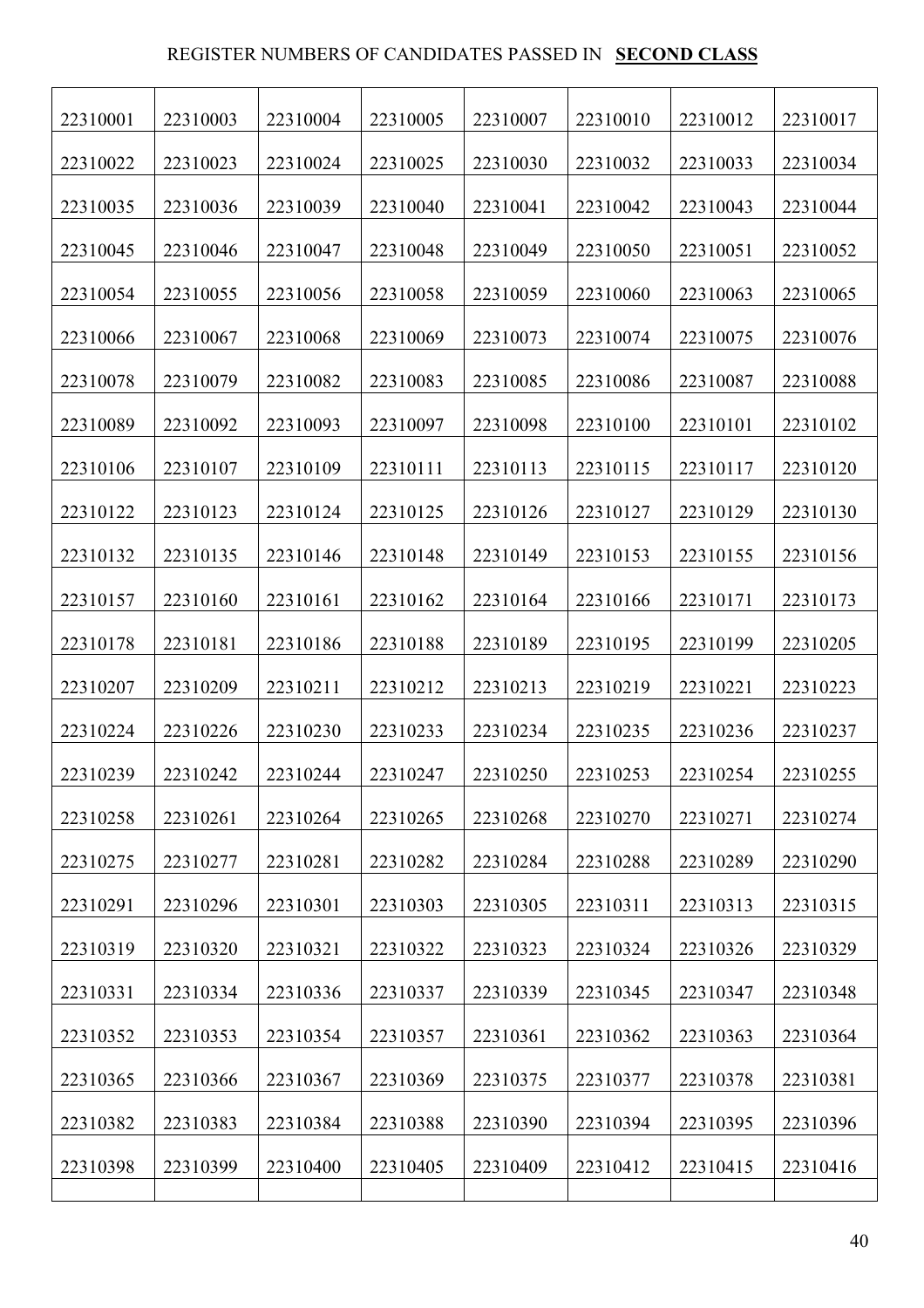| 22310419 | 22310426 | 22310428 | 22310429 | 22310430 | 22310432 | 22310435 | 22310436 |
|----------|----------|----------|----------|----------|----------|----------|----------|
| 22310439 | 22310440 | 22310442 | 22310443 | 22310444 | 22310445 | 22310446 | 22310448 |
| 22310450 | 22310451 | 22310452 | 22310454 | 22310456 | 22310457 | 22310458 | 22310459 |
| 22310460 | 22310461 | 22310463 | 22310464 | 22310465 | 22310466 | 22310472 | 22310476 |
| 22310478 | 22310479 | 22310481 | 22310485 | 22310490 | 22310491 | 22310495 | 22310500 |
| 22310507 | 22310509 | 22310519 | 22310520 | 22310521 | 22310524 | 22310527 | 22310528 |
| 22310534 | 22310538 | 22310539 | 22310540 | 22310543 | 22310553 | 22310554 | 22310560 |
| 22310564 | 22310568 | 22310575 | 22310576 | 22310577 | 22310579 | 22310583 | 22310585 |
| 22310589 | 22310594 | 22310603 | 22310605 | 22310611 | 22310617 | 22310625 | 22310629 |
| 22310634 | 22310635 | 22310637 | 22310641 | 22310643 | 22310644 | 22310645 | 22310646 |
| 22310648 | 22310652 | 22310654 | 22310656 | 22310663 | 22310667 | 22310672 | 22310676 |
| 22310677 | 22310685 | 22310686 | 22310688 | 22310695 | 22310696 | 22310700 | 22310704 |
| 22310709 | 22310710 | 22310711 | 22310712 | 22310713 | 22310715 | 22310720 | 22310722 |
| 22310725 | 22310729 | 22310731 | 22310735 | 22310737 | 22310740 | 22310747 | 22310749 |
| 22310750 | 22310755 | 22310756 | 22310758 | 22310764 | 22310768 | 22310769 | 22310771 |
| 22310772 | 22310774 | 22310777 | 22310778 | 22310782 | 22310789 | 22310790 | 22310793 |
| 22310797 | 22310798 | 22310800 | 22310802 | 22310804 | 22310809 | 22310813 | 22310814 |
| 22310816 | 22310818 | 22310819 | 22310821 | 22310823 | 22310825 | 22310833 | 22310838 |
| 22310842 | 22310843 | 22310845 | 22310847 | 22310852 | 22310853 | 22310856 | 22310857 |
| 22310858 | 22310860 | 22310862 | 22310863 | 22310868 | 22310869 | 22310874 | 22310875 |
| 22310876 | 22310879 | 22310882 | 22310885 | 22310889 | 22310894 | 22310900 | 22310902 |
| 22310903 | 22310907 | 22310909 | 22310910 | 22310914 | 22310915 | 22310917 | 22310919 |
| 22310922 | 22310923 | 22310924 | 22310925 | 22310928 | 22310929 | 22310931 | 22310932 |
| 22310933 | 22310934 | 22310939 | 22310943 | 22310945 | 22310946 | 22310947 | 22310949 |
| 22310950 | 22310952 | 22310953 | 22310957 | 22310958 | 22310959 | 22310961 | 22310965 |
| 22310968 | 22310973 | 22310974 | 22310976 | 22310977 | 22310979 | 22310981 | 22310982 |
| 22310985 | 22310986 | 22310990 | 22310993 | 22310994 | 22310995 | 22310996 | 22310997 |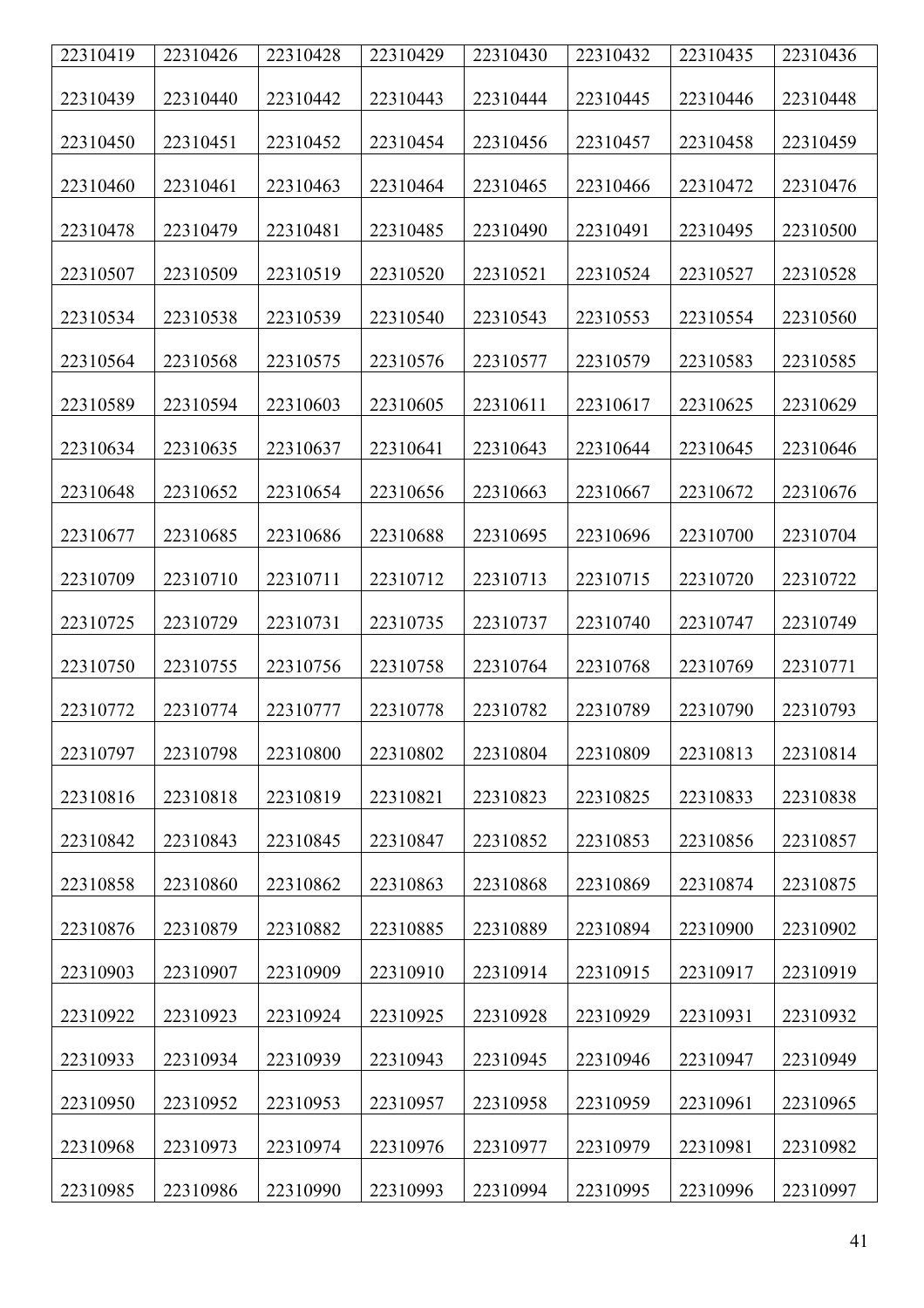| 22310998 | 22310999 | 22311000 | 22311001 | 22311003 | 22311005 | 22311007 | 22311013 |
|----------|----------|----------|----------|----------|----------|----------|----------|
| 22311018 | 22311020 | 22311024 | 22311025 | 22311026 | 22311027 | 22311030 | 22311032 |
| 22311033 | 22311035 | 22311039 | 22311040 | 22311041 | 22311042 | 22311046 | 22311047 |
| 22311051 | 22311052 | 22311053 | 22311056 | 22311064 | 22311071 | 22311074 | 22311075 |
| 22311077 | 22311080 | 22311081 | 22311082 | 22311086 | 22311088 | 22311091 | 22311098 |
| 22311099 | 22311100 | 22311101 | 22311104 | 22311106 | 22311107 | 22311108 | 22311113 |
| 22311121 | 22311122 | 22311129 | 22311131 | 22311132 | 22311146 | 22311147 | 22311154 |
| 22311162 | 22311178 | 22311179 | 22311181 | 22311182 | 22311183 | 22311188 | 22311190 |
| 22311191 | 22311193 | 22311195 | 22311196 | 22311198 | 22311207 | 22311211 | 22311213 |
| 22311215 | 22311217 | 22311219 | 22311221 | 22311224 | 22311225 | 22311227 | 22311237 |
| 22311238 | 22311240 | 22311242 | 22311246 | 22311248 | 22311257 | 22311260 | 22311263 |
| 22311269 | 22311270 | 22311274 | 22311276 | 22311277 | 22311284 | 22311286 | 22311287 |
| 22311289 | 22311290 | 22311297 | 22311300 | 22311302 | 22311303 | 22311307 | 22311308 |
| 22311312 | 22311314 | 22311319 | 22311320 | 22311322 | 22311323 | 22311324 | 22311326 |
| 22311327 | 22311330 | 22311331 | 22311332 | 22311338 | 22311340 | 22311341 | 22311343 |
| 22311344 | 22311353 | 22311354 | 22311355 | 22311360 | 22311363 | 22311364 | 22311366 |
| 22311368 | 22311371 | 22311372 | 22311373 | 22311374 | 22311375 | 22311376 | 22311379 |
| 22311380 | 22311381 | 22311382 | 22311385 | 22311386 | 22311387 | 22311388 | 22311391 |
| 22311393 | 22311399 | 22311404 | 22311405 | 22311408 | 22311410 | 22311412 | 22311413 |
| 22311414 | 22311415 | 22311416 | 22311417 | 22311418 | 22311421 | 22311422 | 22311424 |
| 22311427 | 22311429 | 22311432 | 22311433 | 22311434 | 22311438 | 22311439 | 22311440 |
| 22311442 | 22311443 | 22311444 | 22311445 | 22311446 | 22311447 | 22311453 | 22311456 |
| 22311458 | 22311459 | 22311461 | 22311462 | 22311463 | 22311464 | 22311465 | 22311466 |
| 22311467 | 22311468 | 22311472 | 22311473 | 22311474 | 22311476 | 22311477 | 22311479 |
| 22311481 | 22311485 | 22311486 | 22311487 | 22311488 | 22311493 | 22311494 | 22311495 |
| 22311501 | 22311502 | 22311504 | 22311506 | 22311507 | 22311508 | 22311509 | 22311510 |
|          |          |          |          |          |          |          |          |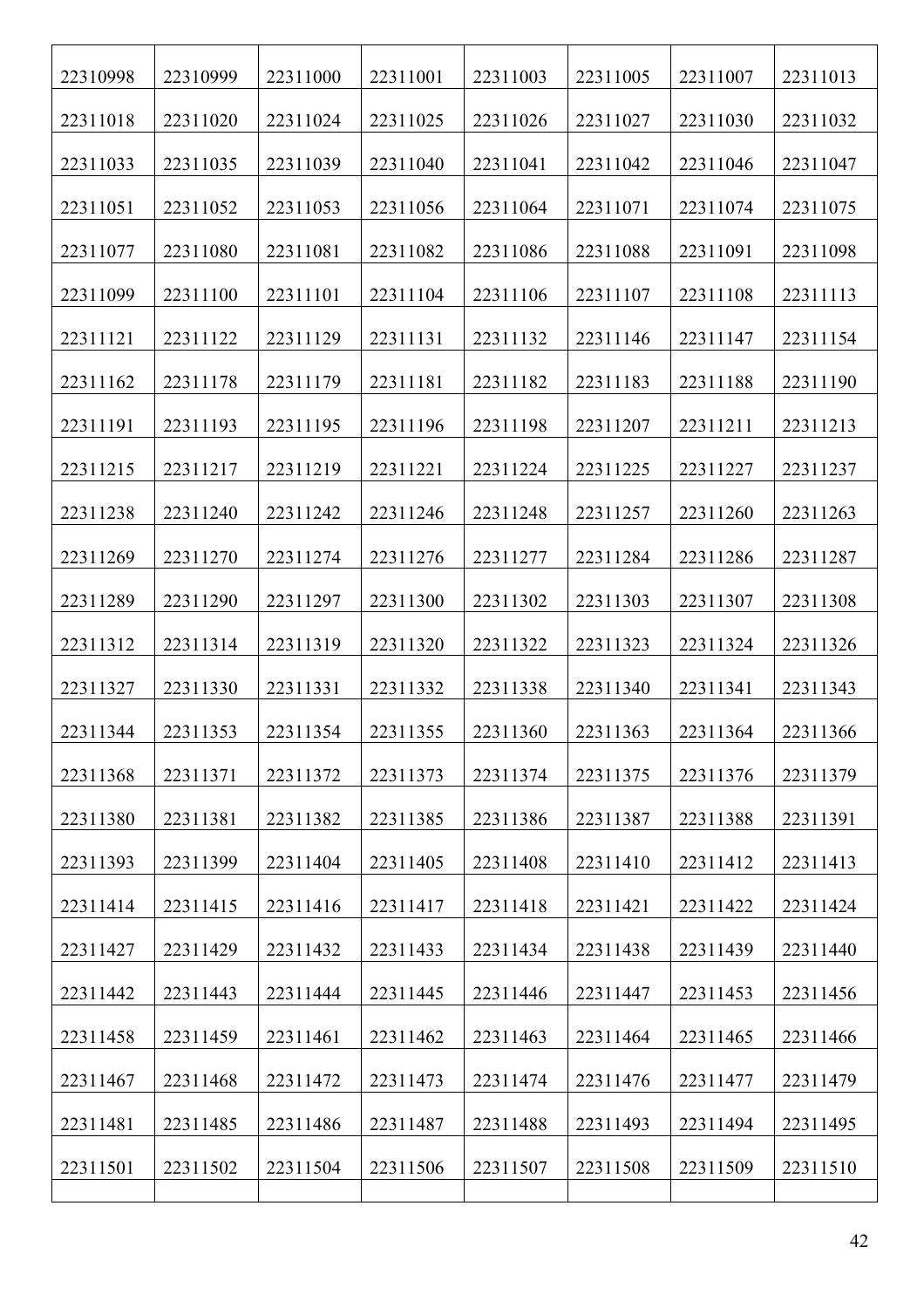| 22311513 | 22311514 | 22311517 | 22311518 | 22311519 | 22311521 | 22311522 | 22311523 |
|----------|----------|----------|----------|----------|----------|----------|----------|
| 22311524 | 22311527 | 22311529 | 22311530 | 22311532 | 22311533 | 22311534 | 22311535 |
| 22311536 | 22311537 | 22311539 | 22311542 | 22311545 | 22311548 | 22311551 | 22311552 |
| 22311553 | 22311554 | 22311555 | 22311556 | 22311558 | 22311559 | 22311561 | 22311563 |
| 22311565 | 22311566 | 22311567 | 22311568 | 22311569 | 22311570 | 22311571 | 22311573 |
| 22311575 | 22311576 | 22311577 | 22311578 | 22311579 | 22311580 | 22311581 | 22311585 |
| 22311587 | 22311588 | 22311590 | 22311591 | 22311592 | 22311593 | 22311596 | 22311597 |
| 22311598 | 22311600 | 22311601 | 22311602 | 22311605 | 22311606 | 22311607 | 22311609 |
| 22311611 | 22311612 | 22311613 | 22311617 | 22311618 | 22311619 | 22311621 | 22311623 |
| 22311625 | 22311626 | 22311628 | 22311629 | 22311630 | 22311631 | 22311632 | 22311634 |
| 22311636 | 22311637 | 22311638 | 22311639 | 22311641 | 22311645 | 22311647 | 22311648 |
| 22311649 | 22311650 | 22311653 | 22311656 | 22311657 | 22311658 | 22311659 | 22311665 |
| 22311668 | 22311671 | 22311676 | 22311677 | 22311679 | 22311681 | 22311684 | 22311685 |
| 22311689 | 22311692 | 22311695 | 22311698 | 22311703 | 22311705 | 22311706 | 22311707 |
| 22311709 | 22311710 | 22311713 | 22311715 | 22311718 | 22311719 | 22311720 | 22311724 |
| 22311727 | 22311728 | 22311729 | 22311730 | 22311731 | 22311732 | 22311734 | 22311735 |
| 22311736 | 22311738 | 22311740 | 22311741 | 22311743 | 22311744 | 22311746 | 22311749 |
| 22311750 | 22311751 | 22311752 | 22311753 | 22311754 | 22311755 | 22311756 | 22311757 |
| 22311759 | 22311760 | 22311771 | 22311774 | 22311775 | 22311776 | 22311778 | 22311780 |
| 22311784 | 22311786 | 22311788 | 22311789 | 22311790 | 22311791 | 22311792 | 22311793 |
| 22311794 | 22311797 | 22311799 | 22311801 | 22311807 | 22311808 | 22311810 | 22311813 |
| 22311814 | 22311817 | 22311820 | 22311822 | 22311824 | 22311825 | 22311826 | 22311827 |
| 22311830 | 22311834 | 22311835 | 22311837 | 22311838 | 22311839 | 22311841 | 22311842 |
| 22311845 | 22311848 | 22311849 | 22311853 | 22311861 | 22311862 | 22311864 | 22311865 |
| 22311869 | 22311870 | 22311871 | 22311872 | 22311873 | 22311874 | 22311887 | 22311889 |
| 22311891 | 22311892 | 22311894 | 22311895 | 22311896 | 22311897 | 22311900 | 22311901 |
| 22311905 | 22311909 | 22311911 | 22311912 | 22311913 | 22311918 | 22311919 | 22311920 |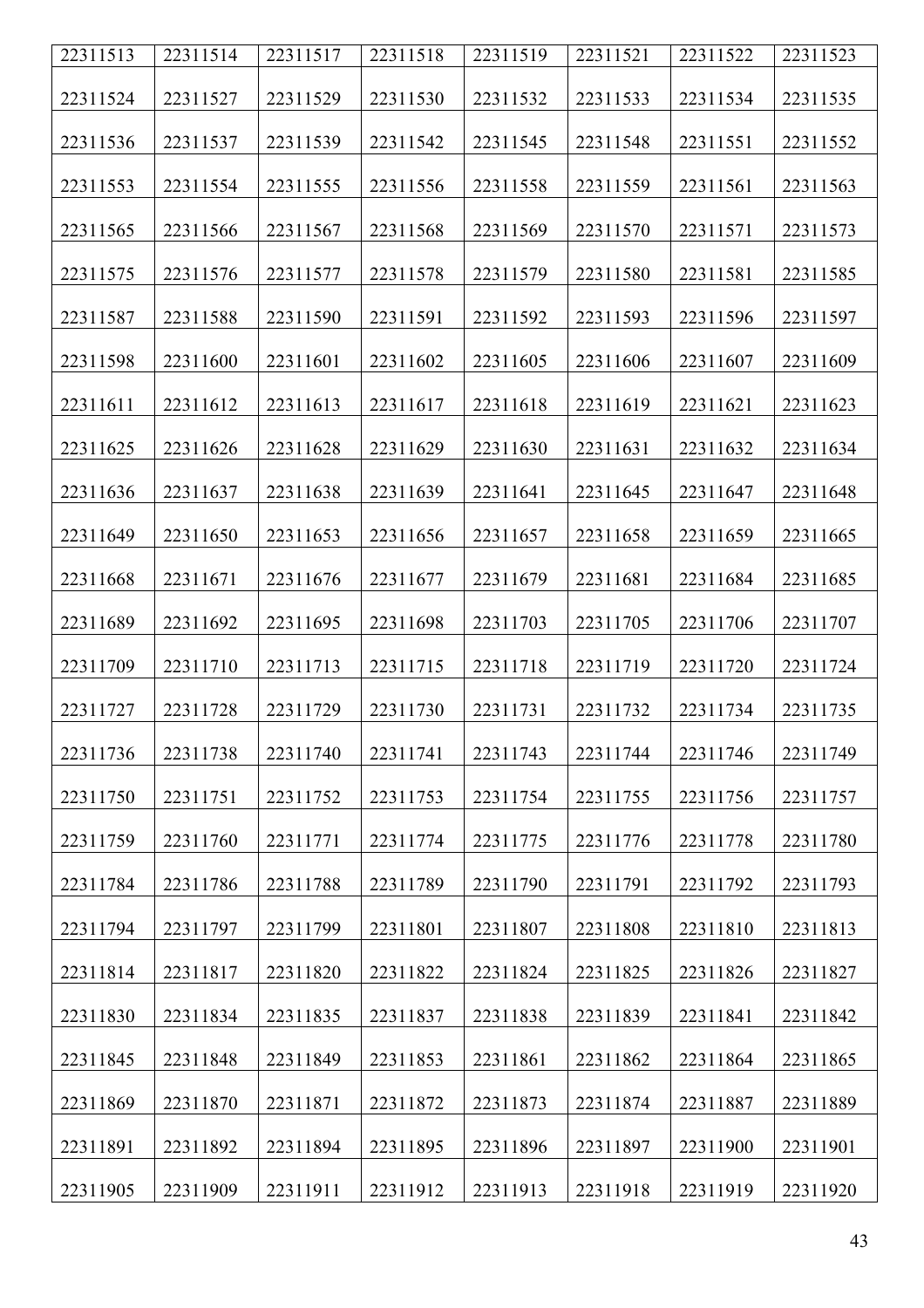| 22311925 | 22311929 | 22311933 | 22311934 | 22311950 | 22311951 | 22311953 | 22311955 |
|----------|----------|----------|----------|----------|----------|----------|----------|
| 22311961 | 22311962 | 22311964 | 22311965 | 22311968 | 22311972 | 22311973 | 22311976 |
| 22311977 | 22311978 | 22311981 | 22311987 | 22311990 | 22311996 | 22311997 | 22312001 |
| 22312006 | 22312011 | 22312015 | 22312016 | 22312017 | 22312021 | 22312025 | 22312026 |
| 22312027 | 22312028 | 22312035 | 22312036 | 22312042 | 22312044 | 22312047 | 22312049 |
| 22312052 | 22312053 | 22312055 | 22312059 | 22312060 | 22312063 | 22312064 | 22312065 |
| 22312070 | 22312078 | 22312083 | 22312086 | 22312087 | 22312088 | 22312090 | 22312092 |
| 22312093 | 22312096 | 22312097 | 22312099 | 22312100 | 22312101 | 22312103 | 22312106 |
| 22312107 | 22312110 | 22312116 | 22312120 | 22312125 | 22312130 | 22312134 | 22312135 |
| 22312136 | 22312138 | 22312141 | 22312142 | 22312143 | 22312144 | 22312148 | 22312150 |
| 22312151 | 22312152 | 22312153 | 22312155 | 22312157 | 22312158 | 22312162 | 22312164 |
| 22312167 | 22312170 | 22312172 | 22312176 | 22312177 | 22312178 | 22312179 | 22312181 |
| 22312182 | 22312184 | 22312188 | 22312189 | 22312190 | 22312191 | 22312192 | 22312193 |
| 22312195 | 22312199 | 22312201 | 22312202 | 22312204 | 22312205 | 22312207 | 22312209 |
| 22312210 | 22312211 | 22312212 | 22312213 | 22312214 | 22312219 | 22312220 | 22312222 |
| 22312223 | 22312224 | 22312225 | 22312227 | 22312228 | 22312229 | 22312230 | 22312235 |
| 22312237 | 22312238 | 22312239 | 22312240 | 22312245 | 22312247 | 22312251 | 22312257 |
| 22312259 | 22312262 | 22312263 | 22312274 | 22312276 | 22312277 | 22312278 | 22312281 |
| 22312283 | 22312284 | 22312286 | 22312290 | 22312293 | 22312294 | 22312296 | 22312299 |
| 22312303 | 22312306 | 22312313 | 22312318 | 22312319 | 22312324 | 22312327 | 22312328 |
| 22312329 | 22312331 | 22312336 | 22312345 | 22312346 | 22312350 | 22312351 | 22312352 |
| 22312360 | 22312361 | 22312363 | 22312364 | 22312365 | 22312366 | 22312367 | 22312369 |
| 22312370 | 22312372 | 22312373 | 22312378 | 22312379 | 22312383 | 22312384 | 22312388 |
| 22312390 | 22312391 | 22312392 | 22312394 | 22312395 | 22312398 | 22312404 | 22312406 |
| 22312408 | 22312409 | 22312412 | 22312414 | 22312416 | 22312420 | 22312423 | 22312424 |
| 22312425 | 22312427 | 22312428 | 22312429 | 22312436 | 22312437 | 22312439 | 22312442 |
|          |          |          |          |          |          |          |          |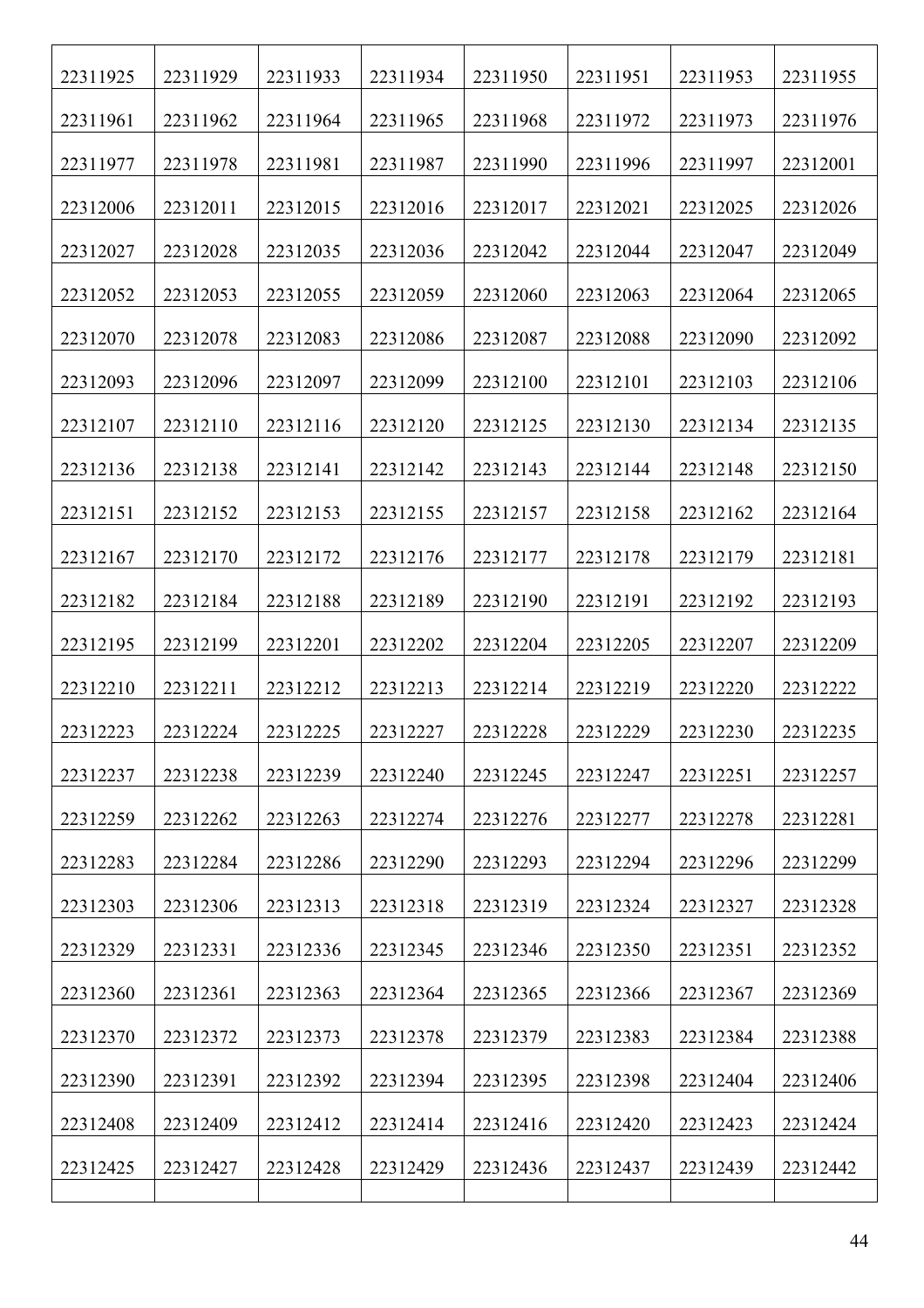| 22312443 | 22312445 | 22312447 | 22312450 | 22312454 | 22312455 | 22312456 | 22312457 |
|----------|----------|----------|----------|----------|----------|----------|----------|
| 22312459 | 22312461 | 22312463 | 22312464 | 22312465 | 22312468 | 22312471 | 22312474 |
| 22312475 | 22312476 | 22312478 | 22312479 | 22312484 | 22312488 | 22312489 | 22312491 |
| 22312493 | 22312494 | 22312495 | 22312496 | 22312497 | 22312498 | 22312501 | 22312502 |
| 22312505 | 22312507 | 22312510 | 22312514 | 22312515 | 22312517 | 22312520 | 22312521 |
| 22312522 | 22312525 | 22312527 | 22312528 | 22312529 | 22312535 | 22312537 | 22312539 |
| 22312544 | 22312545 | 22312546 | 22312548 | 22312550 | 22312555 | 22312557 | 22312559 |
| 22312561 | 22312565 | 22312567 | 22312570 | 22312571 | 22312572 | 22312573 | 22312575 |
| 22312576 | 22312577 | 22312578 | 22312579 | 22312581 | 22312582 | 22312583 | 22312584 |
| 22312585 | 22312586 | 22312588 | 22312591 | 22312592 | 22312593 | 22312595 | 22312596 |
| 22312597 | 22312599 | 22312603 | 22312605 | 22312606 | 22312607 | 22312610 | 22312612 |
| 22312614 | 22312615 | 22312616 | 22312618 | 22312619 | 22312620 | 22312623 | 22312624 |
| 22312627 | 22312628 | 22312630 | 22312632 | 22312633 | 22312634 | 22312637 | 22312638 |
| 22312641 | 22312642 | 22312644 | 22312646 | 22312647 | 22312648 | 22312649 | 22312650 |
| 22312651 | 22312652 | 22312653 | 22312654 | 22312658 | 22312663 | 22312664 | 22312666 |
| 22312667 | 22312669 | 22312670 | 22312672 | 22312677 | 22312678 | 22312682 | 22312683 |
| 22312684 | 22312687 | 22312688 | 22312691 | 22312697 | 22312703 | 22312704 | 22312705 |
| 22312707 | 22312709 | 22312710 | 22312712 | 22312714 | 22312715 | 22312716 | 22312718 |
| 22312720 | 22312721 | 22312724 | 22312725 | 22312727 | 22312729 | 22312732 | 22312733 |
| 22312735 | 22312736 | 22312739 | 22312740 | 22312741 | 22312743 | 22312744 | 22312746 |
| 22312747 | 22312749 | 22312750 | 22312751 | 22312752 | 22312753 | 22312754 | 22312755 |
| 22312756 | 22312758 | 22312760 | 22312761 | 22312764 | 22312765 | 22312767 | 22312768 |
| 22312775 | 22312776 | 22312777 | 22312778 | 22312779 | 22312782 | 22312783 | 22312784 |
| 22312785 | 22312786 | 22312788 | 22312791 | 22312792 | 22312794 | 22312795 | 22312796 |
| 22312801 | 22312802 | 22312806 | 22312810 | 22312811 | 22312814 | 22312815 | 22312817 |
| 22312818 | 22312821 | 22312824 | 22312825 | 22312826 | 22312828 | 22312830 | 22312832 |
| 22312833 | 22312834 | 22312835 | 22312839 | 22312841 | 22312842 | 22312843 | 22312844 |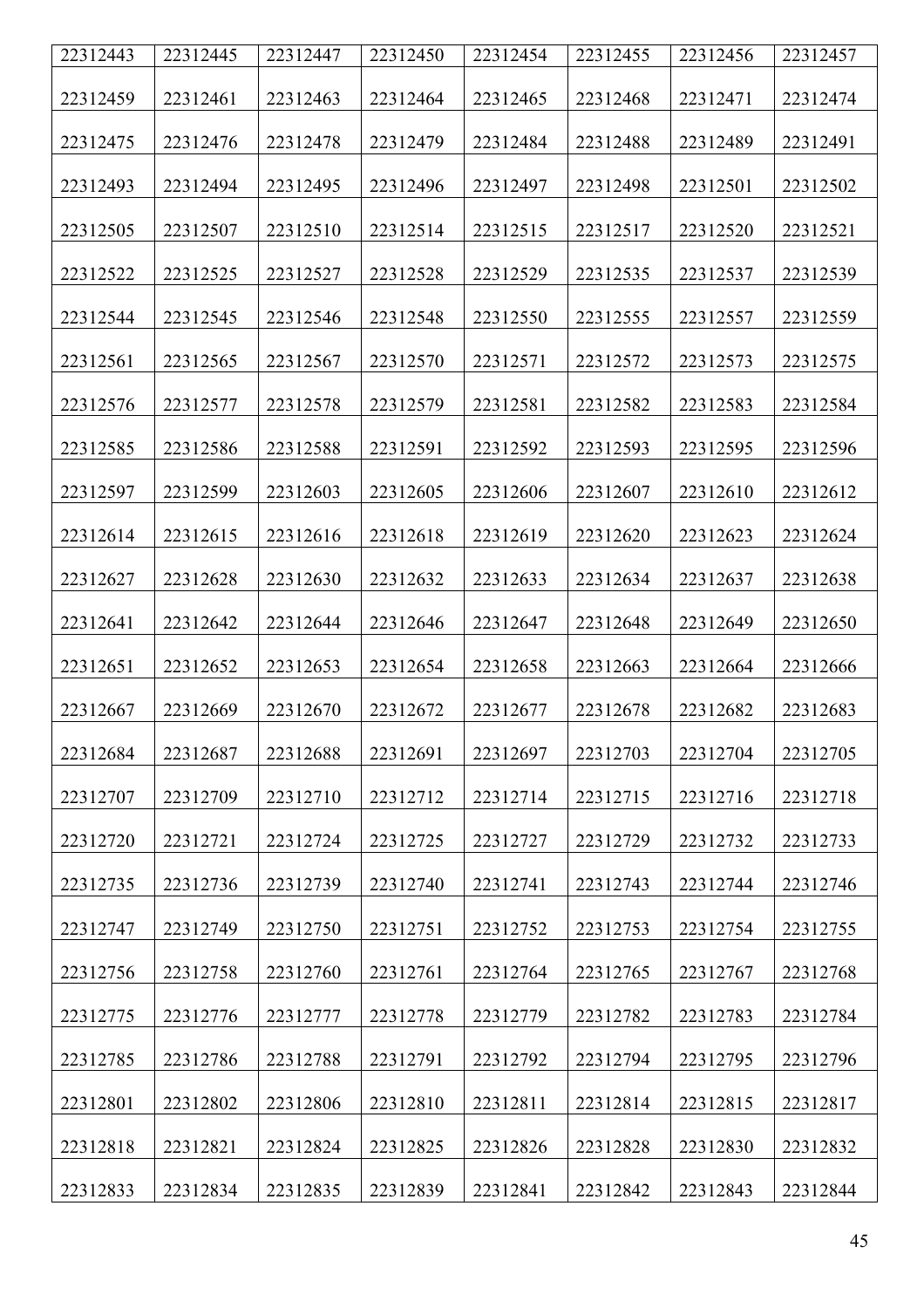| 22312846 | 22312848 | 22312849 | 22312852 | 22312853 | 22312854 | 22312855 | 22312861 |
|----------|----------|----------|----------|----------|----------|----------|----------|
| 22312870 | 22312872 | 22312873 | 22312874 | 22312878 | 22312880 | 22312883 | 22312884 |
| 22312885 | 22312888 | 22312891 | 22312892 | 22312893 | 22312897 | 22312899 | 22312900 |
| 22312901 | 22312902 | 22312903 | 22312904 | 22312905 | 22312907 | 22312908 | 22312911 |
| 22312913 | 22312914 | 22312916 | 22312919 | 22312920 | 22312921 | 22312922 | 22312923 |
| 22312924 | 22312926 | 22312927 | 22312929 | 22312931 | 22312933 | 22312934 | 22312935 |
| 22312937 | 22312938 | 22312939 | 22312940 | 22312941 | 22312943 | 22312945 | 22312947 |
| 22312951 | 22312953 | 22312956 | 22312957 | 22312958 | 22312962 | 22312965 | 22312967 |
| 22312970 | 22312971 | 22312972 | 22312976 | 22312978 | 22312982 | 22312983 | 22312985 |
| 22312988 | 22312990 | 22312991 | 22312992 | 22312993 | 22312995 | 22312996 | 22312997 |
| 22312999 | 22313000 | 22313001 | 22313002 | 22313004 | 22313005 | 22313009 | 22313012 |
| 22313013 | 22313014 | 22313015 | 22313018 | 22313019 | 22313020 | 22313022 | 22313028 |
| 22313029 | 22313030 | 22313032 | 22313033 | 22313034 | 22313036 | 22313037 | 22313038 |
| 22313040 | 22313041 | 22313042 | 22313046 | 22313050 | 22313052 | 22313056 | 22313057 |
| 22313059 | 22313062 | 22313063 | 22313065 | 22313067 | 22313073 | 22313074 | 22313075 |
| 22313077 | 22313079 | 22313080 | 22313081 | 22313088 | 22313089 | 22313093 | 22313094 |
| 22313095 | 22313098 | 22313103 | 22313104 | 22313108 | 22313109 | 22313110 | 22313112 |
| 22313116 | 22313118 | 22313119 | 22313120 | 22313126 | 22313127 | 22313130 | 22313131 |
| 22313132 | 22313133 | 22313137 | 22313139 | 22313140 | 22313143 | 22313147 | 22313149 |
| 22313151 | 22313157 | 22313158 | 22313159 | 22313160 | 22313162 | 22313164 | 22313166 |
| 22313168 | 22313169 | 22313170 | 22313172 | 22313177 | 22313179 | 22313181 | 22313183 |
| 22313186 | 22313189 | 22313190 | 22313191 | 22313194 | 22313200 | 22313202 | 22313204 |
| 22313212 | 22313214 | 22313218 | 22313219 | 22313220 | 22313224 | 22313229 | 22313236 |
| 22313240 | 22313241 | 22313242 | 22313246 | 22313247 | 22313250 | 22313251 | 22313253 |
| 22313254 | 22313255 | 22313256 | 22313257 | 22313258 | 22313261 | 22313262 | 22313266 |
| 22313267 | 22313270 | 22313274 | 22313279 | 22313280 | 22313282 | 22313284 | 22313291 |
|          |          |          |          |          |          |          |          |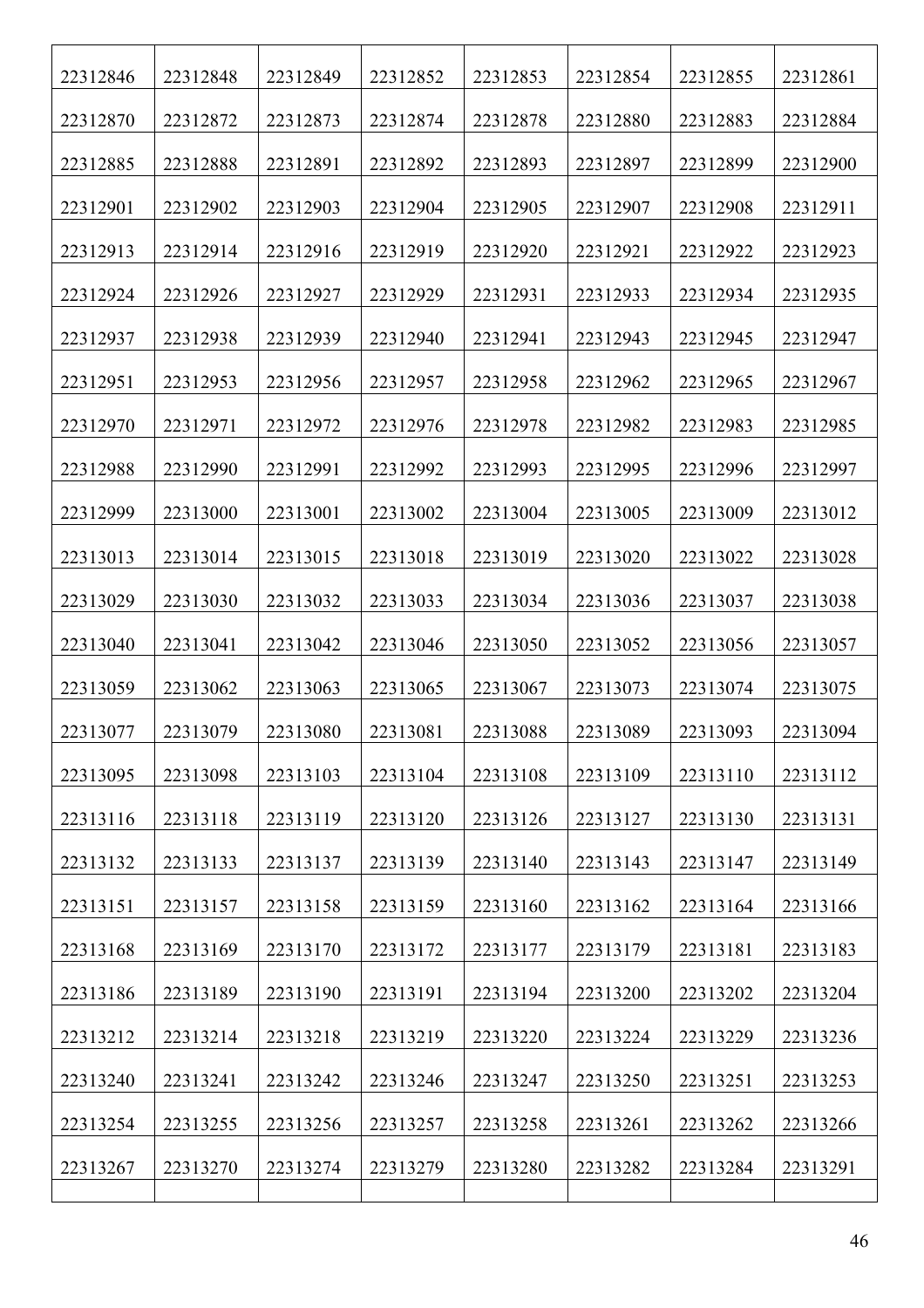| 22313292 | 22313294 | 22313295 | 22313298 | 22313300 | 22313301 | 22313303 | 22313305 |
|----------|----------|----------|----------|----------|----------|----------|----------|
|          |          |          |          |          |          |          |          |
| 22313307 | 22313308 | 22313309 | 22313310 | 22313311 | 22313312 | 22313315 | 22313317 |
| 22313321 | 22313323 | 22313324 | 22313325 | 22313326 | 22313327 | 22313331 | 22313334 |
|          |          |          |          |          |          |          |          |
| 22313335 | 22313339 | 22313342 | 22313345 | 22313347 | 22313351 | 22313352 | 22313354 |
| 22313362 | 22313364 | 22313366 | 22313367 | 22313369 | 22313370 | 22313376 | 22313377 |
| 22313381 | 22313385 | 22313388 | 22313389 | 22313392 | 22313397 | 22313398 | 22313400 |
| 22313404 | 22313405 | 22313406 | 22313409 | 22313410 | 22313416 | 22313423 | 22313424 |
| 22313426 | 22313427 | 22313428 | 22313432 | 22313435 | 22313436 | 22313437 | 22313442 |
| 22313444 | 22313447 | 22313448 | 22313452 | 22313457 | 22313458 | 22313461 | 22313462 |
| 22313469 | 22313473 | 22313476 | 22313478 | 22313485 | 22313486 | 22313487 | 22313488 |
|          |          |          |          |          |          |          |          |
| 22313490 | 22313493 | 22313494 | 22313496 | 22313497 | 22313498 | 22313499 | 22313500 |
| 22313501 | 22313506 | 22313507 | 22313508 | 22313509 | 22313510 | 22313511 | 22313513 |
| 22313514 | 22313517 | 22313519 | 22313526 | 22313529 | 22313531 | 22313536 | 22313539 |
| 22313543 | 22313544 | 22313545 | 22313546 | 22313549 | 22313550 | 22313552 | 22313553 |
| 22313557 | 22313558 | 22313561 | 22313563 | 22313564 | 22313565 | 22313566 | 22313567 |
| 22313568 | 22313569 | 22313573 | 22313575 | 22313580 | 22313582 | 22313583 | 22313584 |
| 22313586 | 22313589 | 22313592 | 22313594 | 22313604 | 22313606 | 22313607 | 22313609 |
| 22313610 | 22313614 | 22313615 | 22313618 | 22313620 | 22313623 | 22313627 | 22313628 |
| 22313630 | 22313633 | 22313634 | 22313638 | 22313640 | 22313641 | 22313644 | 22313646 |
| 22313652 | 22313655 | 22313656 | 22313658 | 22313659 | 22313660 | 22313663 | 22313669 |
| 22313672 | 22313673 | 22313677 | 22313679 | 22313685 | 22313687 | 22313688 | 22313694 |
| 22313696 | 22313697 | 22313701 | 22313702 | 22313703 | 22313704 | 22313705 | 22313709 |
| 22313710 | 22313715 | 22313722 | 22313726 | 22313727 | 22313728 | 22313729 | 22313730 |
| 22313731 | 22313732 | 22313734 | 22313736 | 22313737 | 22313739 | 22313740 | 22313742 |
| 22313743 | 22313745 | 22313748 | 22313749 | 22313755 | 22313758 | 22313761 | 22313763 |
| 22313765 | 22313766 | 22313771 | 22313773 | 22313774 | 22313780 | 22313782 | 22313784 |
| 22313785 | 22313788 | 22313791 | 22313796 | 22313797 | 22313799 | 22313801 | 22313802 |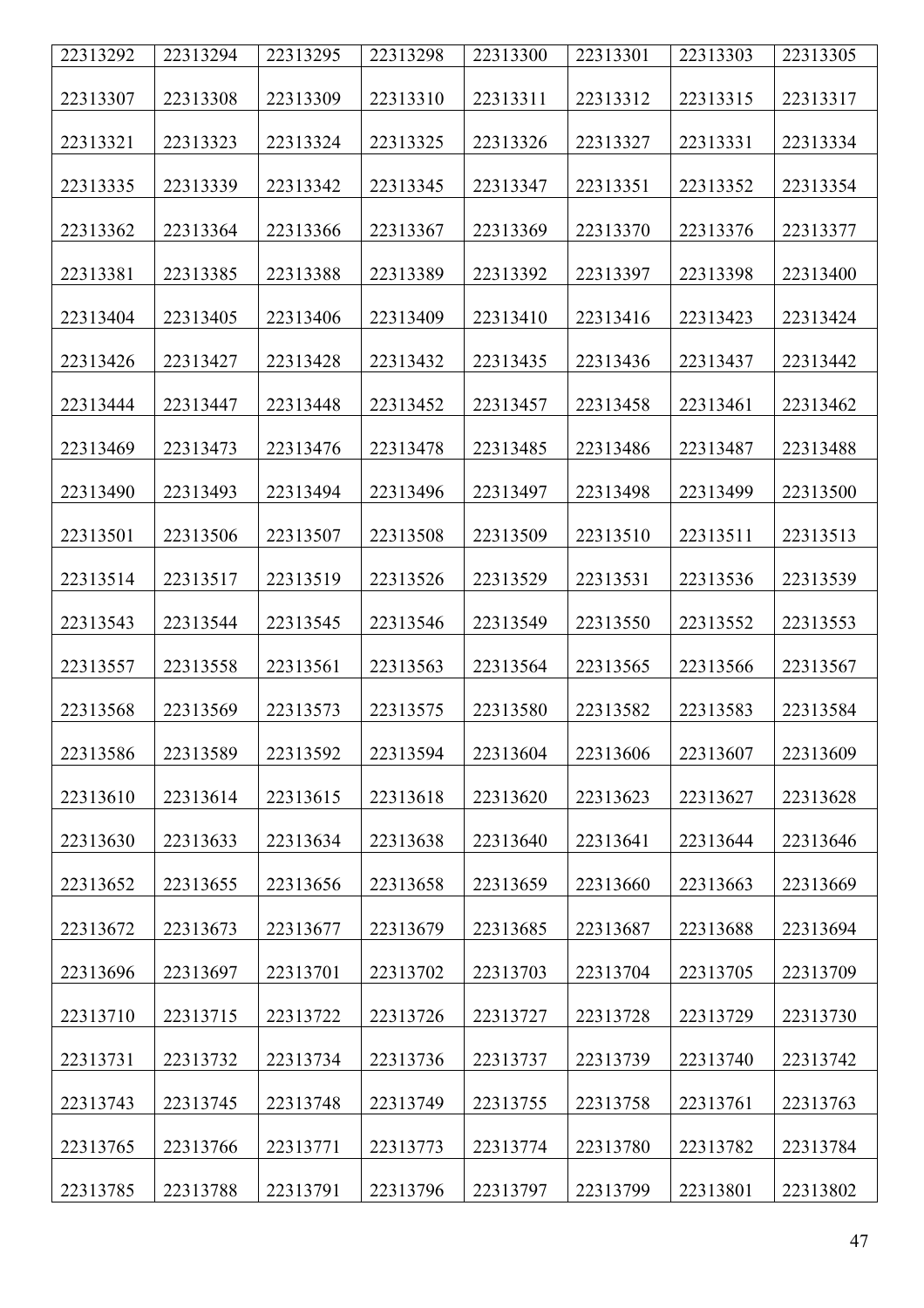| 22313805 | 22313812 | 22313813 | 22313814 | 22313815 | 22313816 | 22313819 | 22313820 |
|----------|----------|----------|----------|----------|----------|----------|----------|
| 22313821 | 22313827 | 22313829 | 22313830 | 22313831 | 22313833 | 22313834 | 22313835 |
| 22313837 | 22313838 | 22313842 | 22313846 | 22313850 | 22313851 | 22313852 | 22313854 |
| 22313856 | 22313858 | 22313859 | 22313861 | 22313862 | 22313868 | 22313869 | 22313870 |
| 22313871 | 22313872 | 22313875 | 22313877 | 22313878 | 22313880 | 22313888 | 22313897 |
| 22313899 | 22313901 | 22313903 | 22313905 | 22313909 | 22313910 | 22313912 | 22313913 |
| 22313917 | 22313919 | 22313920 | 22313921 | 22313922 | 22313923 | 22313928 | 22313930 |
| 22313931 | 22313932 | 22313934 | 22313936 | 22313938 | 22313939 | 22313940 | 22313942 |
| 22313943 | 22313944 | 22313945 | 22313946 | 22313947 | 22313949 | 22313951 | 22313952 |
| 22313958 | 22313959 | 22313963 | 22313966 | 22313967 | 22313969 | 22313970 | 22313971 |
| 22313972 | 22313974 | 22313975 | 22313976 | 22313978 | 22313981 | 22313984 | 22313985 |
| 22313988 | 22313989 | 22313991 | 22313995 | 22313997 | 22314001 | 22314003 | 22314004 |
| 22314005 | 22314006 | 22314009 | 22314010 | 22314014 | 22314016 | 22314017 | 22314021 |
| 22314024 | 22314025 | 22314027 | 22314028 | 22314029 | 22314032 | 22314033 | 22314036 |
| 22314041 | 22314042 | 22314043 | 22314046 | 22314047 | 22314048 | 22314051 | 22314052 |
| 22314053 | 22314054 | 22314058 | 22314059 | 22314060 | 22314061 | 22314062 | 22314063 |
| 22314064 | 22314065 | 22314066 | 22314068 | 22314069 | 22314070 | 22314073 | 22314074 |
| 22314076 | 22314077 | 22314078 | 22314080 | 22314081 | 22314084 | 22314086 | 22314088 |
| 22314099 | 22314101 | 22314102 | 22314105 | 22314106 | 22314110 | 22314111 | 22314112 |
| 22314114 | 22314115 | 22314117 | 22314122 | 22314123 | 22314130 | 22314131 | 22314136 |
| 22314137 | 22314138 | 22314139 | 22314140 | 22314141 | 22314143 | 22314144 | 22314146 |
| 22314147 | 22314150 | 22314151 | 22314153 | 22314154 | 22314158 | 22314159 | 22314160 |
| 22314161 | 22314162 | 22314164 | 22314166 | 22314167 | 22314170 | 22314174 | 22314175 |
| 22314176 | 22314179 | 22314180 | 22314186 | 22314188 | 22314189 | 22314192 | 22314195 |
| 22314200 | 22314201 | 22314202 | 22314203 | 22314206 | 22314207 | 22314208 | 22314210 |
| 22314211 | 22314213 | 22314215 | 22314216 | 22314217 | 22314218 | 22314219 | 22314220 |
|          |          |          |          |          |          |          |          |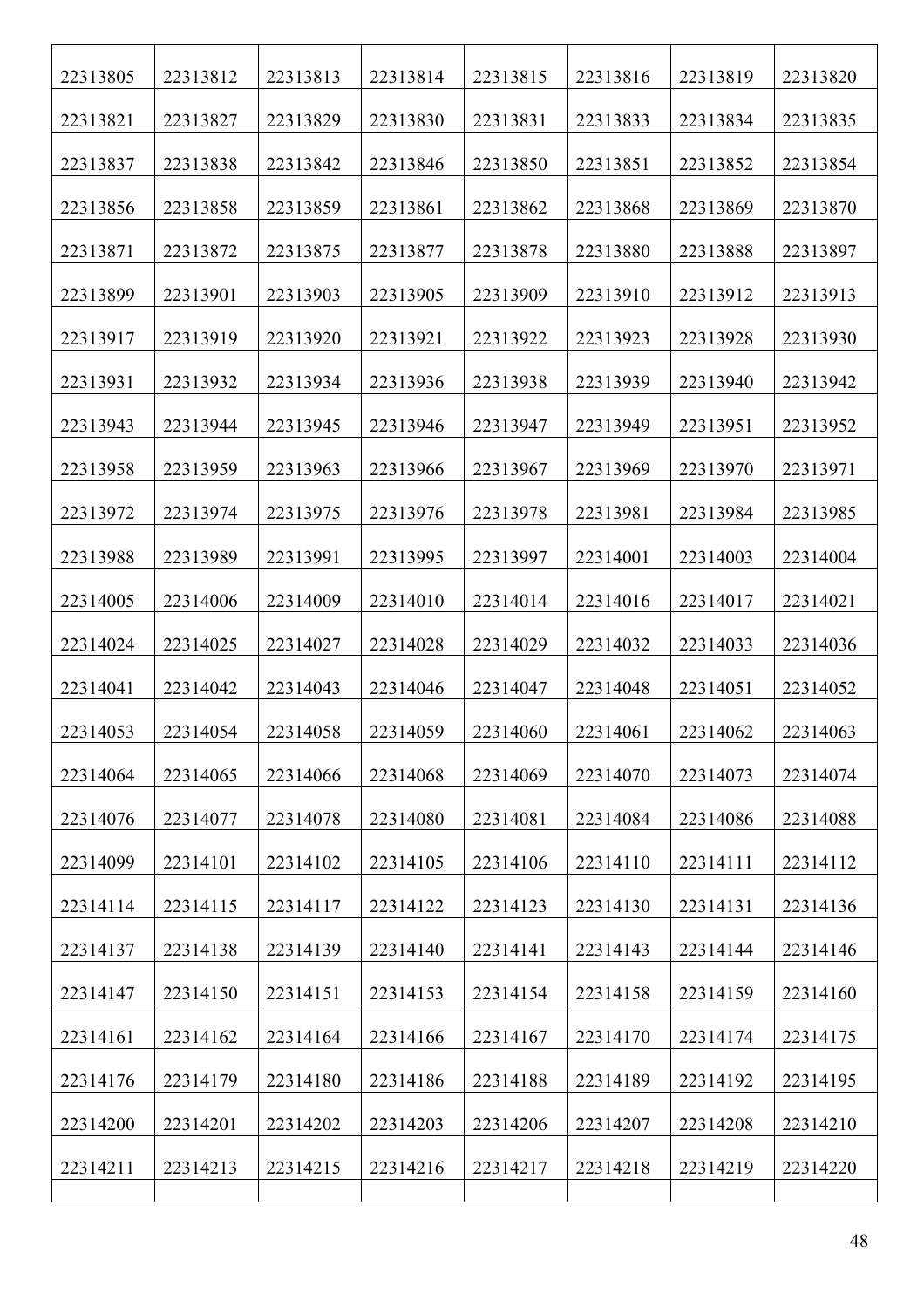| 22314223 | 22314224 | 22314225 | 22314226 | 22314227 | 22314228 | 22314229 | 22314230 |
|----------|----------|----------|----------|----------|----------|----------|----------|
| 22314233 | 22314240 | 22314244 | 22314246 | 22314250 | 22314253 | 22314259 | 22314264 |
| 22314265 | 22314268 | 22314270 | 22314275 | 22314276 | 22314280 | 22314281 | 22314282 |
| 22314283 | 22314284 | 22314285 | 22314294 | 22314304 | 22314308 | 22314309 | 22314310 |
| 22314316 | 22314320 | 22314322 | 22314324 | 22314325 | 22314326 | 22314329 | 22314330 |
| 22314331 | 22314336 | 22314337 | 22314339 | 22314340 | 22314341 | 22314342 | 22314344 |
| 22314347 | 22314349 | 22314350 | 22314352 | 22314354 | 22314355 | 22314356 | 22314358 |
| 22314359 | 22314363 | 22314368 | 22314371 | 22314373 | 22314379 | 22314384 | 22314387 |
| 22314388 | 22314389 | 22314390 | 22314391 | 22314395 | 22314397 | 22314398 | 22314403 |
| 22314406 | 22314411 | 22314413 | 22314415 | 22314417 | 22314422 | 22314425 | 22314430 |
| 22314432 | 22314433 | 22314435 | 22314436 | 22314449 | 22314452 | 22314454 | 22314465 |
| 22314466 | 22314469 | 22314470 | 22314471 | 22314473 | 22314484 | 22314485 | 22314486 |
| 22314489 | 22314490 | 22314492 | 22314493 | 22314495 | 22314499 | 22314513 | 22314517 |
| 22314519 | 22314520 | 22314523 | 22314530 | 22314534 | 22314538 | 22314542 | 22314546 |
| 22314549 | 22314550 | 22314558 | 22314559 | 22314578 | 22314581 | 22314589 | 22314597 |
| 22314598 | 22314599 | 22314605 | 22314606 | 22314614 | 22314616 | 22314621 | 22314628 |
| 22314629 | 22314632 | 22314633 | 22314635 | 22314636 | 22314642 | 22314654 | 22314659 |
| 22314660 | 22314669 | 22314672 | 22314677 | 22314681 | 22314686 | 22314688 | 22314690 |
| 22314695 | 22314699 | 22314704 | 22314710 | 22314711 | 22314713 | 22314716 | 22314718 |
| 22314721 | 22314722 | 22314724 | 22314729 | 22314732 | 22314735 | 22314736 | 22314737 |
| 22314738 | 22314739 | 22314740 | 22314743 | 22314744 | 22314745 | 22314747 | 22314749 |
| 22314752 | 22314754 | 22314755 | 22314759 | 22314761 | 22314762 | 22314765 | 22314771 |
| 22314780 | 22314781 | 22314785 | 22314787 | 22314789 | 22314791 | 22314793 | 22314794 |
| 22314797 | 22314798 | 22314799 | 22314800 | 22314801 | 22314803 | 22314805 | 22314806 |
| 22314807 | 22314810 | 22314818 | 22314820 | 22314823 | 22314825 | 22314827 | 22314828 |
| 22314830 | 22314831 | 22314832 | 22314834 | 22314835 | 22314840 | 22314842 | 22314843 |
| 22314844 | 22314846 | 22314855 | 22314856 | 22314857 | 22314863 | 22314865 | 22314869 |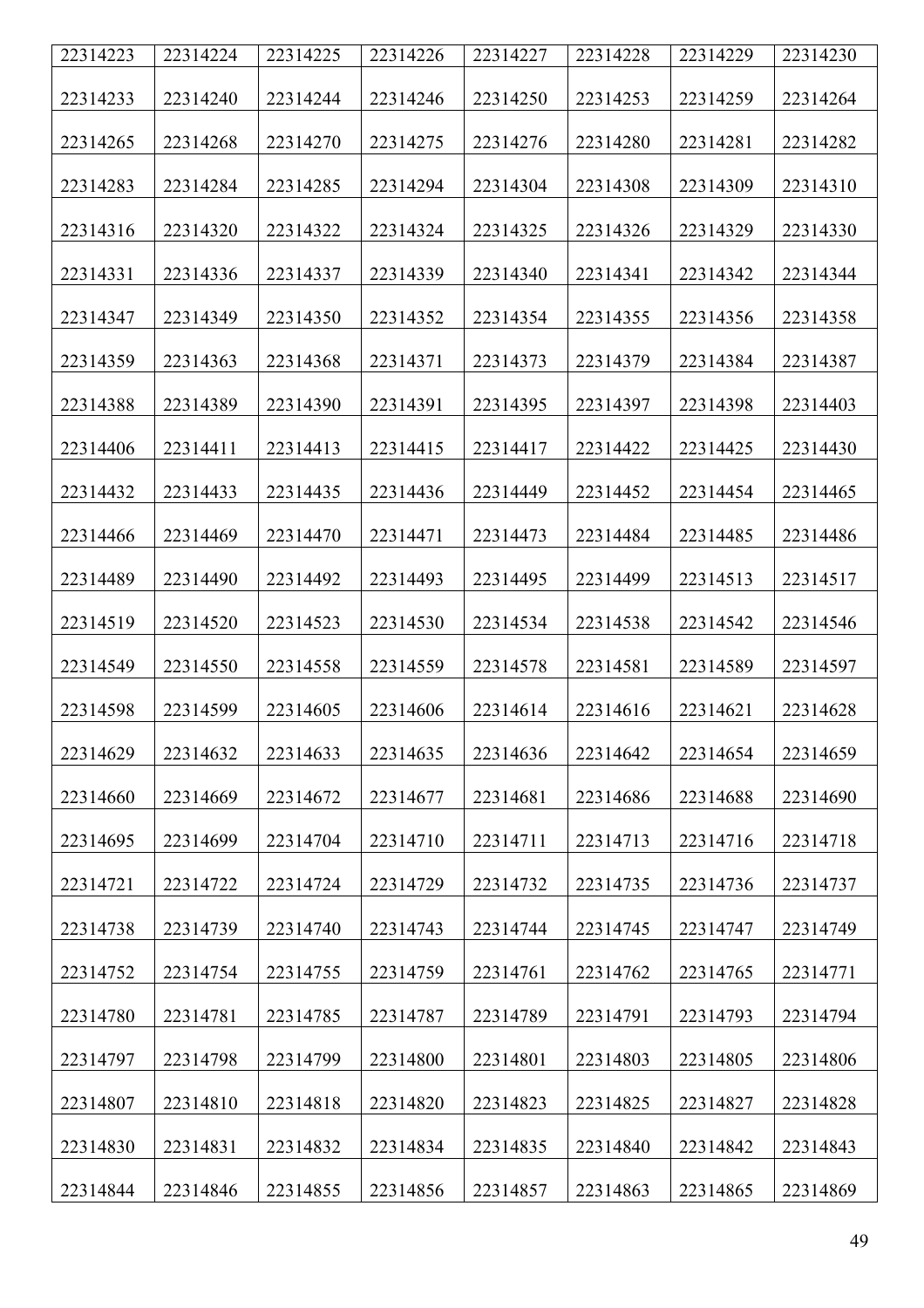| 22314874 | 22314877 | 22314878 | 22314879 | 22314880 | 22314882 | 22314883 | 22314893 |
|----------|----------|----------|----------|----------|----------|----------|----------|
| 22314894 | 22314899 | 22314900 | 22314902 | 22314908 | 22314920 | 22314921 | 22314922 |
| 22314923 | 22314924 | 22314927 | 22314928 | 22314934 | 22314935 | 22314936 | 22314937 |
| 22314939 | 22314942 | 22314943 | 22314946 | 22314950 | 22314953 | 22314954 | 22314955 |
| 22314956 | 22314960 | 22314967 | 22314972 | 22314974 | 22314977 | 22314979 | 22314983 |
| 22314985 | 22314986 | 22314987 | 22314989 | 22314991 | 22314994 | 22314995 | 22315001 |
| 22315003 | 22315007 | 22315008 | 22315009 | 22315010 | 22315015 | 22315019 | 22315020 |
| 22315023 | 22315024 | 22315026 | 22315031 | 22315032 | 22315035 | 22315036 | 22315037 |
| 22315039 | 22315040 | 22315042 | 22315043 | 22315045 | 22315049 | 22315050 | 22315051 |
| 22315052 | 22315053 | 22315056 | 22315058 | 22315061 | 22315062 | 22315063 | 22315065 |
| 22315066 | 22315070 | 22315071 | 22315073 | 22315075 | 22315079 | 22315097 | 22315098 |
| 22315099 | 22315106 | 22315108 | 22315111 | 22315115 | 22315116 | 22315117 | 22315119 |
| 22315122 | 22315123 | 22315125 | 22315128 | 22315130 | 22315132 | 22315134 | 22315135 |
| 22315139 | 22315145 | 22315148 | 22315151 | 22315153 | 22315154 | 22315156 | 22315159 |
| 22315161 | 22315162 | 22315164 | 22315165 | 22315166 | 22315168 | 22315171 | 22315175 |
| 22315178 | 22315182 | 22315183 | 22315188 | 22315189 | 22315190 | 22315191 | 22315192 |
| 22315193 | 22315194 | 22315196 | 22315200 | 22315202 | 22315203 | 22315204 | 22315205 |
| 22315208 | 22315211 | 22315212 | 22315213 | 22315215 | 22315216 | 22315217 | 22315221 |
| 22315222 | 22315223 | 22315226 | 22315227 | 22315228 | 22315229 | 22315232 | 22315233 |
| 22315235 | 22315236 | 22315240 | 22315241 | 22315242 | 22315243 | 22315245 | 22315246 |
| 22315249 | 22315251 | 22315252 | 22315254 | 22315256 | 22315265 | 22315266 | 22315273 |
| 22315276 | 22315281 | 22315286 | 22315289 | 22315293 | 22315296 | 22315301 | 22315305 |
| 22315308 | 22315311 | 22315312 | 22315315 | 22315316 | 22315318 | 22315321 | 22315322 |
| 22315323 | 22315325 | 22315326 | 22315327 | 22315328 | 22315329 | 22315332 | 22315333 |
| 22315340 | 22315345 | 22315348 | 22315350 | 22315353 | 22315354 | 22315355 | 22315356 |
| 22315361 | 22315363 | 22315364 | 22315365 | 22315366 | 22315367 | 22315368 | 22315370 |
|          |          |          |          |          |          |          |          |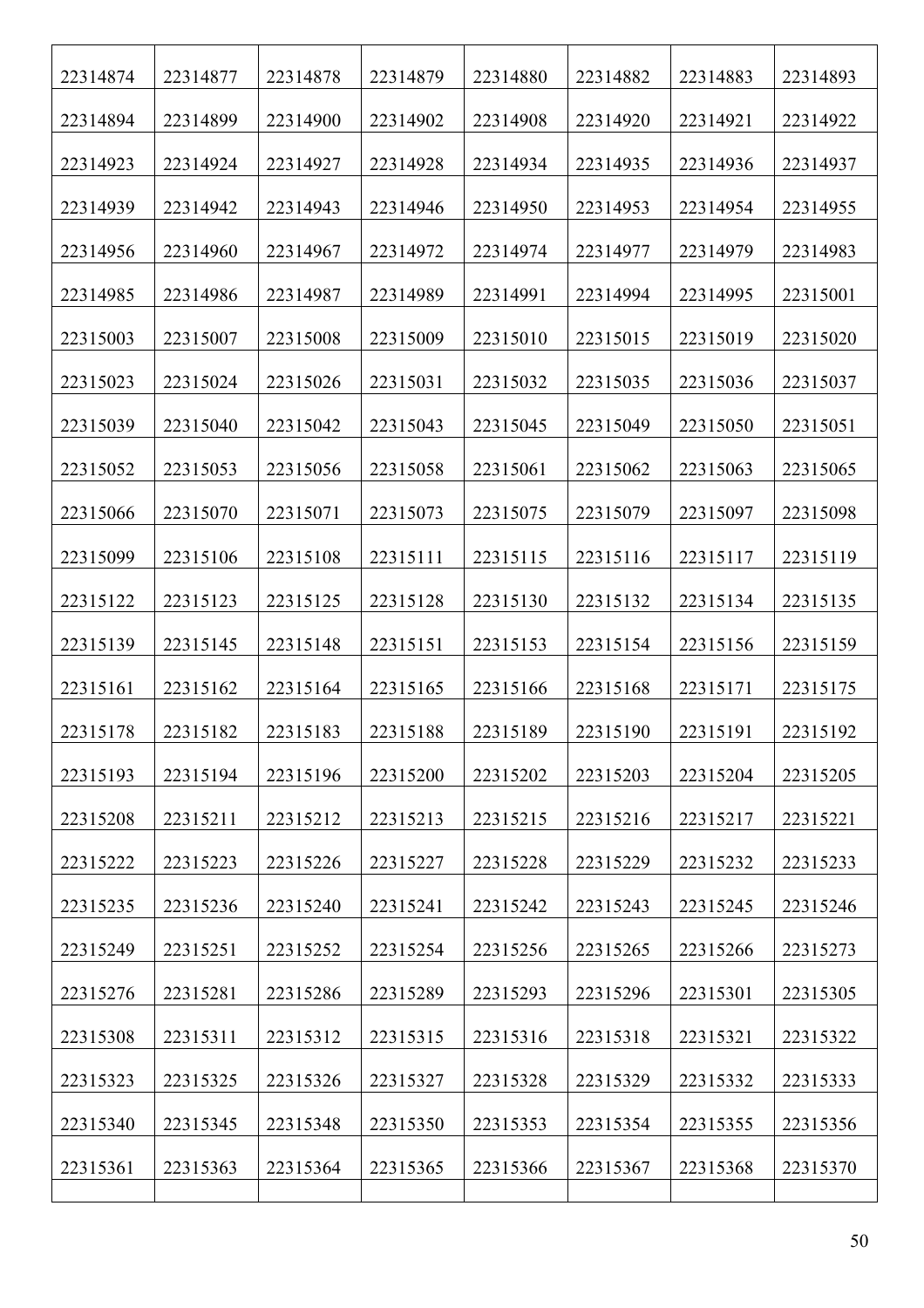| 22315371 | 22315372 | 22315373 | 22315374 | 22315377 | 22315378 | 22315379 | 22315384 |
|----------|----------|----------|----------|----------|----------|----------|----------|
| 22315385 | 22315387 | 22315388 | 22315393 | 22315397 | 22315400 | 22315402 | 22315403 |
| 22315409 | 22315410 | 22315414 | 22315421 | 22315423 | 22315425 | 22315427 | 22315428 |
| 22315430 | 22315432 | 22315437 | 22315438 | 22315440 | 22315442 | 22315446 | 22315447 |
|          |          |          |          |          |          |          |          |
| 22315449 | 22315450 | 22315451 | 22315460 | 22315461 | 22315465 | 22315467 | 22315469 |
| 22315470 | 22315471 | 22315473 | 22315475 | 22315478 | 22315480 | 22315482 | 22315483 |
| 22315484 | 22315486 | 22315487 | 22315488 | 22315491 | 22315493 | 22315497 | 22315501 |
| 22315506 | 22315507 | 22315512 | 22315513 | 22315514 | 22315515 | 22315516 | 22315522 |
| 22315523 | 22315525 | 22315530 | 22315532 | 22315536 | 22315539 | 22315540 | 22315542 |
| 22315544 | 22315546 | 22315547 | 22315551 | 22315557 | 22315558 | 22315559 | 22315560 |
| 22315564 | 22315566 | 22315570 | 22315571 | 22315572 | 22315573 | 22315574 | 22315575 |
| 22315576 | 22315577 | 22315578 | 22315579 | 22315581 | 22315582 | 22315585 | 22315586 |
| 22315587 | 22315588 | 22315589 | 22315590 | 22315591 | 22315592 | 22315594 | 22315598 |
| 22315601 | 22315603 | 22315606 | 22315607 | 22315608 | 22315609 | 22315614 | 22315618 |
| 22315620 | 22315624 | 22315625 | 22315626 | 22315627 | 22315629 | 22315632 | 22315633 |
| 22315636 | 22315637 | 22315639 | 22315640 | 22315641 | 22315642 | 22315643 | 22315644 |
| 22315645 | 22315646 | 22315647 | 22315650 | 22315652 | 22315653 | 22315654 | 22315656 |
| 22315657 | 22315660 | 22315661 | 22315663 | 22315666 | 22315667 | 22315668 | 22315671 |
| 22315674 | 22315677 | 22315678 | 22315681 | 22315682 | 22315685 | 22315686 | 22315687 |
| 22315694 | 22315696 | 22315697 | 22315700 | 22315714 | 22315715 | 22315717 | 22315720 |
| 22315726 | 22315729 | 22315734 | 22315735 | 22315739 | 22315741 | 22315746 | 22315751 |
| 22315753 | 22315754 | 22315757 | 22315758 | 22315761 | 22315764 | 22315765 | 22315766 |
| 22315767 | 22315769 | 22315774 | 22315775 | 22315778 | 22315782 | 22315783 | 22315784 |
| 22315785 | 22315791 | 22315792 | 22315794 | 22315800 | 22315801 | 22315802 | 22315805 |
| 22315807 | 22315812 | 22315815 | 22315817 | 22315818 | 22315819 | 22315821 | 22315826 |
| 22315828 | 22315831 | 22315832 | 22315835 | 22315836 | 22315837 | 22315838 | 22315840 |
| 22315841 | 22315844 | 22315845 | 22315854 | 22315855 | 22315856 | 22315858 | 22315859 |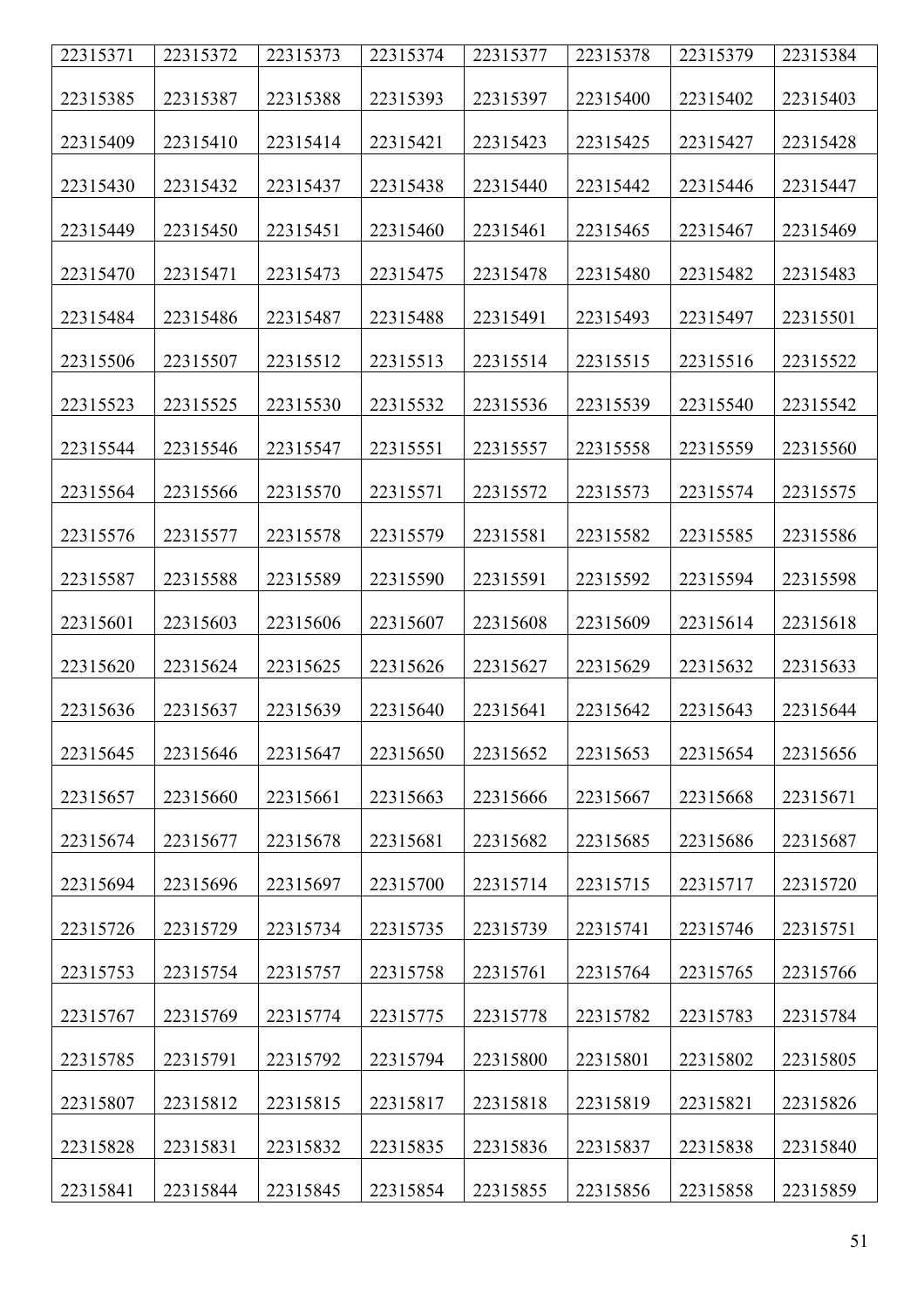| 22315860 | 22315866 | 22315867 | 22315868 | 22315871 | 22315875 | 22315876 | 22315880 |
|----------|----------|----------|----------|----------|----------|----------|----------|
| 22315881 | 22315883 | 22315884 | 22315886 | 22315889 | 22315890 | 22315892 | 22315893 |
| 22315895 | 22315896 | 22315897 | 22315899 | 22315900 | 22315903 | 22315907 | 22315915 |
| 22315916 | 22315918 | 22315920 | 22315921 | 22315922 | 22315923 | 22315924 | 22315925 |
| 22315927 | 22315935 | 22315939 | 22315940 | 22315943 | 22315946 | 22315953 | 22315955 |
| 22315958 | 22315960 | 22315961 | 22315962 | 22315965 | 22315967 | 22315968 | 22315971 |
| 22315972 | 22315974 | 22315975 | 22315976 | 22315977 | 22315978 | 22315980 | 22315982 |
| 22315985 | 22315986 | 22315987 | 22315988 | 22315992 | 22315994 | 22315995 | 22315998 |
| 22315999 | 22316000 | 22316001 | 22316002 | 22316004 | 22316005 | 22316007 | 22316008 |
| 22316009 | 22316010 | 22316011 | 22316012 | 22316013 | 22316016 | 22316020 | 22316023 |
| 22316028 | 22316033 | 22316037 | 22316038 | 22316042 | 22316047 | 22316048 | 22316049 |
| 22316056 | 22316057 | 22316063 | 22316064 | 22316067 | 22316072 | 22316075 | 22316080 |
| 22316088 | 22316089 | 22316092 | 22316097 | 22316102 | 22316104 | 22316108 | 22316124 |
| 22316125 | 22316127 | 22316128 | 22316129 | 22316130 | 22316140 | 22316143 | 22316146 |
| 22316148 | 22316149 | 22316151 | 22316157 | 22316158 | 22316163 | 22316165 | 22316176 |
| 22316177 | 22316180 | 22316184 | 22316185 | 22316186 | 22316188 | 22316190 | 22316192 |
| 22316194 | 22316196 | 22316197 | 22316199 | 22316200 | 22316201 | 22316202 | 22316205 |
| 22316209 | 22316210 | 22316212 | 22316213 | 22316216 | 22316217 | 22316218 | 22316219 |
| 22316223 | 22316226 | 22316227 | 22316232 | 22316234 | 22316235 | 22316236 | 22316238 |
| 22316239 | 22316243 | 22316246 | 22316249 | 22316250 | 22316251 | 22316252 | 22316253 |
| 22316254 | 22316256 | 22316258 | 22316259 | 22316261 | 22316262 | 22316266 | 22316269 |
| 22316272 | 22316273 | 22316275 | 22316278 | 22316284 | 22316285 | 22316287 | 22316290 |
| 22316292 | 22316296 | 22316299 | 22316301 | 22316302 | 22316309 | 22316310 | 22316312 |
| 22316314 | 22316315 | 22316316 | 22316317 | 22316319 | 22316321 | 22316322 | 22316324 |
| 22316326 | 22316328 | 22316332 | 22316333 | 22316334 | 22316336 | 22316337 | 22316338 |
| 22316341 | 22316342 | 22316346 | 22316348 | 22316349 | 22316356 | 22316360 | 22316362 |
|          |          |          |          |          |          |          |          |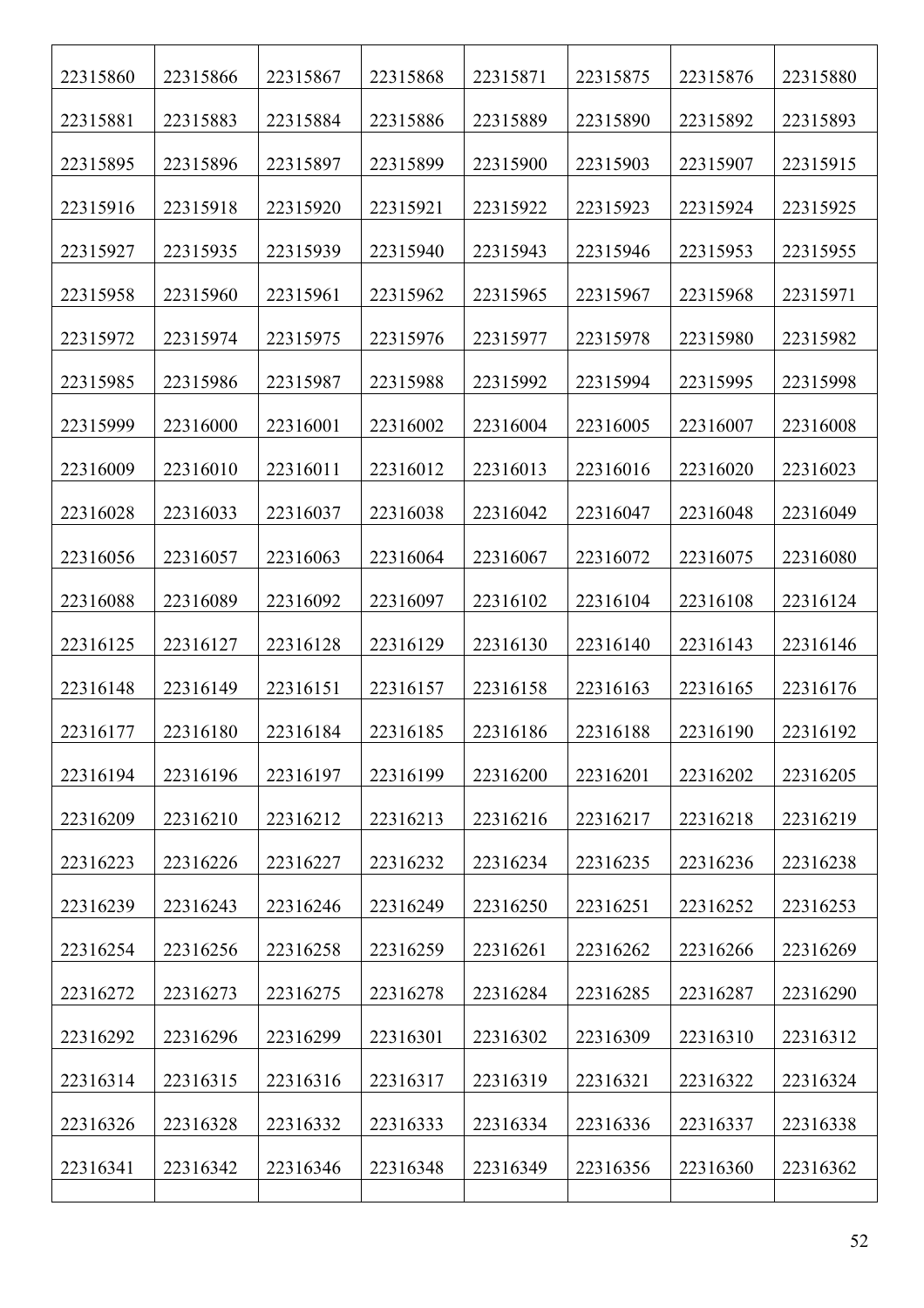| 22316364 | 22316365 | 22316366 | 22316367 | 22316368 | 22316371 | 22316376 | 22316377 |
|----------|----------|----------|----------|----------|----------|----------|----------|
| 22316378 | 22316379 | 22316381 | 22316383 | 22316384 | 22316385 | 22316386 | 22316387 |
|          |          |          |          |          |          |          |          |
| 22316390 | 22316392 | 22316393 | 22316395 | 22316396 | 22316397 | 22316398 | 22316399 |
| 22316402 | 22316404 | 22316406 | 22316407 | 22316408 | 22316409 | 22316410 | 22316412 |
| 22316413 | 22316414 | 22316416 | 22316420 | 22316421 | 22316424 | 22316425 | 22316426 |
| 22316427 | 22316428 | 22316433 | 22316434 | 22316438 | 22316439 | 22316442 | 22316443 |
| 22316446 | 22316453 | 22316454 | 22316455 | 22316456 | 22316457 | 22316461 | 22316463 |
| 22316465 | 22316467 | 22316468 | 22316469 | 22316470 | 22316472 | 22316473 | 22316475 |
| 22316476 | 22316478 | 22316479 | 22316480 | 22316482 | 22316484 | 22316486 | 22316487 |
| 22316488 | 22316490 | 22316493 | 22316494 | 22316498 | 22316499 | 22316502 | 22316503 |
| 22316509 | 22316512 | 22316513 | 22316516 | 22316517 | 22316518 | 22316519 | 22316520 |
| 22316522 | 22316526 | 22316528 | 22316529 | 22316533 | 22316534 | 22316535 | 22316537 |
| 22316539 | 22316542 | 22316543 | 22316544 | 22316546 | 22316548 | 22316550 | 22316551 |
| 22316553 | 22316554 | 22316555 | 22316557 | 22316558 | 22316562 | 22316569 | 22316571 |
| 22316575 | 22316579 | 22316580 | 22316585 | 22316589 | 22316590 | 22316591 | 22316592 |
| 22316593 | 22316594 | 22316595 | 22316596 | 22316602 | 22316604 | 22316608 | 22316609 |
| 22316611 | 22316612 | 22316613 | 22316616 | 22316620 | 22316621 | 22316623 | 22316627 |
| 22316628 | 22316629 | 22316630 | 22316636 | 22316639 | 22316641 | 22316642 | 22316644 |
| 22316646 | 22316647 | 22316650 | 22316651 | 22316658 | 22316659 | 22316660 | 22316662 |
| 22316665 | 22316667 | 22316668 | 22316672 | 22316673 | 22316675 | 22316676 | 22316677 |
| 22316679 | 22316680 | 22316681 | 22316682 | 22316683 | 22316684 | 22316685 | 22316686 |
| 22316691 | 22316693 | 22316698 | 22316699 | 22316700 | 22316702 | 22316703 | 22316707 |
| 22316711 | 22316714 | 22316722 | 22316724 | 22316727 | 22316736 | 22316739 | 22316740 |
| 22316747 | 22316756 | 22316757 | 22316758 | 22316759 | 22316761 | 22316762 | 22316763 |
| 22316766 | 22316772 | 22316773 | 22316774 | 22316776 | 22316778 | 22316779 | 22316784 |
| 22316785 | 22316787 | 22316790 | 22316797 | 22316802 | 22316805 | 22316806 | 22316808 |
| 22316809 | 22316810 | 22316813 | 22316821 | 22316822 | 22316824 | 22316826 | 22316827 |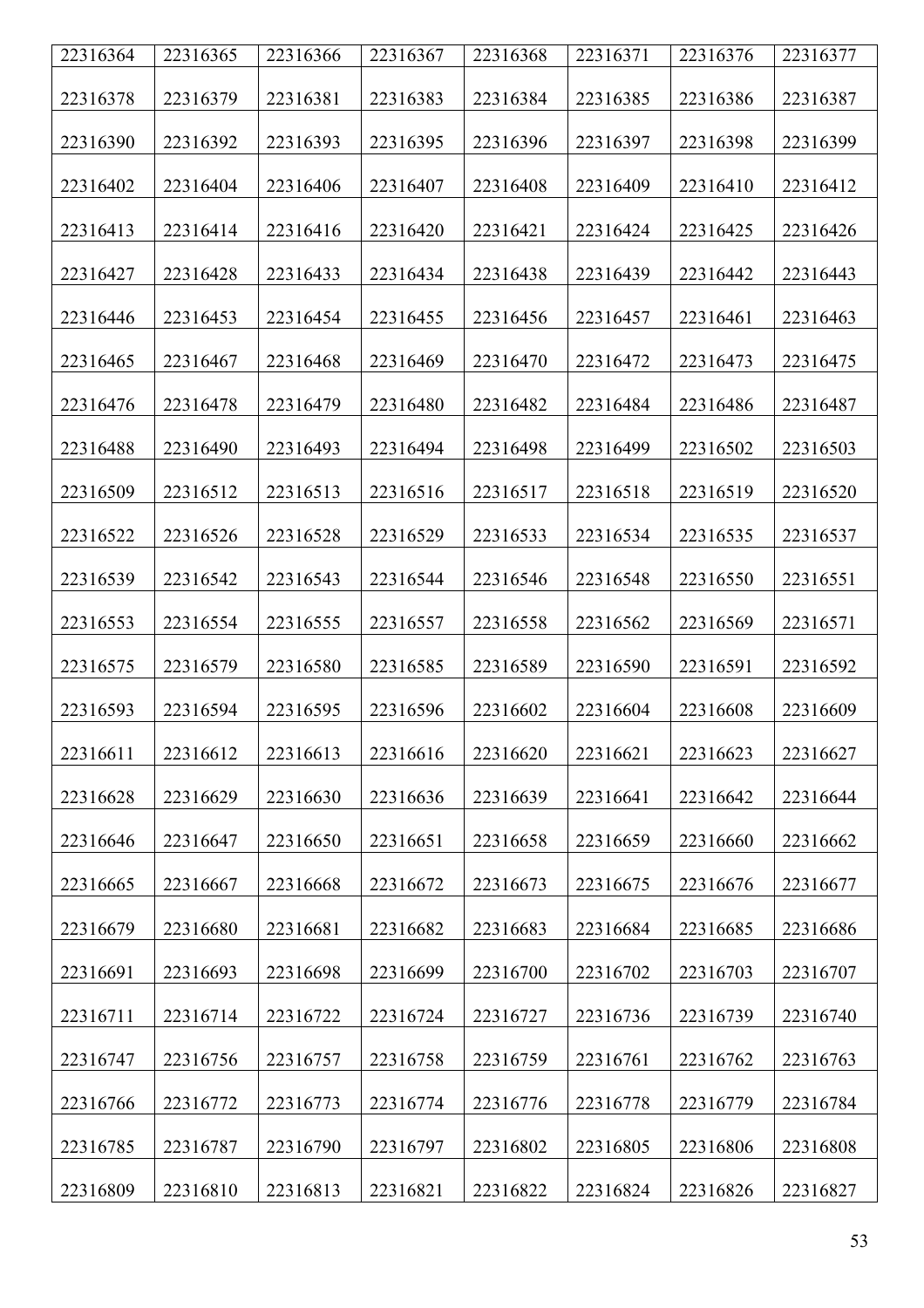| 22316829 | 22316832 | 22316833 | 22316835 | 22316836 | 22316838 | 22316839 | 22316840 |
|----------|----------|----------|----------|----------|----------|----------|----------|
| 22316841 | 22316845 | 22316846 | 22316848 | 22316849 | 22316851 | 22316853 | 22316854 |
| 22316856 | 22316861 | 22316862 | 22316864 | 22316866 | 22316867 | 22316868 | 22316870 |
| 22316873 | 22316874 | 22316880 | 22316881 | 22316884 | 22316891 | 22316896 | 22316897 |
| 22316899 | 22316901 | 22316902 | 22316903 | 22316905 | 22316907 | 22316908 | 22316910 |
| 22316913 | 22316914 | 22316917 | 22316922 | 22316923 | 22316924 | 22316928 | 22316930 |
| 22316932 | 22316933 | 22316935 | 22316938 | 22316939 | 22316943 | 22316945 | 22316946 |
| 22316950 | 22316954 | 22316955 | 22316957 | 22316958 | 22316959 | 22316961 | 22316962 |
| 22316968 | 22316971 | 22316973 | 22316977 | 22316979 | 22316981 | 22316984 | 22316985 |
| 22316986 | 22316987 | 22316990 | 22316991 | 22316992 | 22316993 | 22316994 | 22316996 |
| 22316997 | 22317009 | 22317010 | 22317011 | 22317017 | 22317018 | 22317019 | 22317023 |
| 22317028 | 22317034 | 22317035 | 22317037 | 22317039 | 22317040 | 22317045 | 22317053 |
| 22317058 | 22317061 | 22317062 | 22317064 | 22317067 | 22317068 | 22317069 | 22317070 |
| 22317078 | 22317079 | 22317080 | 22317081 | 22317082 | 22317085 | 22317086 | 22317088 |
| 22317094 | 22317096 | 22317098 | 22317103 | 22317104 | 22317108 | 22317109 | 22317112 |
| 22317114 | 22317118 | 22317121 | 22317129 | 22317130 | 22317131 | 22317133 | 22317136 |
| 22317137 | 22317141 | 22317142 | 22317148 | 22317153 | 22317158 | 22317159 | 22317160 |
| 22317161 | 22317165 | 22317166 | 22317168 | 22317169 | 22317170 | 22317171 | 22317172 |
| 22317173 | 22317175 | 22317176 | 22317177 | 22317178 | 22317179 | 22317183 | 22317188 |
| 22317189 | 22317191 | 22317192 | 22317196 | 22317201 | 22317202 | 22317203 | 22317207 |
| 22317208 | 22317209 | 22317210 | 22317212 | 22317215 | 22317217 | 22317218 | 22317220 |
| 22317224 | 22317227 | 22317228 | 22317230 | 22317234 | 22317235 | 22317236 | 22317237 |
| 22317239 | 22317240 | 22317243 | 22317244 | 22317245 | 22317248 | 22317249 | 22317250 |
| 22317251 | 22317253 | 22317256 | 22317258 | 22317259 | 22317260 | 22317261 | 22317262 |
| 22317264 | 22317265 | 22317266 | 22317267 | 22317270 | 22317272 | 22317276 | 22317279 |
| 22317280 | 22317283 | 22317284 | 22317285 | 22317286 | 22317291 | 22317292 | 22317295 |
|          |          |          |          |          |          |          |          |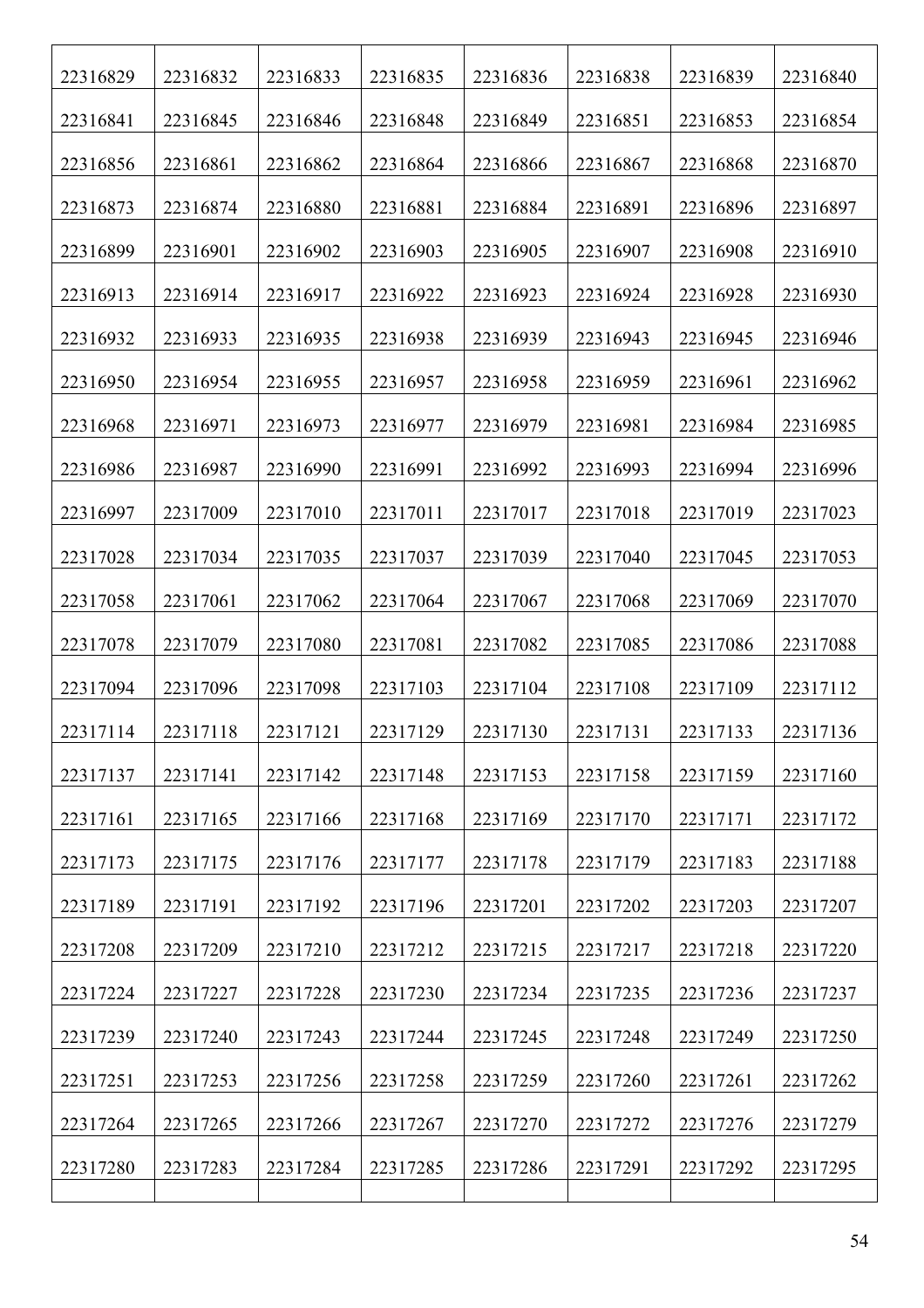| 22317296 | 22317297 | 22317298 | 22317299 | 22317305 | 22317307 | 22317308 | 22317311 |
|----------|----------|----------|----------|----------|----------|----------|----------|
| 22317312 | 22317313 | 22317315 | 22317316 | 22317319 | 22317320 | 22317322 | 22317323 |
| 22317324 | 22317326 | 22317328 | 22317330 | 22317331 | 22317332 | 22317333 | 22317334 |
| 22317335 | 22317336 | 22317343 | 22317344 | 22317345 | 22317356 | 22317358 | 22317366 |
| 22317373 | 22317374 | 22317375 | 22317376 | 22317377 | 22317378 | 22317389 | 22317392 |
| 22317394 | 22317396 | 22317397 | 22317398 | 22317399 | 22317401 | 22317402 | 22317403 |
| 22317404 | 22317407 | 22317409 | 22317410 | 22317411 | 22317413 | 22317414 | 22317416 |
| 22317418 | 22317424 | 22317425 | 22317426 | 22317427 | 22317430 | 22317431 | 22317432 |
| 22317437 | 22317438 | 22317439 | 22317440 | 22317441 | 22317442 | 22317443 | 22317446 |
| 22317450 | 22317453 | 22317455 | 22317456 | 22317461 | 22317463 | 22317464 | 22317465 |
| 22317466 | 22317467 | 22317469 | 22317471 | 22317473 | 22317476 | 22317478 | 22317482 |
| 22317484 | 22317486 | 22317494 | 22317497 | 22317500 | 22317503 | 22317504 | 22317505 |
| 22317509 | 22317510 | 22317512 | 22317516 | 22317518 | 22317520 | 22317522 | 22317524 |
| 22317529 | 22317531 | 22317532 | 22317535 | 22317536 | 22317537 | 22317539 | 22317540 |
| 22317543 | 22317547 | 22317548 | 22317549 | 22317550 | 22317553 | 22317554 | 22317555 |
| 22317556 | 22317557 | 22317558 | 22317559 | 22317560 | 22317562 | 22317563 | 22317566 |
| 22317567 | 22317568 | 22317569 | 22317570 | 22317572 | 22317576 | 22317577 | 22317578 |
| 22317580 | 22317582 | 22317583 | 22317584 | 22317585 | 22317591 | 22317594 | 22317595 |
| 22317596 | 22317597 | 22317599 | 22317602 | 22317603 | 22317605 | 22317610 | 22317612 |
| 22317614 | 22317615 | 22317617 | 22317619 | 22317620 | 22317625 | 22317626 | 22317627 |
| 22317628 | 22317629 | 22317630 | 22317632 | 22317634 | 22317636 | 22317644 | 22317645 |
| 22317647 | 22317651 | 22317653 | 22317654 | 22317663 | 22317667 | 22317671 | 22317672 |
| 22317675 | 22317676 | 22317677 | 22317680 | 22317681 | 22317686 | 22317689 | 22317690 |
| 22317692 | 22317693 | 22317694 | 22317696 | 22317697 | 22317698 | 22317699 | 22317700 |
| 22317701 | 22317702 | 22317705 | 22320035 | 22320036 | 22320038 | 22320041 | 22320042 |
| 22320047 | 22320049 | 22320054 | 22320057 | 22320059 | 22320060 | 22320062 | 22320063 |
| 22320067 | 22320068 | 22320070 | 22320071 | 22320073 | 22320074 | 22320075 | 22320076 |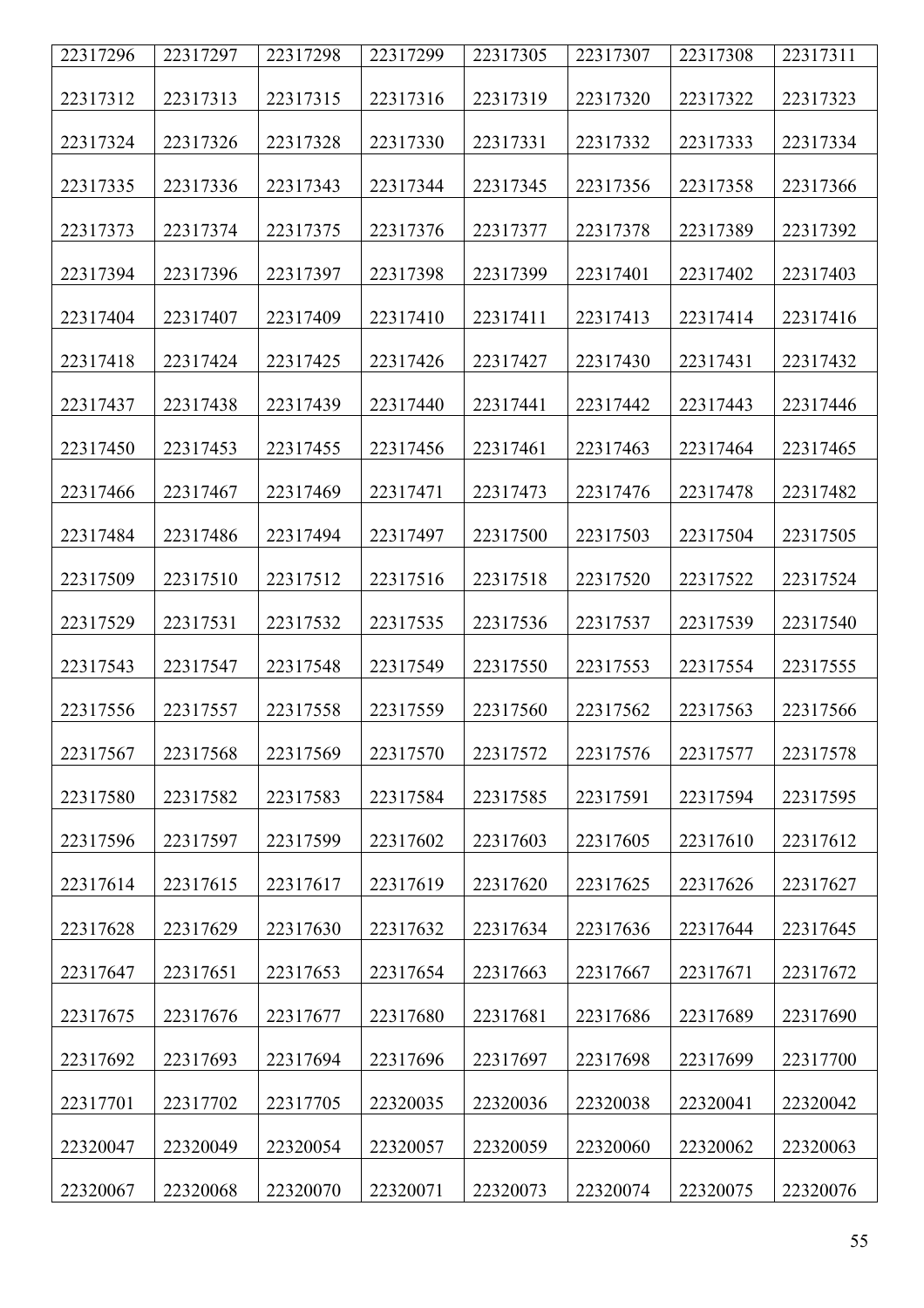| 22320078 | 22320080 | 22320081 | 22320082 | 22320084 | 22320085 | 22320088 | 22320090 |
|----------|----------|----------|----------|----------|----------|----------|----------|
| 22320092 | 22320093 | 22320096 | 22320098 | 22320099 | 22320100 | 22320101 | 22320102 |
| 22320105 | 22320106 | 22320107 | 22320109 | 22320110 | 22320120 | 22320122 | 22320125 |
| 22320128 | 22320130 | 22320131 | 22320132 | 22320133 | 22320137 | 22320139 | 22320140 |
| 22320142 | 22320143 | 22320144 | 22320153 | 22320154 | 22320158 | 22320159 | 22320160 |
| 22320161 | 22320162 | 22320170 | 22320174 | 22320176 | 22320177 | 22320178 | 22320183 |
| 22320184 | 22320187 | 22320191 | 22320192 | 22320194 | 22320195 | 22320196 | 22320198 |
| 22320201 | 22320203 | 22320204 | 22320206 | 22320207 | 22320208 | 22320211 | 22320214 |
| 22320220 | 22320222 | 22320228 | 22320231 | 22320233 | 22320234 | 22320235 | 22320236 |
| 22320240 | 22320243 | 22320245 | 22320247 | 22320248 | 22320253 | 22320255 | 22320256 |
| 22320257 | 22320259 | 22320261 | 22320263 | 22320264 | 22320265 | 22320267 | 22320268 |
| 22320270 | 22320271 | 22320272 | 22320273 | 22320275 | 22320282 | 22320283 | 22320284 |
| 22320285 | 22320289 | 22320297 | 22320298 | 22320299 | 22320300 | 22320301 | 22320303 |
| 22320304 | 22320305 | 22320309 | 22320311 | 22320313 | 22320318 | 22320319 | 22320321 |
| 22320323 | 22320328 | 22320330 | 22320337 | 22320340 | 22320342 | 22320343 | 22320346 |
| 22320347 | 22320348 | 22320349 | 22320350 | 22320353 | 22320356 | 22320357 | 22320360 |
| 22320361 | 22320362 | 22320364 | 22320365 | 22320366 | 22320369 | 22320379 | 22320381 |
| 22320384 | 22320387 | 22320395 | 22320397 | 22320398 | 22320401 | 22320402 | 22320403 |
| 22320404 | 22320405 | 22320407 | 22320415 | 22320418 | 22320419 | 22320420 | 22320421 |
| 22320422 | 22320423 | 22320425 | 22320429 | 22320430 | 22320434 | 22320435 | 22320437 |
| 22320438 | 22320449 | 22320450 | 22320451 | 22320459 | 22320460 | 22320461 | 22320464 |
| 22320466 | 22320470 | 22320471 | 22320472 | 22320474 | 22320477 | 22320479 | 22320480 |
| 22320483 | 22320491 | 22320493 | 22320494 | 22320495 | 22320496 | 22320497 | 22320499 |
| 22320500 | 22320502 | 22320503 | 22320506 | 22320507 | 22320508 | 22320509 | 22320511 |
| 22320513 | 22320514 | 22320515 | 22320516 | 22320517 | 22320519 | 22320520 | 22320521 |
| 22320522 | 22320524 | 22320526 | 22320527 | 22320528 | 22320529 | 22320533 | 22320535 |
|          |          |          |          |          |          |          |          |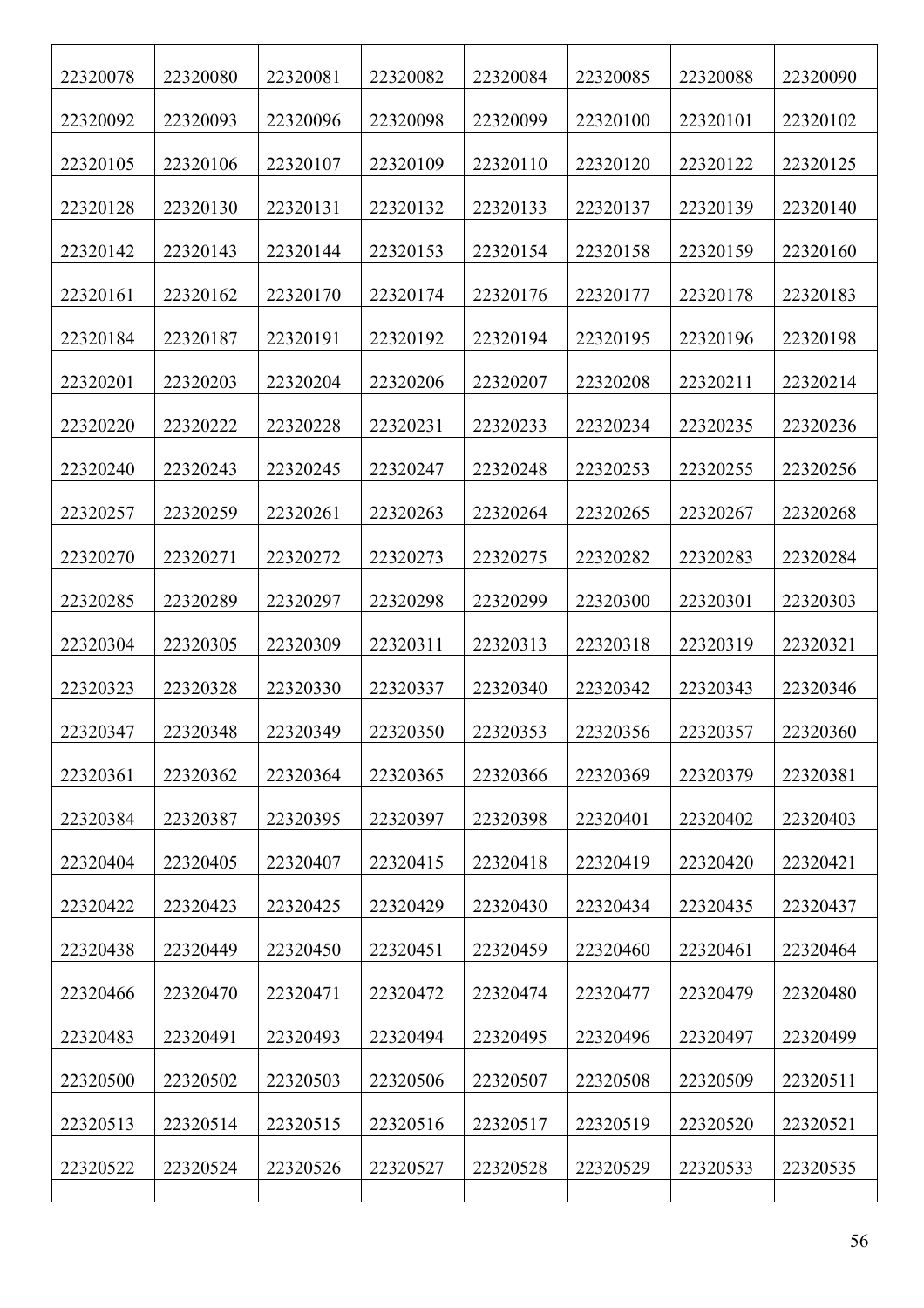| 22320536 | 22320537 | 22320539 | 22320543 | 22320544 | 22320545 | 22320547 | 22320549 |
|----------|----------|----------|----------|----------|----------|----------|----------|
|          |          |          |          |          |          |          |          |
| 22320550 | 22320551 | 22320552 | 22320555 | 22320556 | 22320557 | 22320560 | 22320561 |
| 22320562 | 22320564 | 22320565 | 22320568 | 22320570 | 22320572 | 22320574 | 22320575 |
| 22320577 | 22320578 | 22320579 | 22320581 | 22320582 | 22320587 | 22320588 | 22320590 |
| 22320593 | 22320594 | 22320595 | 22320596 | 22320597 | 22320599 | 22320601 | 22320610 |
| 22320612 | 22320613 | 22320614 | 22320616 | 22320617 | 22320618 | 22320621 | 22320624 |
| 22320628 | 22320630 | 22320635 | 22320636 | 22320637 | 22320638 | 22320639 | 22320640 |
| 22320641 | 22320645 | 22320647 | 22320652 | 22320659 | 22320660 | 22320662 | 22320665 |
| 22320667 | 22320668 | 22320670 | 22320684 | 22320689 | 22320692 | 22320695 | 22320696 |
| 22320697 | 22320698 | 22320707 | 22320710 | 22320713 | 22320718 | 22320723 | 22320725 |
| 22320726 | 22320730 | 22320733 | 22320738 | 22320740 | 22320741 | 22320742 | 22320743 |
| 22320747 | 22320748 | 22320752 | 22320753 | 22320756 | 22320757 | 22320759 | 22320761 |
| 22320763 | 22320764 | 22320766 | 22320768 | 22320771 | 22320774 | 22320775 | 22320777 |
| 22320778 | 22320787 | 22320788 | 22320791 | 22320797 | 22320799 | 22320800 | 22320802 |
| 22320804 | 22320807 | 22320808 | 22320810 | 22320811 | 22320812 | 22320813 | 22320814 |
| 22320815 | 22320816 | 22320817 | 22320818 | 22320820 | 22320830 | 22320831 | 22320833 |
| 22320834 | 22320839 | 22320843 | 22320847 | 22320848 | 22320849 | 22320851 | 22320852 |
| 22320854 | 22320857 | 22320859 | 22320860 | 22320861 | 22320862 | 22320863 | 22320864 |
| 22320866 | 22320867 | 22320868 | 22320869 | 22320870 | 22320871 | 22320872 | 22320873 |
| 22320874 | 22320881 | 22320882 | 22320885 | 22320888 | 22320890 | 22320891 | 22320893 |
| 22320896 | 22320897 | 22320898 | 22320903 | 22320906 | 22320907 | 22320909 | 22320911 |
| 22320912 | 22320917 | 22320918 | 22320920 | 22320927 | 22320928 | 22320929 | 22320930 |
| 22320932 | 22320934 | 22320935 | 22320940 | 22320941 | 22320942 | 22320945 | 22320947 |
| 22320948 | 22320949 | 22320950 | 22320952 | 22320968 | 22320971 | 22320977 | 22320983 |
| 22320998 | 22321002 | 22321007 | 22321016 | 22321017 | 22321020 | 22321022 | 22321023 |
| 22321025 | 22321029 | 22321030 | 22321033 | 22321034 | 22321037 | 22321038 | 22321039 |
| 22321040 | 22321041 | 22321042 | 22321044 | 22321046 | 22321048 | 22321050 | 22321054 |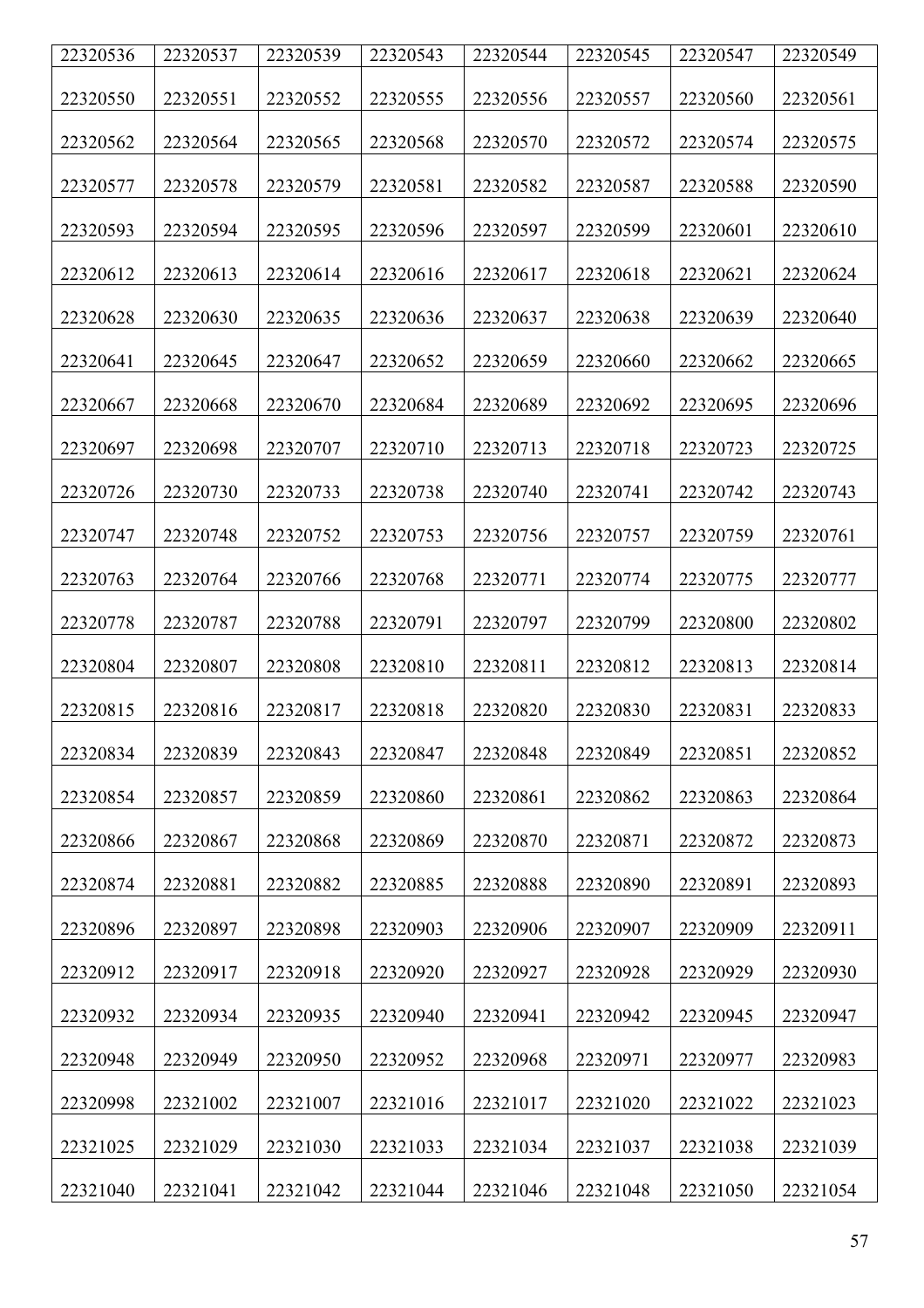| 22321056 | 22321059 | 22321061 | 22321065 | 22321067 | 22321068 | 22321070 | 22321071 |
|----------|----------|----------|----------|----------|----------|----------|----------|
| 22321076 | 22321085 | 22321087 | 22321088 | 22321092 | 22321093 | 22321094 | 22321096 |
| 22321097 | 22321101 | 22321104 | 22321107 | 22321108 | 22321110 | 22321113 | 22321117 |
| 22321122 | 22321125 | 22321129 | 22321130 | 22321132 | 22321133 | 22321134 | 22321135 |
| 22321136 | 22321137 | 22321140 | 22321142 | 22321143 | 22321145 | 22321147 | 22321148 |
| 22321149 | 22321150 | 22321153 | 22321155 | 22321161 | 22321162 | 22321163 | 22321164 |
| 22321167 | 22321168 | 22321170 | 22321173 | 22321174 | 22321175 | 22321176 | 22321178 |
| 22321183 | 22321184 | 22321185 | 22321186 | 22321188 | 22321193 | 22321195 | 22321197 |
| 22321199 | 22321201 | 22321202 | 22321203 | 22321204 | 22321205 | 22321208 | 22321210 |
| 22321212 | 22321216 | 22321217 | 22321218 | 22321220 | 22321226 | 22321229 | 22321232 |
| 22321233 | 22321235 | 22321236 | 22321237 | 22321238 | 22321240 | 22321243 | 22321246 |
| 22321252 | 22321265 | 22321269 | 22321271 | 22321272 | 22321279 | 22321281 | 22321284 |
| 22321285 | 22321286 | 22321287 | 22321288 | 22321289 | 22321290 | 22321292 | 22321293 |
| 22321294 | 22321295 | 22321299 | 22321300 | 22321303 | 22321305 | 22321309 | 22321310 |
| 22321311 | 22321312 | 22321313 | 22321314 | 22321317 | 22321318 | 22321320 | 22321324 |
| 22321327 | 22321328 | 22321335 | 22321339 | 22321341 | 22321343 | 22321344 | 22321345 |
| 22321346 | 22321347 | 22321348 | 22321351 | 22321352 | 22321354 | 22321362 | 22321363 |
| 22321368 | 22321370 | 22321371 | 22321374 | 22321376 | 22321377 | 22321379 | 22321380 |
| 22321381 | 22321383 | 22321385 | 22321386 | 22321387 | 22321388 | 22321390 | 22321392 |
| 22321395 | 22321396 | 22321397 | 22321401 | 22321402 | 22321403 | 22321404 | 22321406 |
| 22321408 | 22321409 | 22321410 | 22321412 | 22321413 | 22321416 | 22321417 | 22321418 |
| 22321420 | 22321421 | 22321425 | 22321428 | 22321429 | 22321431 | 22321432 | 22321433 |
| 22321436 | 22321437 | 22321441 | 22321443 | 22321444 | 22321445 | 22321446 | 22321447 |
| 22321448 | 22321449 | 22321450 | 22321453 | 22321454 | 22321457 | 22321463 | 22321464 |
| 22321469 | 22321475 | 22321476 | 22321477 | 22321493 | 22321494 | 22321495 | 22321498 |
| 22321500 | 22321501 | 22321502 | 22321503 | 22321504 | 22321508 | 22321509 | 22321512 |
|          |          |          |          |          |          |          |          |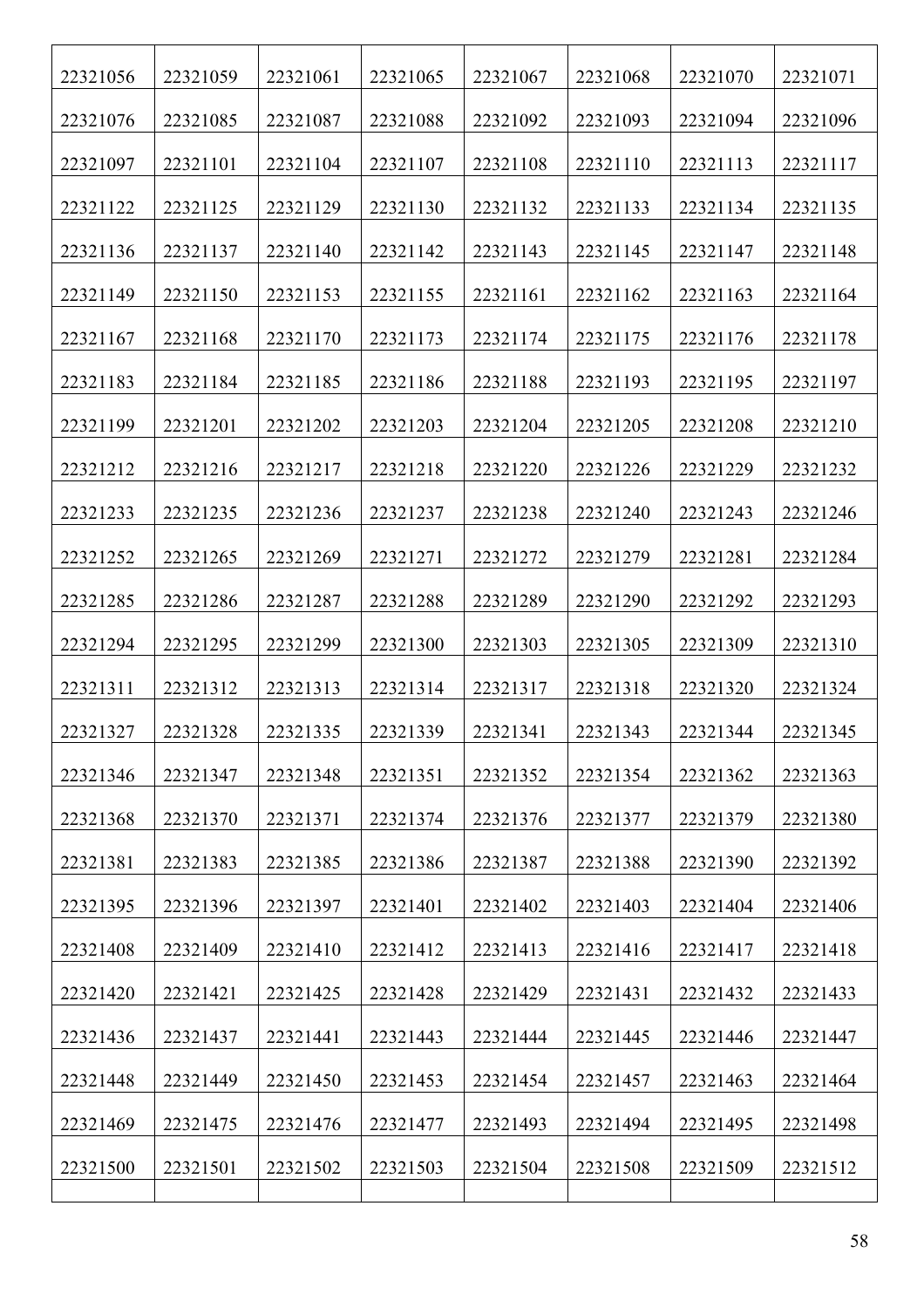| 22321513 | 22321518 | 22321519 | 22321521 | 22321522 | 22321523 | 22321527 | 22321528 |
|----------|----------|----------|----------|----------|----------|----------|----------|
| 22321534 | 22321535 | 22321537 | 22321539 | 22321547 | 22321548 | 22321549 | 22321550 |
| 22321559 | 22321560 | 22321562 | 22321563 | 22321564 | 22321565 | 22321567 | 22321568 |
| 22321573 | 22321580 | 22321582 | 22321585 | 22321589 | 22321590 | 22321591 | 22321592 |
| 22321595 | 22321598 | 22321599 | 22321600 | 22321601 | 22321602 | 22321613 | 22321615 |
| 22321616 | 22321619 | 22321620 | 22321621 | 22321622 | 22321623 | 22321626 | 22321627 |
| 22321632 | 22321633 | 22321637 | 22321638 | 22321641 | 22321642 | 22321646 | 22321649 |
| 22321650 | 22321655 | 22321656 | 22321658 | 22321659 | 22321664 | 22321667 | 22321670 |
| 22321671 | 22321672 | 22321673 | 22321674 | 22321675 | 22321679 | 22321682 | 22321683 |
| 22321684 | 22321687 | 22321688 | 22321689 | 22321690 | 22321691 | 22321692 | 22321694 |
| 22321696 | 22321697 | 22321699 | 22321700 | 22321706 | 22321709 | 22321710 | 22321711 |
| 22321712 | 22321713 | 22321718 | 22321719 | 22321724 | 22321726 | 22321728 | 22321730 |
| 22321733 | 22321734 | 22321737 | 22321740 | 22321745 | 22321746 | 22321751 | 22321755 |
| 22321764 | 22321766 | 22321768 | 22321771 | 22321777 | 22321780 | 22321783 | 22321786 |
| 22321795 | 22321796 | 22321800 | 22321801 | 22321802 | 22321803 | 22321804 | 22321805 |
| 22321809 | 22321811 | 22321819 | 22321820 | 22321822 | 22321825 | 22321830 | 22321832 |
| 22321834 | 22321835 | 22321836 | 22321840 | 22321841 | 22321843 | 22321847 | 22321848 |
| 22321857 | 22321859 | 22321860 | 22321863 | 22321865 | 22321866 | 22321867 | 22321869 |
| 22321870 | 22321871 | 22321873 | 22321877 | 22321887 | 22321888 | 22321890 | 22321894 |
| 22321895 | 22321897 | 22321902 | 22321903 | 22321908 | 22321909 | 22321915 | 22321922 |
| 22321925 | 22321927 | 22321935 | 22321939 | 22321943 | 22321947 | 22321949 | 22321952 |
| 22321953 | 22321956 | 22321959 | 22321961 | 22321962 | 22321963 | 22321964 | 22321965 |
| 22321966 | 22321967 | 22321969 | 22321971 | 22321973 | 22321978 | 22321979 | 22321980 |
| 22321984 | 22321986 | 22321994 | 22322000 | 22322002 | 22322006 | 22322007 | 22322008 |
| 22322009 | 22322013 | 22322014 | 22322016 | 22322017 | 22322018 | 22322019 | 22322020 |
| 22322021 | 22322025 | 22322030 | 22322032 | 22322035 | 22322037 | 22322047 | 22322048 |
| 22322049 | 22322051 | 22322054 | 22322058 | 22322060 | 22322061 | 22322063 | 22322068 |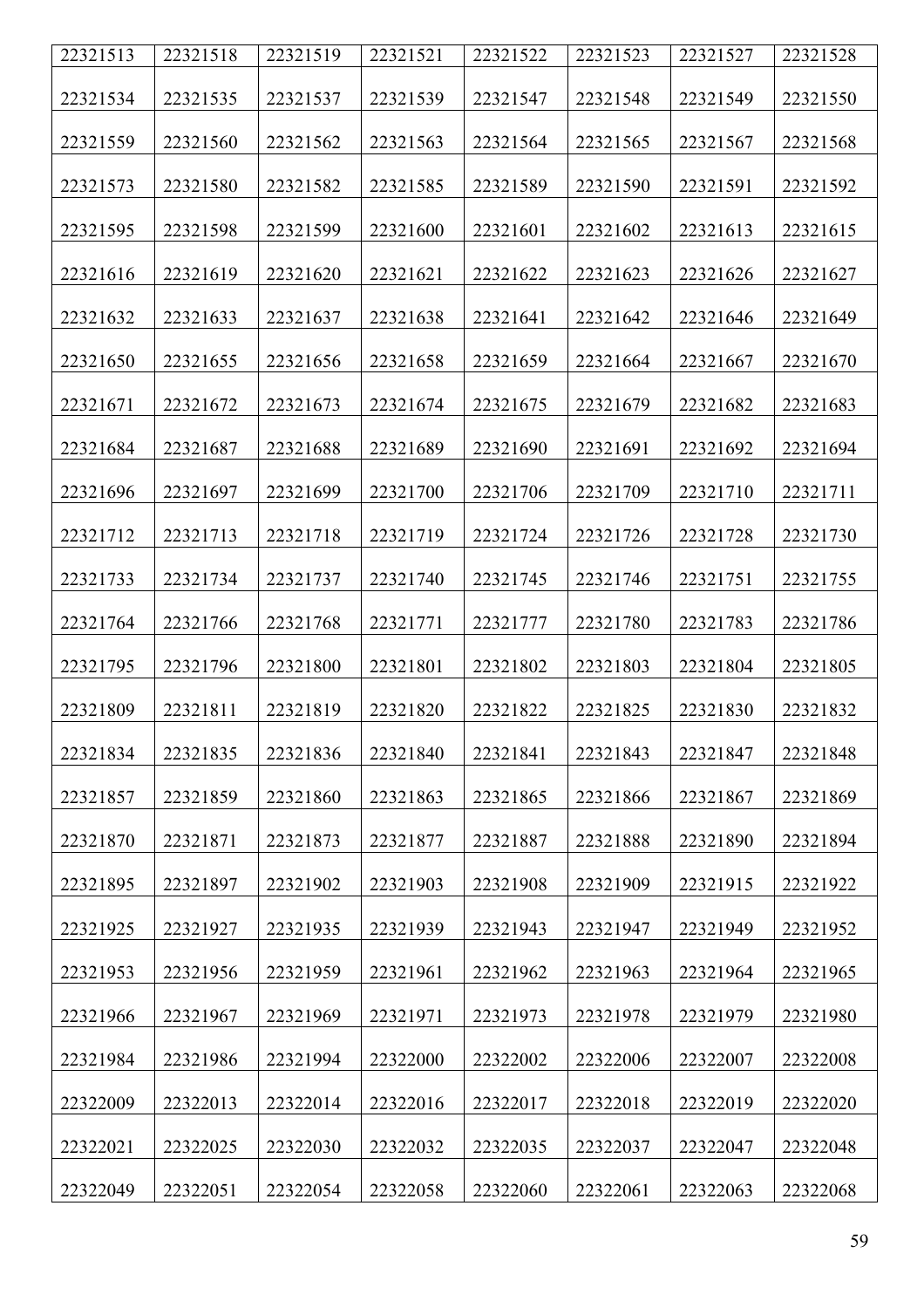| 22322070 | 22322071 | 22322072 | 22322076 | 22322079 | 22322080 | 22322081 | 22322085 |
|----------|----------|----------|----------|----------|----------|----------|----------|
| 22322087 | 22322089 | 22322094 | 22322097 | 22322098 | 22322099 | 22322101 | 22322102 |
| 22322109 | 22322110 | 22322111 | 22322113 | 22322114 | 22322115 | 22322116 | 22322117 |
| 22322119 | 22322120 | 22322121 | 22322122 | 22322126 | 22322127 | 22322129 | 22322130 |
| 22322131 | 22322132 | 22322135 | 22322136 | 22322138 | 22322139 | 22322142 | 22322146 |
| 22322147 | 22322148 | 22322150 | 22322151 | 22322152 | 22322154 | 22322155 | 22322157 |
| 22322160 | 22322161 | 22322162 | 22322163 | 22322165 | 22322166 | 22322179 | 22322180 |
| 22322182 | 22322183 | 22322185 | 22322187 | 22322194 | 22322199 | 22322200 | 22322209 |
| 22322211 | 22322212 | 22322214 | 22322215 | 22322217 | 22322222 | 22322223 | 22322231 |
| 22322232 | 22322233 | 22322237 | 22322238 | 22322240 | 22322241 | 22322242 | 22322243 |
| 22322244 | 22322246 | 22322247 | 22322249 | 22322250 | 22322256 | 22322257 | 22322261 |
| 22322262 | 22322263 | 22322265 | 22322271 | 22322274 | 22322275 | 22322281 | 22322282 |
| 22322291 | 22322299 | 22322300 | 22322301 | 22322305 | 22322308 | 22322310 | 22322312 |
| 22322315 | 22322316 | 22322317 | 22322321 | 22322323 | 22322326 | 22322330 | 22322332 |
| 22322333 | 22322335 | 22322337 | 22322339 | 22322341 | 22322344 | 22322346 | 22322347 |
| 22322354 | 22322360 | 22322361 | 22322362 | 22322364 | 22322365 | 22322368 | 22322371 |
| 22322372 | 22322377 | 22322378 | 22322379 | 22322380 | 22322381 | 22322382 | 22322383 |
| 22322385 | 22322386 | 22322387 | 22322393 | 22322395 | 22322398 | 22322399 | 22322401 |
| 22322402 | 22322403 | 22322405 | 22322407 | 22322408 | 22322418 | 22322419 | 22322420 |
| 22322421 | 22322423 | 22322424 | 22322427 | 22322434 | 22322435 | 22322436 | 22322437 |
| 22322441 | 22322442 | 22322443 | 22322444 | 22322445 | 22322446 | 22322450 | 22322452 |
| 22322456 | 22322457 | 22322458 | 22322459 | 22322460 | 22322461 | 22322463 | 22322465 |
| 22322467 | 22322473 | 22322475 | 22322479 | 22322480 | 22322482 | 22322483 | 22322484 |
| 22322488 | 22322495 | 22322496 | 22322497 | 22322500 | 22322501 | 22322502 | 22322503 |
| 22322505 | 22322515 | 22322516 | 22322518 | 22322521 | 22322522 | 22322523 | 22322525 |
| 22322526 | 22322527 | 22322528 | 22322532 | 22322535 | 22322537 | 22322540 | 22322542 |
|          |          |          |          |          |          |          |          |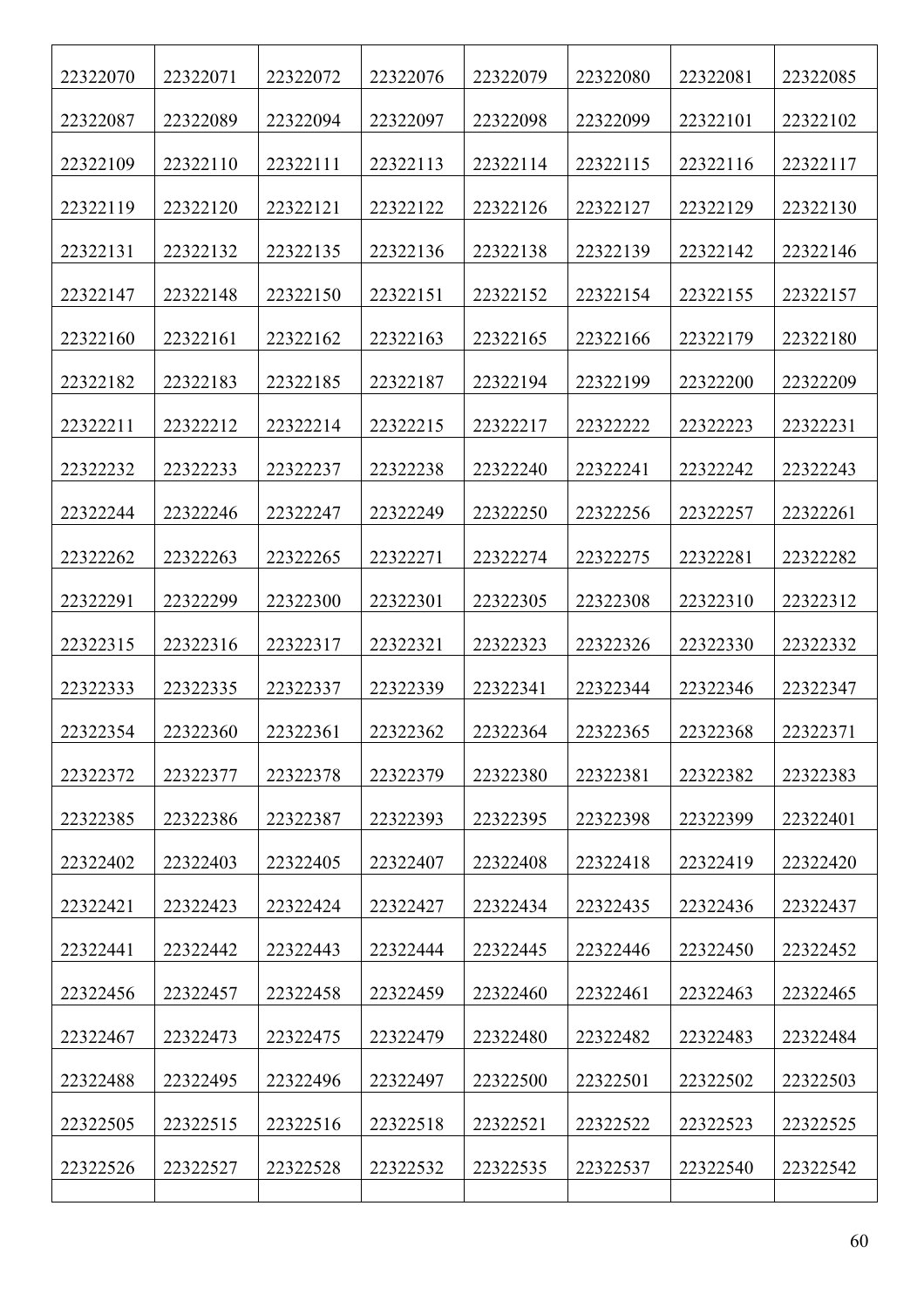| 22322544 | 22322546 | 22322547 | 22322548 | 22322549 | 22322554 | 22322558 | 22322560 |
|----------|----------|----------|----------|----------|----------|----------|----------|
| 22322561 |          |          | 22322565 |          |          |          |          |
|          | 22322562 | 22322563 |          | 22322567 | 22322568 | 22322572 | 22322573 |
| 22322575 | 22322576 | 22322578 | 22322581 | 22322582 | 22322583 | 22322587 | 22322588 |
| 22322590 | 22322592 | 22322596 | 22322598 | 22322599 | 22322602 | 22322603 | 22322605 |
| 22322606 | 22322607 | 22322612 | 22322613 | 22322614 | 22322615 | 22322616 | 22322617 |
| 22322619 | 22322621 | 22322622 | 22322626 | 22322628 | 22322629 | 22322631 | 22322632 |
| 22322635 | 22322637 | 22322642 | 22322643 | 22322644 | 22322652 | 22322654 | 22322655 |
| 22322656 | 22322657 | 22322659 | 22322660 | 22322661 | 22322663 | 22322665 | 22322669 |
| 22322672 | 22322674 | 22322675 | 22322683 | 22322685 | 22322690 | 22322693 | 22322694 |
| 22322695 | 22322697 | 22322699 | 22322700 | 22322703 | 22322707 | 22322708 | 22322717 |
| 22322720 | 22322721 | 22322724 | 22322726 | 22322730 | 22322731 | 22322736 | 22322739 |
| 22322740 | 22322742 | 22322743 | 22322749 | 22322751 | 22322754 | 22322756 | 22322760 |
| 22322761 | 22322762 | 22322763 | 22322765 | 22322766 | 22322767 | 22322768 | 22322769 |
| 22322770 | 22322777 | 22322778 | 22322780 | 22322782 | 22322784 | 22322787 | 22322792 |
| 22322793 | 22322795 | 22322799 | 22322801 | 22322803 | 22322807 | 22322811 | 22322814 |
| 22322815 | 22322816 | 22322817 | 22322818 | 22322819 | 22322820 | 22322824 | 22322828 |
| 22322833 | 22322834 | 22322841 | 22322843 | 22322848 | 22322854 | 22322858 | 22322861 |
| 22322863 | 22322867 | 22322869 | 22322870 | 22322871 | 22322873 | 22322874 | 22322875 |
| 22322879 | 22322881 | 22322886 | 22322887 | 22322889 | 22322890 | 22322893 | 22322894 |
| 22322895 | 22322896 | 22322898 | 22322899 | 22322900 | 22322902 | 22322904 | 22322905 |
| 22322907 | 22322908 | 22322909 | 22322911 | 22322912 | 22322914 | 22322921 | 22322925 |
| 22322927 | 22322929 | 22322930 | 22322934 | 22322935 | 22322937 | 22322938 | 22322939 |
| 22322940 | 22322941 | 22322944 | 22322945 | 22322946 | 22322947 | 22322948 | 22322950 |
| 22322953 | 22322957 | 22322958 | 22322960 | 22322961 | 22322965 | 22322967 | 22322968 |
| 22322970 | 22322972 | 22322976 | 22322977 | 22322978 | 22322980 | 22322981 | 22322983 |
| 22322987 | 22322989 | 22322990 | 22322991 | 22322992 | 22322993 | 22322995 | 22322996 |
| 22322997 | 22322998 | 22322999 | 22323000 | 22323002 | 22323004 | 22323005 | 22323006 |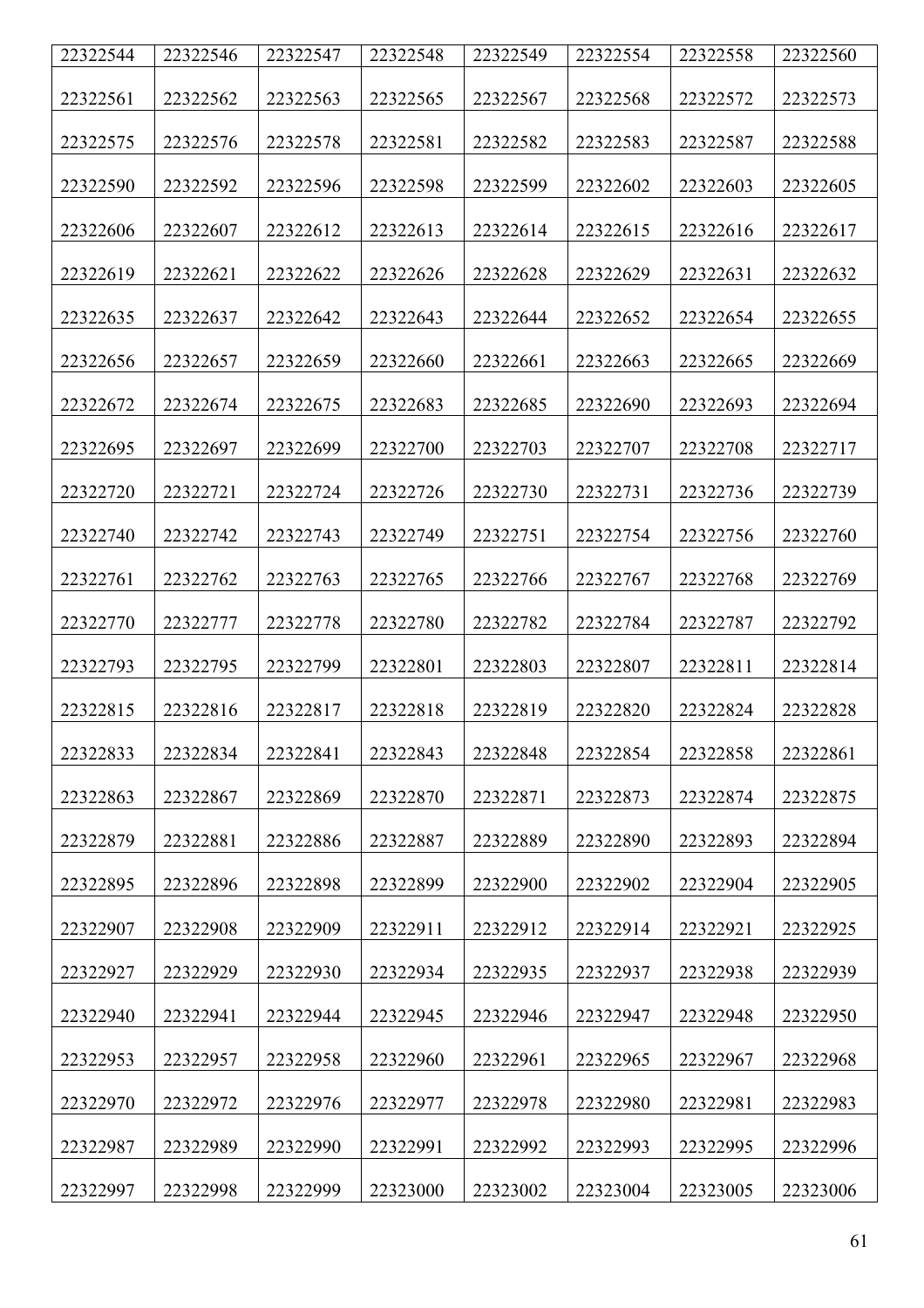| 22323008 | 22323010 | 22323012 | 22323013 | 22323016 | 22323018 | 22323019 | 22323020 |
|----------|----------|----------|----------|----------|----------|----------|----------|
| 22323023 | 22323024 | 22323026 | 22323028 | 22323029 | 22323031 | 22323032 | 22323033 |
| 22323034 | 22323035 | 22323036 | 22323038 | 22323039 | 22323040 | 22323041 | 22323044 |
| 22323045 | 22323046 | 22323047 | 22323048 | 22323049 | 22323051 | 22323052 | 22323054 |
| 22323056 | 22323059 | 22323060 | 22323061 | 22323064 | 22323065 | 22323066 | 22323067 |
| 22323068 | 22323071 | 22323072 | 22323074 | 22323076 | 22323077 | 22323079 | 22323080 |
| 22323081 | 22323082 | 22323083 | 22323085 | 22323086 | 22323090 | 22323091 | 22323092 |
| 22323093 | 22323094 | 22323095 | 22323100 | 22323106 | 22323107 | 22323108 | 22323110 |
| 22323112 | 22323113 | 22323114 | 22323116 | 22323118 | 22323121 | 22323122 | 22323123 |
| 22323124 | 22323129 | 22323130 | 22323131 | 22323137 | 22323144 | 22323145 | 22323150 |
| 22323151 | 22323153 | 22323155 | 22323157 | 22323158 | 22323160 | 22323161 | 22323162 |
| 22323163 | 22323164 | 22323165 | 22323169 | 22323171 | 22323176 | 22323177 | 22323178 |
| 22323180 | 22323181 | 22323186 | 22323188 | 22323189 | 22323193 | 22323194 | 22323202 |
| 22323205 | 22323206 | 22323208 | 22323210 | 22323214 | 22323215 | 22323217 | 22323218 |
| 22323219 | 22323221 | 22323222 | 22323223 | 22323225 | 22323227 | 22323228 | 22323230 |
| 22323231 | 22323233 | 22323234 | 22323240 | 22323241 | 22323242 | 22323244 | 22323248 |
| 22323249 | 22323250 | 22323252 | 22323258 | 22323259 | 22323263 | 22323264 | 22323266 |
| 22323267 | 22323268 | 22323277 | 22323279 | 22323280 | 22323281 | 22323282 | 22323287 |
| 22323290 | 22323291 | 22323293 | 22323297 | 22323302 | 22323308 | 22323312 | 22323314 |
| 22323317 | 22323319 | 22323320 | 22323322 | 22323323 | 22323325 | 22323326 | 22323330 |
| 22323332 | 22323334 | 22323339 | 22323343 | 22323345 | 22323346 | 22323347 | 22323348 |
| 22323349 | 22323350 | 22323351 | 22323353 | 22323356 | 22323357 | 22323358 | 22323361 |
| 22323362 | 22323363 | 22323364 | 22323367 | 22323370 | 22323372 | 22323374 | 22323375 |
| 22323377 | 22323381 | 22323384 | 22323386 | 22323388 | 22323389 | 22323392 | 22323394 |
| 22323398 | 22323401 | 22323402 | 22323403 | 22323406 | 22323407 | 22323408 | 22323410 |
| 22323412 | 22323413 | 22323414 | 22323415 | 22323416 | 22323417 | 22323419 | 22323420 |
|          |          |          |          |          |          |          |          |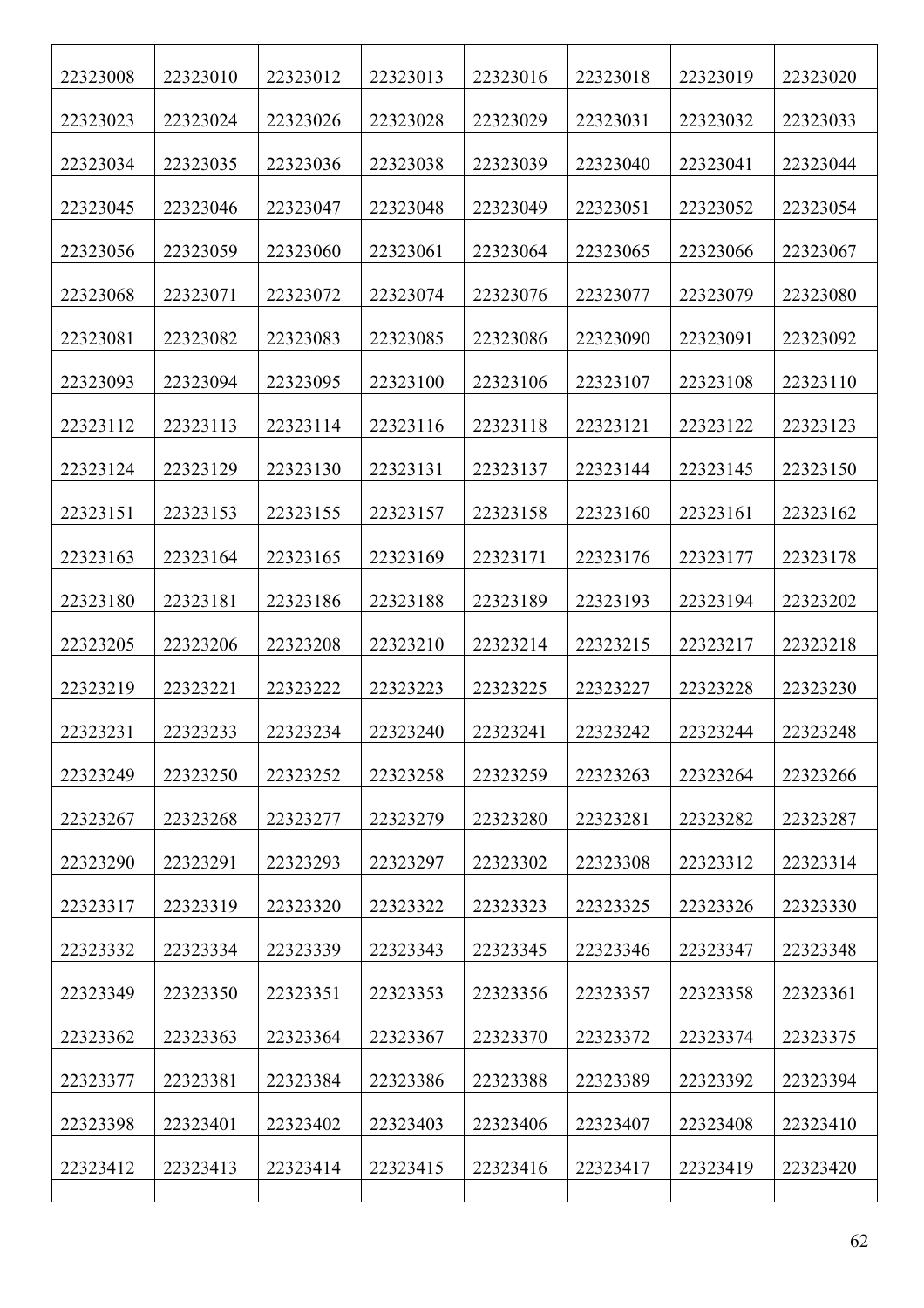| 22323422 | 22323424 | 22323428 | 22323430 | 22323433 | 22323435 | 22323439 | 22323441 |
|----------|----------|----------|----------|----------|----------|----------|----------|
| 22323442 | 22323445 | 22323446 | 22323447 | 22323449 | 22323450 | 22323452 | 22323454 |
| 22323455 | 22323456 | 22323458 | 22323459 | 22323460 | 22323461 | 22323463 | 22323465 |
| 22323467 | 22323468 | 22323469 | 22323470 | 22323471 | 22323472 | 22323474 | 22323475 |
| 22323483 | 22323484 | 22323485 | 22323486 | 22323492 | 22323494 | 22323495 | 22323496 |
| 22323497 | 22323500 | 22323502 | 22323505 | 22323508 | 22323514 | 22323515 | 22323517 |
| 22323518 | 22323519 | 22323520 | 22323522 | 22323523 | 22323524 | 22323529 | 22323531 |
| 22323532 | 22323534 | 22323537 | 22323538 | 22323539 | 22323541 | 22323542 | 22323543 |
| 22323544 | 22323546 | 22323547 | 22323548 | 22323549 | 22323551 | 22323560 | 22323561 |
| 22323563 | 22323567 | 22323568 | 22323569 | 22323570 | 22323571 | 22323573 | 22323574 |
| 22323575 | 22323577 | 22323581 | 22323582 | 22323583 | 22323584 | 22323585 | 22323586 |
| 22323587 | 22323589 | 22323591 | 22323592 | 22323594 | 22323596 | 22323597 | 22323599 |
| 22323601 | 22323603 | 22323605 | 22323609 | 22323611 | 22323613 | 22323614 | 22323615 |
| 22323616 | 22323618 | 22323619 | 22323620 | 22323624 | 22323626 | 22323629 | 22323631 |
| 22323632 | 22323634 | 22323635 | 22323636 | 22323637 | 22323638 | 22323639 | 22323642 |
| 22323645 | 22323646 | 22323647 | 22323649 | 22323652 | 22323654 | 22323655 | 22323656 |
| 22323657 | 22323658 | 22323659 | 22323661 | 22323662 | 22323665 | 22323666 | 22323669 |
| 22323670 | 22323672 | 22323675 | 22323681 | 22323683 | 22323687 | 22323688 | 22323689 |
| 22323690 | 22323694 | 22323700 | 22323702 | 22323708 | 22323711 | 22323712 | 22323713 |
| 22323715 | 22323716 | 22323717 | 22323721 | 22323722 | 22323727 | 22323728 | 22323735 |
| 22323738 | 22323740 | 22323741 | 22323742 | 22323743 | 22323744 | 22323745 | 22323747 |
| 22323748 | 22323754 | 22323755 | 22323759 | 22323761 | 22323763 | 22323766 | 22323768 |
| 22323772 | 22323775 | 22323777 | 22323778 | 22323779 | 22323780 | 22323783 | 22323784 |
| 22323785 | 22323786 | 22323788 | 22323790 | 22323793 | 22323794 | 22323795 | 22323797 |
| 22323799 | 22323800 | 22323802 | 22323807 | 22323809 | 22323813 | 22323814 | 22323816 |
| 22323817 | 22323818 | 22323821 | 22323825 | 22323827 | 22323828 | 22323831 | 22323832 |
| 22323834 | 22323835 | 22323838 | 22323840 | 22323841 | 22323842 | 22323843 | 22323845 |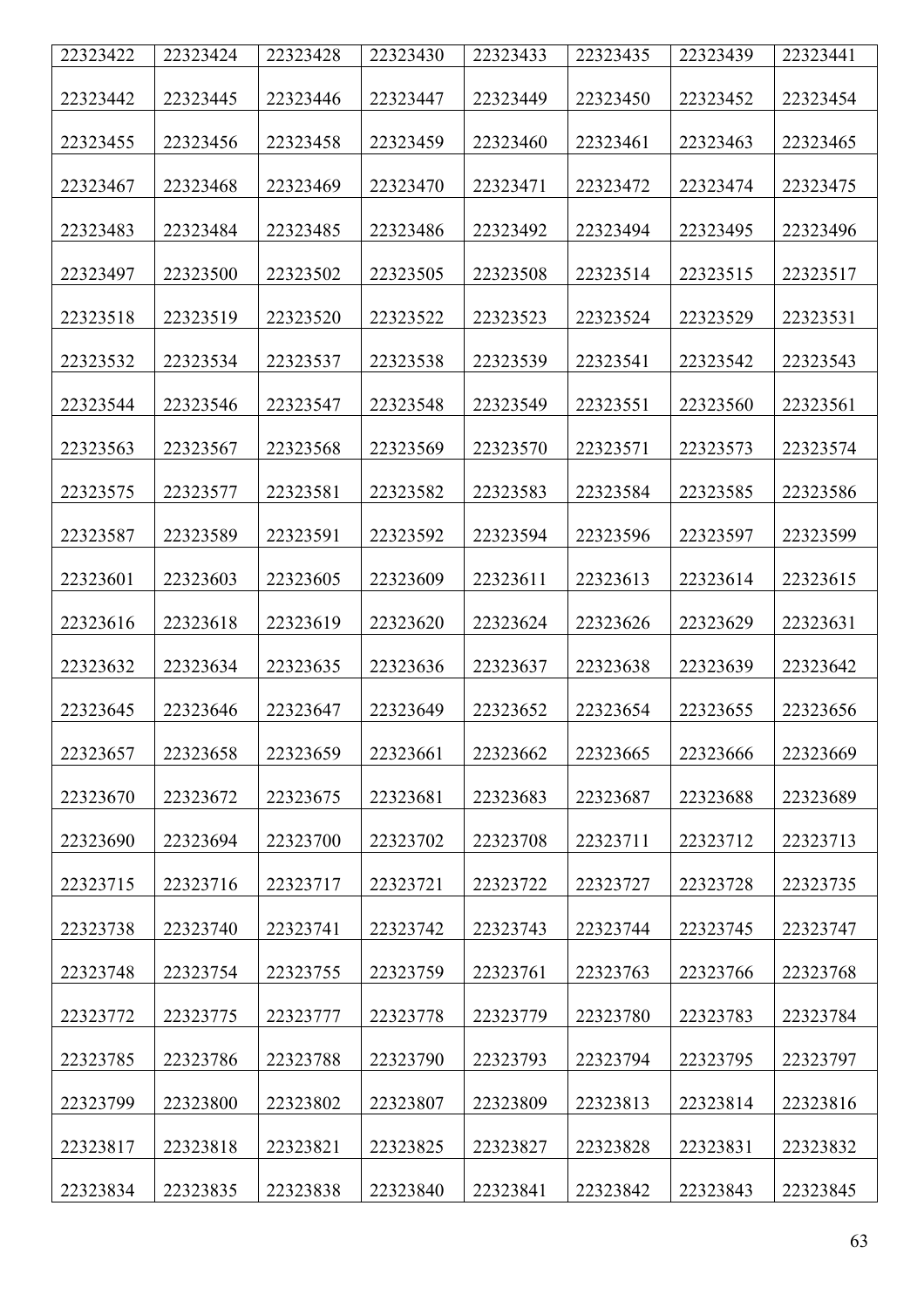| 22323851 | 22323853 | 22323856 | 22323862 | 22323863 | 22323866 | 22323867 | 22323868 |
|----------|----------|----------|----------|----------|----------|----------|----------|
| 22323870 | 22323873 | 22323874 | 22323875 | 22323876 | 22323879 | 22323883 | 22323884 |
| 22323886 | 22323887 | 22323888 | 22323890 | 22323892 | 22323894 | 22323895 | 22323896 |
| 22323897 | 22323899 | 22323901 | 22323904 | 22323905 | 22323906 | 22323907 | 22323908 |
| 22323910 | 22323915 | 22323916 | 22323918 | 22323922 | 22323923 | 22323925 | 22323926 |
| 22323927 | 22323928 | 22323931 | 22323933 | 22323934 | 22323935 | 22323936 | 22323937 |
| 22323946 | 22323949 | 22323950 | 22323951 | 22323952 | 22323955 | 22323957 | 22323960 |
| 22323962 | 22323965 | 22323968 | 22323970 | 22323972 | 22323973 | 22323977 | 22323978 |
| 22323979 | 22323982 | 22323984 | 22323989 | 22323991 | 22323992 | 22323993 | 22323995 |
| 22323996 | 22323997 | 22323999 | 22324001 | 22324003 | 22324009 | 22324010 | 22324011 |
| 22324012 | 22324014 | 22324016 | 22324017 | 22324018 | 22324020 | 22324021 | 22324024 |
| 22324025 | 22324026 | 22324028 | 22324029 | 22324030 | 22324035 | 22324037 | 22324038 |
| 22324043 | 22324045 | 22324046 | 22324048 | 22324049 | 22324050 | 22324051 | 22324053 |
| 22324054 | 22324057 | 22324062 | 22324063 | 22324065 | 22324066 | 22324068 | 22324072 |
| 22324074 | 22324075 | 22324076 | 22324078 | 22324079 | 22324091 | 22324092 | 22324094 |
| 22324095 | 22324096 | 22324103 | 22324105 | 22324109 | 22324112 | 22324113 | 22324115 |
| 22324116 | 22324128 | 22324131 | 22324132 | 22324133 | 22324138 | 22324140 | 22324145 |
| 22324147 | 22324149 | 22324151 | 22324154 | 22324156 | 22324159 | 22324167 | 22324168 |
| 22324169 | 22324170 | 22324172 | 22324173 | 22324174 | 22324175 | 22324179 | 22324180 |
| 22324185 | 22324188 | 22324189 | 22324192 | 22324194 | 22324196 | 22324202 | 22324203 |
| 22324205 | 22324207 | 22324215 | 22324216 | 22324217 | 22324218 | 22324219 | 22324221 |
| 22324222 | 22324224 | 22324225 | 22324232 | 22324236 | 22324237 | 22324241 | 22324242 |
| 22324244 | 22324246 | 22324247 | 22324248 | 22324249 | 22324250 | 22324251 | 22324254 |
| 22324255 | 22324257 | 22324259 | 22324262 | 22324264 | 22324265 | 22324266 | 22324271 |
| 22324273 | 22324277 | 22324278 | 22324283 | 22324288 | 22324294 | 22324295 | 22324297 |
| 22324299 | 22324300 | 22324301 | 22324302 | 22324304 | 22324306 | 22324309 | 22324310 |
|          |          |          |          |          |          |          |          |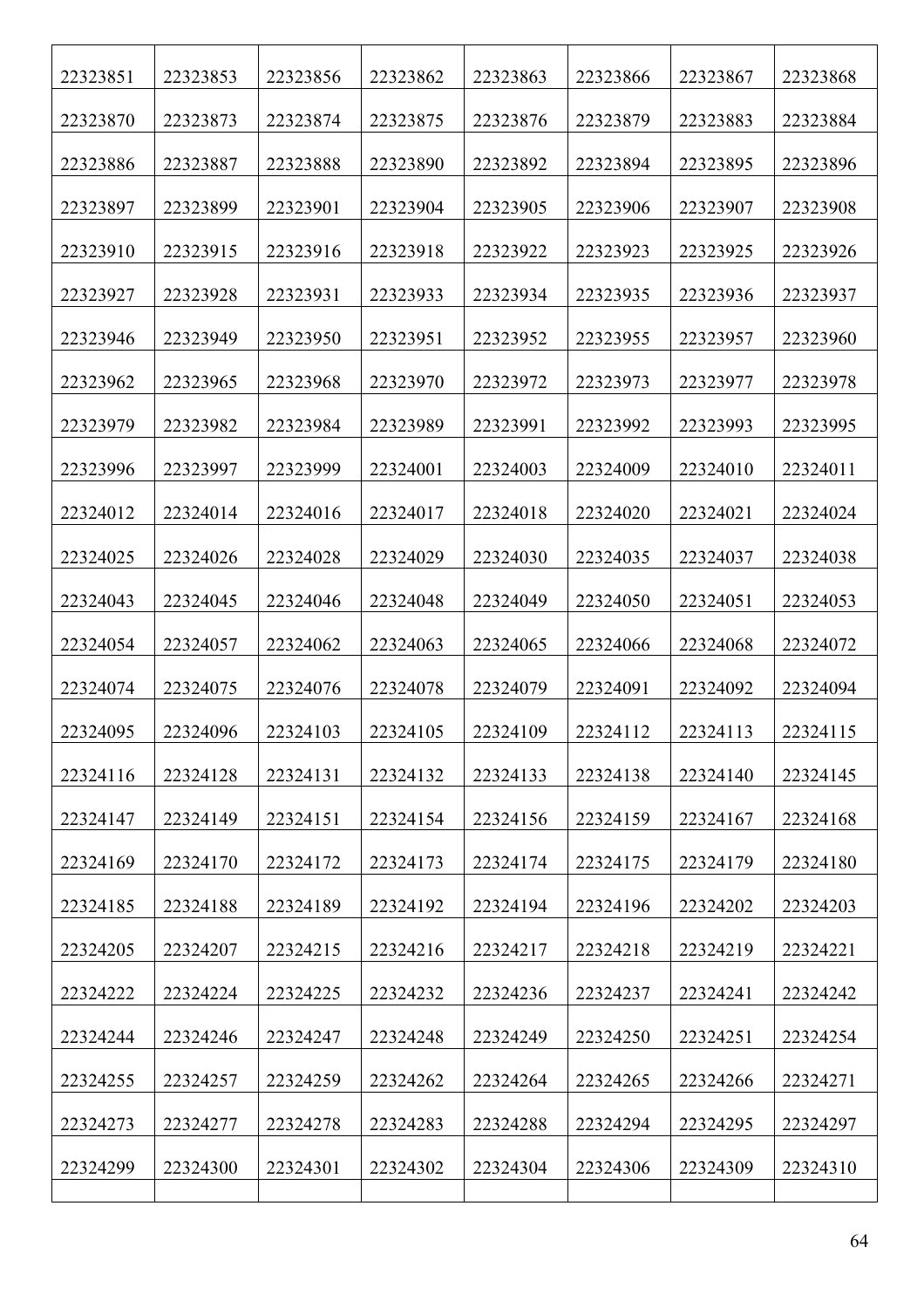| 22324313 | 22324314 | 22324317 | 22324318 | 22324319 | 22324320 | 22324323 | 22324326 |
|----------|----------|----------|----------|----------|----------|----------|----------|
|          |          |          |          |          |          |          |          |
| 22324327 | 22324332 | 22324334 | 22324337 | 22324338 | 22324339 | 22324342 | 22324347 |
| 22324348 | 22324349 | 22324350 | 22324353 | 22324355 | 22324362 | 22324363 | 22324365 |
| 22324369 | 22324371 | 22324372 | 22324373 | 22324382 | 22324383 | 22324391 | 22324393 |
| 22324394 | 22324396 | 22324397 | 22324402 | 22324404 | 22324406 | 22324407 | 22324409 |
| 22324411 | 22324414 | 22324416 | 22324417 | 22324423 | 22324424 | 22324428 | 22324429 |
| 22324430 | 22324431 | 22324432 | 22324433 | 22324435 | 22324438 | 22324439 | 22324448 |
| 22324449 | 22324450 | 22324451 | 22324452 | 22324453 | 22324455 | 22324456 | 22324457 |
| 22324458 | 22324459 | 22324461 | 22324464 | 22324467 | 22324468 | 22324470 | 22324471 |
| 22324472 | 22324473 | 22324477 | 22324478 | 22324482 | 22324483 | 22324484 | 22324485 |
| 22324486 | 22324490 | 22324492 | 22324493 | 22324494 | 22324495 | 22324496 | 22324499 |
| 22324500 | 22324501 | 22324503 | 22324505 | 22324506 | 22324507 | 22324508 | 22324509 |
| 22324510 | 22324513 | 22324514 | 22324518 | 22324519 | 22324520 | 22324521 | 22324522 |
| 22324523 | 22324524 | 22324526 | 22324529 | 22324532 | 22324534 | 22324535 | 22324536 |
| 22324537 | 22324540 | 22324542 | 22324543 | 22324545 | 22324549 | 22324558 | 22324560 |
| 22324561 | 22324562 | 22324563 | 22324564 | 22324567 | 22324570 | 22324576 | 22324580 |
| 22324581 | 22324582 | 22324584 | 22324585 | 22324586 | 22324587 | 22324589 | 22324590 |
| 22324592 | 22324597 | 22324598 | 22324599 | 22324600 | 22324602 | 22324608 | 22324609 |
| 22324613 | 22324615 | 22324619 | 22324620 | 22324621 | 22324622 | 22324623 | 22324624 |
| 22324625 | 22324627 | 22324628 | 22324633 | 22324634 | 22324635 | 22324636 | 22324637 |
| 22324638 | 22324639 | 22324640 | 22324642 | 22324644 | 22324646 | 22324647 | 22324648 |
| 22324650 | 22324651 | 22324652 | 22324656 | 22324660 | 22324670 | 22324673 | 22324675 |
| 22324677 | 22324678 | 22324681 | 22324682 | 22324684 | 22324687 | 22324688 | 22324689 |
| 22324690 | 22324692 | 22324693 | 22324694 | 22324697 | 22324702 | 22324705 | 22324707 |
| 22324708 | 22324710 | 22324712 | 22324715 | 22324718 | 22324720 | 22324724 | 22324725 |
| 22324726 | 22324727 | 22324728 | 22324731 | 22324732 | 22324737 | 22324738 | 22324739 |
| 22324741 | 22324742 | 22324745 | 22324749 | 22324750 | 22324755 | 22324756 | 22324758 |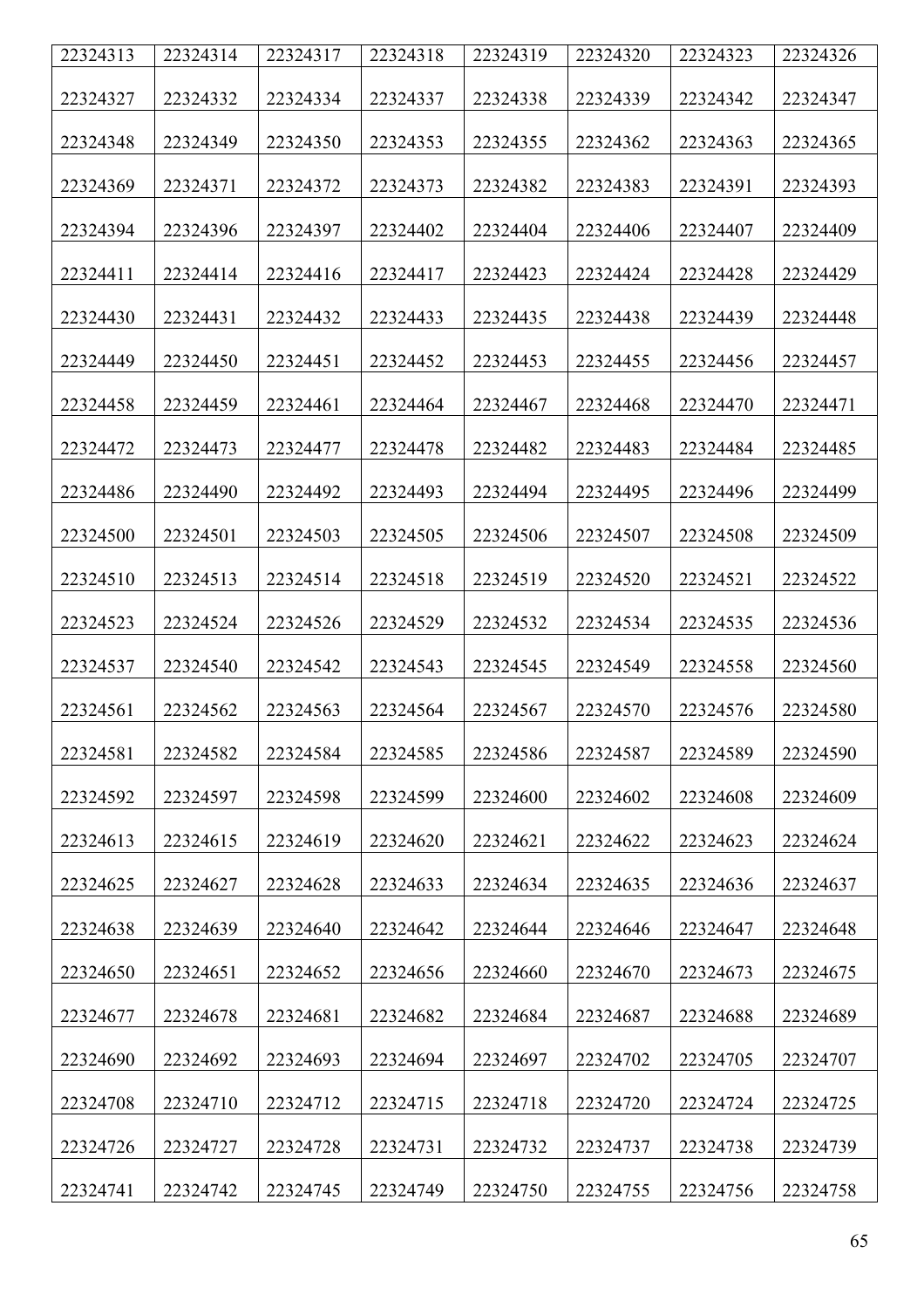| 22324760 | 22324764 | 22324765 | 22324766 | 22324768 | 22324770 | 22324773 | 22324779 |
|----------|----------|----------|----------|----------|----------|----------|----------|
| 22324780 | 22324781 | 22324785 | 22324787 | 22324788 | 22324789 | 22324791 | 22324793 |
| 22324795 | 22324796 | 22324797 | 22324798 | 22324800 | 22324802 | 22324805 | 22324806 |
| 22324808 | 22324809 | 22324810 | 22324811 | 22324812 | 22324814 | 22324817 | 22324820 |
| 22324821 | 22324823 | 22324825 | 22324826 | 22324827 | 22324829 | 22324830 | 22324831 |
| 22324835 | 22324836 | 22324837 | 22324839 | 22324845 | 22324846 | 22324847 | 22324850 |
| 22324851 | 22324854 | 22324856 | 22324857 | 22324859 | 22324866 | 22324870 | 22324872 |
| 22324874 | 22324880 | 22324885 | 22324887 | 22324888 | 22324889 | 22324891 | 22324893 |
| 22324894 | 22324895 | 22324897 | 22324898 | 22324899 | 22324900 | 22324901 | 22324902 |
| 22324903 | 22324904 | 22324908 | 22324909 | 22324912 | 22324913 | 22324916 | 22324918 |
| 22324919 | 22324920 | 22324921 | 22324922 | 22324923 | 22324924 | 22324925 | 22324926 |
| 22324927 | 22324930 | 22324932 | 22324934 | 22324935 | 22324936 | 22324937 | 22324938 |
| 22324939 | 22324941 | 22324942 | 22324944 | 22324945 | 22324949 | 22324955 | 22324956 |
| 22324959 | 22324960 | 22324961 | 22324962 | 22324964 | 22324967 | 22324968 | 22324970 |
| 22324971 | 22324972 | 22324973 | 22324976 | 22324977 | 22324978 | 22324981 | 22324982 |
| 22324983 | 22324988 | 22324989 | 22324991 | 22324992 | 22324993 | 22324994 | 22324995 |
| 22324996 | 22324997 | 22325000 | 22325001 | 22325002 | 22325008 | 22325009 | 22325010 |
| 22325012 | 22325014 | 22325015 | 22325016 | 22325019 | 22325020 | 22325021 | 22325024 |
| 22325025 | 22325027 | 22325030 | 22325032 | 22325035 | 22325036 | 22325039 | 22325040 |
| 22325041 | 22325042 | 22325043 | 22325044 | 22325047 | 22325048 | 22325049 | 22325050 |
| 22325051 | 22325052 | 22325054 | 22325057 | 22325058 | 22325060 | 22325061 | 22325069 |
| 22325071 | 22325072 | 22325074 | 22325075 | 22325076 | 22325078 | 22325079 | 22325081 |
| 22325082 | 22325085 | 22325088 | 22325091 | 22325092 | 22325093 | 22325094 | 22325095 |
| 22325098 | 22325099 | 22325101 | 22325104 | 22325106 | 22325107 | 22325108 | 22325109 |
| 22325110 | 22325112 | 22325115 | 22325116 | 22325118 | 22325119 | 22325120 | 22325124 |
| 22325125 | 22325128 | 22325130 | 22325133 | 22325134 | 22325135 | 22325144 | 22325145 |
|          |          |          |          |          |          |          |          |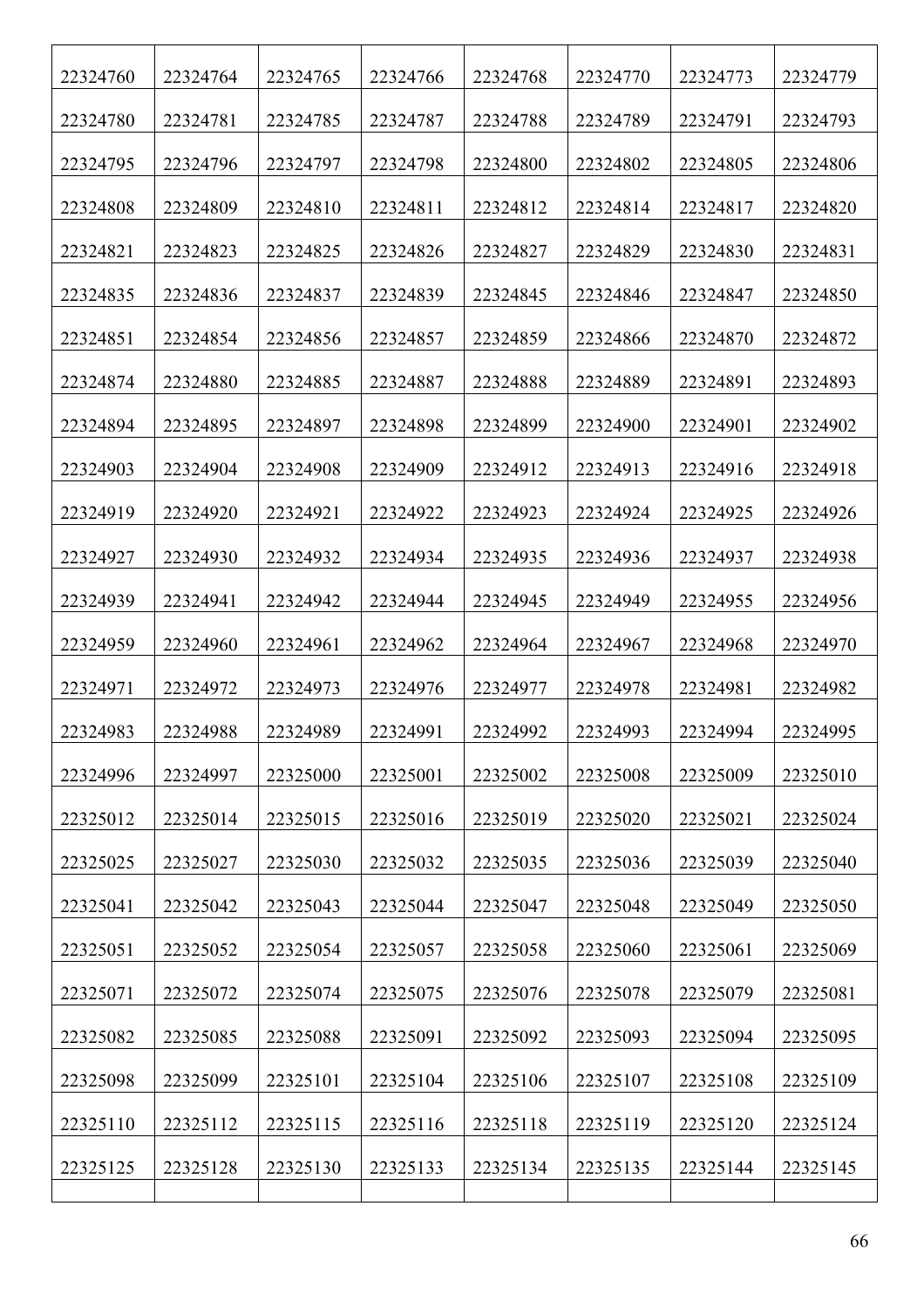| 22325146 | 22325147 | 22325151 | 22325153 | 22325158 | 22325160 | 22325163 | 22325166 |
|----------|----------|----------|----------|----------|----------|----------|----------|
| 22325167 | 22325168 | 22325169 | 22325172 | 22325173 | 22325176 | 22325177 | 22325179 |
| 22325180 | 22325181 | 22325183 | 22325184 | 22325186 | 22325188 | 22325193 | 22325195 |
| 22325196 | 22325197 | 22325198 | 22325199 | 22325200 | 22325201 | 22325202 | 22325203 |
| 22325204 | 22325207 | 22325208 | 22325211 | 22325213 | 22325214 | 22325215 | 22325216 |
| 22325217 | 22325218 | 22325219 | 22325220 | 22325221 | 22325223 | 22325224 | 22325227 |
| 22325231 | 22325233 | 22325237 | 22325239 | 22325241 | 22325243 | 22325244 | 22325246 |
| 22325247 | 22325249 | 22325251 | 22325256 | 22325258 | 22325259 | 22325260 | 22325263 |
| 22325264 | 22325269 | 22325270 | 22325273 | 22325274 | 22325280 | 22325281 | 22325282 |
| 22325288 | 22325289 | 22325290 | 22325296 | 22325297 | 22325298 | 22325301 | 22325302 |
| 22325306 | 22325307 | 22325308 | 22325310 | 22325312 | 22325313 | 22325314 | 22325315 |
| 22325316 | 22325318 | 22325319 | 22325322 | 22325327 | 22325330 | 22325334 | 22325337 |
| 22325346 | 22325347 | 22325348 | 22325350 | 22325355 | 22325356 | 22325357 | 22325358 |
| 22325361 | 22325362 | 22325364 | 22325366 | 22325368 | 22325371 | 22325375 | 22325378 |
| 22325379 | 22325380 | 22325383 | 22325384 | 22325385 | 22325388 | 22325390 | 22325395 |
| 22325397 | 22325400 | 22325401 | 22325402 | 22325403 | 22325406 | 22325409 | 22325410 |
| 22325412 | 22325415 | 22325418 | 22325419 | 22325421 | 22325426 | 22325427 | 22325428 |
| 22325430 | 22325433 | 22325434 | 22325437 | 22325438 | 22325440 | 22325441 | 22325442 |
| 22325443 | 22325444 | 22325445 | 22325446 | 22325450 | 22325454 | 22325455 | 22325456 |
| 22325457 | 22325458 | 22325459 | 22325461 | 22325462 | 22325464 | 22325466 | 22325467 |
| 22325470 | 22325471 | 22325472 | 22325473 | 22325476 | 22325479 | 22325480 | 22325481 |
| 22325484 | 22325485 | 22325489 | 22325492 | 22325494 | 22325495 | 22325496 | 22325498 |
| 22325501 | 22325503 | 22325504 | 22325505 | 22325508 | 22325510 | 22325516 | 22325521 |
| 22325523 | 22325525 | 22325527 | 22325528 | 22325530 | 22325532 | 22325533 | 22325537 |
| 22325543 | 22325544 | 22325545 | 22325547 | 22325551 | 22325553 | 22325554 | 22325555 |
| 22325556 | 22325558 | 22325559 | 22325561 | 22325562 | 22325563 | 22325565 | 22325567 |
| 22325569 | 22325570 | 22325571 | 22325572 | 22325573 | 22325577 | 22325579 | 22325581 |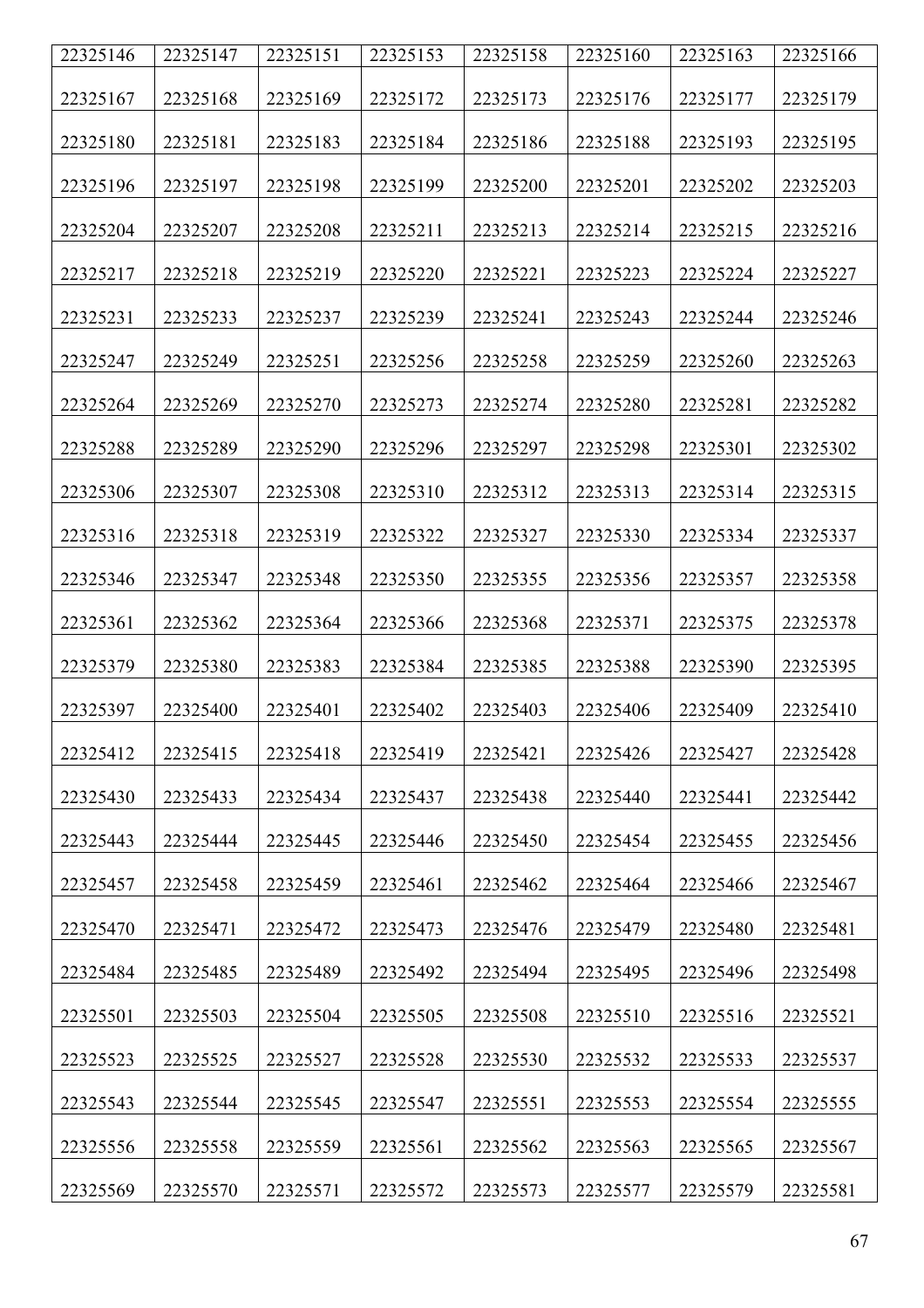| 22325582 | 22325583 | 22325585 | 22325586 | 22325588 | 22325589 | 22325592 | 22325595 |
|----------|----------|----------|----------|----------|----------|----------|----------|
| 22325598 | 22325599 | 22325600 | 22325601 | 22325602 | 22325605 | 22325606 | 22325607 |
| 22325609 | 22325610 | 22325613 | 22325616 | 22325617 | 22325619 | 22325626 | 22325627 |
| 22325629 | 22325636 | 22325642 | 22325648 | 22325649 | 22325650 | 22325655 | 22325656 |
| 22325660 | 22325661 | 22325663 | 22325666 | 22325667 | 22325672 | 22325676 | 22325677 |
| 22325680 | 22325681 | 22325682 | 22325684 | 22325686 | 22325687 | 22325690 | 22325691 |
| 22325693 | 22325696 | 22325697 | 22325698 | 22325700 | 22325701 | 22325702 | 22325711 |
| 22325712 | 22325714 | 22325715 | 22325717 | 22325721 | 22325722 | 22325723 | 22325724 |
| 22325726 | 22325727 | 22325736 | 22325742 | 22325748 | 22325751 | 22325753 | 22325754 |
| 22325755 | 22325762 | 22325764 | 22325766 | 22325767 | 22325769 | 22325772 | 22325775 |
| 22325777 | 22325779 | 22325780 | 22325781 | 22325783 | 22325786 | 22325787 | 22325788 |
| 22325790 | 22325791 | 22325792 | 22325793 | 22325794 | 22325795 | 22325796 | 22325798 |
| 22325803 | 22325804 | 22325807 | 22325809 | 22325810 | 22325812 | 22325813 | 22325814 |
| 22325821 | 22325825 | 22325830 | 22325840 | 22325842 | 22325846 | 22325852 | 22325855 |
| 22325859 | 22325860 | 22325861 | 22325864 | 22325868 | 22325875 | 22325880 | 22325883 |
| 22325887 | 22325891 | 22325893 | 22325894 | 22325899 | 22325907 | 22325908 | 22325910 |
| 22325912 | 22325913 | 22325915 | 22325916 | 22325921 | 22325925 | 22325927 | 22325928 |
| 22325931 | 22325932 | 22325934 | 22325936 | 22325937 | 22325945 | 22325946 | 22325949 |
| 22325950 | 22325955 | 22325958 | 22325959 | 22325963 | 22325964 | 22325968 | 22325972 |
| 22325973 | 22325975 | 22325976 | 22325978 | 22325982 | 22325986 | 22325989 | 22325990 |
| 22325992 | 22325996 | 22325997 | 22325998 | 22325999 | 22326002 | 22326007 | 22326008 |
| 22326010 | 22326012 | 22326013 | 22326015 | 22326016 | 22326019 | 22326020 | 22326022 |
| 22326024 | 22326026 | 22326028 | 22326035 | 22326036 | 22326037 | 22326038 | 22326039 |
| 22326040 | 22326041 | 22326047 | 22326048 | 22326050 | 22326053 | 22326058 | 22326059 |
| 22326060 | 22326061 | 22326062 | 22326066 | 22326069 | 22326070 | 22326071 | 22326074 |
| 22326076 | 22326078 | 22326079 | 22326080 | 22326081 | 22326082 | 22326083 | 22326085 |
|          |          |          |          |          |          |          |          |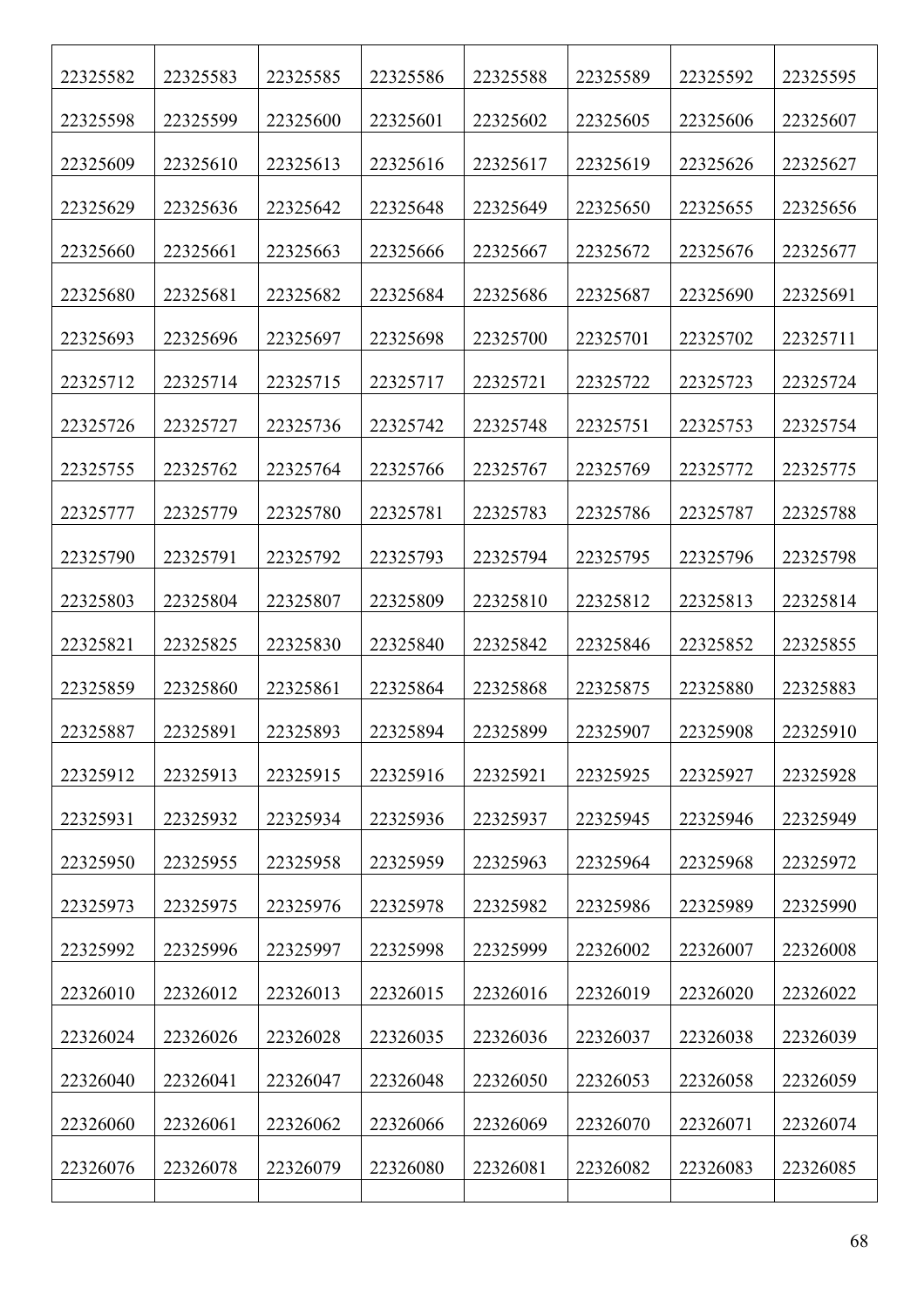| 22326087 | 22326089 | 22326091 | 22326094 | 22326095 | 22326096 | 22326098 | 22326099 |
|----------|----------|----------|----------|----------|----------|----------|----------|
| 22326101 | 22326103 | 22326107 | 22326108 | 22326109 | 22326111 | 22326113 | 22326114 |
| 22326115 | 22326116 | 22326118 | 22326119 | 22326120 | 22326123 | 22326125 | 22326126 |
| 22326128 | 22326130 | 22326132 | 22326133 | 22326136 | 22326139 | 22326141 | 22326144 |
| 22326146 | 22326151 | 22326152 | 22326154 | 22326156 | 22326158 | 22326160 | 22326163 |
| 22326164 | 22326168 | 22326169 | 22326170 | 22326171 | 22326172 | 22326174 | 22326175 |
| 22326179 | 22326185 | 22326187 | 22326189 | 22326191 | 22326200 | 22326203 | 22326208 |
| 22326209 | 22326214 | 22326215 | 22326217 | 22326218 | 22326220 | 22326224 | 22326225 |
| 22326226 | 22326228 | 22326230 | 22326232 | 22326233 | 22326236 | 22326237 | 22326239 |
| 22326240 | 22326245 | 22326246 | 22326254 | 22326257 | 22326258 | 22326264 | 22326269 |
| 22326272 | 22326273 | 22326274 | 22326279 | 22326280 | 22326281 | 22326283 | 22326284 |
| 22326286 | 22326287 | 22326290 | 22326293 | 22326295 | 22326296 | 22326297 | 22326299 |
| 22326300 | 22326306 | 22326307 | 22326312 | 22326315 | 22326317 | 22326318 | 22326320 |
| 22326321 | 22326327 | 22326328 | 22326330 | 22326336 | 22326337 | 22326338 | 22326340 |
| 22326346 | 22326347 | 22326348 | 22326349 | 22326350 | 22326352 | 22326354 | 22326355 |
| 22326358 | 22326359 | 22326362 | 22326364 | 22326365 | 22326366 | 22326368 | 22326369 |
| 22326370 | 22326371 | 22326372 | 22326373 | 22326374 | 22326377 | 22326380 | 22326382 |
| 22326383 | 22326384 | 22326386 | 22326396 | 22326403 | 22326404 | 22326415 | 22326416 |
| 22326417 | 22326418 | 22326419 | 22326421 | 22326426 | 22326427 | 22326432 | 22326435 |
| 22326436 | 22326437 | 22326439 | 22326440 | 22326448 | 22326450 | 22326452 | 22326454 |
| 22326455 | 22326456 | 22326457 | 22326462 | 22326464 | 22326465 | 22326468 | 22326474 |
| 22326476 | 22326477 | 22326478 | 22326482 | 22326494 | 22326496 | 22326497 | 22326498 |
| 22326501 | 22326505 | 22326507 | 22326509 | 22326510 | 22326511 | 22326513 | 22326516 |
| 22326519 | 22326521 | 22326522 | 22326525 | 22326526 | 22326528 | 22326530 | 22326532 |
| 22326534 | 22326535 | 22326536 | 22326538 | 22326544 | 22326546 | 22326547 | 22326548 |
| 22326549 | 22326554 | 22326557 | 22326558 | 22326559 | 22326561 | 22326562 | 22326563 |
| 22326564 | 22326565 | 22326568 | 22326569 | 22326570 | 22326571 | 22326572 | 22326576 |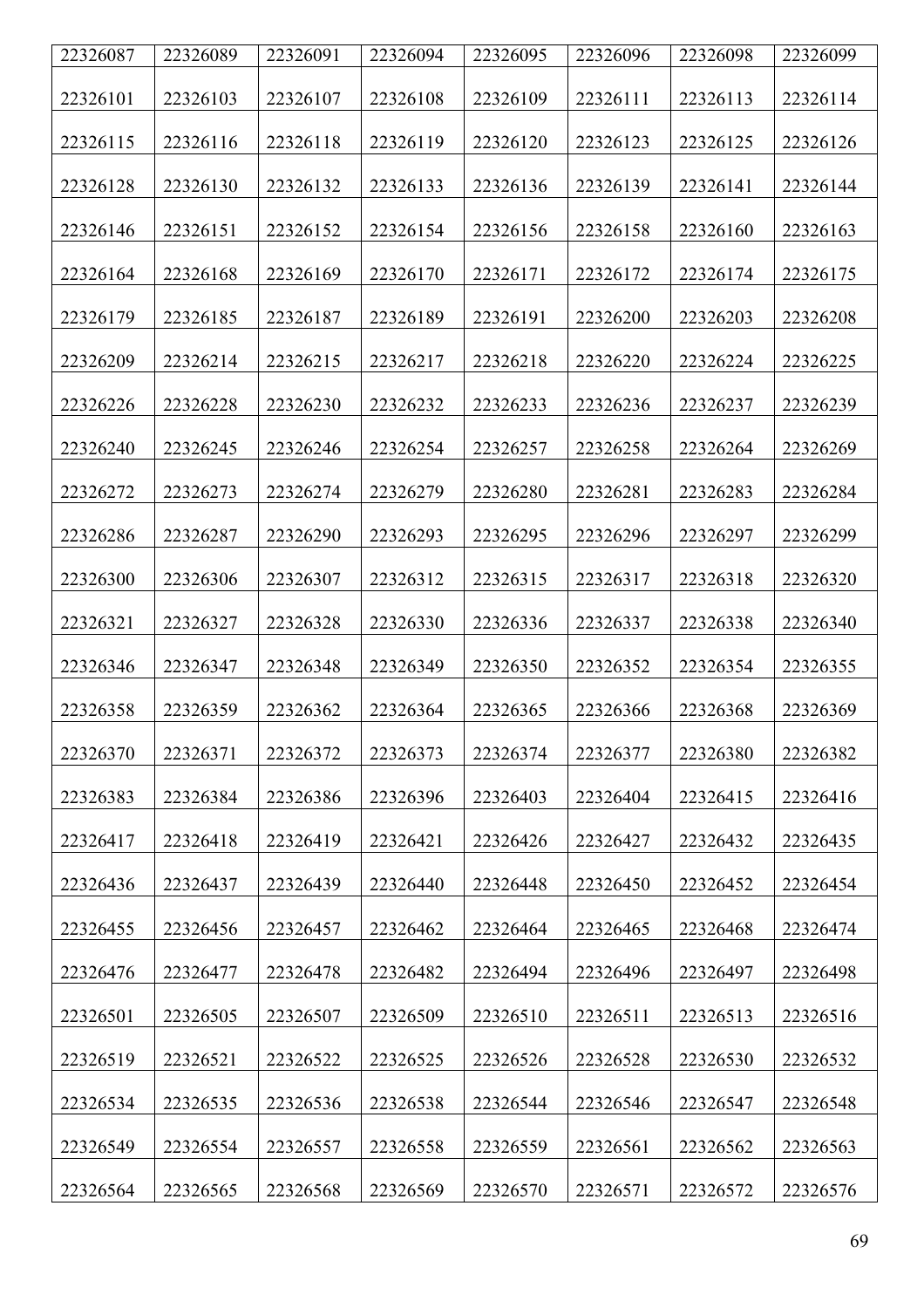| 22326577 | 22326578 | 22326579 | 22326580 | 22326582 | 22326585 | 22326590 | 22326591 |
|----------|----------|----------|----------|----------|----------|----------|----------|
| 22326592 | 22326596 | 22326598 | 22326599 | 22326601 | 22326602 | 22326603 | 22326604 |
| 22326606 | 22326608 | 22326611 | 22326612 | 22326622 | 22326623 | 22326624 | 22326626 |
| 22326627 | 22326630 | 22326631 | 22326636 | 22326641 | 22326642 | 22326646 | 22326647 |
| 22326649 | 22326651 | 22326656 | 22326665 | 22326669 | 22326670 | 22326671 | 22326672 |
| 22326673 | 22326675 | 22326680 | 22326681 | 22326683 | 22326685 | 22326686 | 22326687 |
| 22326689 | 22326690 | 22326692 | 22326693 | 22326695 | 22326696 | 22326697 | 22326699 |
| 22326702 | 22326703 | 22326704 | 22326705 | 22326708 | 22326710 | 22326711 | 22326712 |
| 22326713 | 22326714 | 22326720 | 22326721 | 22326724 | 22326726 | 22326727 | 22326729 |
| 22326730 | 22326731 | 22326732 | 22326733 | 22326734 | 22326736 | 22326745 | 22326750 |
| 22326754 | 22326756 | 22326757 | 22326760 | 22326761 | 22326771 | 22326772 | 22326773 |
| 22326776 | 22326777 | 22326778 | 22326781 | 22326782 | 22326785 | 22326786 | 22326787 |
| 22326788 | 22326791 | 22326795 | 22326796 | 22326798 | 22326800 | 22326803 | 22326805 |
| 22326806 | 22326811 | 22326819 | 22326821 | 22326822 | 22326823 | 22326826 | 22326827 |
| 22326829 | 22326830 | 22326832 | 22326835 | 22326836 | 22326837 | 22326838 | 22326840 |
| 22326841 | 22326844 | 22326845 | 22326846 | 22326847 | 22326851 | 22326853 | 22326856 |
| 22326857 | 22326864 | 22326865 | 22326866 | 22326871 | 22326873 | 22326878 | 22326879 |
| 22326881 | 22326883 | 22326886 | 22326888 | 22326889 | 22326890 | 22326891 | 22326892 |
| 22326898 | 22326905 | 22326906 | 22326910 | 22326911 | 22326913 | 22326915 | 22326916 |
| 22326917 | 22326918 | 22326919 | 22326920 | 22326924 | 22326926 | 22326930 | 22326931 |
| 22326937 | 22326939 | 22326940 | 22326950 | 22326951 | 22326952 | 22326958 | 22326962 |
| 22326963 | 22326971 | 22326974 | 22326975 | 22326976 | 22326980 | 22326981 | 22326984 |
| 22326991 | 22326992 | 22326996 | 22326997 | 22326999 | 22327002 | 22327004 | 22327006 |
| 22327009 | 22327016 | 22327024 | 22327030 | 22327034 | 22327037 | 22327054 | 22327055 |
| 22327069 | 22327070 | 22327071 | 22327073 | 22327074 | 22327076 | 22327077 | 22327080 |
| 22327082 | 22327084 | 22327088 | 22327091 | 22327092 | 22327100 | 22327102 | 22327105 |
|          |          |          |          |          |          |          |          |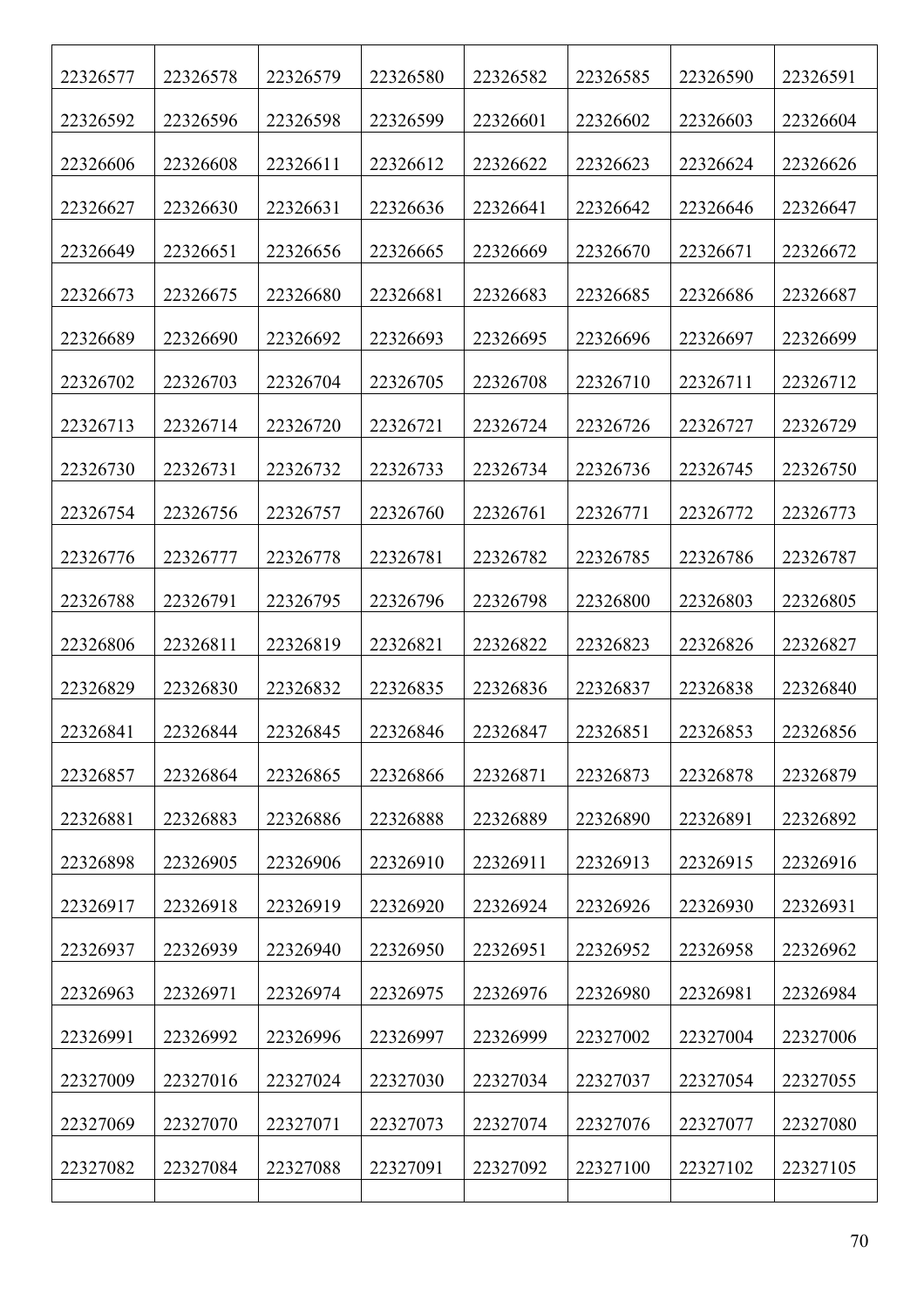| 22327106 | 22327112 | 22327113 | 22327114 | 22327115 | 22327119 | 22327123 | 22327125 |
|----------|----------|----------|----------|----------|----------|----------|----------|
| 22327126 | 22327127 | 22327128 | 22327133 | 22327134 | 22327140 | 22327144 | 22327145 |
| 22327146 | 22327147 | 22327148 | 22327149 | 22327150 | 22327151 | 22327153 | 22327155 |
| 22327157 | 22327158 | 22327159 | 22327160 | 22327162 | 22327167 | 22327168 | 22327170 |
| 22327173 | 22327174 | 22327175 | 22327176 | 22327179 | 22327180 | 22327181 | 22327182 |
| 22327183 | 22327184 | 22327185 | 22327187 | 22327188 | 22327191 | 22327195 | 22327197 |
| 22327199 | 22327203 | 22327205 | 22327206 | 22327208 | 22327209 | 22327211 | 22327213 |
| 22327214 | 22327216 | 22327219 | 22327220 | 22327221 | 22327222 | 22327224 | 22327227 |
| 22327229 | 22327230 | 22327234 | 22327236 | 22327238 | 22327239 | 22327240 | 22327242 |
| 22327243 | 22327245 | 22327246 | 22327250 | 22327260 | 22327261 | 22327262 | 22327267 |
| 22327268 | 22327271 | 22327273 | 22327277 | 22327278 | 22327279 | 22327280 | 22327281 |
| 22327282 | 22327283 | 22327285 | 22327288 | 22327289 | 22327292 | 22327293 | 22327296 |
| 22327297 | 22327302 | 22327305 | 22327306 | 22327307 | 22327312 | 22327314 | 22327317 |
| 22327318 | 22327321 | 22327324 | 22327325 | 22327326 | 22327327 | 22327328 | 22327330 |
| 22327332 | 22327333 | 22327334 | 22327336 | 22327339 | 22327341 | 22327354 | 22327357 |
| 22327358 | 22327359 | 22327361 | 22327363 | 22327365 | 22327371 | 22327372 | 22327373 |
| 22327374 | 22327378 | 22327379 | 22327380 | 22327388 | 22327391 | 22327394 | 22327396 |
| 22327397 | 22327399 | 22327402 | 22327403 | 22327404 | 22327406 | 22327407 | 22327408 |
| 22327413 | 22327415 | 22327417 | 22327418 | 22327419 | 22327421 | 22327424 | 22327426 |
| 22327427 | 22327430 | 22327432 | 22327433 | 22327436 | 22327440 | 22327441 | 22327442 |
| 22327451 | 22327455 | 22327456 | 22327457 | 22327458 | 22327460 | 22327461 | 22327462 |
| 22327463 | 22327464 | 22327465 | 22327466 | 22327467 | 22327469 | 22327471 | 22327474 |
| 22327476 | 22327477 | 22327478 | 22327480 | 22327481 | 22327482 | 22327483 | 22327486 |
| 22327488 | 22327489 | 22327490 | 22327491 | 22327492 | 22327497 | 22327500 | 22327502 |
| 22327504 | 22327505 | 22327506 | 22327511 | 22327512 | 22327513 | 22327514 | 22327518 |
| 22327521 | 22327522 | 22327524 | 22327525 | 22327528 | 22327529 | 22327530 | 22327531 |
| 22327532 | 22327534 | 22327535 | 22327537 | 22327538 | 22327539 | 22327540 | 22327542 |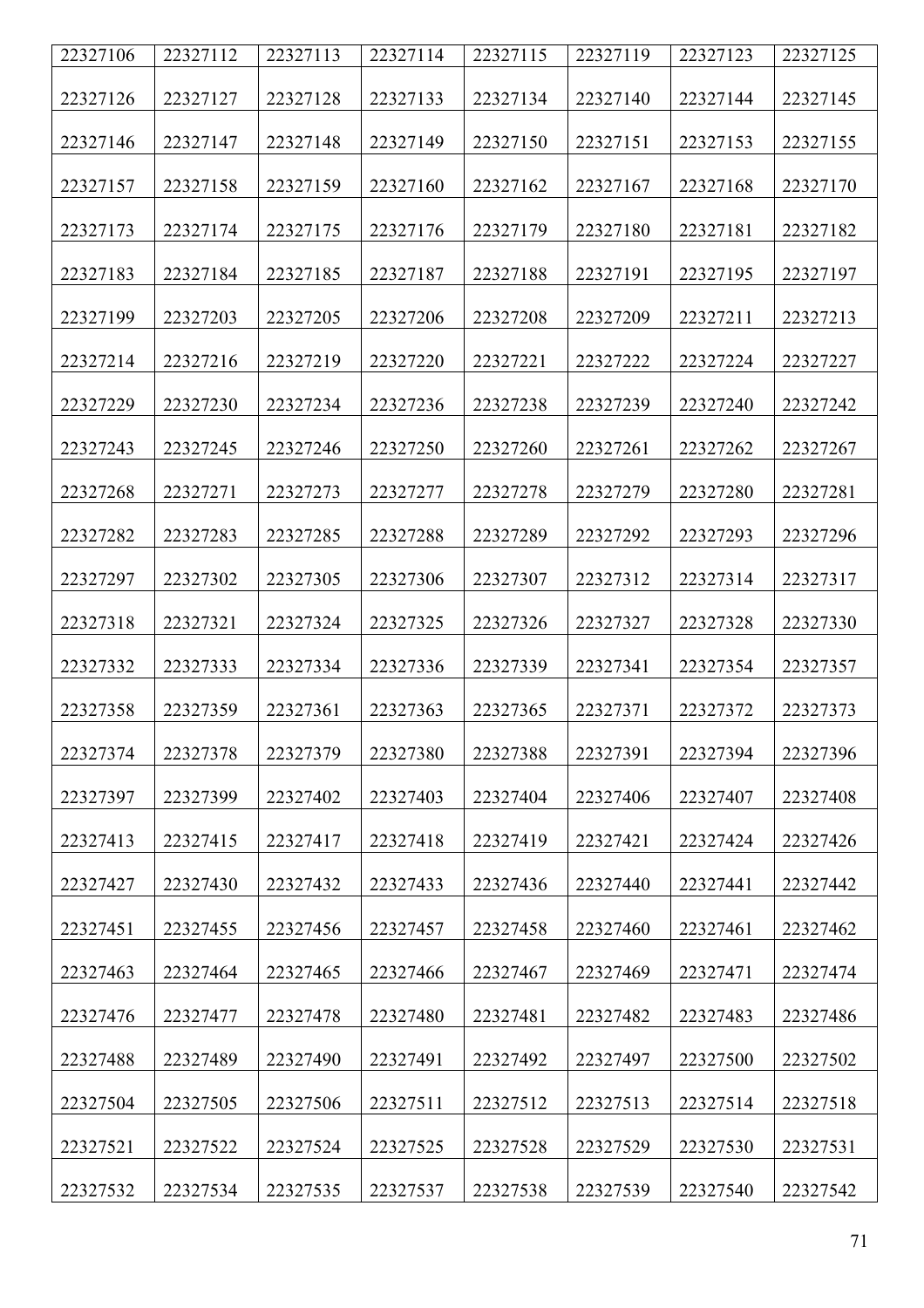| 22327543 | 22327544 | 22327546 | 22327549 | 22327556 | 22327558 | 22327559 | 22327562 |
|----------|----------|----------|----------|----------|----------|----------|----------|
| 22327565 | 22327566 | 22327568 | 22327569 | 22327570 | 22327571 | 22327572 | 22327574 |
| 22327575 | 22327577 | 22327578 | 22327579 | 22327581 | 22327582 | 22327583 | 22327585 |
| 22327592 | 22327593 | 22327595 | 22327598 | 22327599 | 22327600 | 22327601 | 22327602 |
| 22327604 | 22327605 | 22327608 | 22327613 | 22327620 | 22327621 | 22327624 | 22327627 |
| 22327628 | 22327631 | 22327633 | 22327634 | 22327635 | 22327636 | 22327639 | 22327640 |
| 22327642 | 22327644 | 22327645 | 22327649 | 22327651 | 22327652 | 22327655 | 22327656 |
| 22327657 | 22327658 | 22327659 | 22327660 | 22327661 | 22327663 | 22327664 | 22327665 |
| 22327669 | 22327671 | 22327672 | 22327675 | 22327676 | 22327678 | 22327679 | 22327680 |
| 22327681 | 22327683 | 22327684 | 22327686 | 22327688 | 22327689 | 22327690 | 22327693 |
| 22327694 | 22327697 | 22327698 | 22327699 | 22327701 | 22327702 | 22327703 | 22327704 |
| 22327705 | 22327706 | 22327707 | 22327708 | 22327709 | 22327711 | 22327718 | 22327721 |
| 22327722 | 22327727 | 22327728 | 22327732 | 22327733 | 22327734 | 22327735 | 22327736 |
| 22327737 | 22327738 | 22327739 | 22327741 | 22327742 | 22327744 | 22327747 | 22327749 |
| 22327750 | 22327751 | 22327753 | 22327754 | 22327755 | 22327759 | 22327762 | 22327763 |
| 22327771 | 22327772 | 22327773 | 22327774 | 22327775 | 22327780 | 22327781 | 22327782 |
| 22327783 | 22327785 | 22327786 | 22327787 | 22327789 | 22327790 | 22327791 | 22327792 |
| 22327794 | 22327797 | 22327799 | 22327801 | 22327802 | 22327803 | 22327806 | 22327808 |
| 22327809 | 22327813 | 22327815 | 22327820 | 22327821 | 22327822 | 22327824 | 22327825 |
| 22327828 | 22327829 | 22327832 | 22327833 | 22327837 | 22327838 | 22327840 | 22327842 |
| 22327843 | 22327844 | 22327845 | 22327846 | 22327847 | 22327848 | 22327849 | 22327853 |
| 22327854 | 22327855 | 22327856 | 22327857 | 22327859 | 22327860 | 22327864 | 22327865 |
| 22327866 | 22327867 | 22327870 | 22327879 | 22327880 | 22327882 | 22327883 | 22327885 |
| 22327886 | 22327887 | 22327889 | 22327890 | 22327897 | 22327899 | 22327904 | 22327905 |
| 22327906 | 22327907 | 22327908 | 22327910 | 22327911 | 22327912 | 22327914 | 22327915 |
| 22327916 | 22327917 | 22327918 | 22327920 | 22327922 | 22327923 | 22327925 | 22327926 |
|          |          |          |          |          |          |          |          |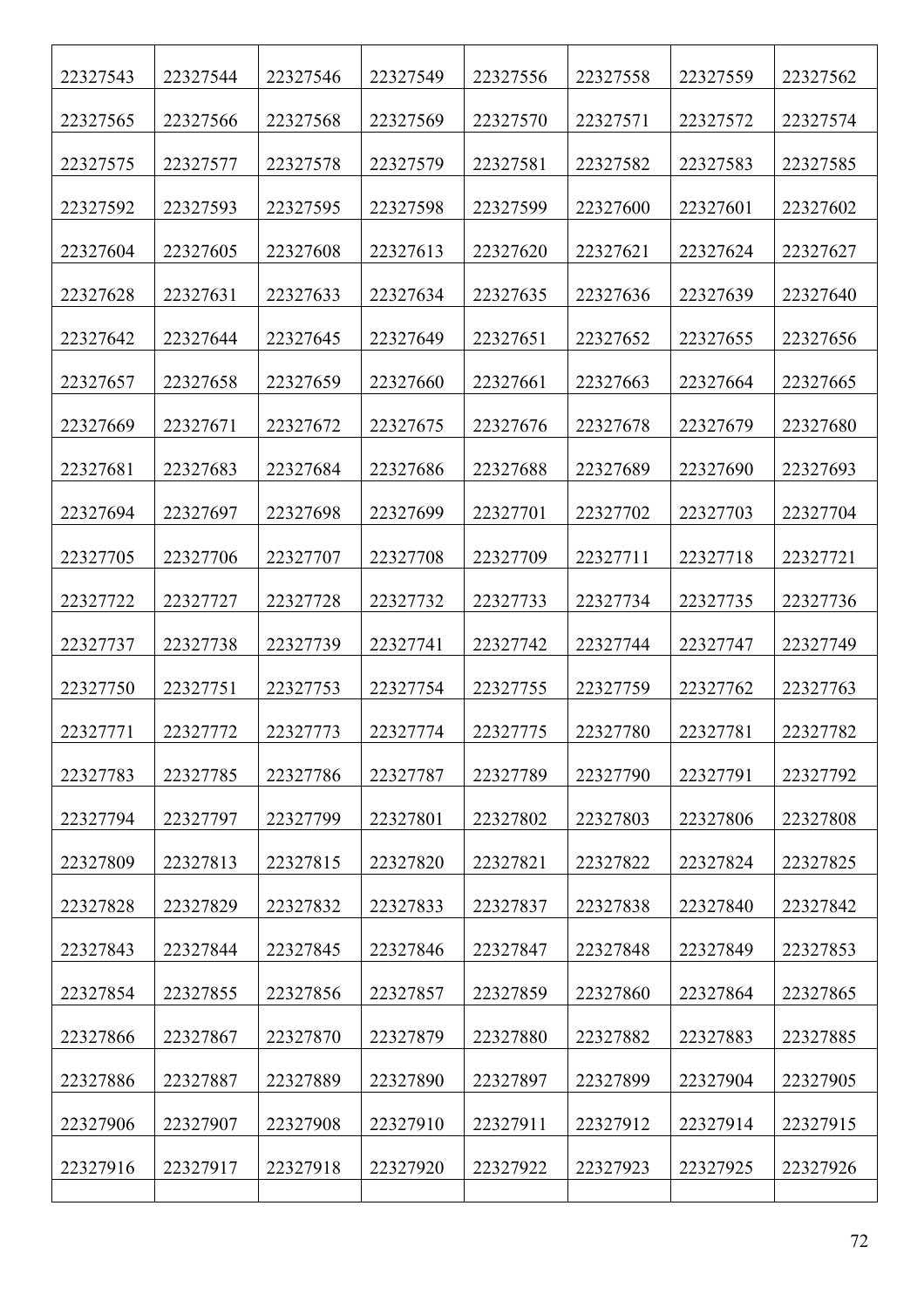| 22327928 | 22327929 | 22327930 | 22327931 | 22327932 | 22327933 | 22327934 | 22327935 |
|----------|----------|----------|----------|----------|----------|----------|----------|
| 22327936 | 22327937 | 22327938 | 22327940 | 22327943 | 22327947 | 22327950 | 22327951 |
| 22327952 | 22327953 | 22327956 | 22327958 | 22327959 | 22327962 | 22327973 | 22327977 |
| 22327978 | 22327980 | 22327981 | 22327982 | 22327983 | 22327989 | 22327990 | 22327992 |
| 22327993 | 22327999 | 22328000 | 22328003 | 22328005 | 22328006 | 22328008 | 22328009 |
| 22328011 | 22328012 | 22328013 | 22328014 | 22328015 | 22328016 | 22328017 | 22328019 |
| 22328021 | 22328022 | 22328024 | 22328025 | 22328030 | 22328031 | 22328032 | 22328033 |
| 22328034 | 22328035 | 22328037 | 22328040 | 22328042 | 22328044 | 22328045 | 22328050 |
| 22328055 | 22328057 | 22328062 | 22328063 | 22328069 | 22328070 | 22328072 | 22328075 |
| 22328076 | 22328077 | 22328078 | 22328080 | 22328081 | 22328083 | 22328084 | 22328086 |
| 22328089 | 22328090 | 22328091 | 22328094 | 22328097 | 22328099 | 22328100 | 22328101 |
| 22328103 | 22328105 | 22328109 | 22328110 | 22328112 | 22328114 | 22328119 | 22328120 |
| 22328123 | 22328125 | 22328130 | 22328133 | 22328137 | 22328139 | 22328141 | 22328142 |
| 22328143 | 22328146 | 22328147 | 22328148 | 22328152 | 22328157 | 22328158 | 22328159 |
| 22328165 | 22328166 | 22328167 | 22328168 | 22328169 | 22328170 | 22328175 | 22328176 |
| 22328177 | 22328178 | 22328182 | 22328185 | 22328188 | 22328189 | 22328191 | 22328192 |
| 22328193 | 22328194 | 22328196 | 22328197 | 22328203 | 22328206 | 22328208 | 22328210 |
| 22328213 | 22328214 | 22328220 | 22328221 | 22328223 | 22328225 | 22328227 | 22328232 |
| 22328233 | 22328234 | 22328236 | 22328237 | 22328238 | 22328241 | 22328245 | 22328247 |
| 22328248 | 22328251 | 22328253 | 22328254 | 22328255 | 22328258 | 22328259 | 22328260 |
| 22328261 | 22328262 | 22328265 | 22328266 | 22328267 | 22328268 | 22328269 | 22328270 |
| 22328278 | 22328284 | 22328285 | 22328287 | 22328290 | 22328293 | 22328296 | 22328297 |
| 22328301 | 22328302 | 22328304 | 22328311 | 22328312 | 22328315 | 22328318 | 22328320 |
| 22328326 | 22328329 | 22328331 | 22328336 | 22328338 | 22328344 | 22328345 | 22328346 |
| 22328348 | 22328350 | 22328352 | 22328354 | 22328357 | 22328359 | 22328361 | 22328362 |
| 22328365 | 22328366 | 22328369 | 22328370 | 22328371 | 22328373 | 22328378 | 22328379 |
| 22328382 | 22328384 | 22328389 | 22328392 | 22328394 | 22328395 | 22328396 | 22328397 |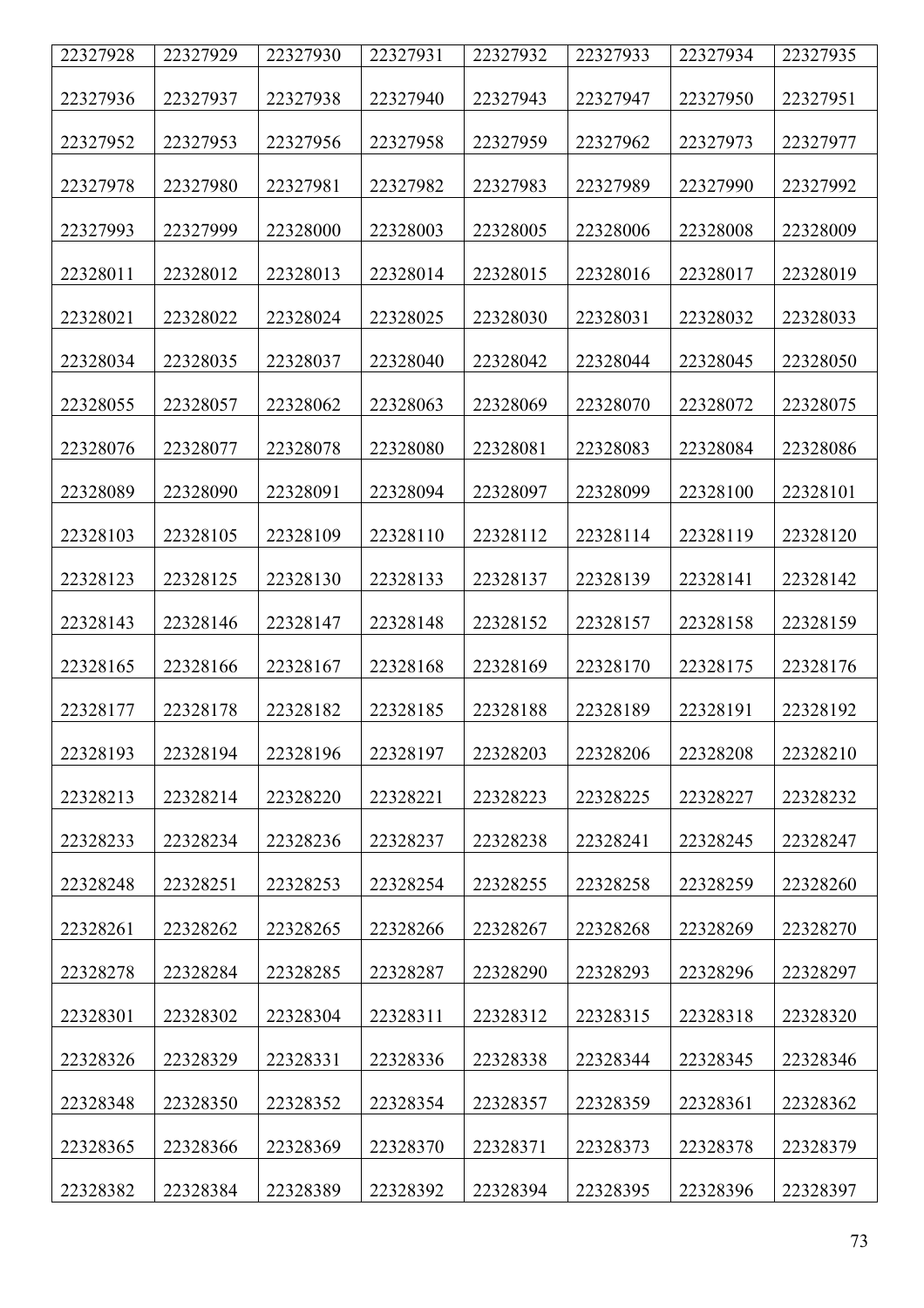| 22328398 | 22328403 | 22328406 | 22328408 | 22328411 | 22328413 | 22328414 | 22328415 |
|----------|----------|----------|----------|----------|----------|----------|----------|
| 22328418 | 22328423 | 22328424 | 22328425 | 22328426 | 22328432 | 22328434 | 22328436 |
| 22328437 | 22328441 | 22328453 | 22328456 | 22328458 | 22328460 | 22328465 | 22328466 |
| 22328467 | 22328468 | 22328469 | 22328474 | 22328477 | 22328480 | 22328490 | 22328496 |
| 22328499 | 22328504 | 22328506 | 22328508 | 22328509 | 22328510 | 22328511 | 22328513 |
| 22328515 | 22328516 | 22328518 | 22328520 | 22328526 | 22328527 | 22328532 | 22328534 |
| 22328538 | 22328541 | 22328542 | 22328544 | 22328545 | 22328547 | 22328548 | 22328551 |
| 22328552 | 22328553 | 22328555 | 22328556 | 22328558 | 22328563 | 22328566 | 22328567 |
| 22328572 | 22328580 | 22328581 | 22328582 | 22328583 | 22328584 | 22328585 | 22328588 |
| 22328589 | 22328590 | 22328591 | 22328592 | 22328595 | 22328601 | 22328602 | 22328604 |
| 22328605 | 22328606 | 22328607 | 22328608 | 22328609 | 22328612 | 22328613 | 22328616 |
| 22328617 | 22328618 | 22328619 | 22328621 | 22328624 | 22328625 | 22328626 | 22328628 |
| 22328629 | 22328630 | 22328631 | 22328636 | 22328637 | 22328638 | 22328639 | 22328640 |
| 22328642 | 22328645 | 22328647 | 22328651 | 22328652 | 22328656 | 22328657 | 22328658 |
| 22328659 | 22328662 | 22328663 | 22328664 | 22328665 | 22328668 | 22328671 | 22328672 |
| 22328673 | 22328674 | 22328680 | 22328681 | 22328684 | 22328685 | 22328686 | 22328687 |
| 22328689 | 22328690 | 22328691 | 22328692 | 22328697 | 22328699 | 22328700 | 22328702 |
| 22328706 | 22328707 | 22328710 | 22328716 | 22328717 | 22328718 | 22328719 | 22328720 |
| 22328723 | 22328724 | 22328725 | 22328727 | 22328728 | 22328731 | 22328733 | 22328734 |
| 22328735 | 22328740 | 22328742 | 22328746 | 22328747 | 22328748 | 22328750 | 22328753 |
| 22328754 | 22328755 | 22328759 | 22328760 | 22328764 | 22328771 | 22328772 | 22328773 |
| 22328775 | 22328778 | 22328779 | 22328780 | 22328782 | 22328783 | 22328784 | 22328785 |
| 22328786 | 22328788 | 22328790 | 22328791 | 22328792 | 22328793 | 22328795 | 22328796 |
| 22328797 | 22328800 | 22328801 | 22328802 | 22328803 | 22328807 | 22328811 | 22328813 |
| 22328819 | 22328821 | 22328824 | 22328825 | 22328830 | 22328832 | 22328833 | 22328834 |
| 22328835 | 22328837 | 22328839 | 22328845 | 22328847 | 22328854 | 22328860 | 22328862 |
|          |          |          |          |          |          |          |          |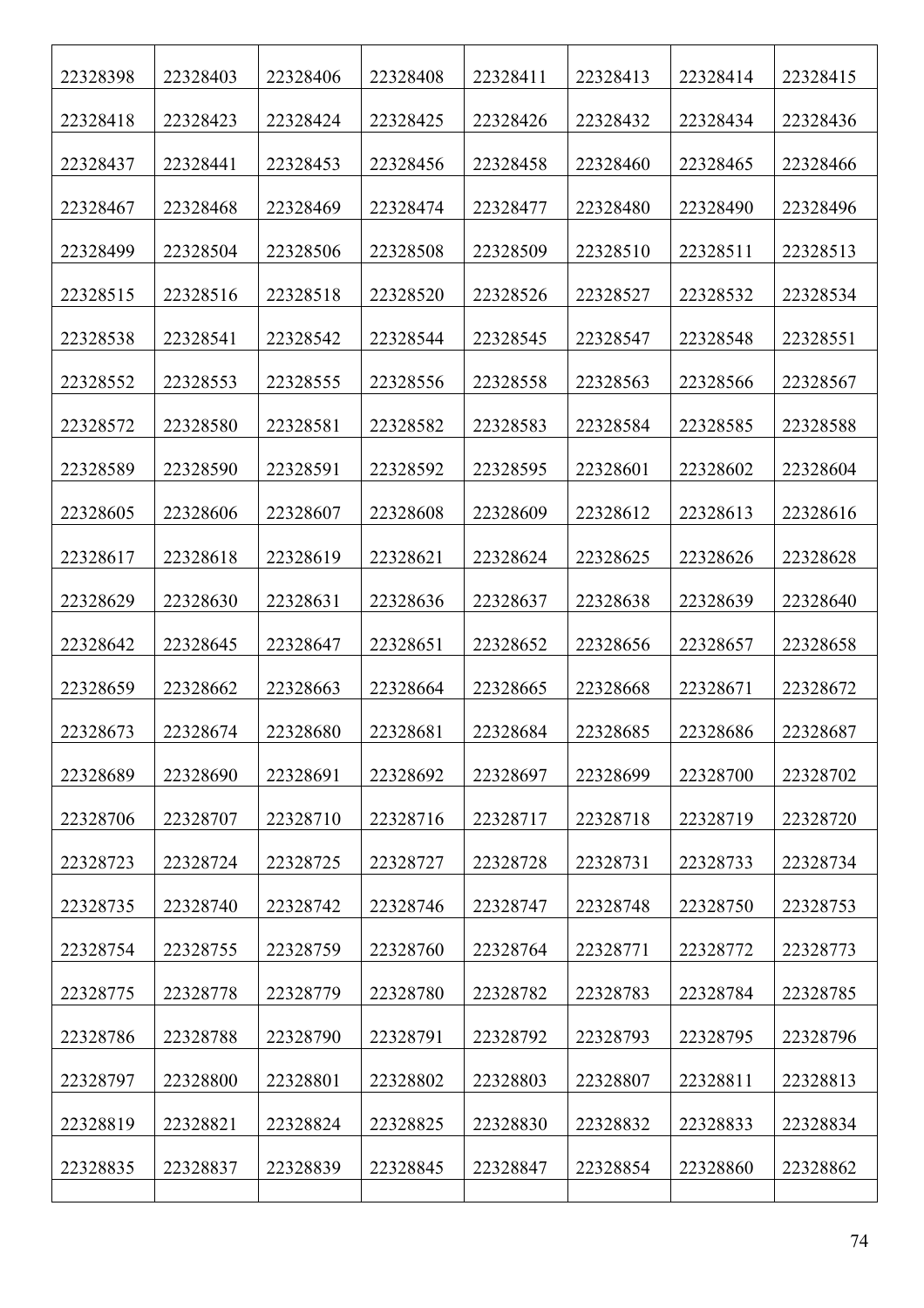| 22328863 | 22328864 | 22328867 | 22328876 | 22328880 | 22328890 | 22328891 | 22328892 |
|----------|----------|----------|----------|----------|----------|----------|----------|
|          |          |          |          |          |          |          |          |
| 22328897 | 22328898 | 22328900 | 22328902 | 22328903 | 22328904 | 22328905 | 22328906 |
| 22328909 | 22328911 | 22328913 | 22328914 | 22328915 | 22328917 | 22328921 | 22328929 |
| 22328932 | 22328935 | 22328936 | 22328937 | 22328940 | 22328943 | 22328948 | 22328950 |
| 22328953 | 22328955 | 22328960 | 22328968 | 22328969 | 22328970 | 22328974 | 22328976 |
| 22328977 | 22328980 | 22328981 | 22328982 | 22328984 | 22328985 | 22328986 | 22328990 |
| 22328992 | 22328994 | 22328996 | 22328999 | 22329001 | 22329002 | 22329004 | 22329011 |
| 22329012 | 22329013 | 22329015 | 22329021 | 22329022 | 22329024 | 22329025 | 22329028 |
| 22329030 | 22329034 | 22329037 | 22329045 | 22329048 | 22329050 | 22329051 | 22329062 |
| 22329063 | 22329066 | 22329067 | 22329069 | 22329070 | 22329073 | 22329074 | 22329077 |
| 22329078 | 22329079 | 22329080 | 22329081 | 22329083 | 22329086 | 22329093 | 22329094 |
| 22329098 | 22329107 | 22329108 | 22329109 | 22329110 | 22329111 | 22329114 | 22329118 |
| 22329119 | 22329121 | 22329123 | 22329124 | 22329133 | 22329135 | 22329137 | 22329138 |
| 22329140 | 22329143 | 22329144 | 22329145 | 22329147 | 22329154 | 22329155 | 22329156 |
| 22329157 | 22329159 | 22329162 | 22329164 | 22329167 | 22329168 | 22329169 | 22329170 |
| 22329171 | 22329172 | 22329183 | 22329184 | 22329188 | 22329191 | 22329193 | 22329194 |
| 22329195 | 22329196 | 22329199 | 22329203 | 22329205 | 22329209 | 22329210 | 22329213 |
| 22329215 | 22329218 | 22329219 | 22329225 | 22329226 | 22329227 | 22329230 | 22329231 |
| 22329237 | 22329242 | 22329244 | 22329245 | 22329246 | 22329249 | 22329250 | 22329252 |
| 22329254 | 22329255 | 22329256 | 22329258 | 22329259 | 22329260 | 22329261 | 22329262 |
| 22329265 | 22329275 | 22329279 | 22329280 | 22329282 | 22329284 | 22329285 | 22329287 |
| 22329291 | 22329292 | 22329295 | 22329298 | 22329300 | 22329303 | 22329306 | 22329307 |
| 22329311 | 22329312 | 22329313 | 22329316 | 22329317 | 22329318 | 22329319 | 22329320 |
| 22329321 | 22329322 | 22329325 | 22329327 | 22329328 | 22329329 | 22329332 | 22329334 |
| 22329335 | 22329336 | 22329337 | 22329338 | 22329339 | 22329340 | 22329341 | 22329342 |
| 22329343 | 22329347 | 22329350 | 22329353 | 22329356 | 22329362 | 22329363 | 22329365 |
| 22329371 | 22329372 | 22329373 | 22329375 | 22329379 | 22329381 | 22329384 | 22329385 |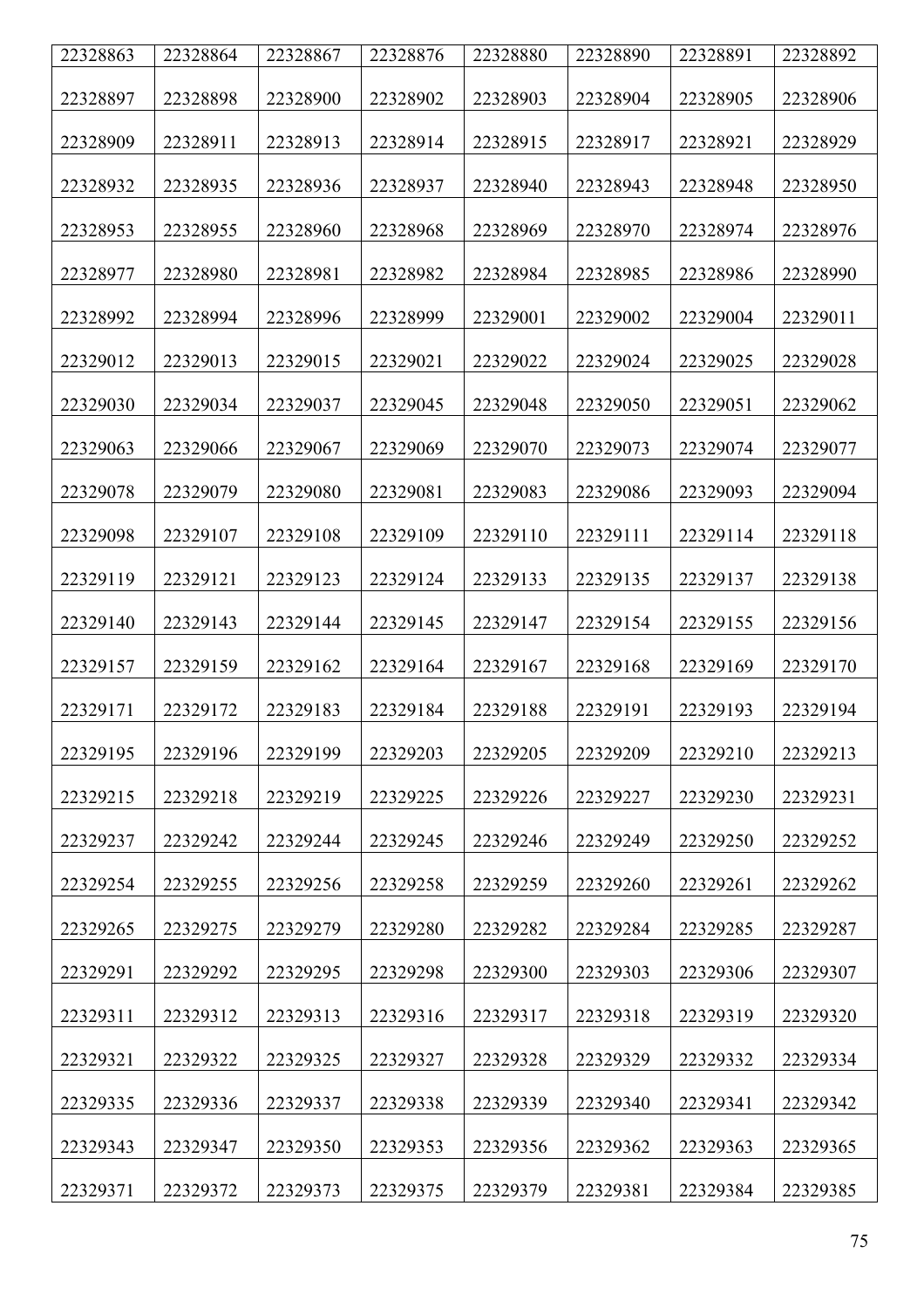| 22329389 | 22329391 | 22329393 | 22329395 | 22329396 | 22329399 | 22329401 | 22329405 |
|----------|----------|----------|----------|----------|----------|----------|----------|
| 22329409 | 22329410 | 22329413 | 22329414 | 22329416 | 22329417 | 22329418 | 22329419 |
| 22329421 | 22329422 | 22329426 | 22329428 | 22329430 | 22329431 | 22329432 | 22329433 |
| 22329435 | 22329437 | 22329438 | 22329442 | 22329443 | 22329444 | 22329445 | 22329446 |
| 22329447 | 22329451 | 22329452 | 22329455 | 22329460 | 22329462 | 22329463 | 22329465 |
| 22329466 | 22329467 | 22329471 | 22329472 | 22329473 | 22329474 | 22329475 | 22329479 |
| 22329482 | 22329484 | 22329486 | 22329487 | 22329489 | 22329492 | 22329493 | 22329494 |
| 22329495 | 22329496 | 22329500 | 22329501 | 22329502 | 22329503 | 22329507 | 22329508 |
| 22329510 | 22329517 | 22329520 | 22329521 | 22329524 | 22329525 | 22329527 | 22329530 |
| 22329532 | 22329533 | 22329537 | 22329538 | 22329542 | 22329543 | 22329544 | 22329545 |
| 22329546 | 22329547 | 22329550 | 22329551 | 22329552 | 22329553 | 22329554 | 22329557 |
| 22329558 | 22329559 | 22329560 | 22329561 | 22329562 | 22329563 | 22329564 | 22329565 |
| 22329569 | 22329570 | 22329572 | 22329575 | 22329576 | 22329577 | 22329578 | 22329583 |
| 22329584 | 22329585 | 22329586 | 22329588 | 22329589 | 22329593 | 22329598 | 22329600 |
| 22329601 | 22329603 | 22329604 | 22329607 | 22329608 | 22329609 | 22329610 | 22329611 |
| 22329612 | 22329614 | 22329618 | 22329620 | 22329625 | 22329626 | 22329628 | 22329629 |
| 22329633 | 22329639 | 22329640 | 22329641 | 22329643 | 22329645 | 22329647 | 22329649 |
| 22329650 | 22329652 | 22329653 | 22329655 | 22329657 | 22329658 | 22329659 | 22329660 |
| 22329661 | 22329663 | 22329666 | 22329667 | 22329672 | 22329673 | 22329675 | 22329678 |
| 22329679 | 22329680 | 22329682 | 22329683 | 22329684 | 22329686 | 22329687 | 22329689 |
| 22329690 | 22329696 | 22329698 | 22329699 | 22329703 | 22329704 | 22329705 | 22329706 |
| 22329707 | 22329708 | 22329709 | 22329711 | 22329713 | 22329716 | 22329722 | 22329724 |
| 22329726 | 22329727 | 22329728 | 22329732 | 22329733 | 22329734 | 22329735 | 22329737 |
| 22329738 | 22329740 | 22329742 | 22329743 | 22329744 | 22329746 | 22329747 | 22329748 |
| 22329749 | 22329750 | 22329751 | 22329753 | 22329754 | 22329756 | 22329757 | 22329758 |
| 22329760 | 22329765 | 22329769 | 22329770 | 22329774 | 22329777 | 22329778 | 22329781 |
|          |          |          |          |          |          |          |          |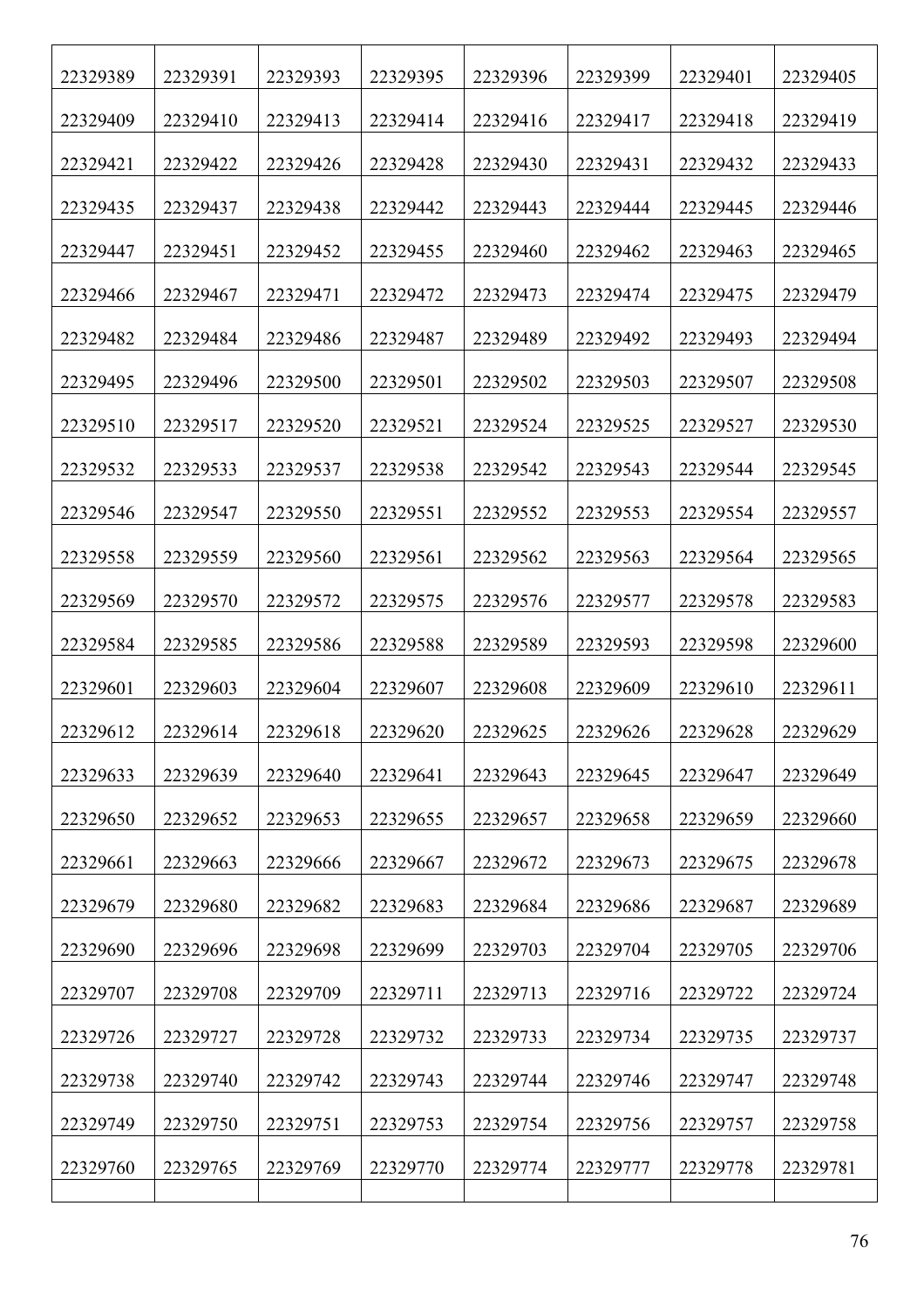| 22329782 | 22329785 | 22329786 | 22329787 | 22329790 | 22329792 | 22329793 | 22329796 |
|----------|----------|----------|----------|----------|----------|----------|----------|
| 22329797 | 22329798 | 22329799 | 22329802 | 22329803 | 22329805 | 22329806 | 22329811 |
| 22329813 | 22329814 | 22329816 | 22329817 | 22329820 | 22329821 | 22329822 | 22329823 |
| 22329824 | 22329826 | 22329829 | 22329830 | 22329836 | 22329840 | 22329841 | 22329845 |
| 22329846 | 22329849 | 22329850 | 22329854 | 22329856 | 22329858 | 22329859 | 22329865 |
| 22329866 | 22329872 | 22329880 | 22329884 | 22329885 | 22329889 | 22329894 | 22329898 |
| 22329901 | 22329902 | 22329905 | 22329907 | 22329910 | 22329913 | 22329914 | 22329915 |
| 22329916 | 22329919 | 22329921 | 22329922 | 22329925 | 22329926 | 22329930 | 22329931 |
| 22329932 | 22329934 | 22329935 | 22329938 | 22329941 | 22329942 | 22329944 | 22329946 |
| 22329948 | 22329949 | 22329955 | 22329956 | 22329957 | 22329960 | 22329963 | 22329965 |
| 22329966 | 22329967 | 22329969 | 22329970 | 22329971 | 22329974 | 22329975 | 22329976 |
| 22329977 | 22329978 | 22329979 | 22329981 | 22329982 | 22329983 | 22329984 | 22329985 |
| 22329986 | 22329987 | 22329988 | 22329989 | 22329994 | 22329995 | 22329999 | 22330004 |
| 22330006 | 22330010 | 22330011 | 22330012 | 22330014 | 22330017 | 22330019 | 22330022 |
| 22330025 | 22330030 | 22330031 | 22330033 | 22330034 | 22330035 | 22330036 | 22330037 |
| 22330039 | 22330042 | 22330043 | 22330048 | 22330049 | 22330051 | 22330053 | 22330055 |
| 22330056 | 22330058 | 22330059 | 22330060 | 22330062 | 22330063 | 22330066 | 22330067 |
| 22330069 | 22330070 | 22330072 | 22330074 | 22330075 | 22330077 | 22330078 | 22330079 |
| 22330083 | 22330084 | 22330086 | 22330087 | 22330089 | 22330090 | 22330093 | 22330096 |
| 22330097 | 22330100 | 22330103 | 22330104 | 22330113 | 22330115 | 22330128 | 22330132 |
| 22330133 | 22330134 | 22330136 | 22330138 | 22330141 | 22330142 | 22330143 | 22330144 |
| 22330145 | 22330146 | 22330147 | 22330148 | 22330149 | 22330150 | 22330152 | 22330153 |
| 22330155 | 22330156 | 22330162 | 22330165 | 22330175 | 22330177 | 22330179 | 22330188 |
| 22330190 | 22330194 | 22330196 | 22330199 | 22330205 | 22330206 | 22330211 | 22330212 |
| 22330221 | 22330223 | 22330227 | 22330228 | 22330229 | 22330230 | 22330232 | 22330233 |
| 22330234 | 22330237 | 22330238 | 22330239 | 22330240 | 22330241 | 22330244 | 22330251 |
| 22330252 | 22330256 | 22330267 | 22330268 | 22330272 | 22330276 | 22330277 | 22330278 |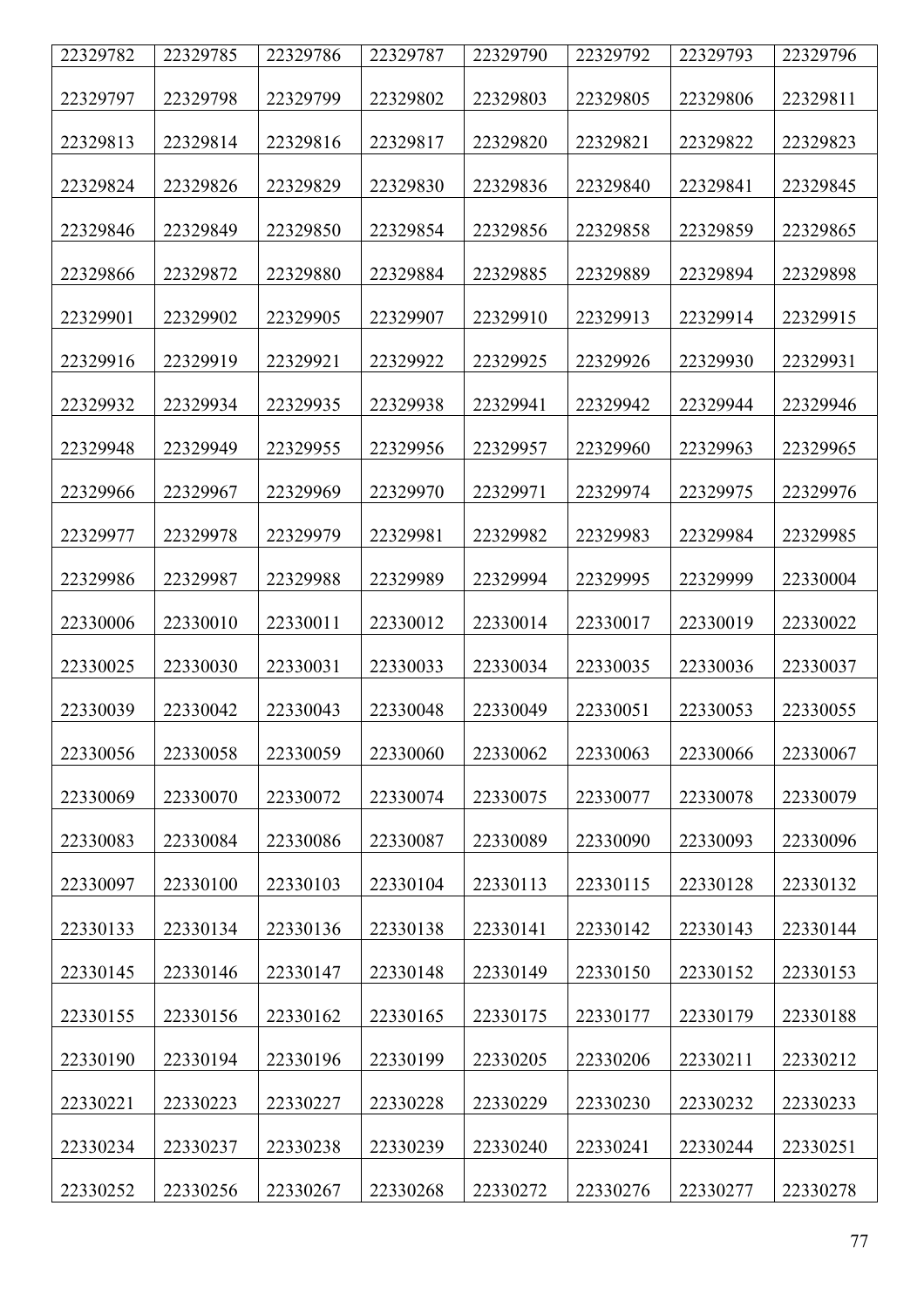| 22330279 | 22330282 | 22330283 | 22330284 | 22330285 | 22330286 | 22330287 | 22330288 |
|----------|----------|----------|----------|----------|----------|----------|----------|
| 22330290 | 22330293 | 22330294 | 22330295 | 22330296 | 22330297 | 22330301 | 22330303 |
| 22330304 | 22330305 | 22330307 | 22330308 | 22330309 | 22330315 | 22330316 | 22330317 |
| 22330319 | 22330321 | 22330322 | 22330323 | 22330324 | 22330327 | 22330329 | 22330332 |
| 22330335 | 22330337 | 22330339 | 22330340 | 22330341 | 22330342 | 22330346 | 22330349 |
| 22330350 | 22330352 | 22330355 | 22330361 | 22330362 | 22330365 | 22330368 | 22330370 |
| 22330387 | 22330391 | 22330392 | 22330393 | 22330395 | 22330397 | 22330405 | 22330409 |
| 22330410 | 22330413 | 22330414 | 22330415 | 22330417 | 22330418 | 22330422 | 22330423 |
| 22330425 | 22330427 | 22330429 | 22330431 | 22330433 | 22330434 | 22330436 | 22330440 |
| 22330442 | 22330444 | 22330445 | 22330455 | 22330458 | 22330459 | 22330460 | 22330473 |
| 22330476 | 22330478 | 22330480 | 22330483 | 22330484 | 22330487 | 22330488 | 22330490 |
| 22330492 | 22330493 | 22330504 | 22330507 | 22330509 | 22330510 | 22330511 | 22330513 |
| 22330514 | 22330515 | 22330519 | 22330520 | 22330521 | 22330526 | 22330527 | 22330528 |
| 22330529 | 22330530 | 22330534 | 22330535 | 22330536 | 22330537 | 22330539 | 22330540 |
| 22330542 | 22330543 | 22330544 | 22330546 | 22330548 | 22330551 | 22330552 | 22330554 |
| 22330556 | 22330559 | 22330560 | 22330561 | 22330564 | 22330565 | 22330566 | 22330568 |
| 22330570 | 22330573 | 22330574 | 22330575 | 22330577 | 22330578 | 22330581 | 22330582 |
| 22330583 | 22330585 | 22330586 | 22330587 | 22330588 | 22330589 | 22330590 | 22330591 |
| 22330595 | 22330596 | 22330599 | 22330600 | 22330601 | 22330602 | 22330604 | 22330605 |
| 22330606 | 22330608 | 22330610 | 22330612 | 22330613 | 22330614 | 22330615 | 22330618 |
| 22330619 | 22330621 | 22330622 | 22330626 | 22330627 | 22330628 | 22330636 | 22330638 |
| 22330639 | 22330640 | 22330641 | 22330642 | 22330644 | 22330650 | 22330651 | 22330652 |
| 22330653 | 22330656 | 22330658 | 22330659 | 22330660 | 22330661 | 22330662 | 22330663 |
| 22330664 | 22330665 | 22330671 | 22330677 | 22330678 | 22330683 | 22330685 | 22330686 |
| 22330690 | 22330699 | 22330703 | 22330709 | 22330716 | 22330734 | 22330742 | 22330744 |
| 22330745 | 22330746 | 22330749 | 22330752 | 22330753 | 22330755 | 22330756 | 22330759 |
|          |          |          |          |          |          |          |          |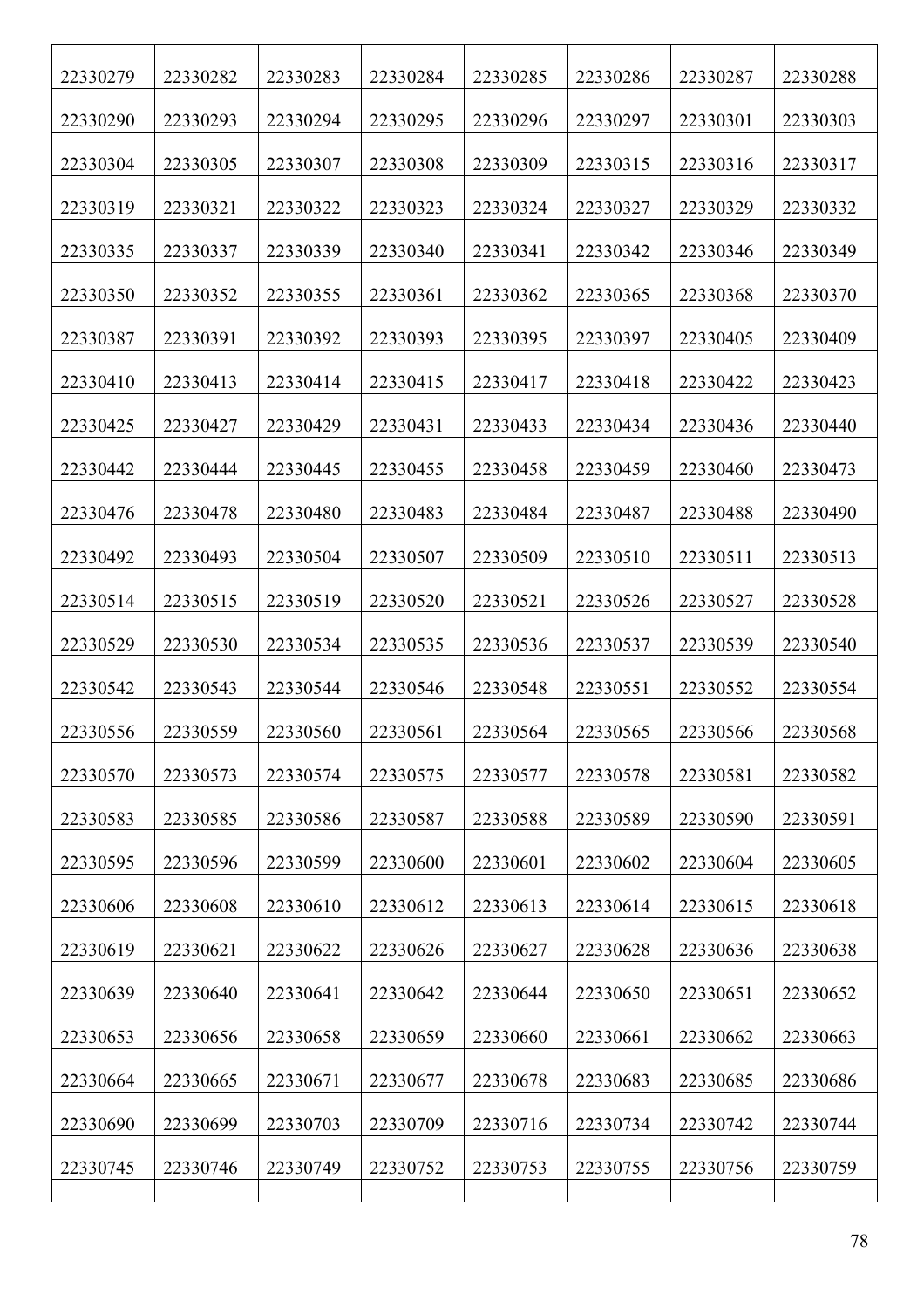| 22330760 | 22330764 | 22330768 | 22330769 | 22330770 | 22330771 | 22330774 | 22330776 |
|----------|----------|----------|----------|----------|----------|----------|----------|
| 22330778 | 22330779 | 22330780 | 22330784 | 22330785 | 22330786 | 22330787 | 22330788 |
| 22330789 | 22330790 | 22330791 | 22330793 | 22330794 | 22330796 | 22330797 | 22330804 |
| 22330805 | 22330809 | 22330810 | 22330812 | 22330813 | 22330816 | 22330820 | 22330821 |
| 22330824 | 22330829 | 22330836 | 22330837 | 22330838 | 22330839 | 22330843 | 22330844 |
| 22330845 | 22330847 | 22330848 | 22330849 | 22330851 | 22330854 | 22330855 | 22330858 |
| 22330859 | 22330860 | 22330866 | 22330869 | 22330870 | 22330871 | 22330874 | 22330876 |
| 22330881 | 22330882 | 22330885 | 22330889 | 22330890 | 22330892 | 22330902 | 22330903 |
| 22330904 | 22330907 | 22330908 | 22330909 | 22330913 | 22330914 | 22330918 | 22330919 |
| 22330922 | 22330924 | 22330927 | 22330929 | 22330930 | 22330931 | 22330934 | 22330935 |
| 22330936 | 22330937 | 22330938 | 22330949 | 22330950 | 22330951 | 22330953 | 22330954 |
| 22330956 | 22330957 | 22330958 | 22330959 | 22330961 | 22330965 | 22330966 | 22330967 |
| 22330968 | 22330969 | 22330970 | 22330971 | 22330973 | 22330974 | 22330975 | 22330976 |
| 22330977 | 22330979 | 22330980 | 22330982 | 22330983 | 22330985 | 22330986 | 22330987 |
| 22330988 | 22330990 | 22330991 | 22330992 | 22330996 | 22330997 | 22331001 | 22331002 |
| 22331004 | 22331006 | 22331007 | 22331010 | 22331012 | 22331016 | 22331017 | 22331019 |
| 22331020 | 22331022 | 22331024 | 22331025 | 22331026 | 22331027 | 22331029 | 22331030 |
| 22331031 | 22331032 | 22331033 | 22331034 | 22331035 | 22331036 | 22331037 | 22331040 |
| 22331041 | 22331042 | 22331044 | 22331045 | 22331047 | 22331048 | 22331049 | 22331051 |
| 22331052 | 22331058 | 22331059 | 22331060 | 22331061 | 22331062 | 22331063 | 22331065 |
| 22331067 | 22331070 | 22331071 | 22331073 | 22331074 | 22331076 | 22331077 | 22331078 |
| 22331079 | 22331080 | 22331081 | 22331082 | 22331083 | 22331084 | 22331086 | 22331090 |
| 22331091 | 22331097 | 22331101 | 22331103 | 22331104 | 22331108 | 22331112 | 22331115 |
| 22331119 | 22331122 | 22331123 | 22331128 | 22331130 | 22331132 | 22331133 | 22331134 |
| 22331137 | 22331138 | 22331139 | 22331140 | 22331143 | 22331147 | 22331148 | 22331150 |
| 22331151 | 22331152 | 22331153 | 22331154 | 22331156 | 22331157 | 22331158 | 22331164 |
| 22331165 | 22331167 | 22331169 | 22331170 | 22331171 | 22331173 | 22331174 | 22331175 |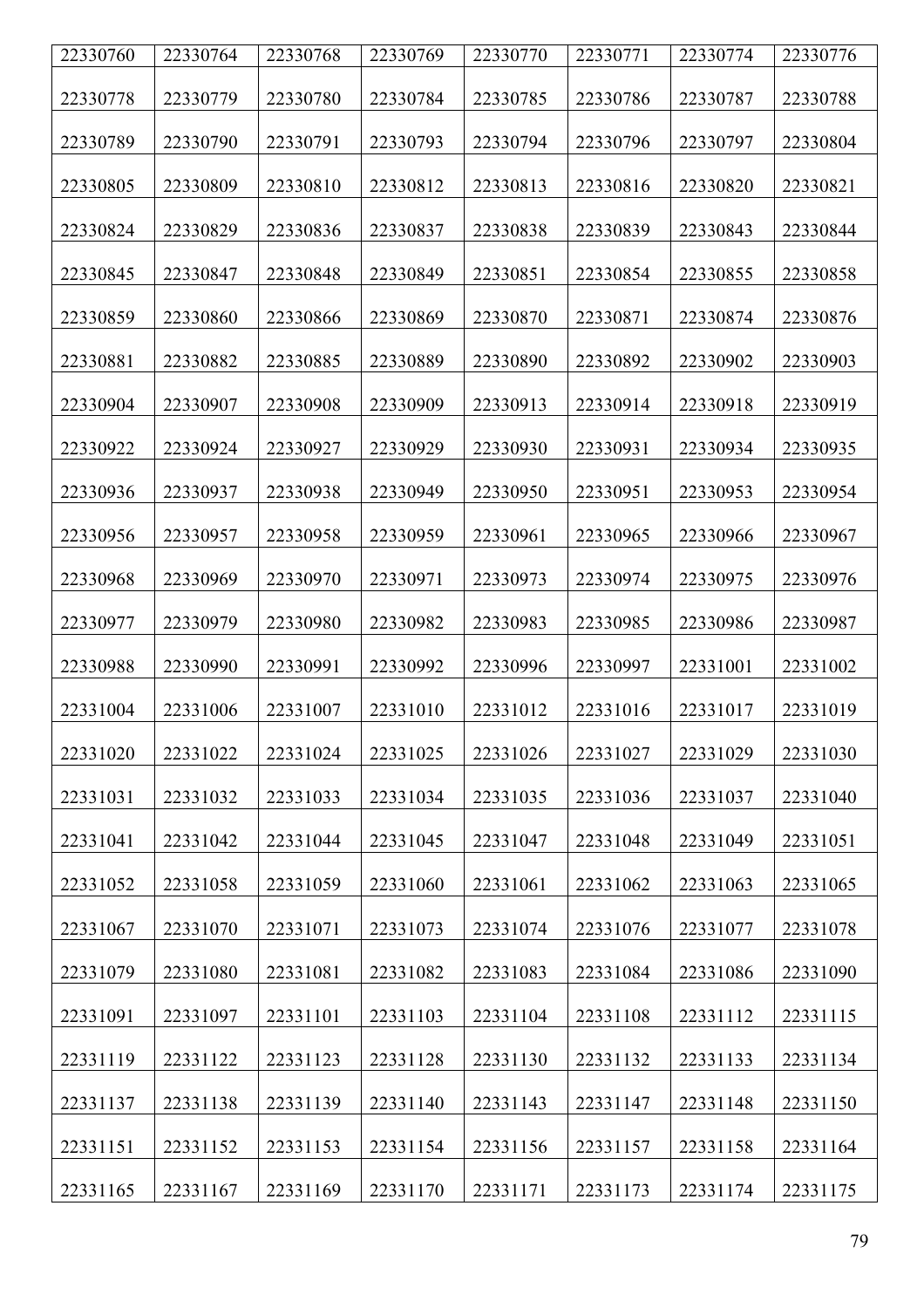| 22331176 | 22331179 | 22331180 | 22331182 | 22331183 | 22331191 | 22331195 | 22331207 |
|----------|----------|----------|----------|----------|----------|----------|----------|
| 22331210 | 22331211 | 22331214 | 22331218 | 22331219 | 22331220 | 22331225 | 22331227 |
| 22331228 | 22331232 | 22331233 | 22331234 | 22331236 | 22331239 | 22331241 | 22331243 |
| 22331245 | 22331248 | 22331251 | 22331264 | 22331267 | 22331268 | 22331270 | 22331271 |
| 22331272 | 22331277 | 22331279 | 22331281 | 22331283 | 22331285 | 22331286 | 22331289 |
| 22331291 | 22331294 | 22331299 | 22331301 | 22331307 | 22331311 | 22331315 | 22331316 |
| 22331317 | 22331318 | 22331319 | 22331320 | 22331322 | 22331323 | 22331324 | 22331325 |
| 22331326 | 22331327 | 22331328 | 22331329 | 22331330 | 22331331 | 22331333 | 22331336 |
| 22331340 | 22331341 | 22331343 | 22331344 | 22331346 | 22331348 | 22331349 | 22331350 |
| 22331353 | 22331354 | 22331357 | 22331359 | 22331363 | 22331364 | 22331365 | 22331367 |
| 22331368 | 22331370 | 22331373 | 22331377 | 22331382 | 22331386 | 22331387 | 22331390 |
| 22331393 | 22331394 | 22331398 | 22331401 | 22331406 | 22331407 | 22331409 | 22331415 |
| 22331416 | 22331418 | 22331419 | 22331421 | 22331422 | 22331424 | 22331426 | 22331429 |
| 22331430 | 22331431 | 22331436 | 22331437 | 22331438 | 22331441 | 22331443 | 22331446 |
| 22331447 | 22331450 | 22331454 | 22331455 | 22331456 | 22331459 | 22331461 | 22331462 |
| 22331463 | 22331470 | 22331471 | 22331472 | 22331473 | 22331474 | 22331475 | 22331476 |
| 22331477 | 22331484 | 22331487 | 22331492 | 22331494 | 22331495 | 22331496 | 22331498 |
| 22331499 | 22331501 | 22331502 | 22331503 | 22331504 | 22331505 | 22331509 | 22331510 |
| 22331511 | 22331514 | 22331515 | 22331519 | 22331522 | 22331526 | 22331527 | 22331528 |
| 22331530 | 22331533 | 22331537 | 22331539 | 22331540 | 22331551 | 22331557 | 22331561 |
| 22331562 | 22331563 | 22331567 | 22331568 | 22331569 | 22331570 | 22331586 | 22331587 |
| 22331590 | 22331600 | 22331603 | 22331606 | 22331607 | 22331608 | 22331610 | 22331612 |
| 22331613 | 22331614 | 22331617 | 22331619 | 22331620 | 22331622 | 22331625 | 22331626 |
| 22331627 | 22331628 | 22331632 | 22331635 | 22331637 | 22331638 | 22331640 | 22331641 |
| 22331643 | 22331649 | 22331650 | 22331651 | 22331656 | 22331657 | 22331658 | 22331660 |
| 22331663 | 22331664 | 22331667 | 22331668 | 22331670 | 22331672 | 22331679 | 22331680 |
|          |          |          |          |          |          |          |          |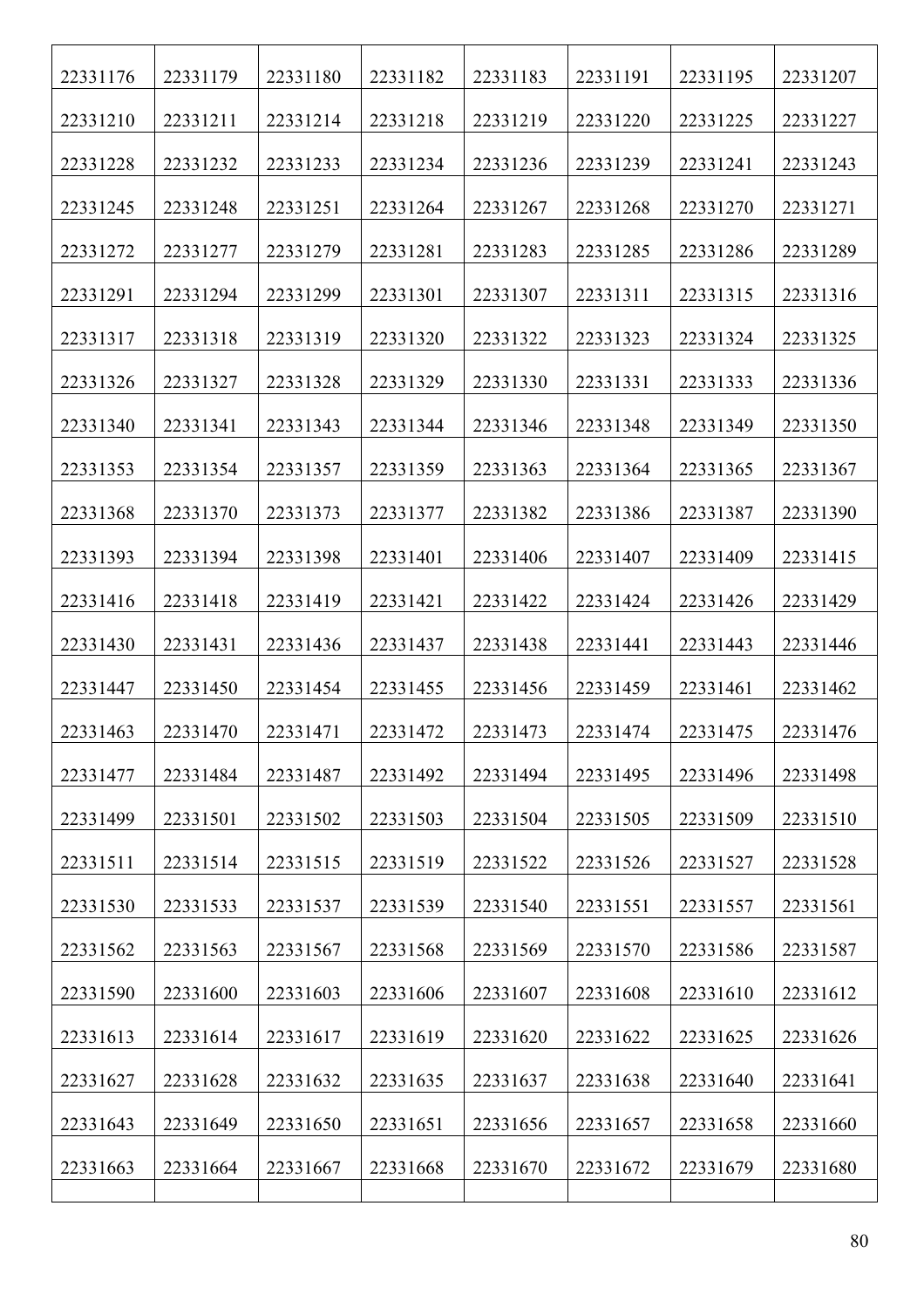| 22331681 | 22331682 | 22331683 | 22331685 | 22331686 | 22331687 | 22331688 | 22331692 |
|----------|----------|----------|----------|----------|----------|----------|----------|
| 22331696 | 22331697 | 22331698 | 22331700 | 22331701 | 22331703 | 22331704 | 22331705 |
| 22331706 | 22331707 | 22331708 | 22331718 | 22331721 | 22331723 | 22331725 | 22331726 |
| 22331727 | 22331728 | 22331729 | 22331736 | 22331739 | 22331744 | 22331749 | 22331752 |
| 22331760 | 22331761 | 22331762 | 22331767 | 22331778 | 22331783 | 22331785 | 22331787 |
| 22331792 | 22331793 | 22331797 | 22331798 | 22331799 | 22331800 | 22331802 | 22331803 |
| 22331807 | 22331808 | 22331809 | 22331811 | 22331813 | 22331817 | 22331818 | 22331819 |
| 22331821 | 22331822 | 22331823 | 22331825 | 22331826 | 22331834 | 22331836 | 22331845 |
| 22331847 | 22331849 | 22331850 | 22331853 | 22331855 | 22331856 | 22331858 | 22331859 |
| 22331864 | 22331875 | 22331879 | 22331882 | 22331883 | 22331886 | 22331892 | 22331897 |
| 22331898 | 22331899 | 22331903 | 22331905 | 22331907 | 22331910 | 22331911 | 22331913 |
| 22331916 | 22331917 | 22331918 | 22331920 | 22331921 | 22331922 | 22331923 | 22331926 |
| 22331927 | 22331928 | 22331930 | 22331932 | 22331933 | 22331936 | 22331938 | 22331939 |
| 22331942 | 22331943 | 22331945 | 22331946 | 22331949 | 22331951 | 22331956 | 22331957 |
| 22331961 | 22331963 | 22331966 | 22331967 | 22331968 | 22331970 | 22331971 | 22331972 |
| 22331973 | 22331975 | 22331978 | 22331981 | 22331983 | 22331986 | 22331987 | 22331988 |
| 22331991 | 22331992 | 22331995 | 22331998 | 22332000 | 22332008 | 22332009 | 22332011 |
| 22332012 | 22332013 | 22332014 | 22332019 | 22332020 | 22332021 | 22332025 | 22332026 |
| 22332029 | 22332030 | 22332031 | 22332033 | 22332038 | 22332039 | 22332041 | 22332046 |
| 22332047 | 22332050 | 22332052 | 22332057 | 22332066 | 22332069 | 22332075 | 22332076 |
| 22332077 | 22332079 | 22332080 | 22332082 | 22332085 | 22332086 | 22332087 | 22332088 |
| 22332090 | 22332093 | 22332094 | 22332096 | 22332100 | 22332102 | 22332103 | 22332104 |
| 22332106 | 22332108 | 22332109 | 22332110 | 22332111 | 22332113 | 22332114 | 22332116 |
| 22332117 | 22332120 | 22332121 | 22332126 | 22332129 | 22332135 | 22332139 | 22332141 |
| 22332142 | 22332145 | 22332154 | 22332155 | 22332158 | 22332159 | 22332161 | 22332166 |
| 22332168 | 22332169 | 22332175 | 22332177 | 22332180 | 22332181 | 22332183 | 22332186 |
| 22332188 | 22332190 | 22332192 | 22332195 | 22332197 | 22332202 | 22332204 | 22332205 |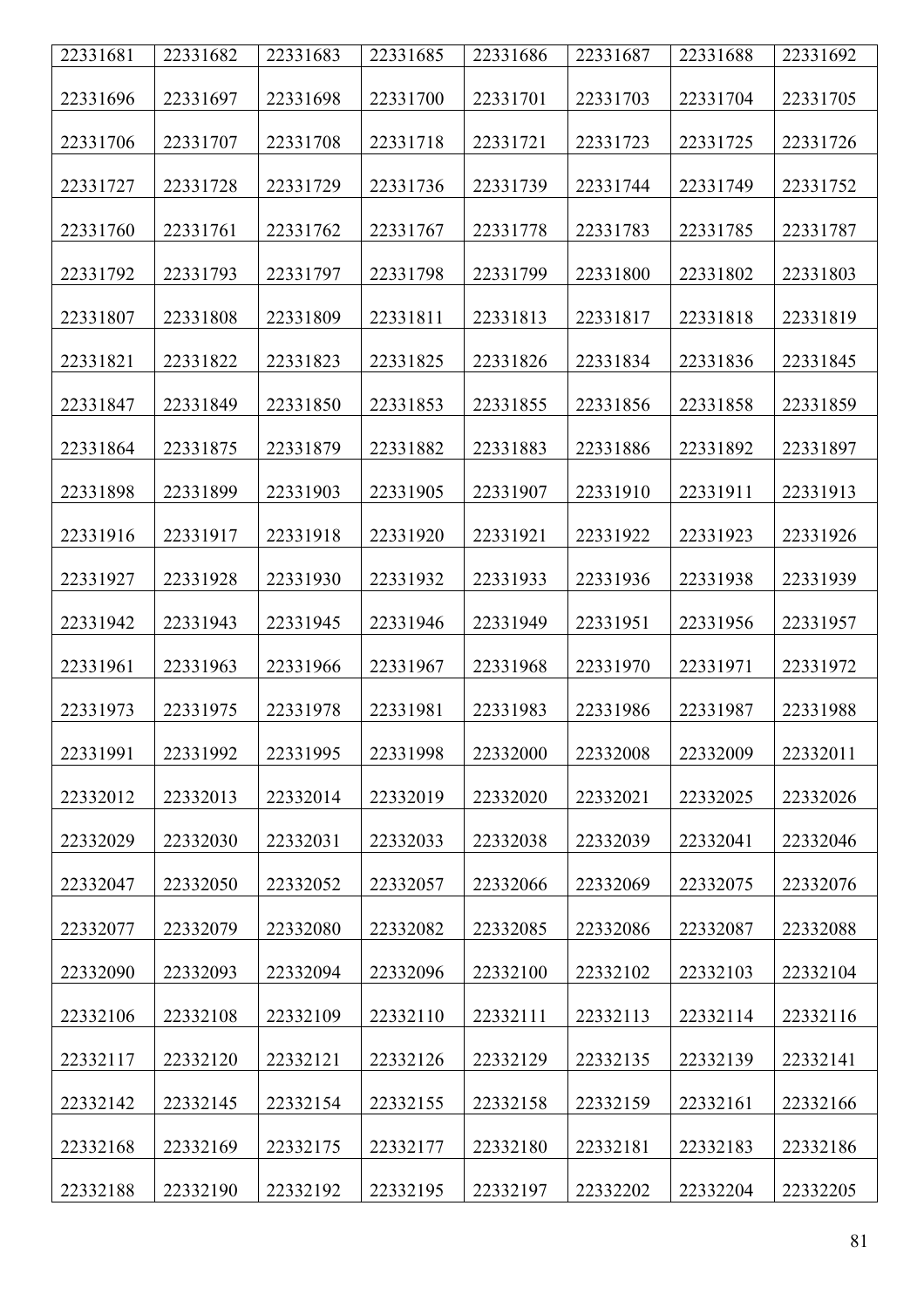| 22332206 | 22332207 | 22332209 | 22332211 | 22332212 | 22332214 | 22332217 | 22332224 |
|----------|----------|----------|----------|----------|----------|----------|----------|
| 22332225 | 22332227 | 22332230 | 22332231 | 22332232 | 22332233 | 22332234 | 22332235 |
| 22332236 | 22332238 | 22332239 | 22332240 | 22332241 | 22332242 | 22332245 | 22332248 |
| 22332249 | 22332250 | 22332252 | 22332254 | 22332256 | 22332258 | 22332261 | 22332262 |
| 22332263 | 22332265 | 22332267 | 22332268 | 22332269 | 22332270 | 22332274 | 22332275 |
| 22332276 | 22332277 | 22332278 | 22332280 | 22332281 | 22332282 | 22332283 | 22332284 |
| 22332287 | 22332289 | 22332290 | 22332291 | 22332292 | 22332294 | 22332295 | 22332297 |
| 22332303 | 22332305 | 22332307 | 22332311 | 22332315 | 22332317 | 22332318 | 22332319 |
| 22332321 | 22332322 | 22332323 | 22332325 | 22332326 | 22332327 | 22332328 | 22332329 |
| 22332330 | 22332332 | 22332333 | 22332336 | 22332337 | 22332342 | 22332343 | 22332350 |
| 22332353 | 22332354 | 22332356 | 22332359 | 22332360 | 22332369 | 22332372 | 22332380 |
| 22332386 | 22332388 | 22332389 | 22332395 | 22332400 | 22332401 | 22332405 | 22332410 |
| 22332411 | 22332414 | 22332415 | 22332416 | 22332418 | 22332419 | 22332420 | 22332421 |
| 22332422 | 22332428 | 22332429 | 22332430 | 22332443 | 22332445 | 22332447 | 22332451 |
| 22332452 | 22332456 | 22332457 | 22332461 | 22332462 | 22332463 | 22332464 | 22332466 |
| 22332467 | 22332471 | 22332472 | 22332473 | 22332474 | 22332475 | 22332477 | 22332479 |
| 22332483 | 22332485 | 22332486 | 22332488 | 22332490 | 22332491 | 22332492 | 22332493 |
| 22332494 | 22332496 | 22332497 | 22332498 | 22332499 | 22332501 | 22332502 | 22332506 |
| 22332507 | 22332511 | 22332512 | 22332513 | 22332514 | 22332515 | 22332517 | 22332518 |
| 22332519 | 22332521 | 22332522 | 22332524 | 22332526 | 22332527 | 22332528 | 22332530 |
| 22332531 | 22332534 | 22332535 | 22332536 | 22332537 | 22332539 | 22332540 | 22332541 |
| 22332544 | 22332545 | 22332547 | 22332548 | 22332549 | 22332550 | 22332552 | 22332554 |
| 22332556 | 22332557 | 22332559 | 22332560 | 22332561 | 22332564 | 22332565 | 22332567 |
| 22332568 | 22332569 | 22332570 | 22332572 | 22332577 | 22332578 | 22332581 | 22332582 |
| 22332584 | 22332585 | 22332586 | 22332587 | 22332588 | 22332591 | 22332592 | 22332594 |
| 22332596 | 22332597 | 22332598 | 22332599 | 22332600 | 22332601 | 22332603 | 22332604 |
|          |          |          |          |          |          |          |          |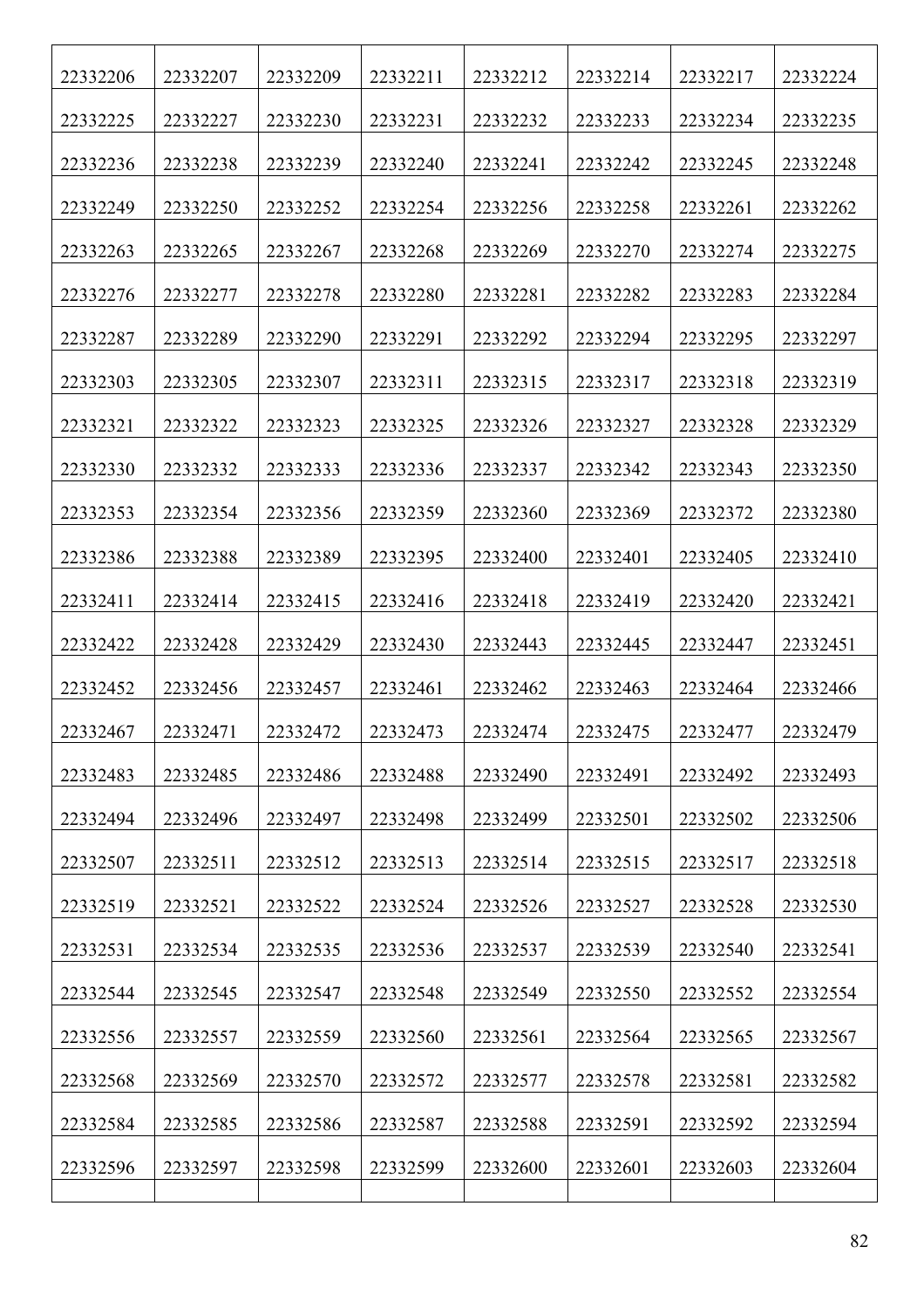| 22332608 | 22332609 | 22332615 | 22332617 | 22332618 | 22332622 | 22332623 | 22332625 |
|----------|----------|----------|----------|----------|----------|----------|----------|
| 22332628 | 22332629 | 22332630 | 22332631 | 22332633 | 22332634 | 22332636 | 22332637 |
|          |          |          |          |          |          |          |          |
| 22332638 | 22332641 | 22332642 | 22332646 | 22332647 | 22332649 | 22332651 | 22332652 |
| 22332653 | 22332655 | 22332657 | 22332658 | 22332659 | 22332661 | 22332662 | 22332665 |
| 22332667 | 22332668 | 22332672 | 22332674 | 22332675 | 22332679 | 22332680 | 22332684 |
| 22332686 | 22332689 | 22332690 | 22332691 | 22332695 | 22332698 | 22332699 | 22332700 |
| 22332701 | 22332707 | 22332708 | 22332710 | 22332711 | 22332712 | 22332715 | 22332719 |
| 22332729 | 22332733 | 22332734 | 22332738 | 22332740 | 22332746 | 22332747 | 22332749 |
| 22332752 | 22332753 | 22332756 | 22332758 | 22332764 | 22332773 | 22332777 | 22332779 |
| 22332783 | 22332784 | 22332786 | 22332788 | 22332791 | 22332798 | 22332799 | 22332800 |
| 22332803 | 22332808 | 22332811 | 22332813 | 22332814 | 22332818 | 22332819 | 22332823 |
| 22332825 | 22332827 | 22332829 | 22332835 | 22332838 | 22332840 | 22332851 | 22332853 |
| 22332854 | 22332857 | 22332858 | 22332859 | 22332860 | 22332865 | 22332868 | 22332869 |
| 22332873 | 22332874 | 22332875 | 22332877 | 22332880 | 22332883 | 22332886 | 22332887 |
| 22332888 | 22332895 | 22332896 | 22332897 | 22332900 | 22332902 | 22332903 | 22332905 |
| 22332907 | 22332908 | 22332909 | 22332910 | 22332913 | 22332915 | 22332916 | 22332917 |
| 22332923 | 22332925 | 22332927 | 22332932 | 22332934 | 22332937 | 22332939 | 22332940 |
| 22332941 | 22332945 | 22332946 | 22332948 | 22332950 | 22332952 | 22332953 | 22332954 |
| 22332957 | 22332959 | 22332961 | 22332963 | 22332968 | 22332969 | 22332974 | 22332975 |
| 22332978 | 22332983 | 22332985 | 22332989 | 22332991 | 22332994 | 22332996 | 22332997 |
| 22332998 | 22332999 | 22333001 | 22333002 | 22333003 | 22333004 | 22333006 | 22333009 |
| 22333010 | 22333011 | 22333013 | 22333014 | 22333016 | 22333018 | 22333019 | 22333020 |
| 22333021 | 22333022 | 22333024 | 22333025 | 22333027 | 22333030 | 22333032 | 22333033 |
| 22333037 | 22333041 | 22333042 | 22333046 | 22333047 | 22333049 | 22333050 | 22333053 |
| 22333058 | 22333059 | 22333060 | 22333062 | 22333070 | 22333071 | 22333074 | 22333081 |
| 22333087 | 22333088 | 22333089 | 22333090 | 22333091 | 22333092 | 22333093 | 22333097 |
| 22333098 | 22333099 | 22333100 | 22333102 | 22333107 | 22333108 | 22333109 | 22333113 |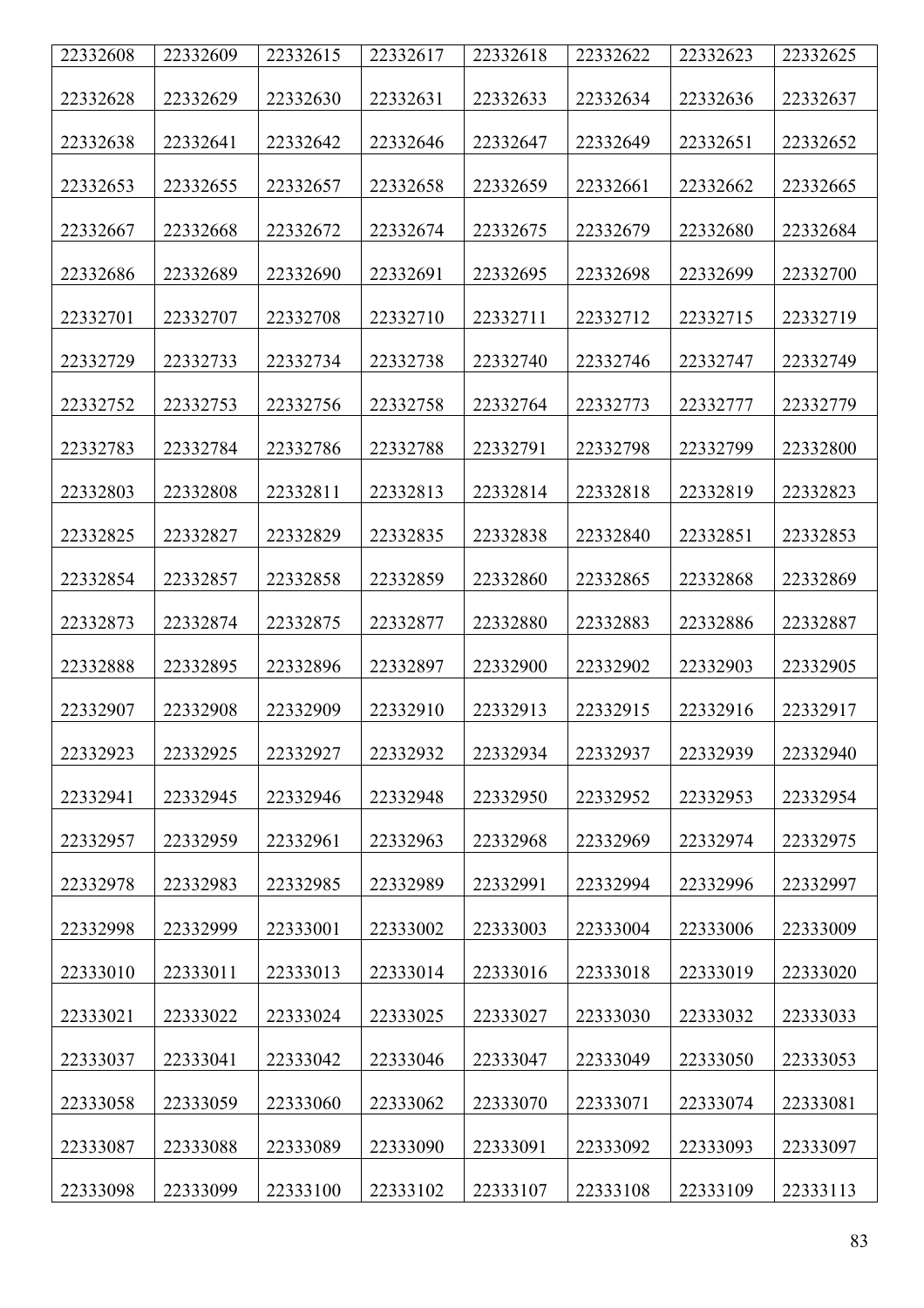| 22333115 | 22333117 | 22333118 | 22333120 | 22333122 | 22333123 | 22333124 | 22333125 |
|----------|----------|----------|----------|----------|----------|----------|----------|
| 22333126 | 22333127 | 22333128 | 22333129 | 22333130 | 22333131 | 22333132 | 22333136 |
| 22333143 | 22333144 | 22333145 | 22333146 | 22333147 | 22333149 | 22333151 | 22333156 |
| 22333157 | 22333159 | 22333161 | 22333162 | 22333163 | 22333169 | 22333170 | 22333171 |
| 22333178 | 22333180 | 22333181 | 22333182 | 22333183 | 22333184 | 22333186 | 22333187 |
| 22333191 | 22333193 | 22333198 | 22333199 | 22333201 | 22333205 | 22333207 | 22333208 |
| 22333209 | 22333211 | 22333212 | 22333214 | 22333215 | 22333218 | 22333219 | 22333221 |
| 22333222 | 22333223 | 22333224 | 22333227 | 22333228 | 22333229 | 22333230 | 22333231 |
| 22333232 | 22333233 | 22333235 | 22333237 | 22333238 | 22333240 | 22333241 | 22333242 |
| 22333243 | 22333244 | 22333245 | 22333246 | 22333247 | 22333248 | 22333251 | 22333254 |
| 22333256 | 22333258 | 22333259 | 22333262 | 22333263 | 22333265 | 22333266 | 22333267 |
| 22333269 | 22333271 | 22333274 | 22333275 | 22333276 | 22333277 | 22333278 | 22333279 |
| 22333280 | 22333282 | 22333284 | 22333286 | 22333287 | 22333289 | 22333297 | 22333299 |
| 22333302 | 22333309 | 22333311 | 22333313 | 22333315 | 22333316 | 22333318 | 22333320 |
| 22333321 | 22333325 | 22333326 | 22333328 | 22333330 | 22333331 | 22333333 | 22333335 |
| 22333337 | 22333338 | 22333339 | 22333341 | 22333346 | 22333347 | 22333349 | 22333350 |
| 22333353 | 22333354 | 22333355 | 22333356 | 22333359 | 22333360 | 22333362 | 22333363 |
| 22333365 | 22333367 | 22333368 | 22333369 | 22333371 | 22333373 | 22333374 | 22333375 |
| 22333376 | 22333377 | 22333380 | 22333381 | 22333383 | 22333384 | 22333385 | 22333387 |
| 22333388 | 22333389 | 22333392 | 22333393 | 22333394 | 22333397 | 22333398 | 22333402 |
| 22333403 | 22333405 | 22333406 | 22333407 | 22333409 | 22333411 | 22333413 | 22333414 |
| 22333415 | 22333416 | 22333418 | 22333419 | 22333420 | 22333424 | 22333425 | 22333427 |
| 22333429 | 22333430 | 22333431 | 22333432 | 22333435 | 22333436 | 22333437 | 22333441 |
| 22333443 | 22333448 | 22333449 | 22333450 | 22333452 | 22333455 | 22333457 | 22333458 |
| 22333459 | 22333460 | 22333464 | 22333465 | 22333466 | 22333467 | 22333469 | 22333470 |
| 22333471 | 22333473 | 22333475 | 22333476 | 22333478 | 22333479 | 22333484 | 22333490 |
|          |          |          |          |          |          |          |          |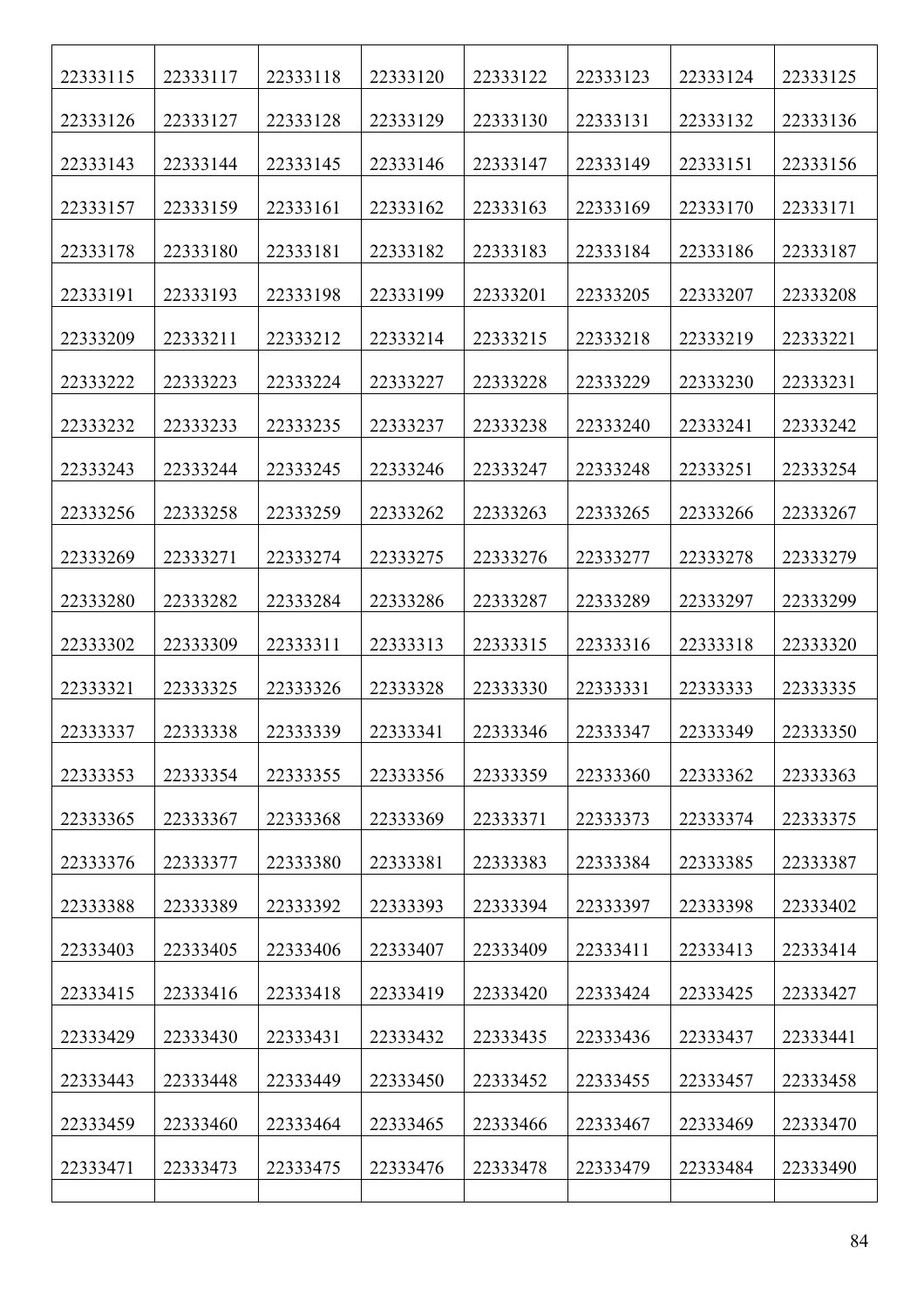| 22333491 | 22333492 | 22333493 | 22333496 | 22333497 | 22333499 | 22333501 | 22333502 |
|----------|----------|----------|----------|----------|----------|----------|----------|
| 22333503 | 22333504 | 22333505 | 22333508 | 22333510 | 22333514 | 22333515 | 22333516 |
|          |          |          |          |          |          |          |          |
| 22333519 | 22333521 | 22333523 | 22333524 | 22333525 | 22333526 | 22333527 | 22333528 |
| 22333529 | 22333531 | 22333532 | 22333533 | 22333534 | 22333535 | 22333536 | 22333537 |
| 22333538 | 22333539 | 22333540 | 22333541 | 22333545 | 22333546 | 22333548 | 22333549 |
| 22333551 | 22333552 | 22333553 | 22333556 | 22333558 | 22333559 | 22333560 | 22333561 |
| 22333562 | 22333565 | 22333566 | 22333567 | 22333569 | 22333570 | 22333573 | 22333575 |
| 22333576 | 22333577 | 22333578 | 22333579 | 22333580 | 22333581 | 22333583 | 22333585 |
| 22333590 | 22333592 | 22333594 | 22333597 | 22333602 | 22333603 | 22333605 | 22333608 |
| 22333609 | 22333611 | 22333613 | 22333618 | 22333620 | 22333621 | 22333622 | 22333624 |
| 22333626 | 22333627 | 22333630 | 22333631 | 22333632 | 22333633 | 22333634 | 22333636 |
| 22333637 | 22333639 | 22333645 | 22333647 | 22333648 | 22333649 | 22333651 | 22333653 |
| 22333654 | 22333656 | 22333657 | 22333659 | 22333661 | 22333663 | 22333664 | 22333669 |
| 22333671 | 22333672 | 22333674 | 22333677 | 22333678 | 22333679 | 22333680 | 22333681 |
| 22333682 | 22333684 | 22333687 | 22333689 | 22333690 | 22333691 | 22333694 | 22333696 |
| 22333698 | 22333700 | 22333701 | 22333702 | 22333705 | 22333710 | 22333711 | 22333712 |
| 22333715 | 22333718 | 22333719 | 22333720 | 22333721 | 22333722 | 22333723 | 22333724 |
| 22333725 | 22333727 | 22333734 | 22333735 | 22333736 | 22333737 | 22333743 | 22333747 |
| 22333750 | 22333751 | 22333752 | 22333753 | 22333754 | 22333757 | 22333759 | 22333760 |
| 22333761 | 22333762 | 22333764 | 22333765 | 22333767 | 22333768 | 22333769 | 22333770 |
| 22333772 | 22333774 | 22333776 | 22333777 | 22333779 | 22333782 | 22333783 | 22333784 |
| 22333785 | 22333788 | 22333789 | 22333790 | 22333791 | 22333792 | 22333795 | 22333796 |
| 22333799 | 22333800 | 22333802 | 22333806 | 22333807 | 22333810 | 22333813 | 22333814 |
| 22333815 | 22333816 | 22333817 | 22333818 | 22333820 | 22333824 | 22333825 | 22333826 |
| 22333829 | 22333835 | 22333836 | 22333837 | 22333838 | 22333840 | 22333841 | 22333842 |
| 22333843 | 22333844 | 22333845 | 22333848 | 22333851 | 22333852 | 22333853 | 22333854 |
| 22333857 | 22333859 | 22333861 | 22333863 | 22333864 | 22333865 | 22333868 | 22333871 |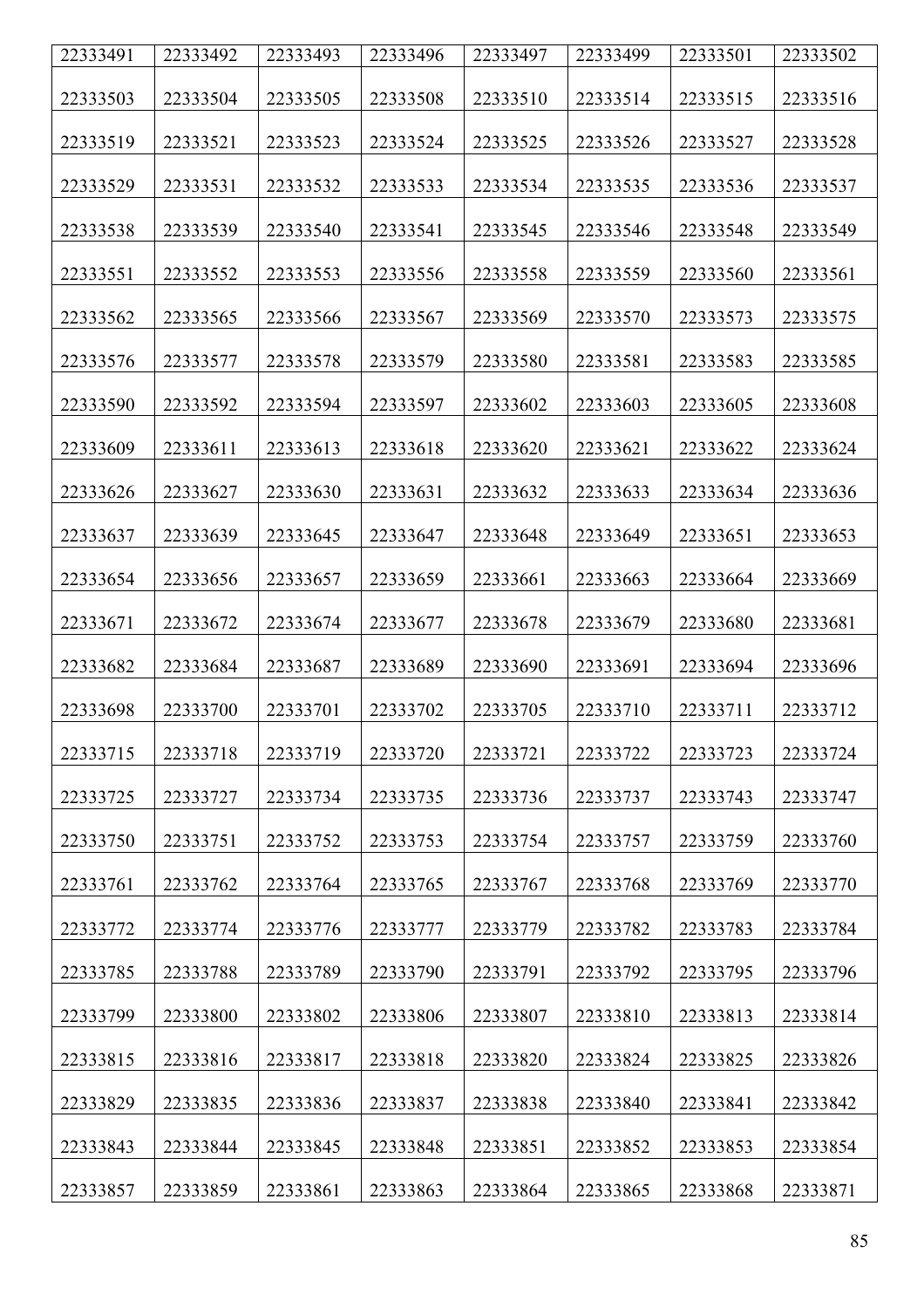| 22333872 | 22333873 | 22333875 | 22333877 | 22333879 | 22333880 | 22333883 | 22333884 |
|----------|----------|----------|----------|----------|----------|----------|----------|
| 22333890 | 22333891 | 22333892 | 22333898 | 22333900 | 22333906 | 22333907 | 22333910 |
| 22333911 | 22333912 | 22333913 | 22333920 | 22333922 | 22333927 | 22333929 | 22333930 |
| 22333931 | 22333932 | 22333936 | 22333939 | 22333942 | 22333945 | 22333950 | 22333951 |
| 22333952 | 22333953 | 22333954 | 22333955 | 22333956 | 22333957 | 22333958 | 22333965 |
| 22333967 | 22333968 | 22333969 | 22333970 | 22333971 | 22333973 | 22333975 | 22333976 |
| 22333977 | 22333978 | 22333979 | 22333980 | 22333981 | 22333985 | 22333986 | 22333989 |
| 22333993 | 22333996 | 22333997 | 22333998 | 22333999 | 22334002 | 22334003 | 22334007 |
| 22334011 | 22334013 | 22334016 | 22334018 | 22334019 | 22334020 | 22334021 | 22334023 |
| 22334027 | 22334028 | 22334029 | 22334030 | 22334035 | 22334037 | 22334038 | 22334039 |
| 22334040 | 22334042 | 22334043 | 22334044 | 22334051 | 22334052 | 22334053 | 22334056 |
| 22334057 | 22334060 | 22334061 | 22334062 | 22334064 | 22334065 | 22334066 | 22334067 |
| 22334070 | 22334074 | 22334075 | 22334077 | 22334078 | 22334079 | 22334081 | 22334082 |
| 22334083 | 22334084 | 22334089 | 22334091 | 22334092 | 22334096 | 22334097 | 22334098 |
| 22334099 | 22334101 | 22334102 | 22334103 | 22334104 | 22334106 | 22334107 | 22334108 |
| 22334109 | 22334111 | 22334112 | 22334117 | 22334118 | 22334120 | 22334121 | 22334123 |
| 22334124 | 22334125 | 22334126 | 22334127 | 22334128 | 22334134 | 22334135 | 22334136 |
| 22334139 | 22334142 | 22334143 | 22334144 | 22334146 | 22334147 | 22334150 | 22334153 |
| 22334155 | 22334158 | 22334162 | 22334166 | 22334169 | 22334171 | 22334173 | 22334174 |
| 22334175 | 22334178 | 22334179 | 22334181 | 22334184 | 22334186 | 22334188 | 22334191 |
| 22334192 | 22334193 | 22334197 | 22334202 | 22334204 | 22334205 | 22334208 | 22334209 |
| 22334212 | 22334213 | 22334217 | 22334218 | 22334222 | 22334224 | 22334228 | 22334229 |
| 22334231 | 22334232 | 22334233 | 22334236 | 22334237 | 22334238 | 22334240 | 22334241 |
| 22334242 | 22334243 | 22334244 | 22334246 | 22334250 | 22334254 | 22334255 | 22334257 |
| 22334259 | 22334260 | 22334262 | 22334263 | 22334265 | 22334266 | 22334267 | 22334270 |
| 22334272 | 22334273 | 22334276 | 22334277 | 22334279 | 22334280 | 22334284 | 22334289 |
|          |          |          |          |          |          |          |          |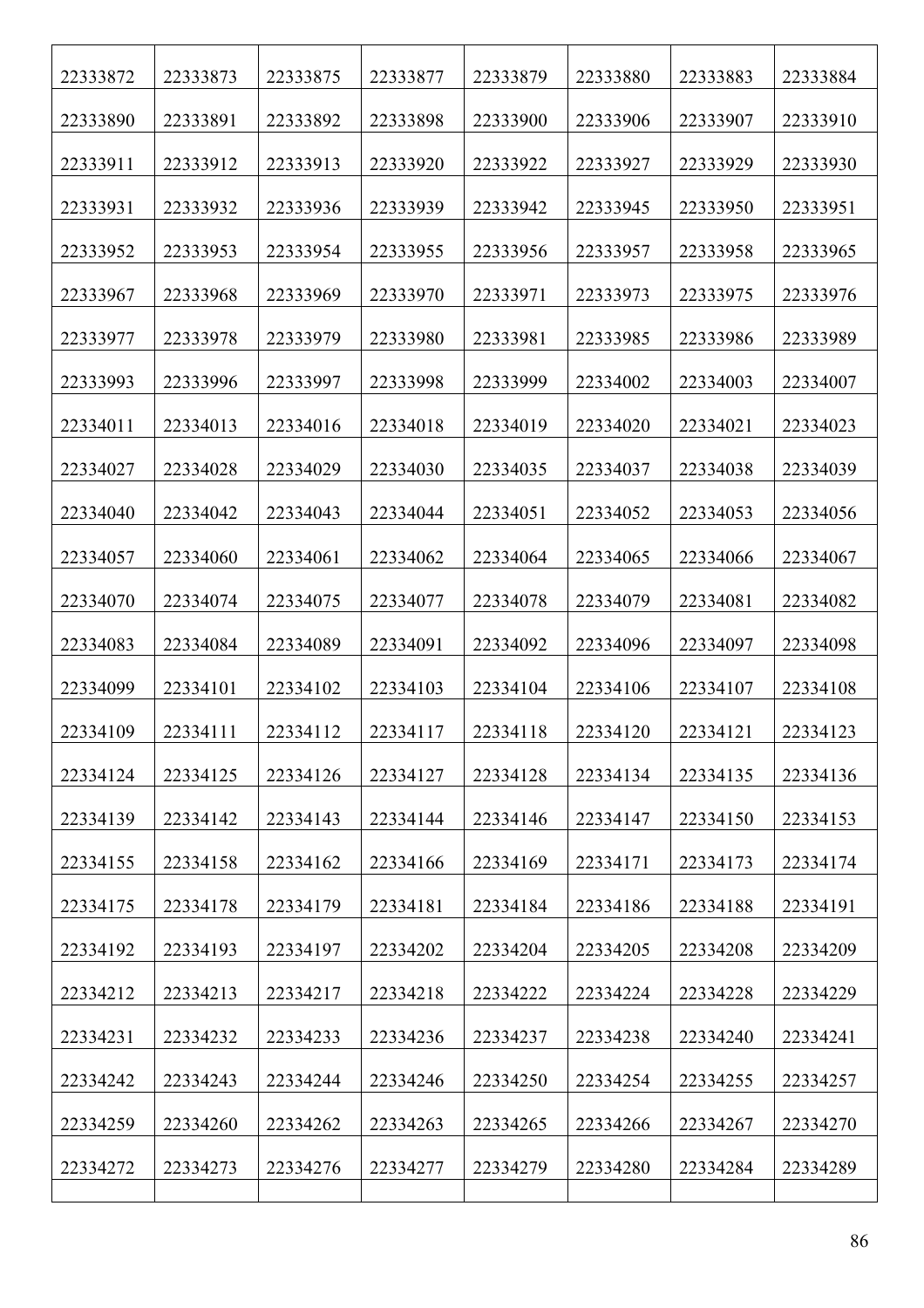| 22334293 | 22334296 | 22334300 | 22334303 | 22334304 | 22334305 | 22334306 | 22334307 |
|----------|----------|----------|----------|----------|----------|----------|----------|
| 22334313 | 22334314 | 22334315 | 22334319 | 22334321 | 22334322 | 22334323 | 22334324 |
| 22334325 | 22334330 | 22334332 | 22334333 | 22334336 | 22334337 | 22334338 | 22334341 |
| 22334343 | 22334347 | 22334348 | 22334351 | 22334354 | 22334355 | 22334356 | 22334357 |
| 22334358 | 22334359 | 22334362 | 22334364 | 22334365 | 22334368 | 22334370 | 22334372 |
| 22334375 | 22334376 | 22334377 | 22334385 | 22334388 | 22334389 | 22334392 | 22334396 |
| 22334400 | 22334401 | 22334402 | 22334404 | 22334410 | 22334413 | 22334415 | 22334417 |
| 22334419 | 22334420 | 22334421 | 22334422 | 22334423 | 22334424 | 22334425 | 22334428 |
| 22334430 | 22334431 | 22334432 | 22334434 | 22334435 | 22334436 | 22334438 | 22334440 |
| 22334449 | 22334450 | 22334451 | 22334452 | 22334455 | 22334457 | 22334461 | 22334463 |
| 22334465 | 22334466 | 22334468 | 22334470 | 22334471 | 22334474 | 22334475 | 22334476 |
| 22334477 | 22334478 | 22334482 | 22334483 | 22334486 | 22334493 | 22334494 | 22334495 |
| 22334497 | 22334502 | 22334507 | 22334510 | 22334518 | 22334528 | 22334529 | 22334530 |
| 22334531 | 22334532 | 22334535 | 22334541 | 22334542 | 22334545 | 22334546 | 22334547 |
| 22334550 | 22334552 | 22334553 | 22334555 | 22334556 | 22334557 | 22334558 | 22334559 |
| 22334561 | 22334562 | 22334565 | 22334567 | 22334574 | 22334577 | 22334579 | 22334582 |
| 22334583 | 22334585 | 22334588 | 22334589 | 22334593 | 22334597 | 22334598 | 22334599 |
| 22334600 | 22334601 | 22334603 | 22334606 | 22334609 | 22334610 | 22334614 | 22334615 |
| 22334616 | 22334619 | 22334621 | 22334625 | 22334626 | 22334627 | 22334631 | 22334635 |
| 22334637 | 22334641 | 22334643 | 22334644 | 22334645 | 22334647 | 22334648 | 22334649 |
| 22334652 | 22334653 | 22334657 | 22334658 | 22334661 | 22334667 | 22334669 | 22334670 |
| 22334673 | 22334674 | 22334675 | 22334676 | 22334677 | 22334678 | 22334679 | 22334680 |
| 22334683 | 22334684 | 22334687 | 22334688 | 22334690 | 22334692 | 22334700 | 22334701 |
| 22334702 | 22334707 | 22334708 | 22334711 | 22334713 | 22334715 | 22334718 | 22334719 |
| 22334720 | 22334721 | 22334722 | 22334723 | 22334724 | 22334725 | 22334726 | 22334727 |
| 22334729 | 22334731 | 22334732 | 22334735 | 22334739 | 22334740 | 22334741 | 22334744 |
| 22334745 | 22334748 | 22334750 | 22334751 | 22334753 | 22334755 | 22334756 | 22334758 |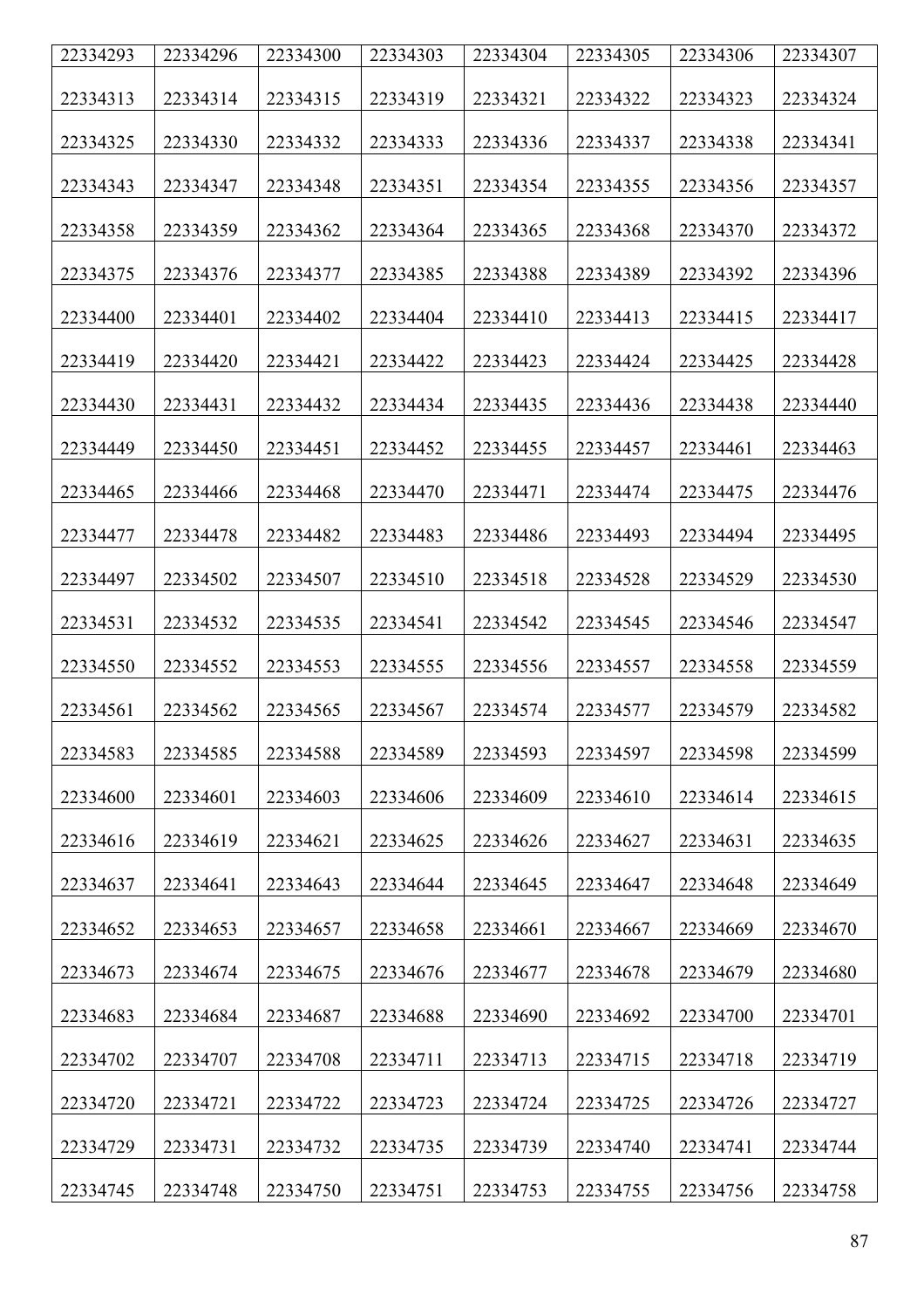| 22334761 | 22334762 | 22334766 | 22334767 | 22334769 | 22334770 | 22334771 | 22334773 |
|----------|----------|----------|----------|----------|----------|----------|----------|
| 22334774 | 22334776 | 22334782 | 22334783 | 22334785 | 22334787 | 22334791 | 22334792 |
| 22334794 | 22334797 | 22334801 | 22334802 | 22334803 | 22334804 | 22334805 | 22334807 |
| 22334809 | 22334810 | 22334812 | 22334814 | 22334816 | 22334818 | 22334820 | 22334824 |
| 22334826 | 22334830 | 22334831 | 22334835 | 22334838 | 22334840 | 22334844 | 22334845 |
| 22334846 | 22334847 | 22334848 | 22334854 | 22334856 | 22334859 | 22334860 | 22334861 |
| 22334868 | 22334869 | 22334872 | 22334873 | 22334874 | 22334875 | 22334876 | 22334877 |
| 22334878 | 22334880 | 22334885 | 22334886 | 22334889 | 22334891 | 22334893 | 22334894 |
| 22334895 | 22334896 | 22334897 | 22334898 | 22334901 | 22334902 | 22334905 | 22334906 |
| 22334911 | 22334913 | 22334915 | 22334918 | 22334919 | 22334920 | 22334922 | 22334924 |
| 22334925 | 22334926 | 22334928 | 22334929 | 22334936 | 22334937 | 22334938 | 22334940 |
| 22334941 | 22334943 | 22334944 | 22334945 | 22334949 | 22334951 | 22334953 | 22334955 |
| 22334956 | 22334957 | 22334960 | 22334964 | 22334966 | 22334968 | 22334973 | 22334981 |
| 22334983 | 22334984 | 22334985 | 22334986 | 22334987 | 22334989 | 22334990 | 22334992 |
| 22334993 | 22334997 | 22334998 | 22335001 | 22335002 | 22335003 | 22335005 | 22335006 |
| 22335007 | 22335010 | 22335011 | 22335013 | 22335014 | 22335015 | 22335017 | 22335020 |
| 22335023 | 22335024 | 22335027 | 22335029 | 22335031 | 22335041 | 22335042 | 22335043 |
| 22335044 | 22335046 | 22335047 | 22335048 | 22335049 | 22335050 | 22335058 | 22335060 |
| 22335064 | 22335070 | 22335073 | 22335077 | 22335079 | 22335081 | 22335082 | 22335083 |
| 22335084 | 22335085 | 22335086 | 22335088 | 22335089 | 22335097 | 22335101 | 22335103 |
| 22335105 | 22335106 | 22335111 | 22335114 | 22335115 | 22335121 | 22335123 | 22335130 |
| 22335135 | 22335137 | 22335138 | 22335139 | 22335142 | 22335143 | 22335144 | 22335146 |
| 22335149 | 22335151 | 22335152 | 22335153 | 22335156 | 22335157 | 22335158 | 22335160 |
| 22335161 | 22335162 | 22335164 | 22335165 | 22335168 | 22335169 | 22335170 | 22335173 |
| 22335178 | 22335179 | 22335181 | 22335188 | 22335189 | 22335193 | 22335194 | 22335195 |
| 22335196 | 22335197 | 22335198 | 22335200 | 22335201 | 22335202 | 22335203 | 22335205 |
|          |          |          |          |          |          |          |          |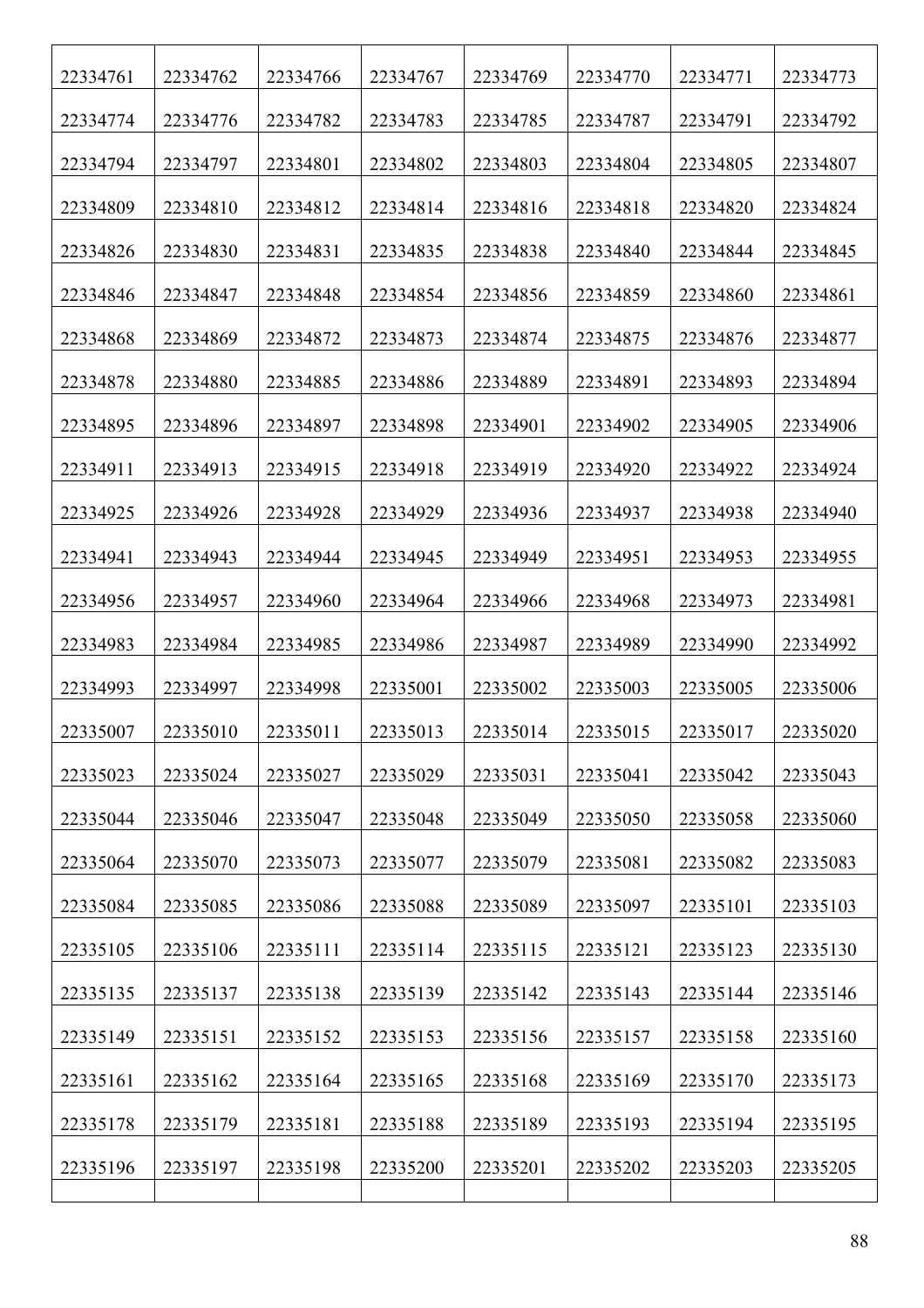| 22335208 | 22335210 | 22335213 | 22335216 | 22335217 | 22335218 | 22335220 | 22335222 |
|----------|----------|----------|----------|----------|----------|----------|----------|
| 22335223 | 22335225 | 22335226 | 22335228 | 22335229 | 22335231 | 22335232 | 22335233 |
| 22335234 | 22335235 | 22335236 | 22335237 | 22335238 | 22335239 | 22335241 | 22335242 |
| 22335243 | 22335244 | 22335245 | 22335246 | 22335247 | 22335252 | 22335254 | 22335255 |
| 22335256 | 22335261 | 22335262 | 22335263 | 22335264 | 22335265 | 22335266 | 22335268 |
| 22335270 | 22335274 | 22335276 | 22335277 | 22335278 | 22335279 | 22335280 | 22335282 |
| 22335285 | 22335286 | 22335287 | 22335289 | 22335290 | 22335291 | 22335292 | 22335293 |
| 22335294 | 22335295 | 22335296 | 22335297 | 22335298 | 22335301 | 22335302 | 22335303 |
| 22335304 | 22335305 | 22335307 | 22335308 | 22335313 | 22335315 | 22335316 | 22335317 |
| 22335324 | 22335326 | 22335329 | 22335331 | 22335333 | 22335334 | 22335335 | 22335336 |
| 22335341 | 22335345 | 22335346 | 22335348 | 22335350 | 22335351 | 22335352 | 22335353 |
| 22335355 | 22335357 | 22335358 | 22335360 | 22335361 | 22335362 | 22335363 | 22335364 |
| 22335365 | 22335366 | 22335369 | 22335370 | 22335372 | 22335373 | 22335374 | 22335380 |
| 22335381 | 22335382 | 22335383 | 22335384 | 22335386 | 22335387 | 22335389 | 22335390 |
| 22335395 | 22335398 | 22335405 | 22335408 | 22335410 | 22335411 | 22335415 | 22335416 |
| 22335419 | 22335420 | 22335423 | 22335424 | 22335425 | 22335429 | 22335431 | 22335433 |
| 22335434 | 22335435 | 22335437 | 22335438 | 22335442 | 22335451 | 22335453 | 22335454 |
| 22335458 | 22335459 | 22335463 | 22335464 | 22335466 | 22335467 | 22335468 | 22335470 |
| 22335471 | 22335477 | 22335478 | 22335480 | 22335482 | 22335484 | 22335487 | 22335489 |
| 22335490 | 22335498 | 22335499 | 22335501 | 22335512 | 22335513 | 22335518 | 22335520 |
| 22335522 | 22335525 | 22335526 | 22335529 | 22335531 | 22335541 | 22335542 | 22335544 |
| 22335546 | 22335547 | 22335548 | 22335549 | 22335552 | 22335553 | 22335554 | 22335555 |
| 22335556 | 22335557 | 22335559 | 22335561 | 22335563 | 22335567 | 22335570 | 22335573 |
| 22335574 | 22335576 | 22335577 | 22335579 | 22335582 | 22335583 | 22335585 | 22335590 |
| 22335591 | 22335593 | 22335594 | 22335596 | 22335600 | 22335602 | 22335607 | 22335613 |
| 22335614 | 22335617 | 22335618 | 22335622 | 22335623 | 22335625 | 22335626 | 22335627 |
| 22335629 | 22335630 | 22335632 | 22335634 | 22335638 | 22335639 | 22335641 | 22335643 |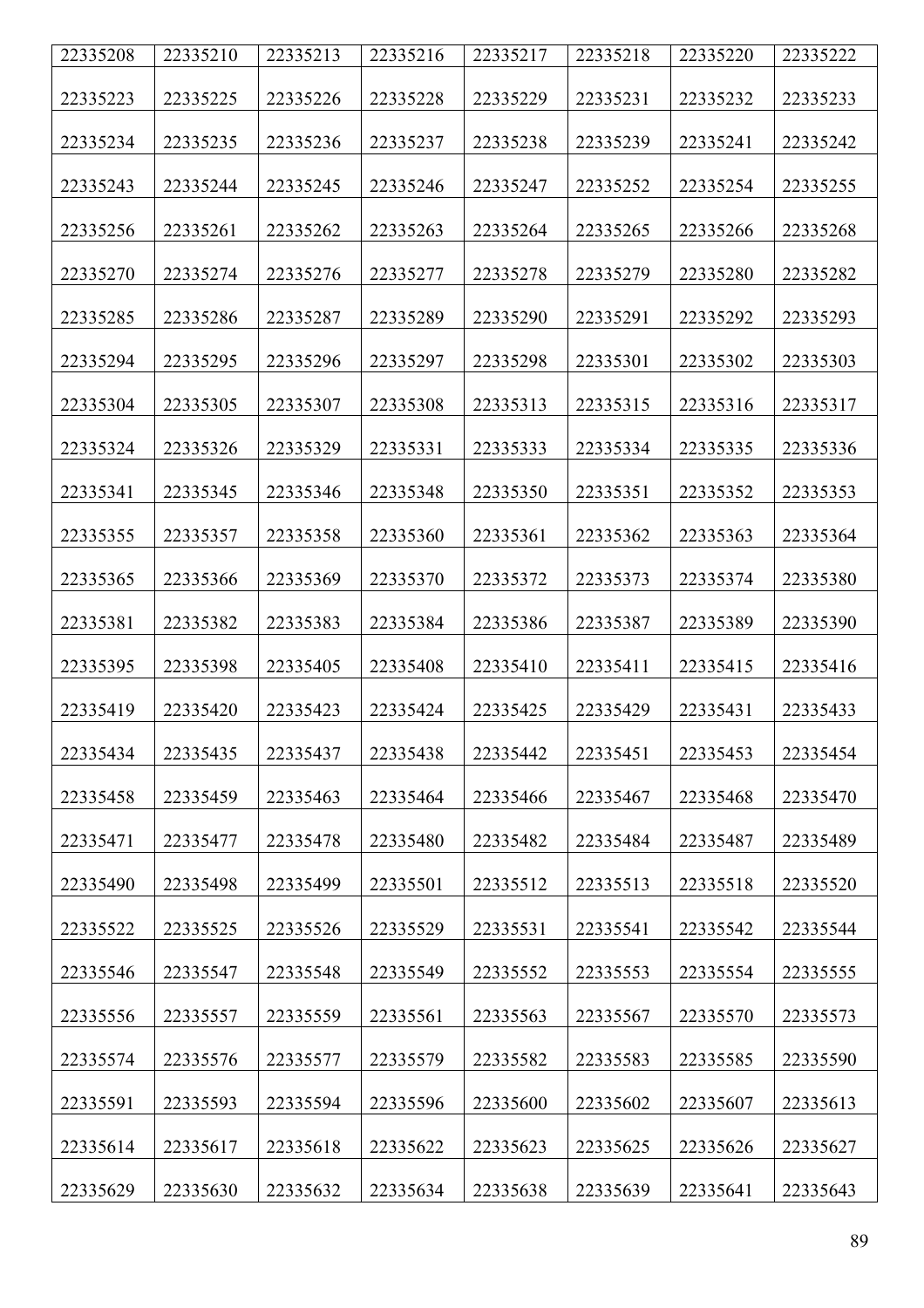| 22335644 | 22335645 | 22335646 | 22335649 | 22335652 | 22335653 | 22335654 | 22335656 |
|----------|----------|----------|----------|----------|----------|----------|----------|
| 22335657 | 22335659 | 22335660 | 22335662 | 22335663 | 22335664 | 22335665 | 22335666 |
| 22335668 | 22335669 | 22335671 | 22335672 | 22335673 | 22335674 | 22335676 | 22335680 |
| 22335682 | 22335684 | 22335685 | 22335689 | 22335692 | 22335696 | 22335697 | 22335700 |
| 22335702 | 22335703 | 22335707 | 22335708 | 22335709 | 22335710 | 22335711 | 22335713 |
| 22335714 | 22335716 | 22335717 | 22335721 | 22335725 | 22335726 | 22335732 | 22335733 |
|          |          |          |          |          |          |          |          |
| 22335734 | 22335735 | 22335742 | 22335744 | 22335745 | 22335746 | 22335747 | 22335748 |
| 22335749 | 22335752 | 22335754 | 22335756 | 22335757 | 22335758 | 22335760 | 22335762 |
| 22335765 | 22335766 | 22335767 | 22335768 | 22335770 | 22335773 | 22335774 | 22335776 |
| 22335781 | 22335782 | 22335784 | 22335785 | 22335786 | 22335787 | 22335788 | 22335789 |
| 22335790 | 22335792 | 22335793 | 22335796 | 22335797 | 22335799 | 22335801 | 22335804 |
| 22335805 | 22335807 | 22335811 | 22335812 | 22335816 | 22335820 | 22335822 | 22335826 |
| 22335827 | 22335832 | 22335839 | 22335843 | 22335846 | 22335850 | 22335853 | 22335854 |
| 22335855 |          |          |          |          |          |          |          |